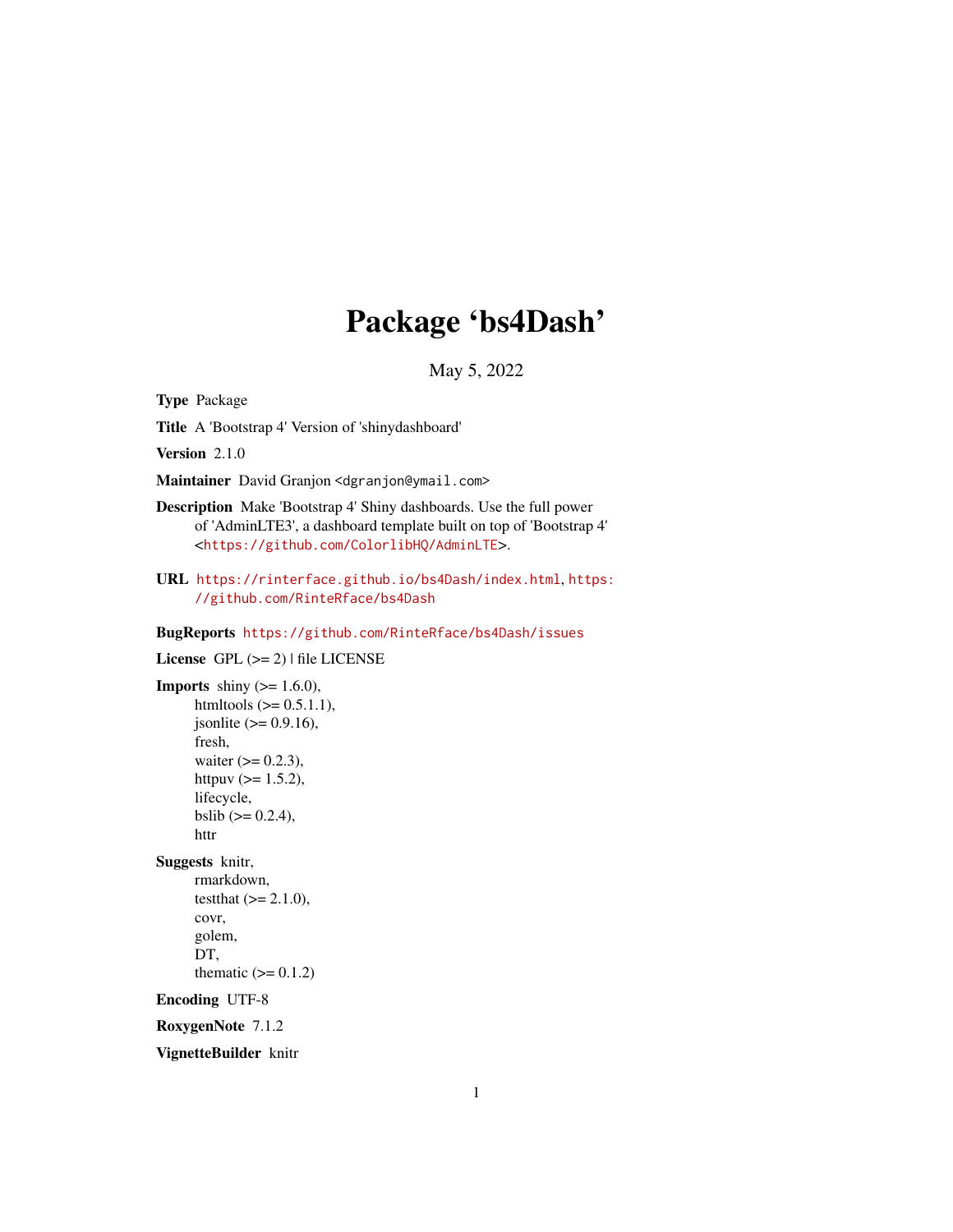Collate 'feedbacks.R' 'useful-items.R' 'tabs.R' 'render-functions.R' 'cards.R' 'dashboardSidebar.R' 'dashboardBody.R' 'dashboardFooter.R' 'dashboardControlbar.R' 'dashboardHeader.R' 'dashboardPage.R' 'aliases.R' 'auto-color.R' 'bs4Dash-package.r' 'bs4DashGallery.R' 'deps.R' 'grid.R' 'inputs.R' 'skinSelector.R' 'utils.R'

RdMacros lifecycle

# R topics documented:

| $\mathbf{3}$                                                                                                                |
|-----------------------------------------------------------------------------------------------------------------------------|
| 6                                                                                                                           |
| $\overline{7}$                                                                                                              |
| 9                                                                                                                           |
| 12                                                                                                                          |
| 13                                                                                                                          |
| 15                                                                                                                          |
| $bs4CardLayout \dots \dots \dots \dots \dots \dots \dots \dots \dots \dots \dots \dots \dots \dots \dots \dots$<br>15       |
| -17                                                                                                                         |
| 20                                                                                                                          |
|                                                                                                                             |
| $bs4DashBrand \dots \dots \dots \dots \dots \dots \dots \dots \dots \dots \dots \dots \dots \dots \dots \dots \dots$<br>22. |
| 23                                                                                                                          |
|                                                                                                                             |
| <sup>26</sup>                                                                                                               |
| 26                                                                                                                          |
| $bs4DashPage \dots \dots \dots \dots \dots \dots \dots \dots \dots \dots \dots \dots \dots \dots \dots \dots$<br>28         |
| 31                                                                                                                          |
| $bs4DropdownMenu$<br>40                                                                                                     |
| 45                                                                                                                          |
| 46                                                                                                                          |
| 49                                                                                                                          |
|                                                                                                                             |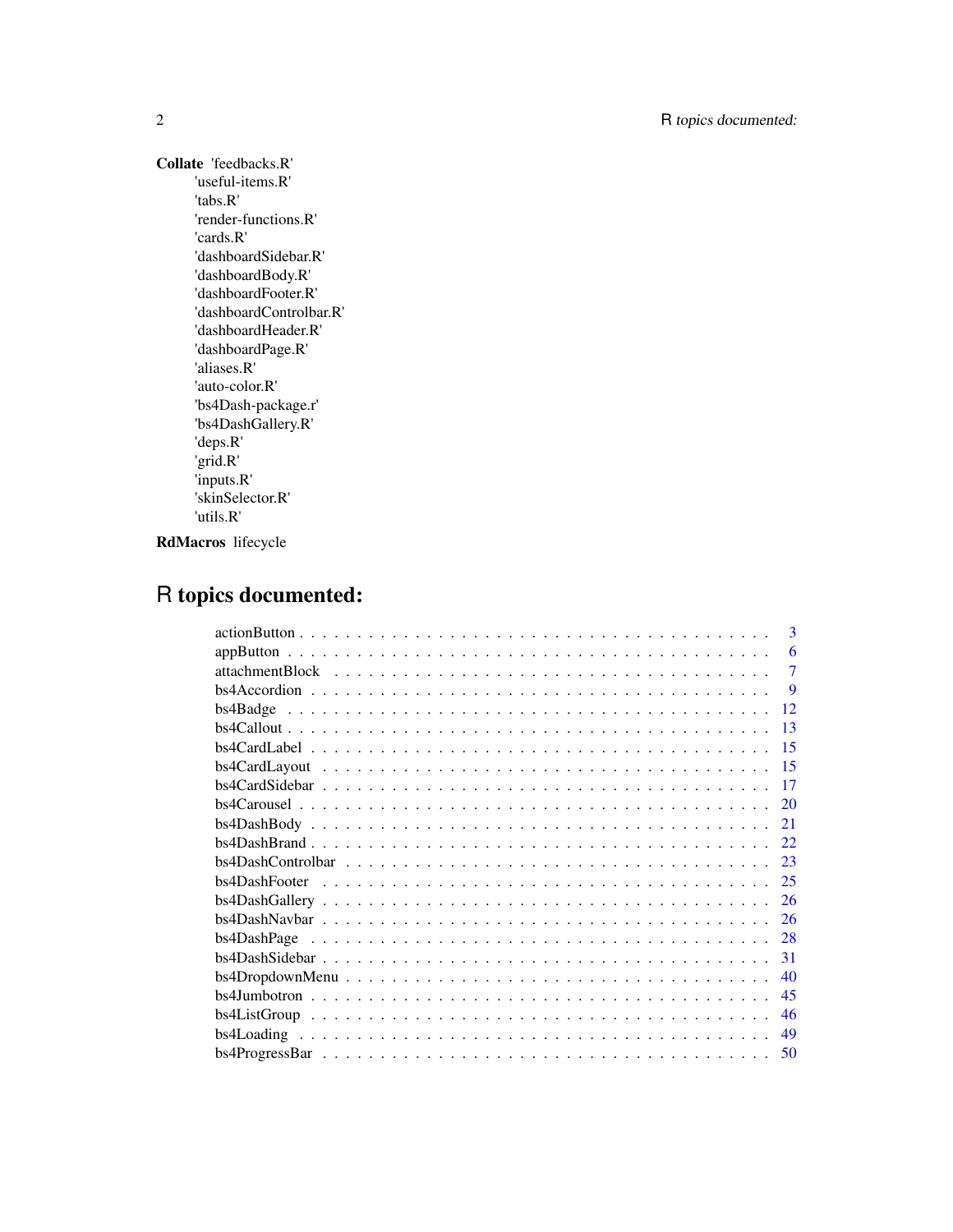<span id="page-2-0"></span>

| Index |                                            | 130      |
|-------|--------------------------------------------|----------|
|       |                                            |          |
|       |                                            |          |
|       |                                            |          |
|       |                                            |          |
|       |                                            |          |
|       |                                            |          |
|       | $toast \ldots \ldots \ldots$               |          |
|       | tabsetPanel<br>$\sim$ $\sim$ $\sim$ $\sim$ |          |
|       |                                            |          |
|       |                                            |          |
|       |                                            |          |
|       |                                            |          |
|       |                                            |          |
|       |                                            |          |
|       |                                            | 98       |
|       |                                            | 98       |
|       |                                            | 97       |
|       |                                            | 96       |
|       |                                            | 95       |
|       |                                            | 94       |
|       |                                            | 94       |
|       |                                            | 93       |
|       |                                            | 83       |
|       |                                            | 81       |
|       | column                                     | 80       |
|       | cardDropdown                               | 77<br>78 |
|       |                                            | 75       |
|       |                                            | 70       |
|       |                                            | 67       |
|       |                                            | 62       |
|       |                                            | 61       |
|       |                                            | 59       |
|       |                                            | 56       |
|       |                                            | 55       |
|       | bs4Ouote                                   | 53       |
|       |                                            |          |

<span id="page-2-1"></span>actionButton *Bootstrap 4 Action button/link*

#### Description

Creates an action button or link whose value is initially zero, and increments by one each time it is pressed.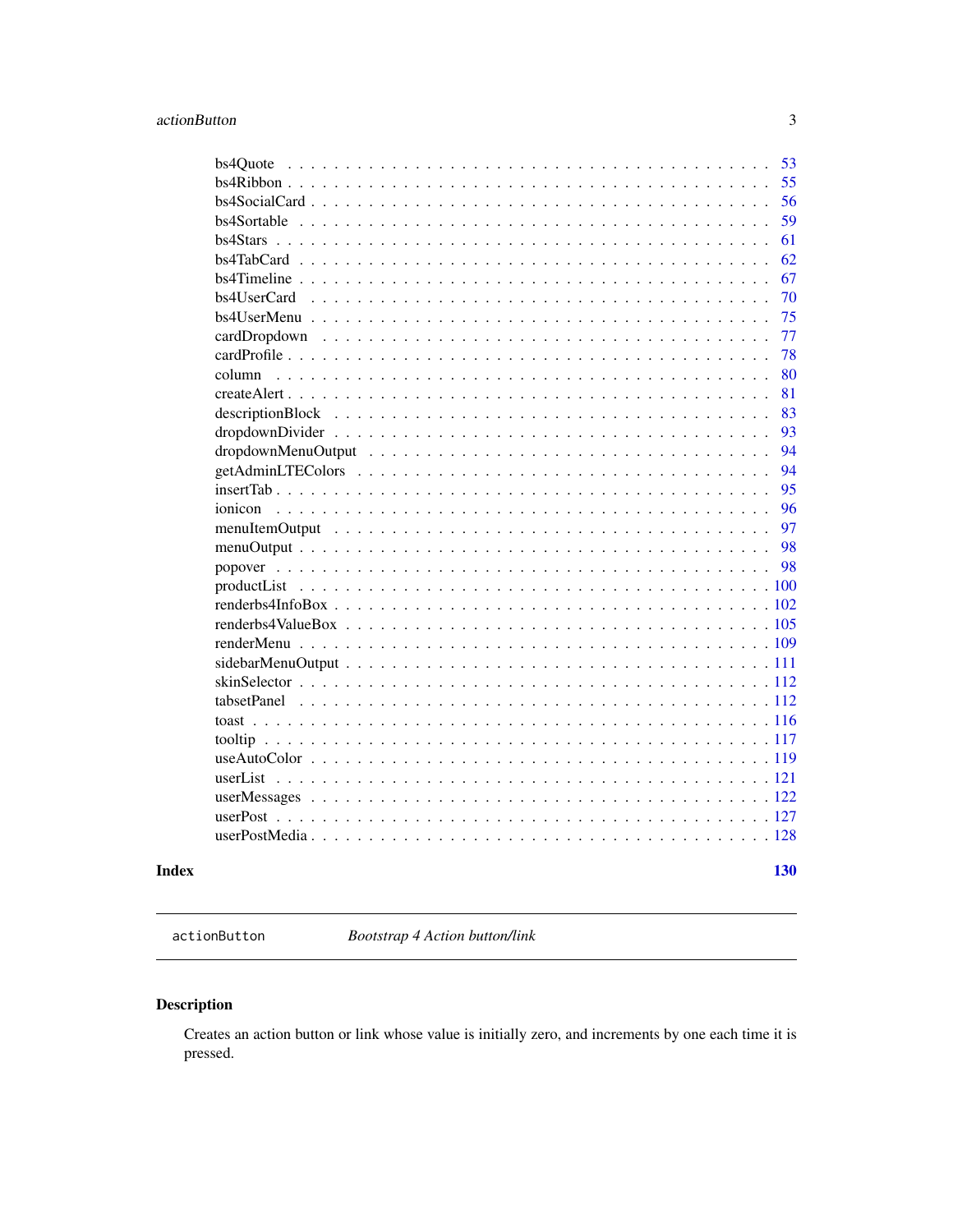#### Usage

```
actionButton(
  inputId,
  label,
  icon = NULL,
  width = NULL,
  ...,
  status = NULL,
  gradient = FALSE,
  outline = FALSE,
  size = NULL,
  flat = FALSE
\mathcal{L}
```
#### Arguments

| inputId  | The 'input' slot that will be used to access the value.                                                           |
|----------|-------------------------------------------------------------------------------------------------------------------|
| label    | The contents of the button or link–usually a text label, but you could also use<br>any other HTML, like an image. |
| icon     | An optional [icon()] to appear on the button.                                                                     |
| width    | The width of the input, e.g. $\cdot$ 400px $\cdot$ , or $\cdot$ 100 see [validateCssUnit()].                      |
| $\cdots$ | Named attributes to be applied to the button or link.                                                             |
| status   | Button status color. Valid statuses are defined as follows:                                                       |
|          | • primary: $\#007$ bff.                                                                                           |
|          | • secondary: #6 $c757d$ .                                                                                         |
|          | • info: $\#17a2b8$ .                                                                                              |
|          | • success: #28a745.                                                                                               |
|          | • warning: #ffc107.                                                                                               |
|          | • danger: #dc3545.                                                                                                |
| gradient | Whether to apply gradient to color. Default to FALSE.                                                             |
| outline  | Whether to display an outline style. Status must not be NULL if TRUE. Default<br>to FALSE.                        |
| size     | Button size. Default to NULL. Possible choices: c("1g", "sm", "xs").                                              |
| flat     | Whether to apply a flat style. Default to FALSE.                                                                  |

#### Server value

An integer of class '"shinyActionButtonValue"'. This class differs from ordinary integers in that a value of 0 is considered "falsy". This implies two things: \* Event handlers (e.g., [observeEvent()], [eventReactive()]) won't execute on initial load. \* Input validation (e.g., [req()], [need()]) will fail on initial load.

#### Note

One may also pass the status directly via the ... parameter using class = "btn-primary", for the primary status for instance. Same thing for other styles like the size.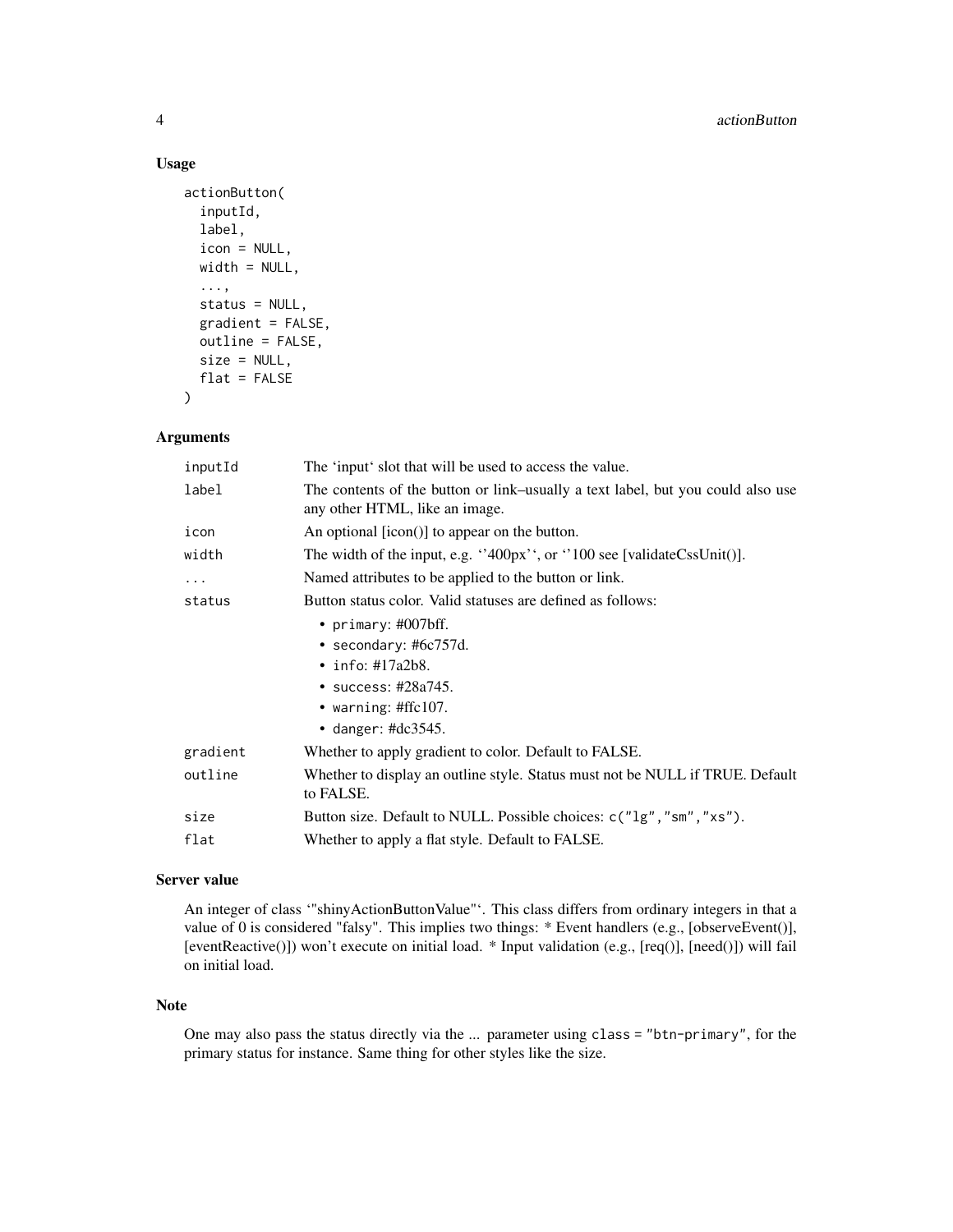#### actionButton 5

#### See Also

[observeEvent()] and [eventReactive()]

```
## Only run examples in interactive R sessions
if (interactive()) {
library(shiny)
library(bs4Dash)
shinyApp(
 ui = dashboardPage(
   header = dashboardHeader(
     title = bs4DashBrand(
       title = "My dashboard",
       color = "primary",
       src = "https://adminlte.io/themes/v3",
       image = "https://adminlte.io/themes/v3/dist/img/AdminLTELogo.png"
     )
   ),
    sidebar = dashboardSidebar(),
   body = dashboardBody(
     sliderInput("obs", "Number of observations", 0, 1000, 500),
     actionButton(
      "goButton", "Go!",
      status = "danger",
      outline = TRUE,
      flat = TRUE,
      size = "lg"),
    plotOutput("distPlot")
   ),
   controlbar = dashboardControlbar(),
   title = "DashboardPage"
 ),
 server = function(input, output) {
  output$distPlot <- renderPlot({
   # Take a dependency on input$goButton. This will run once initially,
   # because the value changes from NULL to 0.
   input$goButton
   # Use isolate() to avoid dependency on input$obs
   dist <- isolate(rnorm(input$obs))
   hist(dist)
  })
 }
)
}
## Example of adding extra class values
actionButton("largeButton", "Large Primary Button", class = "btn-primary btn-lg")
```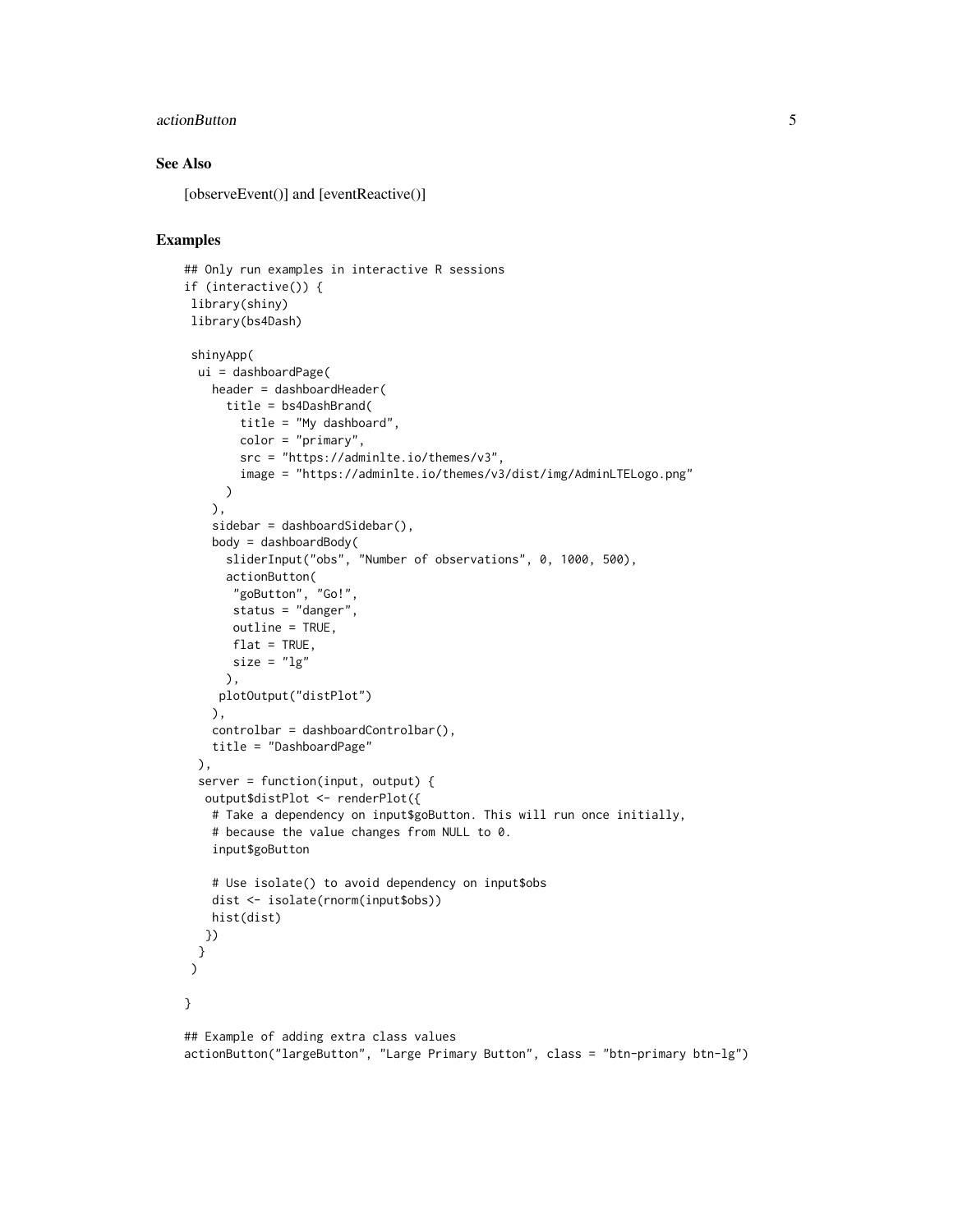<span id="page-5-0"></span>

## Description

Create a large button ideal for web applications but identical to the classic Shiny action button.

#### Usage

```
appButton(..., inputId, label, icon = NULL, width = NULL, color = NULL)
```
# Arguments

| $\cdots$ | Named attributes to be applied to the button or link.                                                             |
|----------|-------------------------------------------------------------------------------------------------------------------|
| inputId  | The input slot that will be used to access the value.                                                             |
| label    | The contents of the button or link-usually a text label, but you could also use<br>any other HTML, like an image. |
| icon     | An optional $\text{icon}()$ to appear on the button.                                                              |
| width    | The width of the input, e.g. '400px', or '100%'; see validateCssUnit().                                           |
| color    | Button backgroun color. Valid statuses are defined as follows:                                                    |
|          | • primary: $\#007$ bff.                                                                                           |
|          | • secondary: #6c757d.                                                                                             |
|          | $\cdot$ info: #17a2b8.                                                                                            |
|          | • success: #28a745.                                                                                               |
|          | • warning: #ffc107.                                                                                               |
|          | $\bullet$ danger: #dc3545.                                                                                        |
|          | • $gray$ -dark: #343a40.                                                                                          |
|          | • $gray: \#adb5bd.$                                                                                               |
|          | • white: #fff.                                                                                                    |
|          | • indigo: $#6610f2$ .                                                                                             |
|          | • lightblue: #3c8dbc.                                                                                             |
|          | • navy: $\#001f3f$ .                                                                                              |
|          | • purple: #605ca8.                                                                                                |
|          | • fuchsia: $\text{\#f012be}.$                                                                                     |
|          | • pink: $#e83e8c$ .                                                                                               |
|          | $\bullet$ maroon: #d81b60.                                                                                        |
|          | • orange: $\#ff851b$ .                                                                                            |
|          | • lime: $\#01ff70$ .                                                                                              |
|          | $\bullet$ teal: #39 $cccc.$                                                                                       |
|          | • olive: #3d9970.                                                                                                 |
|          |                                                                                                                   |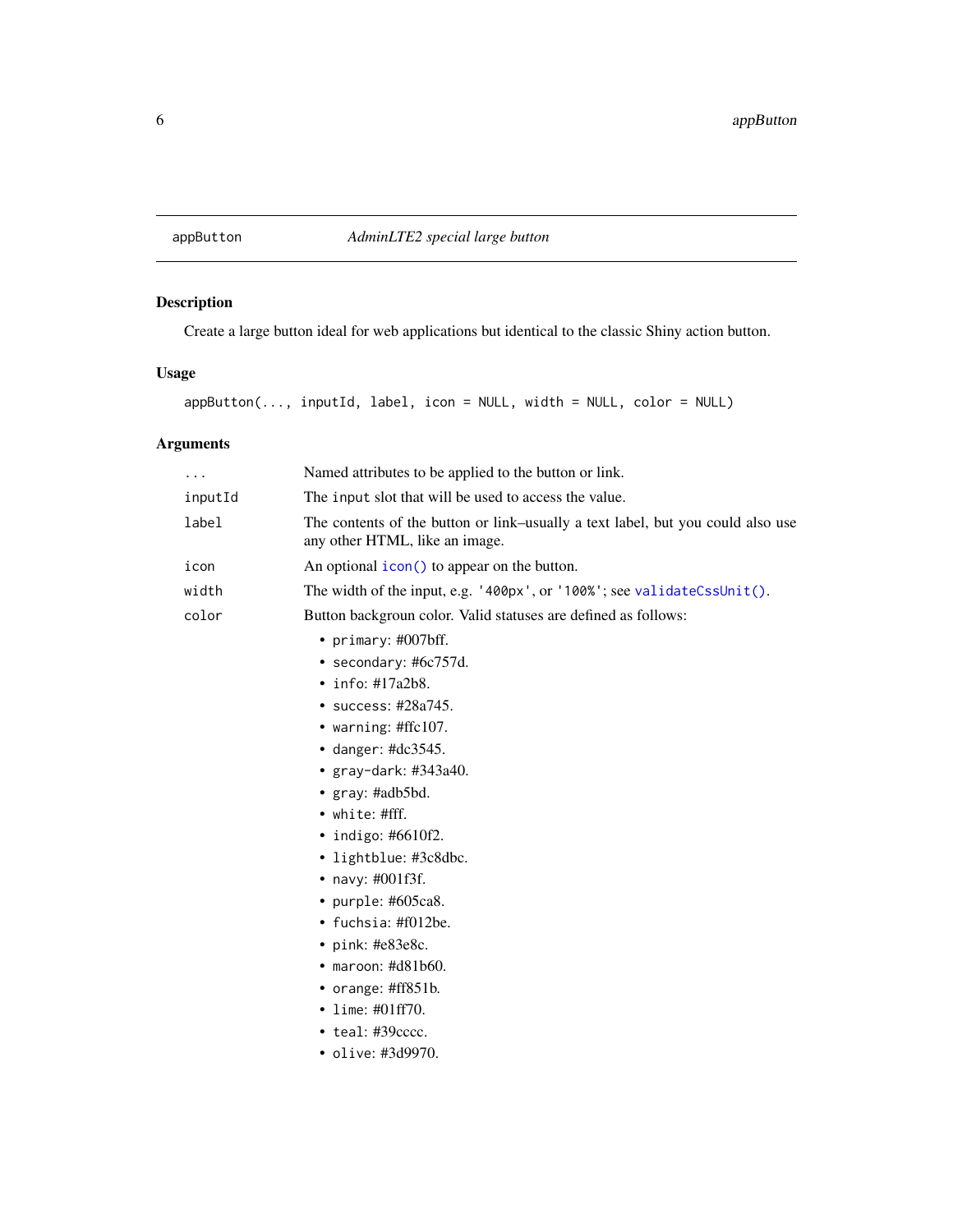#### <span id="page-6-0"></span>attachmentBlock 7

#### Author(s)

David Granjon, <dgranjon@ymail.com>

#### Examples

```
if (interactive()) {
library(shiny)
library(bs4Dash)
shinyApp(
 ui = dashboardPage(
   dashboardHeader(),
   dashboardSidebar(),
   dashboardBody(
    box(
     title = "App Buttons",
     status = NULL,
      appButton(
        inputId = "myAppButton",
       label = "Users",
       icon = icon("users"),
       color = "orange",
       dashboardBadge(textOutput("btnVal"), color = "primary")
     )
    )
   ),
   title = "App buttons"
 ),
 server = function(input, output) {
  output$btnVal <- renderText(input$myAppButton)
 }
 )
}
```
<span id="page-6-1"></span>attachmentBlock *AdminLTE3 attachment container*

#### Description

[attachmentBlock](#page-6-1) create an attachment container, nice to wrap articles... and insert in a [box.](#page-82-1)

#### Usage

```
attachmentBlock(..., image, title = NULL, href = NULL)
```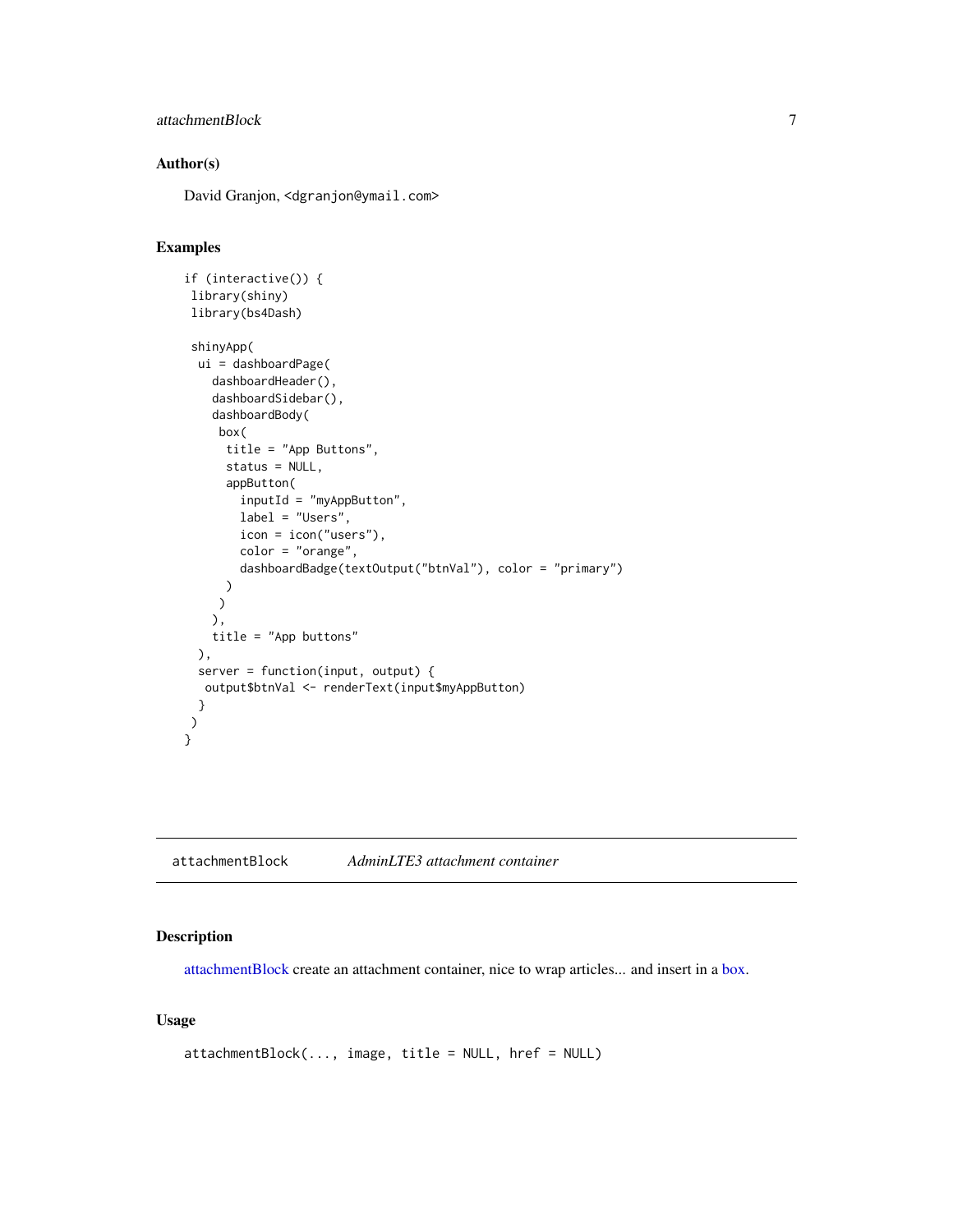#### Arguments

|       | Any element.              |
|-------|---------------------------|
| image | url or path to the image. |
| title | Attachment title.         |
| href  | External link.            |

#### Author(s)

David Granjon, <dgranjon@ymail.com>

#### See Also

```
Other boxWidgets: bs4CardLabel(), bs4CardSidebar(), bs4Carousel(), bs4SocialCard(),
bs4Timeline(), cardDropdown(), cardProfile(), descriptionBlock(), userPost()
```

```
if (interactive()) {
library(shiny)
library(bs4Dash)
shinyApp(
 ui = dashboardPage(
   dashboardHeader(),
   dashboardSidebar(),
   dashboardBody(
    box(
     title = "attachmentBlock example",
     attachmentBlock(
      image = "https://adminlte.io/themes/v3/dist/img/user1-128x128.jpg",
      title = "Test",
      href = "https://google.com",
      "This is the content"
     )
    )
   ),
   title = "attachmentBlock"
 ),
 server = function(input, output) { }
)
}
```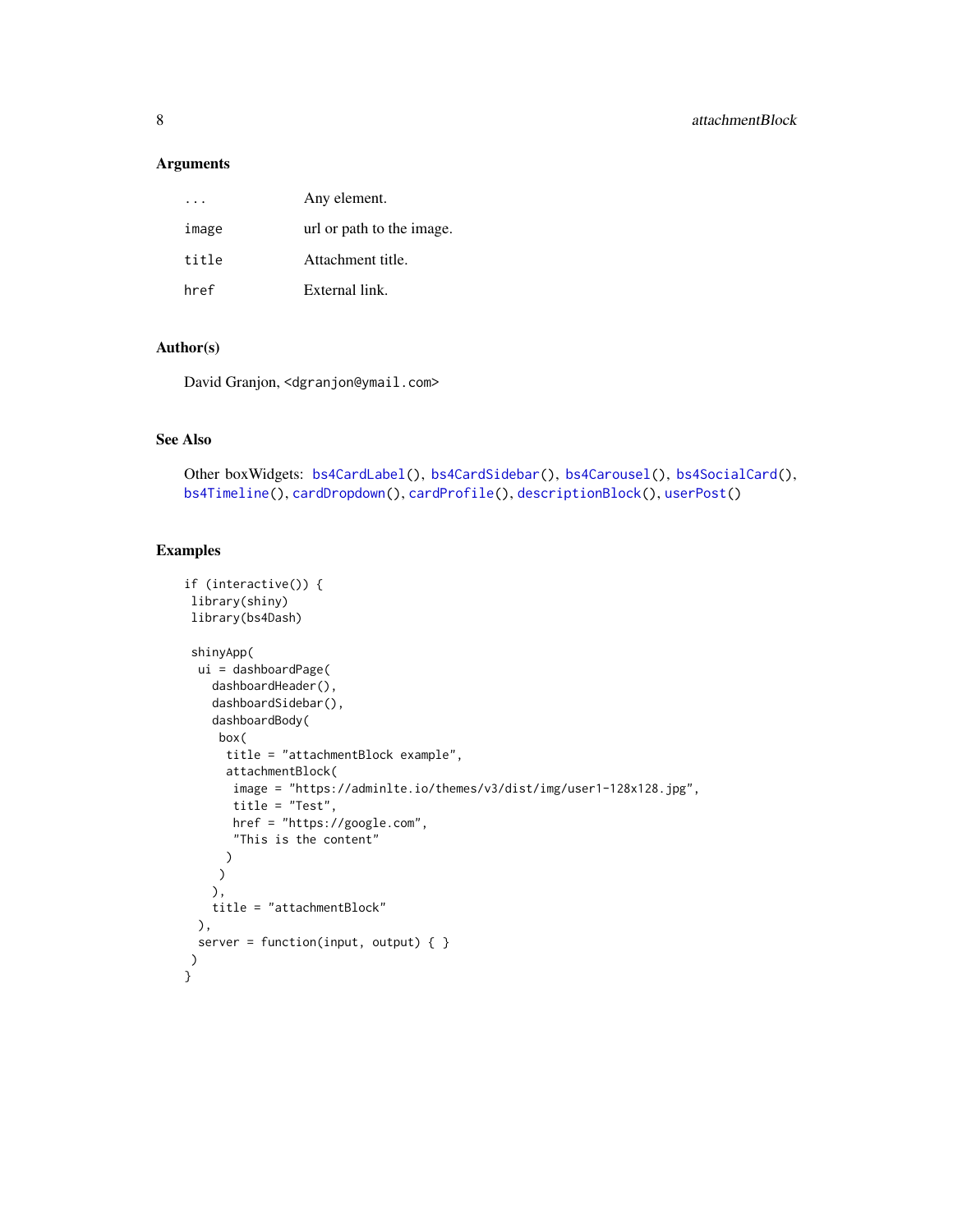<span id="page-8-0"></span>

#### <span id="page-8-1"></span>Description

[accordion](#page-8-1) creates an accordion container. Accordions are part of collapsible elements. [accordionItem](#page-8-1) is to be inserted in a [accordion.](#page-8-1) [updateAccordion](#page-8-1) toggles an [accordion](#page-8-1) on the client.

#### Usage

```
bs4Accordion(..., id, width = 12)bs4AccordionItem(
  ...,
 title,
 status = NULL,
 collapsed = TRUE,
  solidHeader = TRUE
)
updateAccordion(id, selected, session = shiny::getDefaultReactiveDomain())
accordion(..., id, width = 12)accordionItem(..., title, status = NULL, collapsed = TRUE, solidHeader = TRUE)
```
#### Arguments

| $\ddotsc$ | slot for accordionItem.                                                                                        |
|-----------|----------------------------------------------------------------------------------------------------------------|
| id        | Accordion to target.                                                                                           |
| width     | The width of the accordion.                                                                                    |
| title     | Optional title.                                                                                                |
| status    | The status of the item. This determines the item's background color. Valid<br>statuses are defined as follows: |
|           | • primary: $\#007$ bff.                                                                                        |
|           | • secondary: $#6c757d$ .                                                                                       |
|           | $\cdot$ info: #17a2b8.                                                                                         |
|           | • success: $\#28a745$ .                                                                                        |
|           | • warning: $\#$ ffc $107$ .                                                                                    |
|           | • danger: $\text{\#dc}3545$ .                                                                                  |
|           | • $gray-dark: #343a40.$                                                                                        |
|           | • $gray: \#adb5bd.$                                                                                            |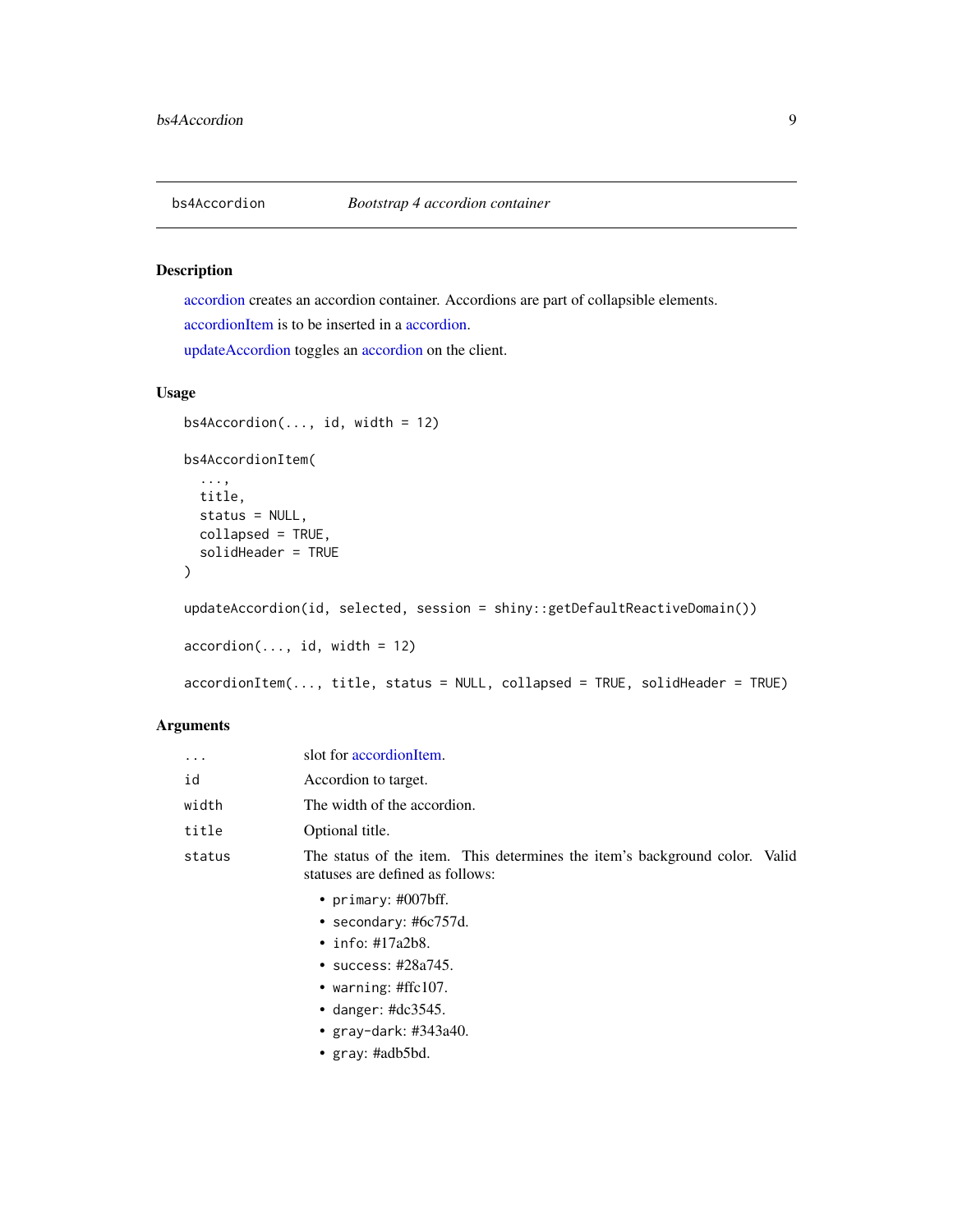- white: #fff.
- indigo: #6610f2.
- lightblue: #3c8dbc.
- navy: #001f3f.
- purple: #605ca8.
- fuchsia: #f012be.
- pink: #e83e8c.
- maroon: #d81b60.
- orange: #ff851b.
- lime: #01ff70.
- teal: #39cccc.
- olive: #3d9970.

| collapsed   | If TRUE, start collapsed. This must be used with collapsible=TRUE. |
|-------------|--------------------------------------------------------------------|
| solidHeader | Should the header be shown with a solid color background?          |
| selected    | Index of the newly selected accordionItem.                         |
| session     | Shiny session object.                                              |

#### Author(s)

David Granjon, <dgranjon@ymail.com>

```
if (interactive()) {
library(shiny)
library(bs4Dash)
shinyApp(
 ui = dashboardPage(
   dashboardHeader(),
   dashboardSidebar(),
   dashboardBody(
     accordion(
     id = "accordion1",
       accordionItem(
         title = "Accordion 1 Item 1",
         status = "danger",
         collapsed = TRUE,
         "This is some text!"
       ),
       accordionItem(
         title = "Accordion 1 Item 2",
         status = "indigo",
         collapsed = FALSE,
         "This is some text!"
       )
     ),
     accordion(
```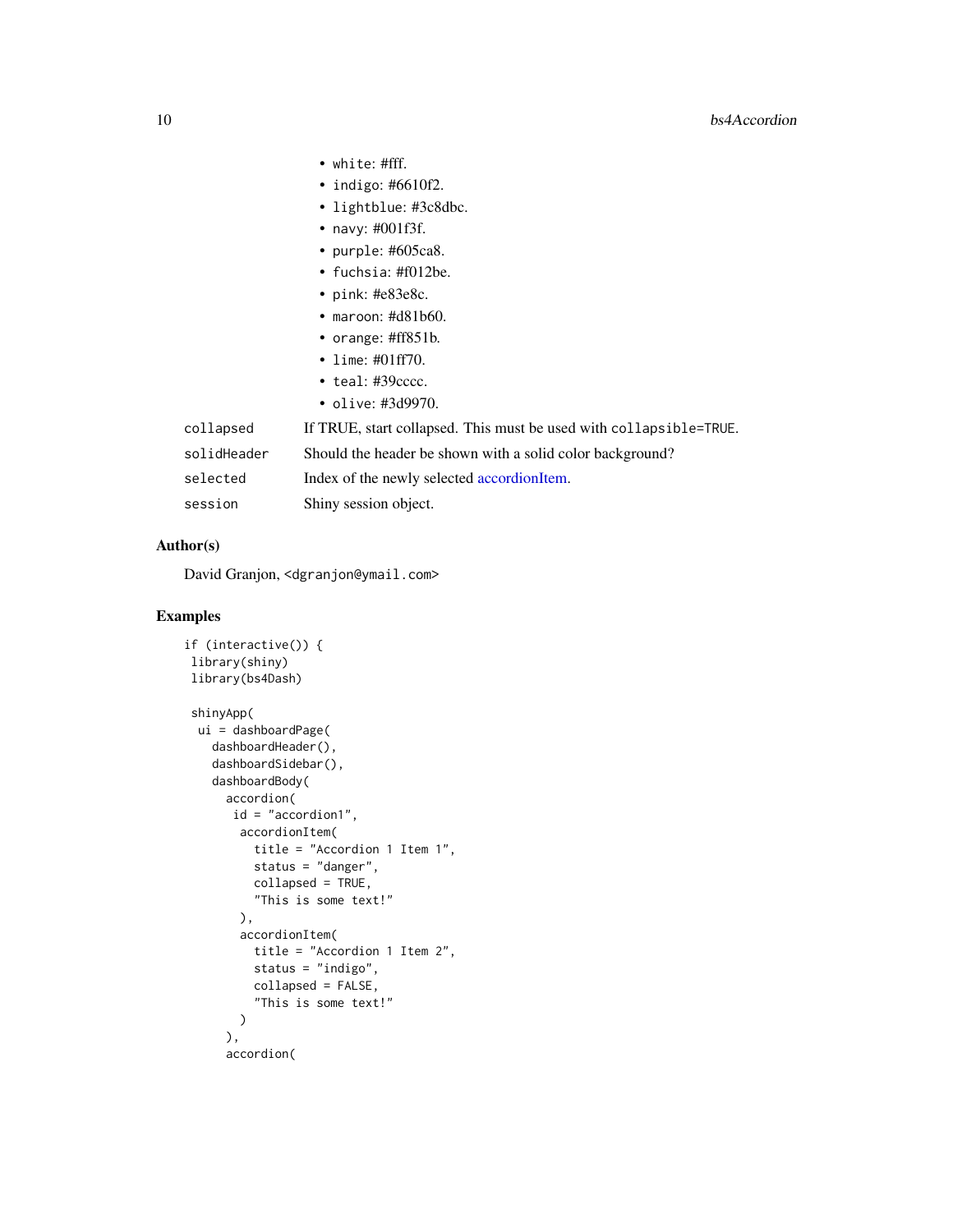```
id = "accordion2",
       accordionItem(
          title = "Accordion 2 Item 1",
          status = "info",
          collapsed = TRUE,
          "This is some text!"
       ),
       accordionItem(
          title = "Accordion 2 Item 2",
          status = "success",
          collapsed = FALSE,
          "This is some text!"
       )
     )
   ),
   title = "Accordion"
 ),
 server = function(input, output) { }
)
}
# Update accordion
if (interactive()) {
library(shiny)
library(bs4Dash)
shinyApp(
 ui = dashboardPage(
   dashboardHeader(),
   dashboardSidebar(),
   dashboardBody(
      radioButtons("controller", "Controller", choices = c(1, 2)),
     br(),
      accordion(
       id = "accordion1",
       accordionItem(
          title = "Accordion 1 Item 1",
          status = "danger",
          collapsed = TRUE,
          "This is some text!"
       ),
       accordionItem(
         title = "Accordion 1 Item 2",
          status = "warning",
         collapsed = TRUE,
          "This is some text!"
       \lambda\mathcal{L}),
   title = "Update Accordion"
 ),
 server = function(input, output, session) {
```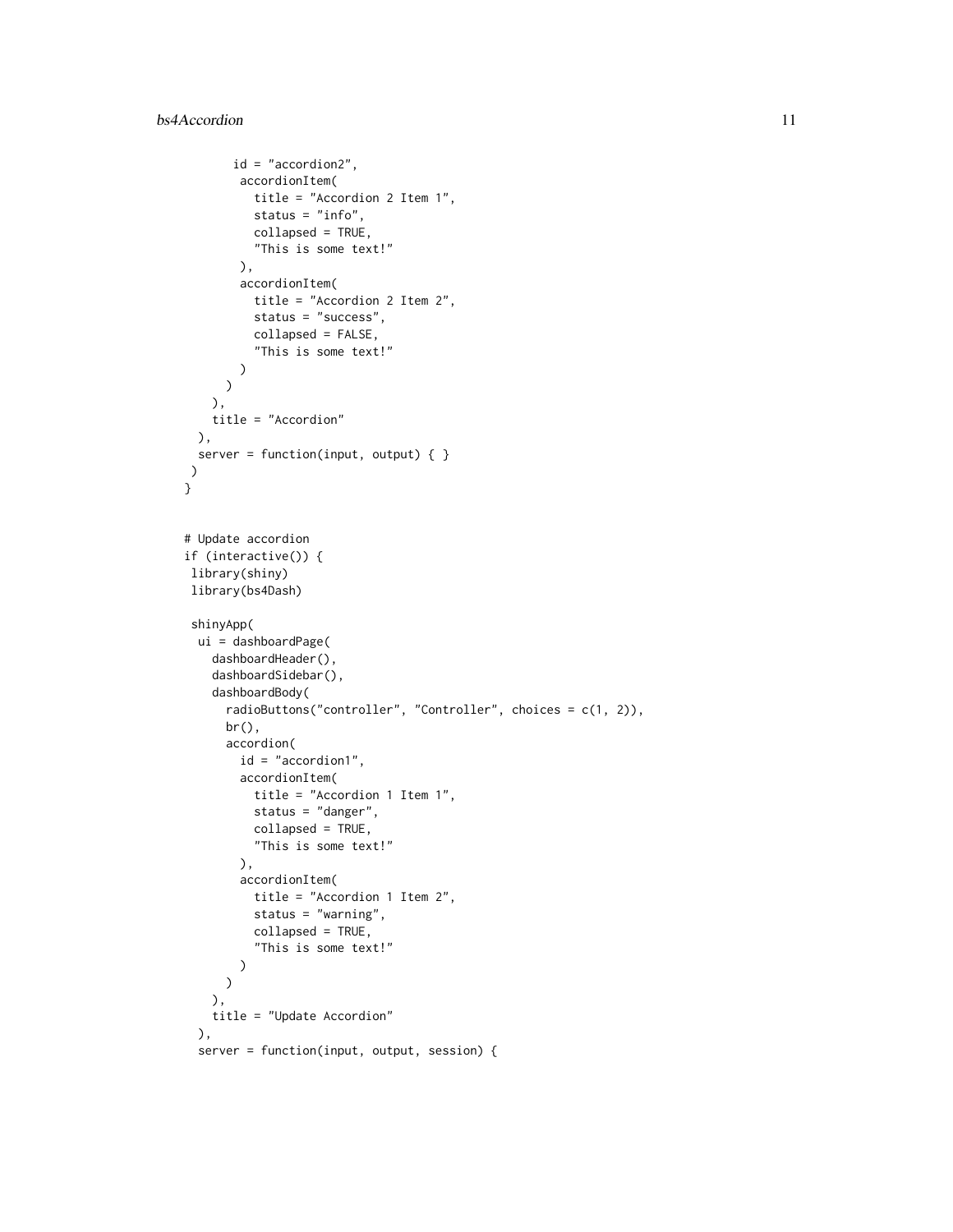```
observeEvent(input$controller, {
     updateAccordion(id = "accordion1", selected = input$controller)
   })
    observe(print(input$accordion1))
   observeEvent(input$accordion1, {
    showNotification(sprintf("You selected accordion N° %s", input$accordion1), type = "message")
    })
 }
)
}
```
#### bs4Badge *Create a Bootstrap 4 dashboard badge item*

#### <span id="page-11-1"></span>Description

[dashboardBadge](#page-11-1) creates a badge. It may be inserted in any element like inside a [actionButton](#page-2-1) or a [dashboardSidebar.](#page-30-1)

#### Usage

```
bs4Badge(..., color, position = c("left", "right"), rounded = FALSE)
dashboardBadge(..., color, position = c("left", "right"), rounded = FALSE)
```
#### Arguments

| .        | Badge content.                                                    |
|----------|-------------------------------------------------------------------|
| color    | Badge color. Valid colors:                                        |
|          | • primary: $\#007$ bff.                                           |
|          | • secondary: $\#6c757d$ .                                         |
|          | • info: $\#17a2b8$ .                                              |
|          | • success: $\#28a745$ .                                           |
|          | • warning: $\#$ ffc $107$ .                                       |
|          | • danger: $\#dc3545$ .                                            |
| position | Badge position: "left" or "right".                                |
| rounded  | Whether the badge is rounded instead of square. FALSE by default. |

#### Author(s)

David Granjon, <dgranjon@ymail.com>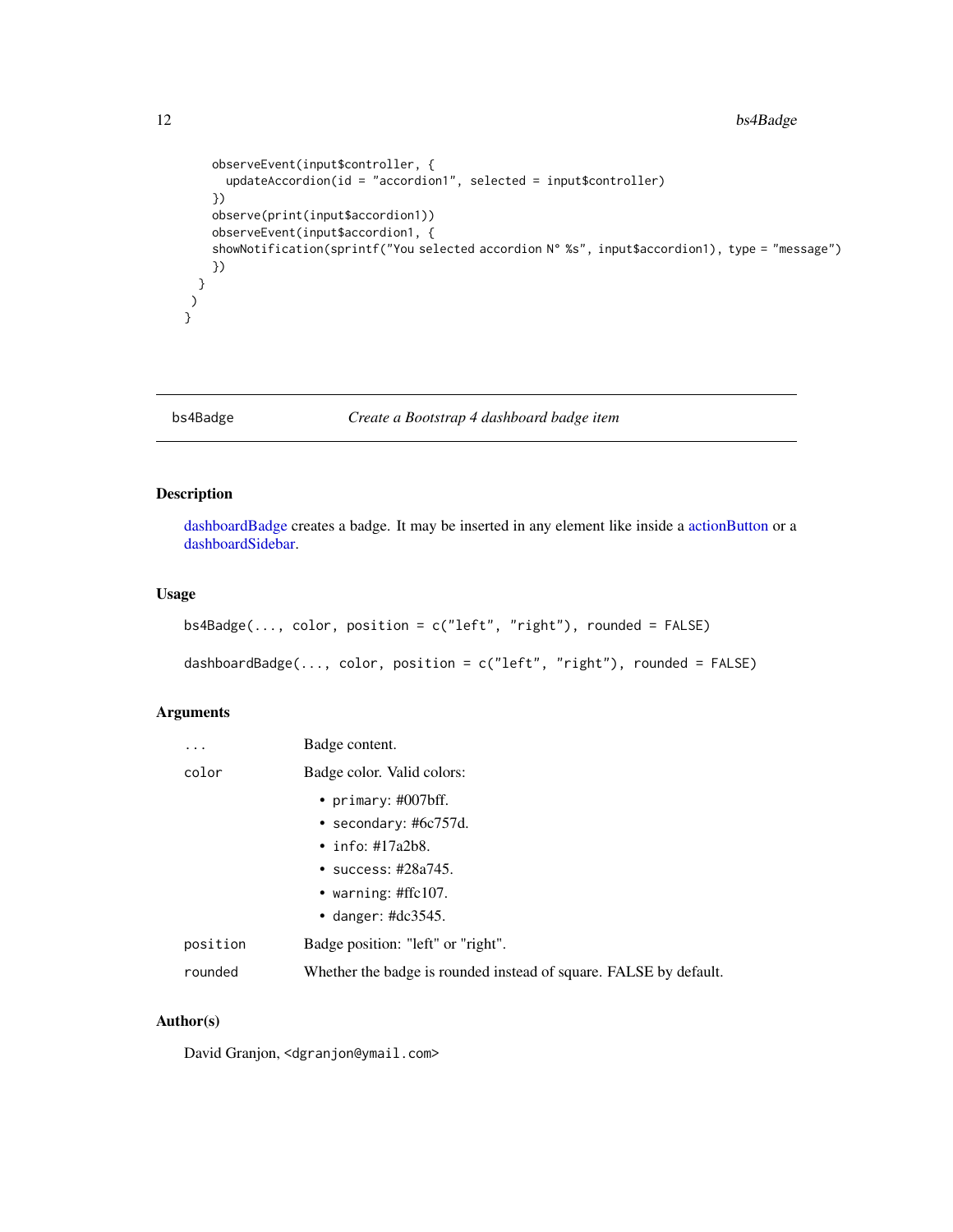#### <span id="page-12-0"></span>bs4Callout 13

#### Examples

```
if(interactive()){
library(shiny)
library(bs4Dash)
shinyApp(
 ui = dashboardPage(
   dashboardHeader(),
   dashboardSidebar(),
    dashboardBody(
    dashboardBadge("Badge 1", color = "danger"),
    actionButton(
     inputId = "badge",
     label = "Hello",
     icon = NULL,
     width = NULL,
      dashboardBadge(1, color = "primary")
    )
   \lambda),
 server = function(input, output) { }
\mathcal{L}}
```
bs4Callout *Create a Bootstrap 4 callout*

#### Description

AdminLTE3 callout

#### Usage

```
bs4Callout(
  ...,
  title,
  status = c("warning", "danger", "info", "success"),
 width = 6,
 elevation = NULL
\mathcal{L}callout(
  ...,
  title,
  status = c("warning", "danger", "info", "success"),
 width = 6,
  elevation = NULL
)
```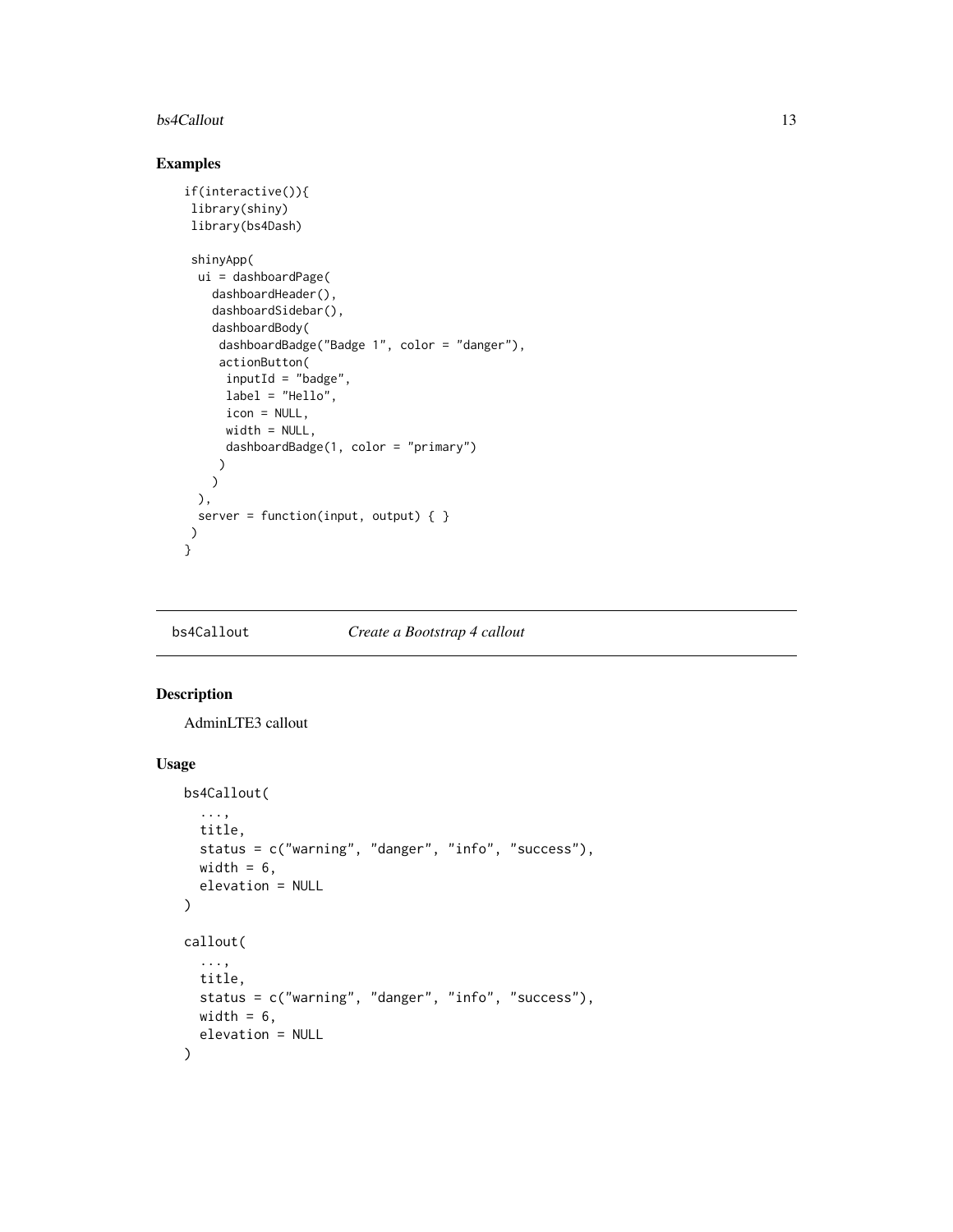#### Arguments

|           | Callout content.                 |
|-----------|----------------------------------|
| title     | Callout title.                   |
| status    | Callout status. Valid statuses:  |
|           | • info: $\#17a2b8$ .             |
|           | $\cdot$ success: #28a745.        |
|           | • warning: #ffc107.              |
|           | • danger: $\text{\#dc}3545$ .    |
| width     | Callout width. Between 1 and 12. |
| elevation | Callout elevation.               |

#### Author(s)

David Granjon, <dgranjon@ymail.com>

```
if(interactive()){
library(shiny)
library(bs4Dash)
shinyApp(
  ui = dashboardPage(
    header = dashboardHeader(),
    sidebar = dashboardSidebar(),
    controlbar = dashboardControlbar(),
    footer = dashboardFooter(),
    title = "Callout",
    body = bs4DashBody(
      title = "Callouts",
      callout(
       title = "I am a danger callout!",
       elevation = 4,
       status = "danger",
       "There is a problem that we need to fix.
       A wonderful serenity has taken possession of
       my entire soul, like these sweet mornings of
       spring which I enjoy with my whole heart."
      ),
      callout(
      title = "I am a danger callout!",
       status = "warning",
       "This is a yellow callout."
      )
    \lambda),
  server = function(input, output) {}
)
}
```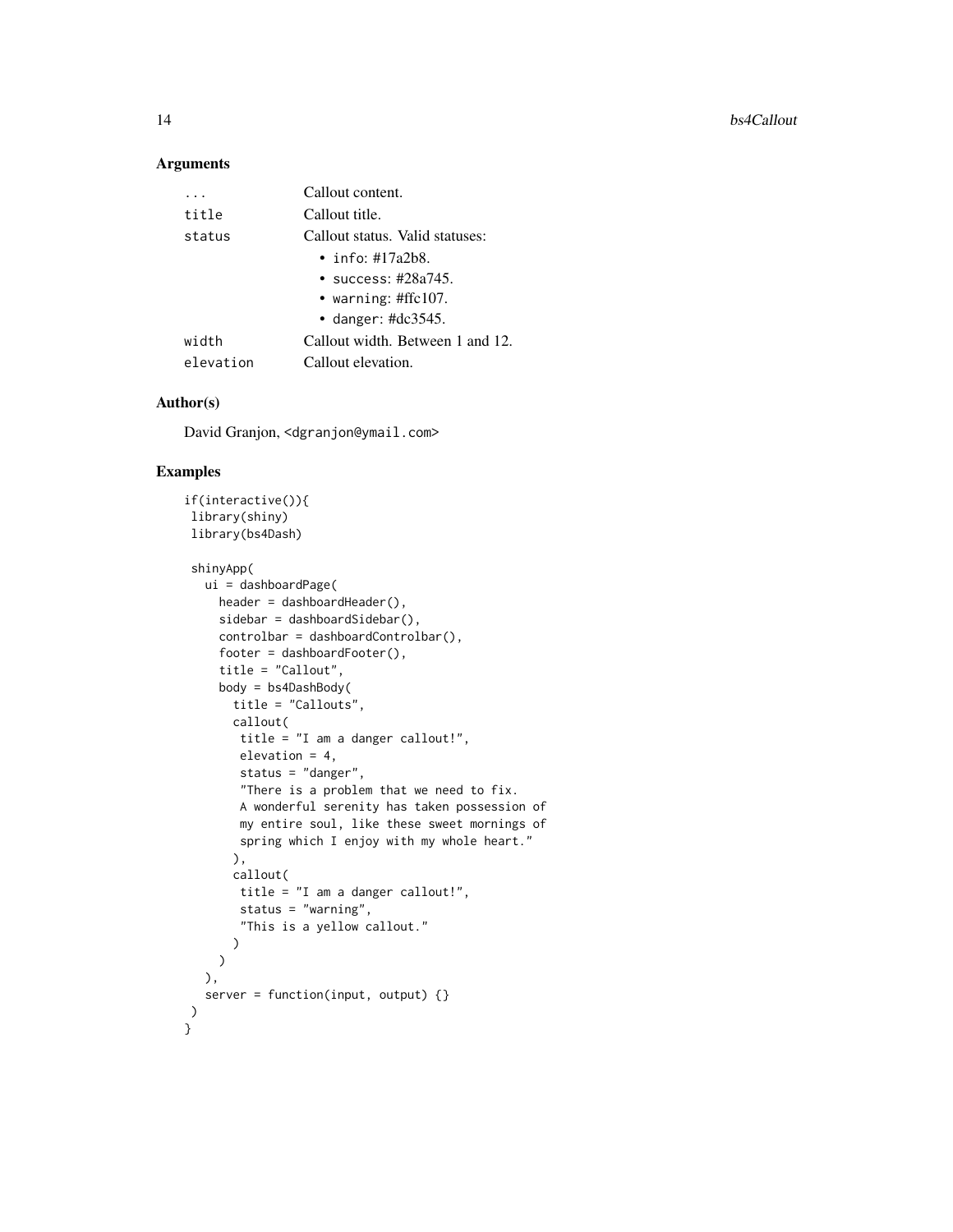<span id="page-14-1"></span><span id="page-14-0"></span>

#### Description

Create a label for Boostrap 4 card

Alias to [bs4CardLabel](#page-14-1) See [bs4CardLabel](#page-14-1) for full details Alias to [bs4CardLabel](#page-14-1) See [bs4CardLabel](#page-14-1) for full details

#### Usage

```
bs4CardLabel(text, status, tooltip = NULL)
cardLabel(text, status, tooltip = NULL)
boxLabel(text, status, tooltip = NULL)
```
#### Arguments

| text    | Label text. In practice only few letters or a number. |
|---------|-------------------------------------------------------|
| status  | label color status. See getAdminLTEColors.            |
| tooltip | Label tooltip text on hover.                          |

#### See Also

```
Other boxWidgets: attachmentBlock(), bs4CardSidebar(), bs4Carousel(), bs4SocialCard(),
bs4Timeline(), cardDropdown(), cardProfile(), descriptionBlock(), userPost()
```
<span id="page-14-2"></span>bs4CardLayout *Bootstrap 4 container for cards*

#### Description

Bootstrap 4 container for cards

Alias to [bs4CardLayout](#page-14-2) See [bs4CardLayout](#page-14-2) for full details

#### Usage

```
bs4CardLayout(..., type = c("group", "deck", "columns"))
boxLayout(..., type = c("group", "deck", "columns"))
```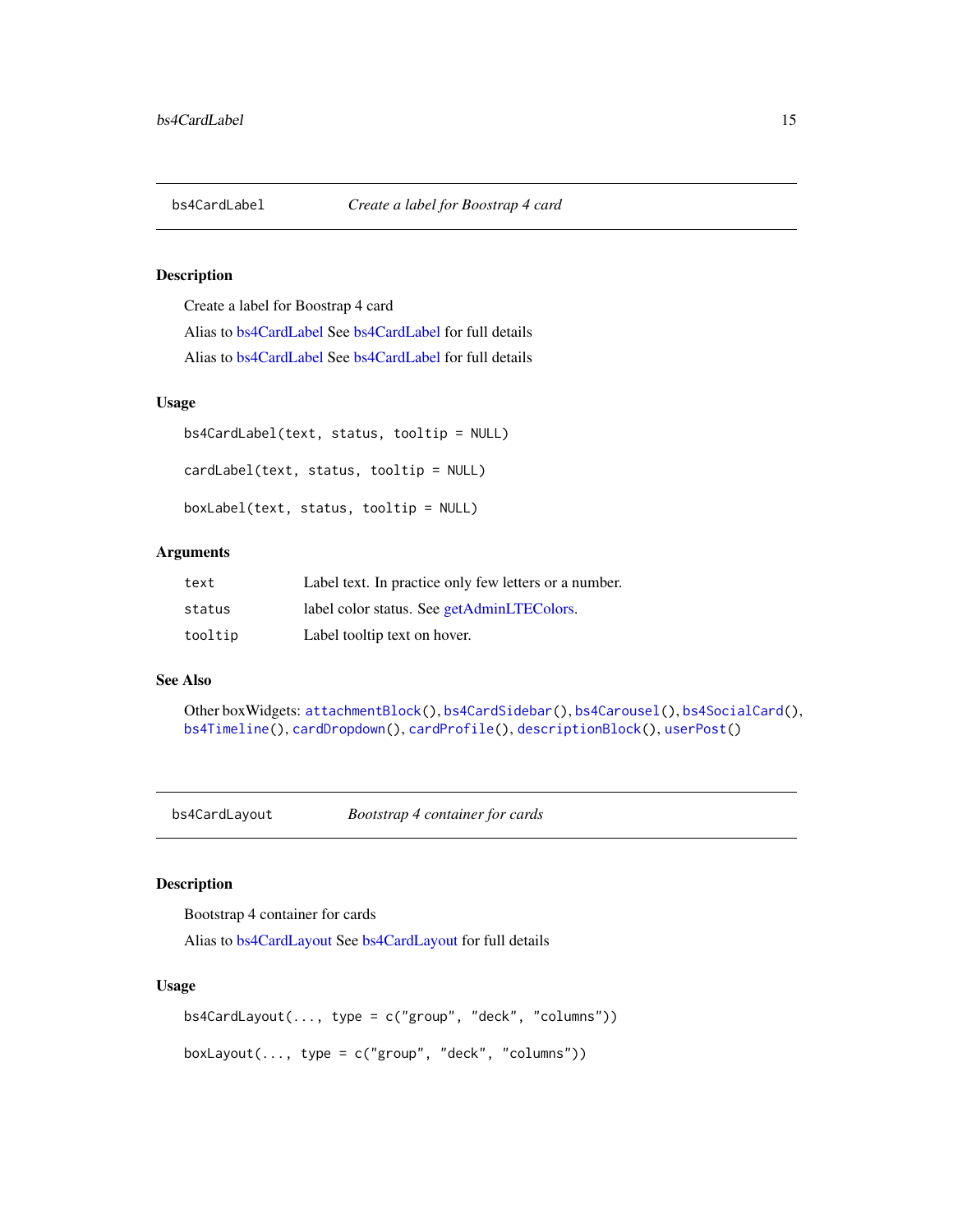#### Arguments

| $\cdot$ $\cdot$ $\cdot$ | Solt for bs4Dash cards.                                                                                  |
|-------------------------|----------------------------------------------------------------------------------------------------------|
| type                    | Container type. See https://getbootstrap.com/docs/4.0/components/card/<br>#card-layout for more details. |

#### Note

Cards must have width argument set to NULL.

#### See Also

Other cards: [bs4SocialCard\(](#page-55-1)), [bs4TabCard\(](#page-61-1)), [bs4UserCard\(](#page-69-1)), [descriptionBlock\(](#page-82-2)), [renderbs4InfoBox\(](#page-101-1)), [renderbs4ValueBox\(](#page-104-1))

```
if (interactive()) {
 library(shiny)
 library(bs4Dash)
 # with group
 shinyApp(
   ui = dashboardPage(
     header = dashboardHeader(),
      sidebar = dashboardSidebar(),
      body = dashboardBody(
       boxLayout(
          type = "group",
         lapply(1:4, function(i) {
            box(
              width = NULL,
              title = paste("Card", i),
              closable = FALSE,
              collapsible = FALSE,
              "Lorem ipsum is so fun!"
            )
         })
       )
      ),
      controlbar = dashboardControlbar(),
      title = "Box layout group"
   ),
   server = function(input, output) {}
 \lambda# with deck
 shinyApp(
   ui = dashboardPage(
     header = dashboardHeader(),
      sidebar = dashboardSidebar(),
      body = dashboardBody(
```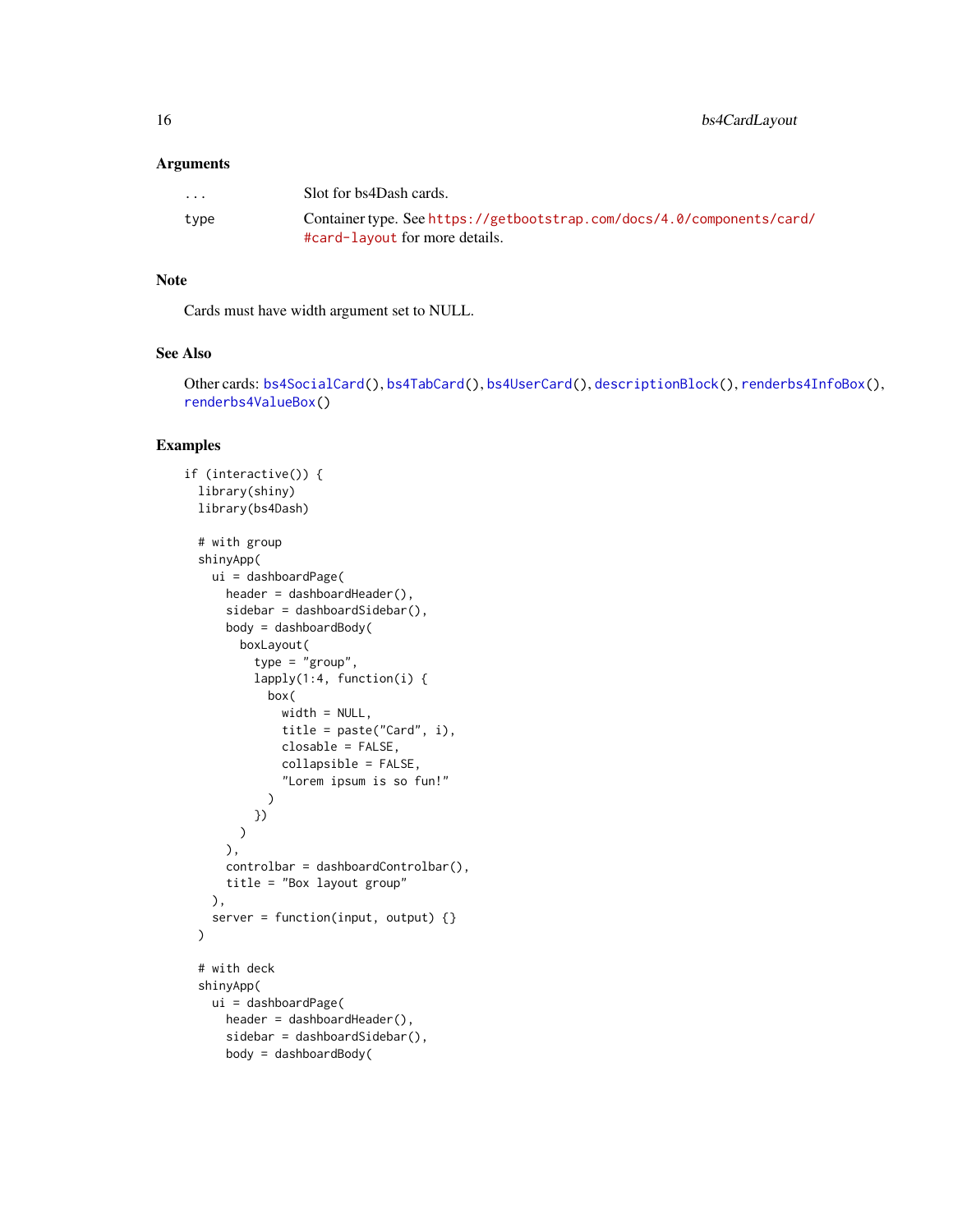```
boxLayout(
          type = "deck",
          lapply(1:4, function(i) {
            box(
              width = NULL,
              title = paste("Card", i),
              closable = FALSE,
              collapsible = FALSE,
              "Lorem ipsum is so fun!"
            )
         })
       )
      ),
      controlbar = dashboardControlbar(),
      title = "Box layout deck"
   ),
   server = function(input, output) {}
 )
 # with columns
 shinyApp(
   ui = dashboardPage(
      header = dashboardHeader(),
      sidebar = dashboardSidebar(),
      body = dashboardBody(
       boxLayout(
          type = "columns",
         lapply(1:12, function(i) {
            box(
              width = NULL,
              title = paste("Card", i),
              closable = FALSE,
              collapsible = FALSE,
              height = if (i %% 2 == 1) "200px",
              status = if (i %% 2 == 0) "primary",
             if (i %% 2 == 0) "Lorem ipsum is so fun!",
           if (i == 1 | i == 7 | i == 12) img(src = "https://via.placeholder.com/290x160")
            )
         })
       )
      ),
      controlbar = dashboardControlbar(),
      title = "Box layout columns"
   ),
    server = function(input, output) {}
 )
}
```
<span id="page-16-1"></span>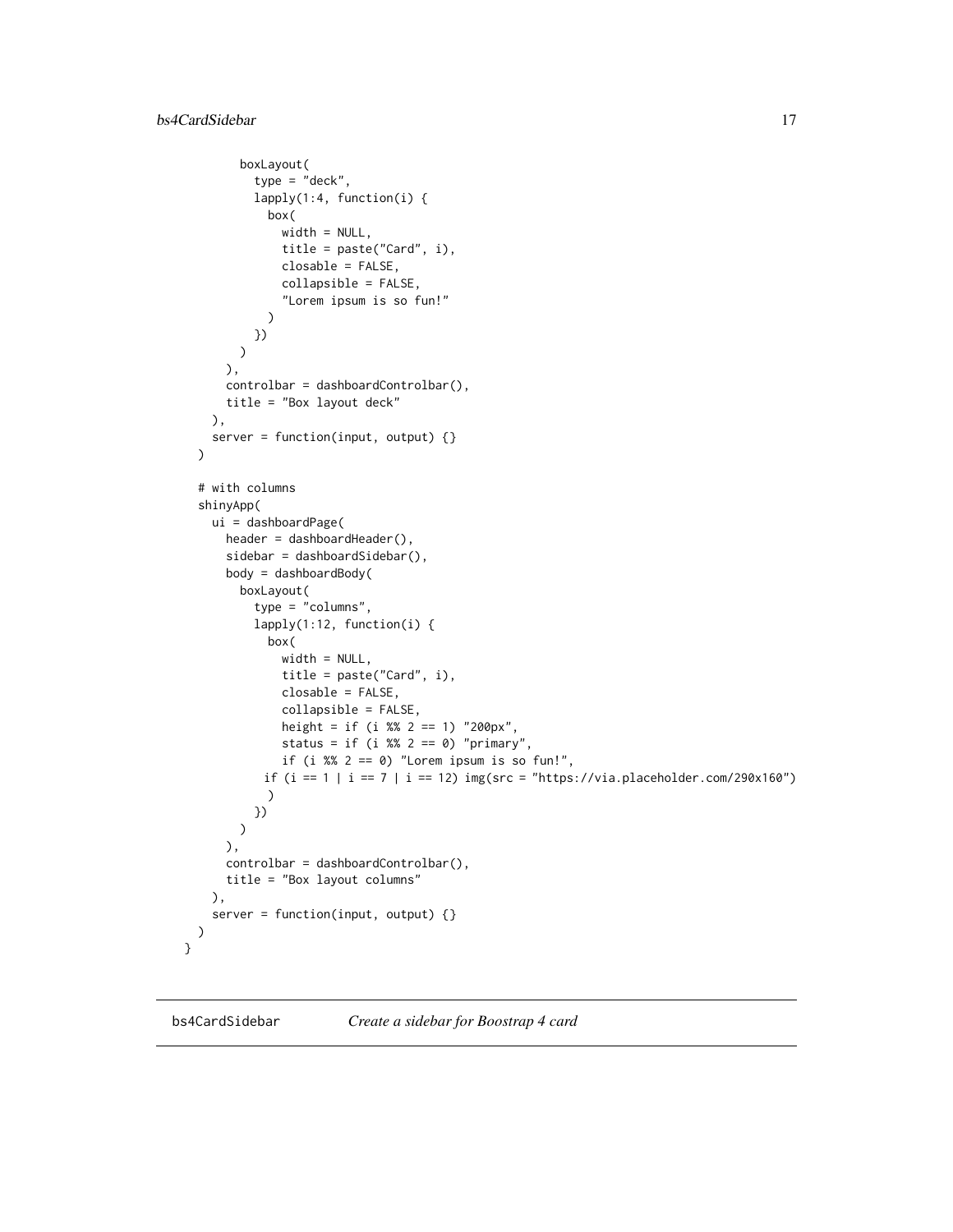#### Description

To insert in the sidebar slot of [box.](#page-82-1)

#### Usage

```
bs4CardSidebar(
  ...,
 id = NULL,width = 50,
 background = "#333a40",
  startOpen = FALSE,
  icon = shiny::icon("cogs"),
  easyClose = TRUE
)
updatebs4CardSidebar(id, session = shiny::getDefaultReactiveDomain())
cardSidebar(
  ...,
 id = NULL,width = 50,
 background = "#333a40",
  startOpen = FALSE,
  icon = shiny::icon("cogs"),
  easyClose = TRUE
)
boxSidebar(
  ...,
  id = NULL,width = 50,
 background = "#333a40",
  startOpen = FALSE,
  icon = shiny::icon("cogs"),
  easyClose = TRUE
\mathcal{L}updateCardSidebar(id, session = shiny::getDefaultReactiveDomain())
updateBoxSidebar(id, session = shiny::getDefaultReactiveDomain())
```
#### Arguments

| .          | Sidebar content.                                                                                                                |
|------------|---------------------------------------------------------------------------------------------------------------------------------|
| id         | Card sidebar id.                                                                                                                |
| width      | Sidebar opening width in percentage. 50% by default, means the card sidebar<br>will take 50 A numeric value between 25 and 100. |
| background | Sidebar background color. Dark by default.                                                                                      |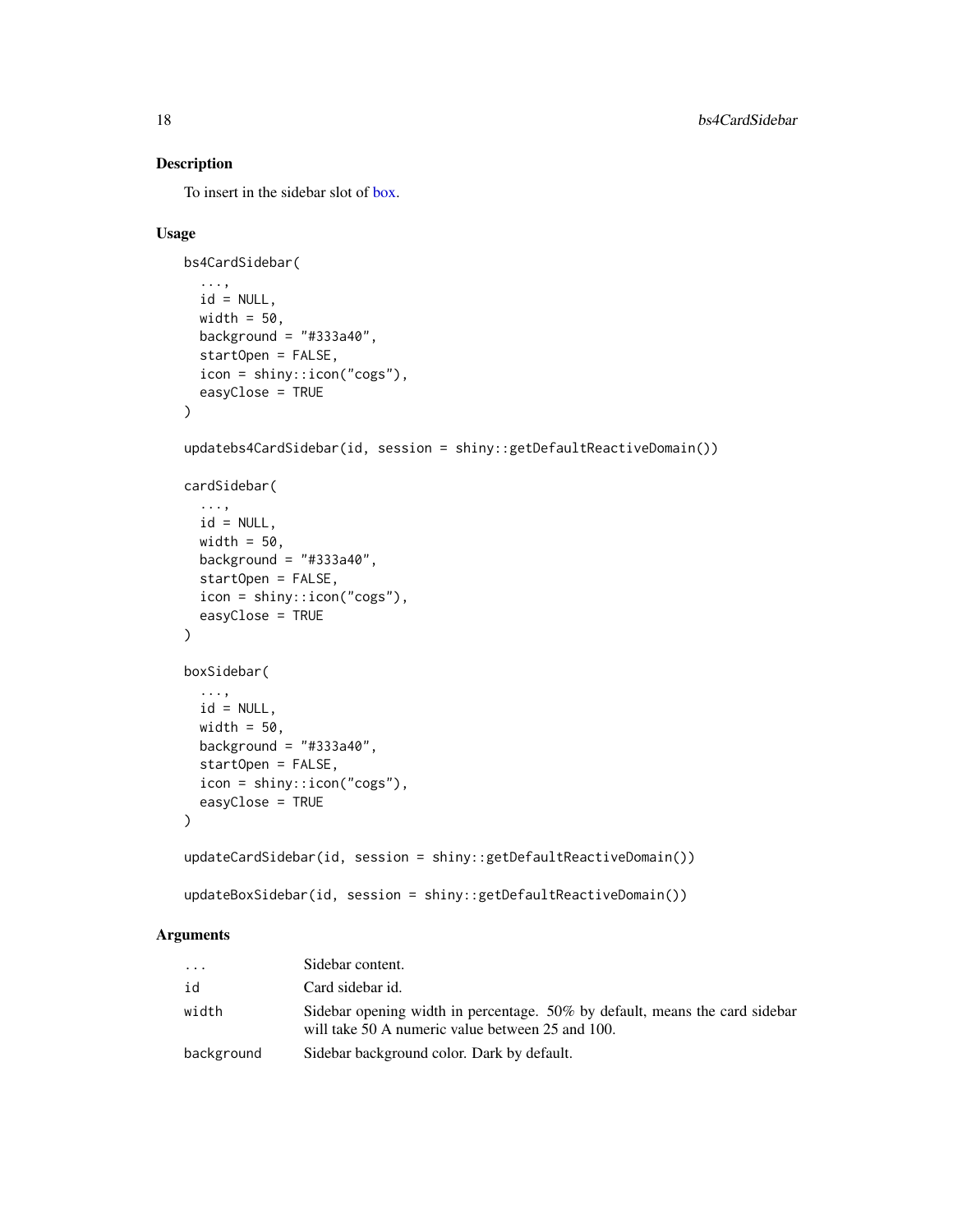#### bs4CardSidebar 19

| startOpen | Whether the sidebar is open at start. FALSE by default.     |
|-----------|-------------------------------------------------------------|
| icon      | Sidebar icon. Expect icon.                                  |
| easyClose | Whether to close sidebar on click outside. Default to TRUE. |
| session   | Shiny session object.                                       |

#### See Also

Other boxWidgets: [attachmentBlock\(](#page-6-1)), [bs4CardLabel\(](#page-14-1)), [bs4Carousel\(](#page-19-1)), [bs4SocialCard\(](#page-55-1)), [bs4Timeline\(](#page-66-1)), [cardDropdown\(](#page-76-1)), [cardProfile\(](#page-77-1)), [descriptionBlock\(](#page-82-2)), [userPost\(](#page-126-1))

```
# Toggle a box sidebar
if (interactive()) {
 library(shiny)
 library(bs4Dash)
 shinyApp(
   ui = dashboardPage(
     header = dashboardHeader(),
     body = dashboardBody(
       box(
         title = "Update box sidebar",
         closable = TRUE,
         width = 12,
         height = "500px",
         solidHeader = FALSE,
         collapsible = TRUE,
         actionButton("update", "Toggle card sidebar"),
          sidebar = boxSidebar(
            id = "mycardsidebar",
           p("Sidebar Content")
         )
       )
     ),
     sidebar = dashboardSidebar()
   ),
    server = function(input, output, session) {
     observe(print(input$mycardsidebar))
     observeEvent(input$update, {
       updateBoxSidebar("mycardsidebar")
     })
   }
 )
}
```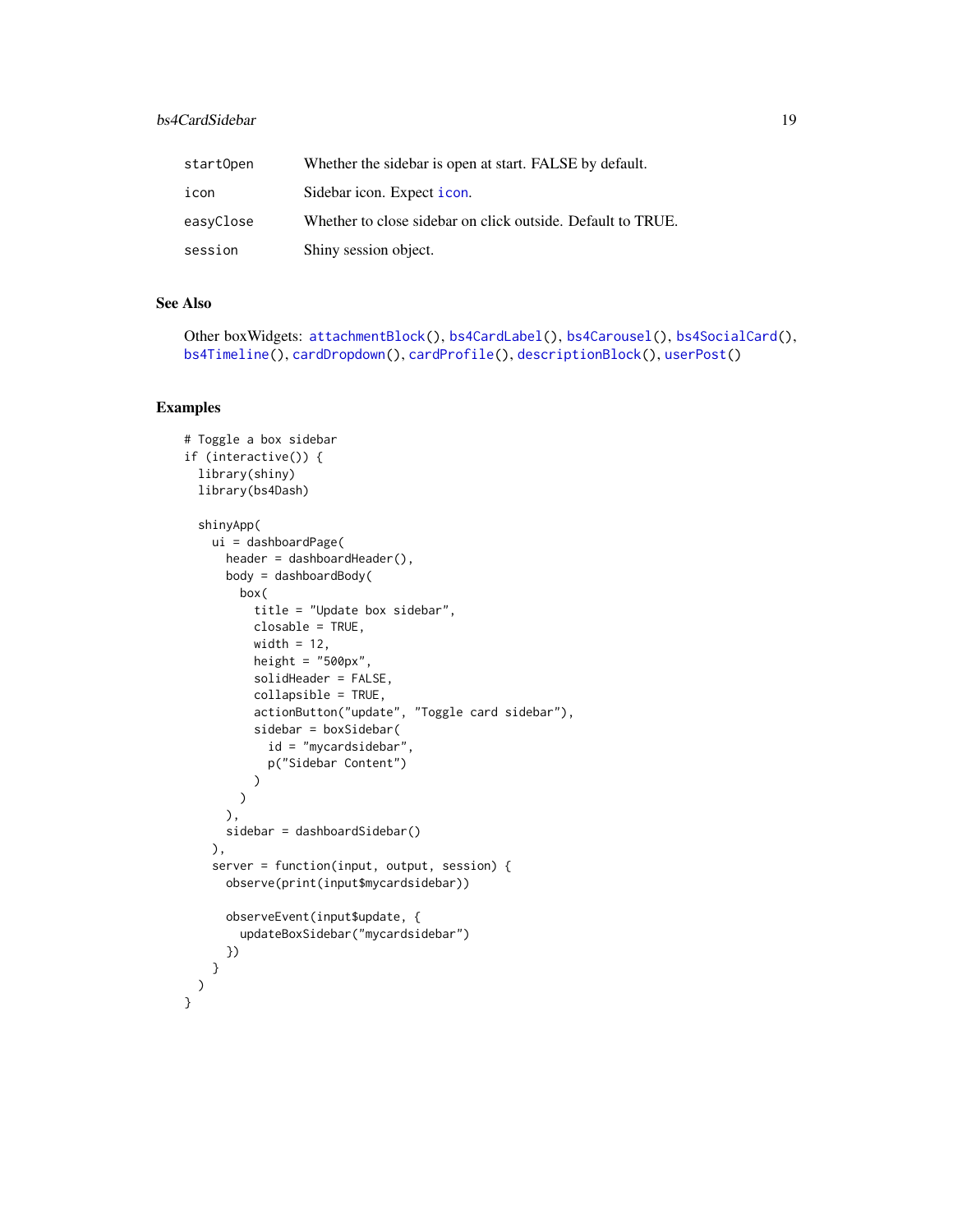<span id="page-19-1"></span><span id="page-19-0"></span>

#### <span id="page-19-2"></span>Description

[carousel](#page-19-2) creates a carousel container to display media content. [carouselItem](#page-19-2) creates a carousel item to insert in a [carousel](#page-19-2)

#### Usage

```
bs4Carousel(..., id, indicators = TRUE, width = 12, .list = NULL)bs4CarouselItem(..., caption = NULL, active = FALSE)
carousel(..., id, indicators = TRUE, width = 12, .list = NULL)carouselItem(..., caption = NULL, active = FALSE)
```
#### Arguments

| $\ddots$   | Element such as images, if rame,                                                                               |
|------------|----------------------------------------------------------------------------------------------------------------|
| id         | Unique carousel id.                                                                                            |
| indicators | Whether to display left and right indicators.                                                                  |
| width      | Carousel width. Between 1 and 12.                                                                              |
| .list      | Should you need to pass carousell tem via lapply or similar, put these item here<br>instead of passing them in |
| caption    | Item caption.                                                                                                  |
| active     | Whether the item is active or not at start.                                                                    |

#### Author(s)

David Granjon, <dgranjon@ymail.com>

#### See Also

Other boxWidgets: [attachmentBlock\(](#page-6-1)), [bs4CardLabel\(](#page-14-1)), [bs4CardSidebar\(](#page-16-1)), [bs4SocialCard\(](#page-55-1)), [bs4Timeline\(](#page-66-1)), [cardDropdown\(](#page-76-1)), [cardProfile\(](#page-77-1)), [descriptionBlock\(](#page-82-2)), [userPost\(](#page-126-1))

#### Examples

```
if(interactive()){
library(shiny)
library(bs4Dash)
```
shinyApp(

ui = dashboardPage(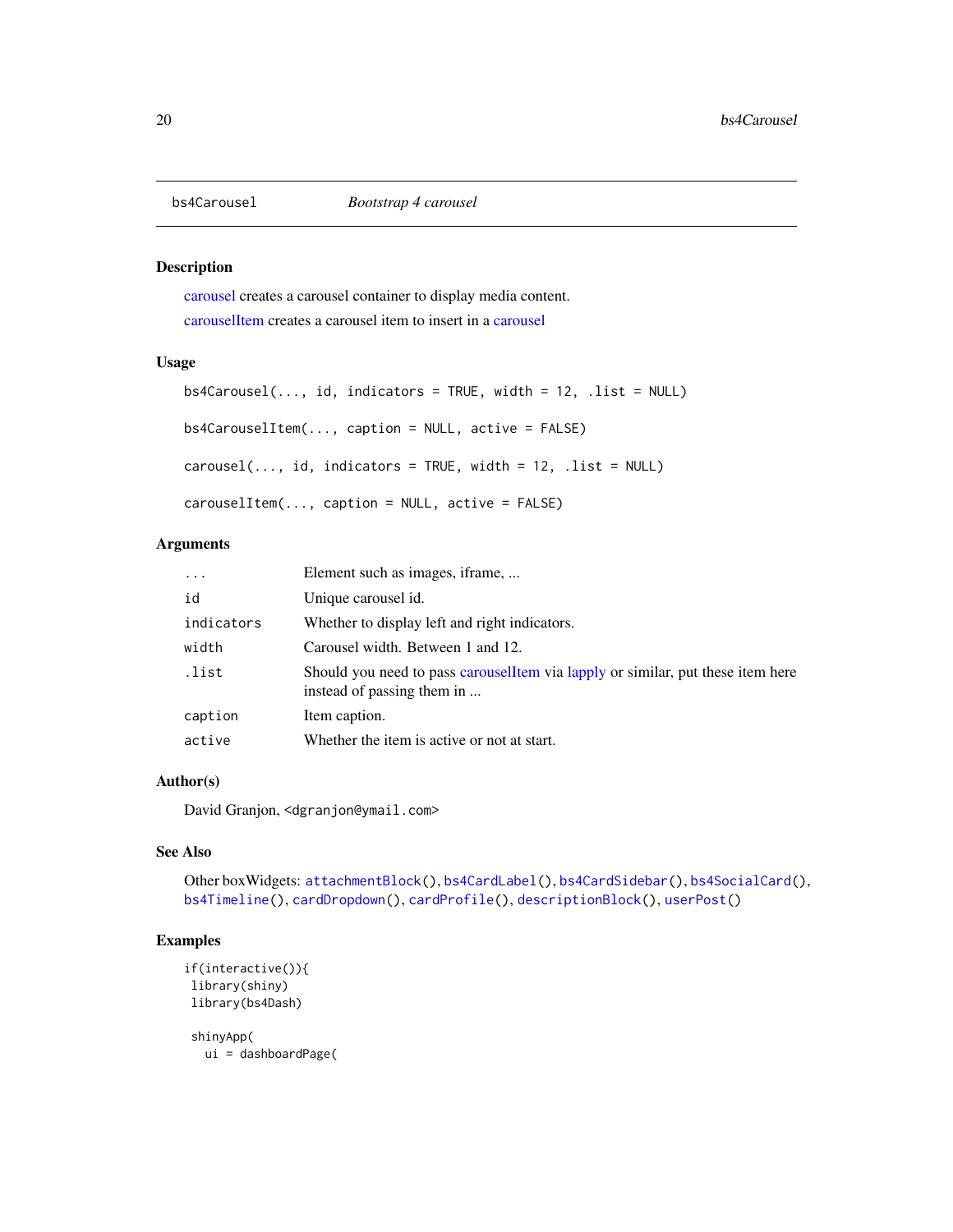#### <span id="page-20-0"></span>bs4DashBody 21

```
header = dashboardHeader(),
    sidebar = dashboardSidebar(),
    body = dashboardBody(
     carousel(
      id = "mycarousel",
      carouselItem(
       caption = "Item 1",
       tags$img(src = "https://via.placeholder.com/500")
      ),
      carouselItem(
       caption = "Item 2",
       tags$img(src = "https://via.placeholder.com/500")
      )
     )
    ),
    title = "Carousel"
  ),
  server = function(input, output) { }
)
}
```
<span id="page-20-2"></span>bs4DashBody *Boostrap 4 dashboard body*

#### <span id="page-20-1"></span>Description

[dashboardBody](#page-20-1) creates the main body container for a [dashboardPage.](#page-27-1) [tabItems](#page-20-1) creates a wrapper for multiple [tabItem.](#page-20-1) [tabItem](#page-20-1) creates a body tab content.

#### Usage

```
bs4DashBody(...)
```
bs4TabItems(...)

bs4TabItem(tabName = NULL, ...)

dashboardBody(...)

tabItems(...)

 $tabItem(tabName = NULL, ...)$ 

#### Arguments

| $\cdots$ | Contents of the tab.                                                           |
|----------|--------------------------------------------------------------------------------|
| tabName  | The name of a tab. This must correspond to the tab Name of a sidebar menultem. |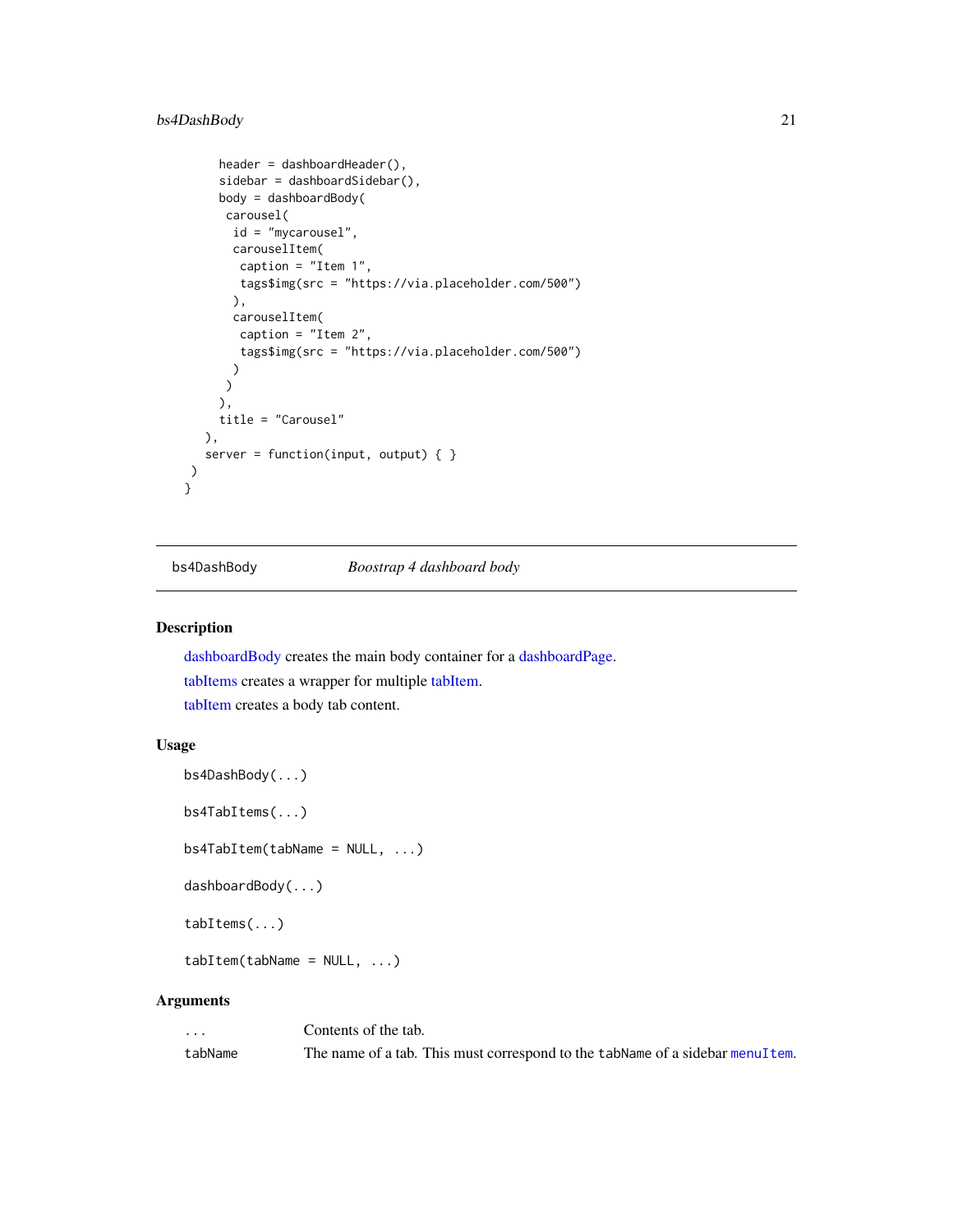#### Author(s)

David Granjon, <dgranjon@ymail.com>

#### See Also

[dashboardSidebar](#page-30-1)

<span id="page-21-1"></span>bs4DashBrand *Alternative to simple text title*

#### <span id="page-21-2"></span>Description

Alternative to simple text title

Alias to [bs4DashBrand](#page-21-1) See [bs4DashBrand](#page-21-1) for full details

#### Usage

```
bs4DashBrand(title, color = NULL, href = NULL, image = NULL, opacity = 0.8)
```
dashboardBrand(title, color = NULL, href = NULL, image = NULL, opacity = 0.8)

#### Arguments

| title | Brand title.                                      |
|-------|---------------------------------------------------|
| color | Brand color. Valid colors are defined as follows: |
|       | • primary: #007bff.                               |
|       | • secondary: #6 $c757d$ .                         |
|       | $\cdot$ info: #17a2b8.                            |
|       | • success: $\#28a745$ .                           |
|       | • warning: $\#$ ffc $107$ .                       |
|       | • danger: $\#dc3545$ .                            |
|       | • gray-dark: #343a40.                             |
|       | • $gray: \#adb5bd.$                               |
|       | $\bullet$ white: #fff.                            |
|       | • indigo: $#6610f2$ .                             |
|       | • lightblue: #3c8dbc.                             |
|       | • navy: #001f3f.                                  |
|       | • purple: #605ca8.                                |
|       | • fuchsia: $\#f012$ be.                           |
|       | • pink: $\text{\#e83e8c}.$                        |
|       | $\bullet$ maroon: #d81b60.                        |
|       | • orange: $\#ff851b$ .                            |
|       | • lime: #01ff70.                                  |
|       |                                                   |

<span id="page-21-0"></span>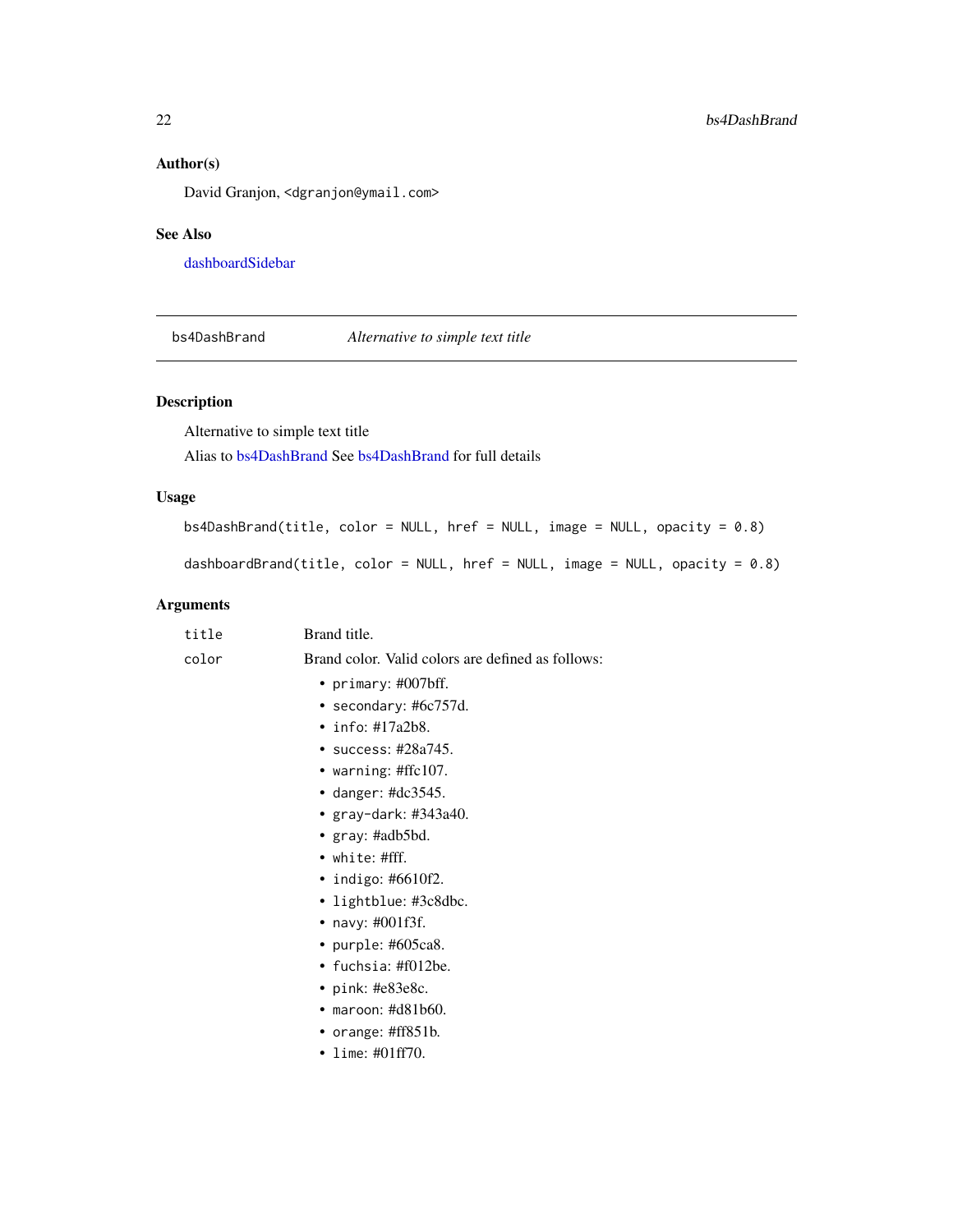<span id="page-22-0"></span>

|         | $\cdot$ teal: #39 $cccc$ .            |
|---------|---------------------------------------|
|         | • olive: #3d9970.                     |
| href    | External link to point to.            |
| image   | External image location.              |
| opacity | Brand opacity: value between 0 and 1. |

#### Value

A title tag to be inserted in the title slot of [bs4DashNavbar.](#page-25-1)

<span id="page-22-1"></span>bs4DashControlbar *Create a Boostrap 4 dashboard right sidebar*

#### Description

Build an adminLTE3 dashboard right sidebar

#### Usage

```
bs4DashControlbar(
  ...,
  id = NULL,disable = FALSE,
 width = 250,
 collapsed = TRUE,
  overlay = TRUE,
  skin = "dark",
 pinned = NULL
\mathcal{L}controlbarMenu(
  ...,
  id = NULL,selected = NULL,
  type = c("tabs", "pills", "hidden"),
  vertical = FALSE,side = "left",
  .list = NULL)
controlbarItem(title, ..., value = title, icon = NULL)
updateControlbarMenu(
  session = shiny::getDefaultReactiveDomain(),
  inputId,
  selected = NULL
```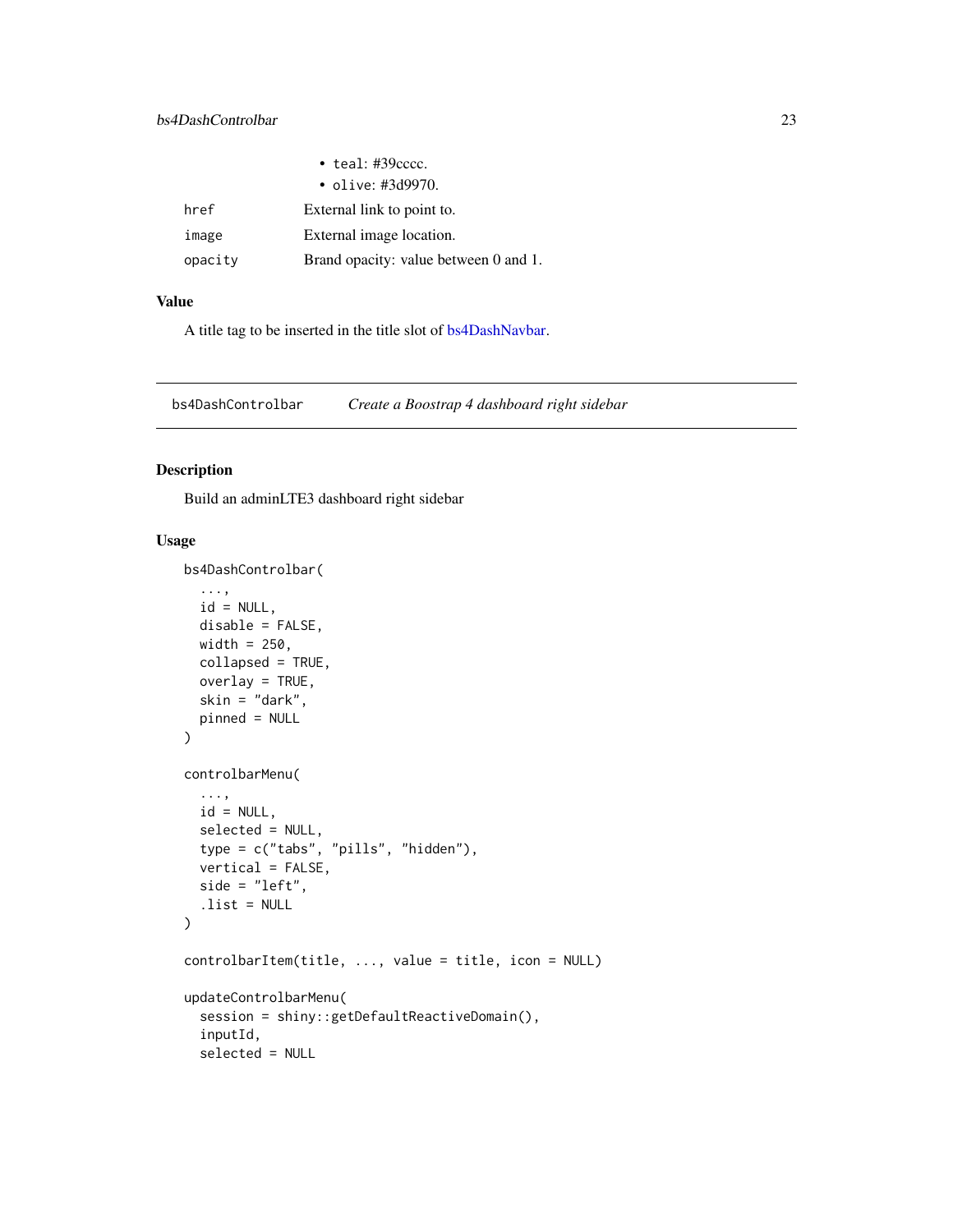updateControlbar(id, session = shiny::getDefaultReactiveDomain())

```
dashboardControlbar(
```

```
...,
id = NULL,disable = FALSE,
width = 250,
collapsed = TRUE,
overlay = TRUE,
skin = "{\text{dark}}",
pinned = NULL
```
#### Arguments

)

| .         | Any UI element.                                                                                                                                              |
|-----------|--------------------------------------------------------------------------------------------------------------------------------------------------------------|
| id        | Controlbar id.                                                                                                                                               |
| disable   | If TRUE, the sidebar will be disabled.                                                                                                                       |
| width     | Controlbar width. This must either be a number which specifies the width in<br>pixels, or a string that specifies the width in CSS units. 250 px by default. |
| collapsed | Whether the control bar on the right side is collapsed or not at start. TRUE by<br>default.                                                                  |
| overlay   | Whether the sidebar covers the content when expanded. Default to TRUE.                                                                                       |
| skin      | Controlbar skin. "dark" or "light".                                                                                                                          |
| pinned    | Whether to block the controlbar state (TRUE or FALSE). Default to NULL.                                                                                      |
| selected  | The value (or, if none was supplied, the title) of the tab that should be selected<br>by default. If NULL, the first tab will be selected.                   |
| type      | "'tabs"' Standard tab look                                                                                                                                   |
|           | ""pills" Selected tabs use the background fill color                                                                                                         |
| vertical  | Whether to displays tabs vertically. Default to FALSE.                                                                                                       |
| side      | Tabs side: "left" or "right".                                                                                                                                |
| .list     | In case of programmatically generated items. See example.                                                                                                    |
| title     | Display title for tab                                                                                                                                        |
| value     | The value that should be sent when tabset Panel reports that this tab is selected.<br>If omitted and tabsetPanel has an id, then the title will be used.     |
| icon      | Optional icon to appear on the tab. This attribute is only valid when using a<br>tabPanel within a navbarPage().                                             |
| session   | Shiny session object.                                                                                                                                        |
| inputId   | The id of the tabsetPanel, navlistPanel, or navbarPage object.                                                                                               |

#### Author(s)

David Granjon, <dgranjon@ymail.com>

 $\mathcal{L}$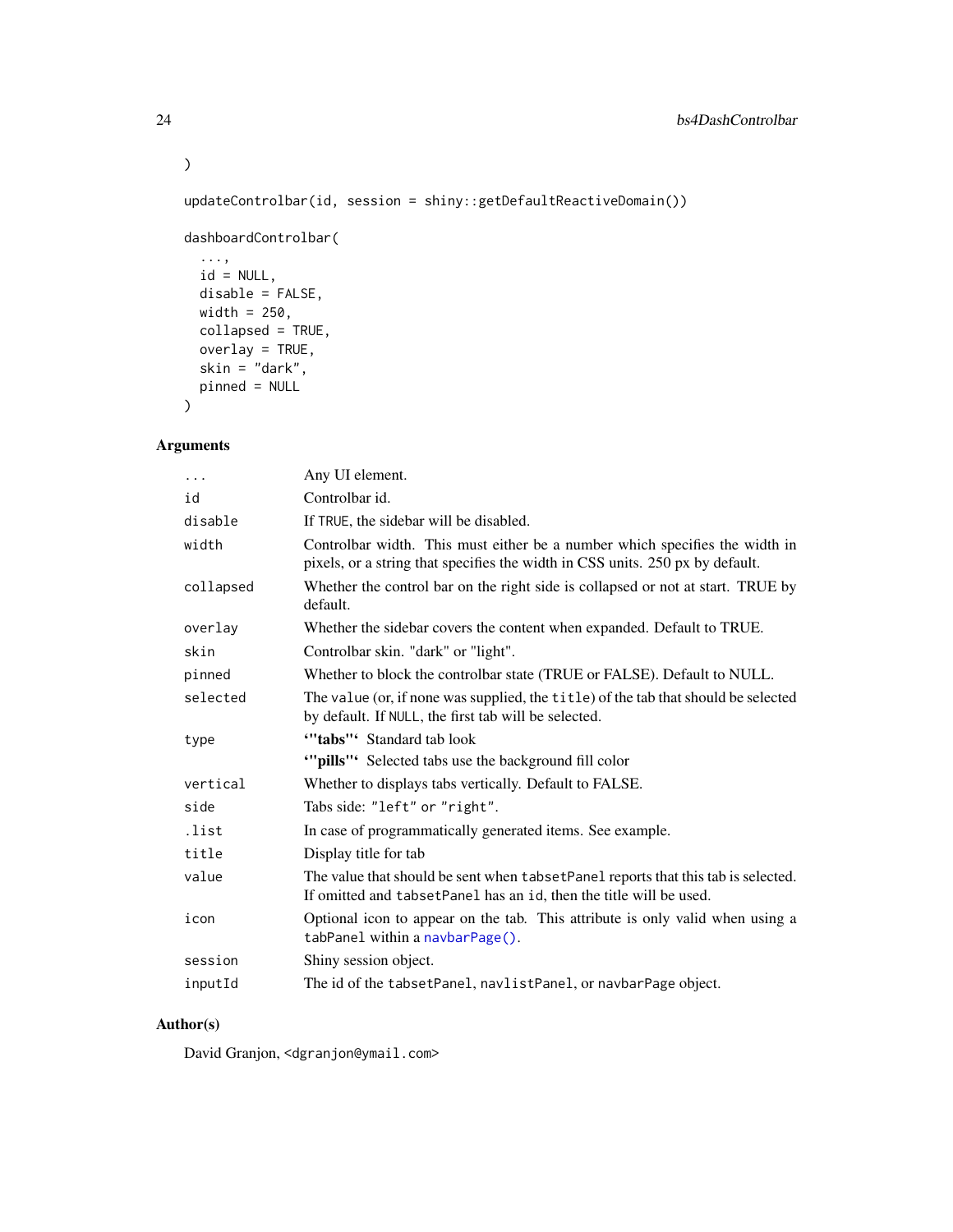#### <span id="page-24-0"></span>bs4DashFooter 25

#### Examples

```
if (interactive()) {
 library(shiny)
 library(bs4Dash)
 shinyApp(
   ui = dashboardPage(
      header = dashboardHeader(),
      sidebar = dashboardSidebar(),
      body = dashboardBody(
       actionButton(inputId = "controlbarToggle", label = "Toggle Controlbar")
      ),
      controlbar = dashboardControlbar(
       id = "controlbar",
       collapsed = FALSE,
       overlay = TRUE
      ),
      title = "updateControlbar"
    ),
    server = function(input, output, session) {
      observeEvent(input$controlbar, {
       if (input$controlbar) {
          showModal(modalDialog(
            title = "Alert",
            "The controlbar is opened.",
            easyClose = TRUE,
            footer = NULL
         ))
       }
      })
      observeEvent(input$controlbarToggle, {
        updateControlbar(id = "controlbar", session = session)
      })
      observe({
       print(input$controlbar)
     })
   }
 \lambda}
```
<span id="page-24-1"></span>bs4DashFooter *Dashboard Footer*

#### Description

This creates a dashboard footer to insert in [dashboardPage.](#page-27-1)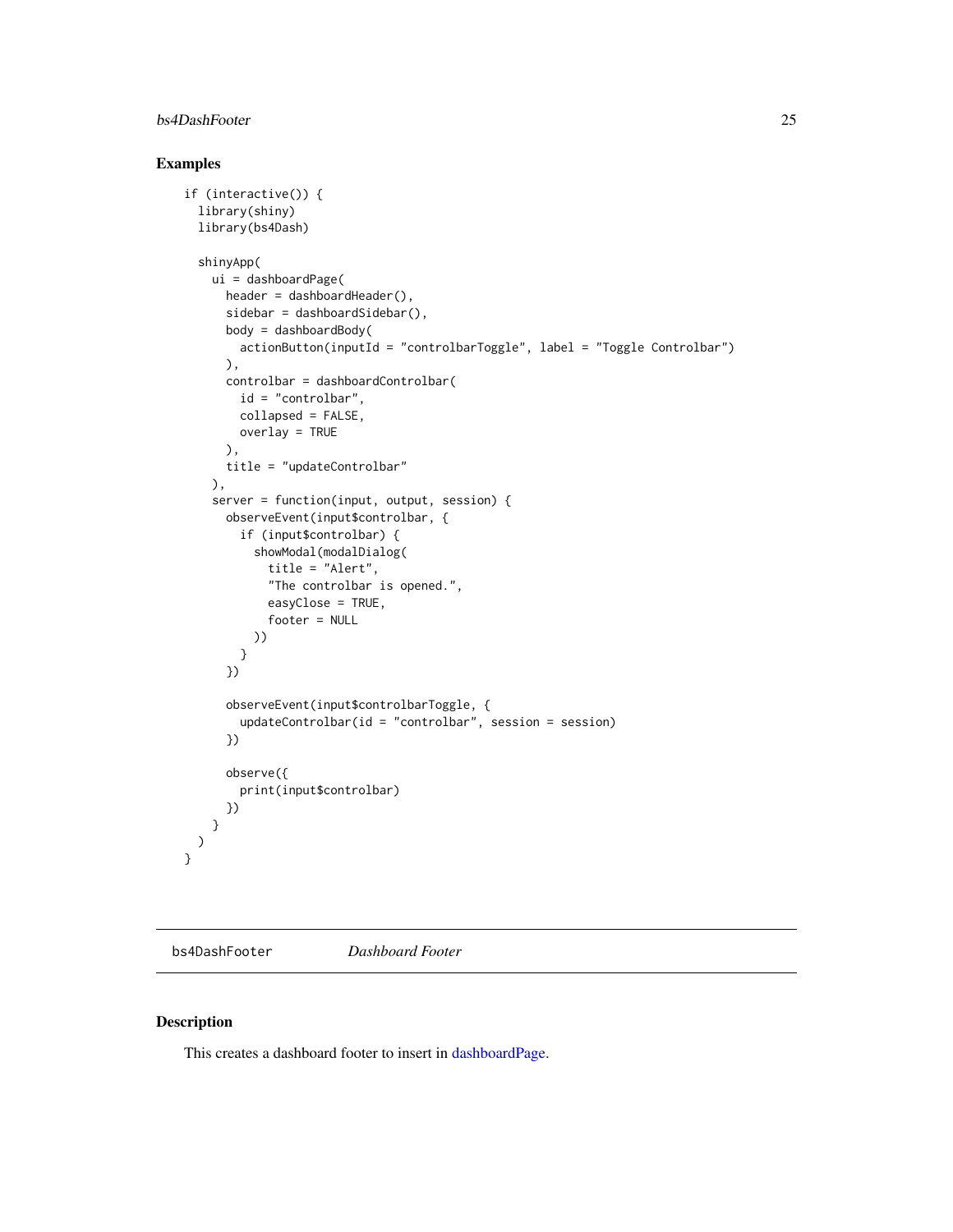#### <span id="page-25-0"></span>Usage

```
bs4DashFooter(left = NULL, right = NULL, fixed = FALSE)
dashboardFooter(left = NULL, right = NULL, fixed = FALSE)
```
#### Arguments

| left  | Left text.                                   |
|-------|----------------------------------------------|
| right | Right text.                                  |
| fixed | Whether to fix the footer. Default to FALSE. |

#### Author(s)

David Granjon, <dgranjon@ymail.com>

bs4DashGallery *Launch the bs4Dash Gallery*

#### Description

A gallery of all components available in bs4Dash.

#### Usage

```
bs4DashGallery()
```
#### Examples

```
if (interactive()) {
bs4DashGallery()
}
```
<span id="page-25-1"></span>bs4DashNavbar *Boostrap 4 dashboard navbar*

#### <span id="page-25-2"></span>Description

[dashboardHeader](#page-25-2) creates an adminLTE3 dashboard navbar to be included in [dashboardPage.](#page-27-1)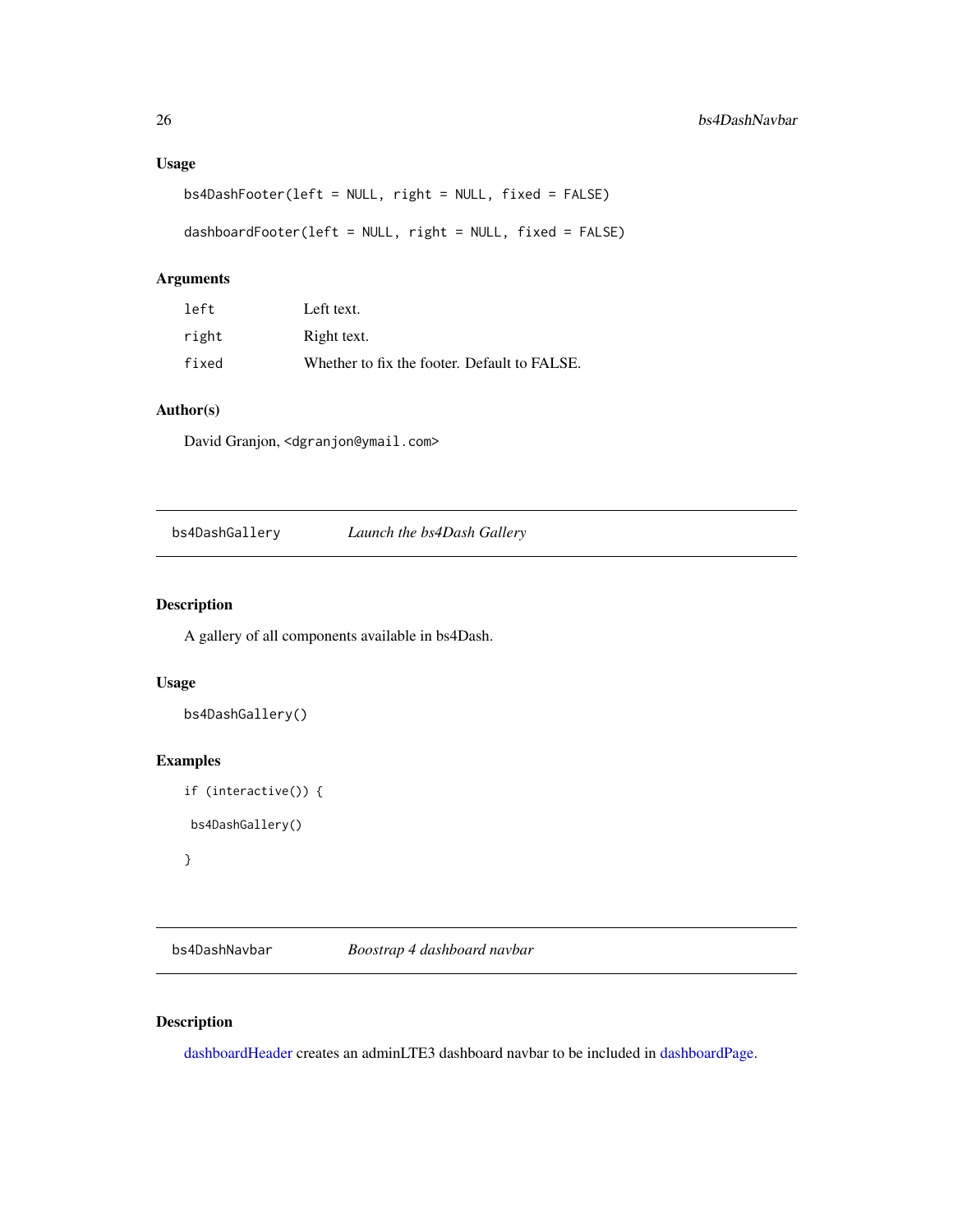#### bs4DashNavbar 27

#### Usage

```
bs4DashNavbar(
  ...,
  title = NULL,
 titleWidth = NULL,
 disable = FALSE,
  .list = NULL,
 leftUi = NULL,
  rightUi = NULL,
  skin = "light",
  status = "white",
 border = TRUE,
  compact = FALSE,sidebarIcon = shiny::icon("bars"),
  controlbarIcon = shiny::icon("th"),
  fixed = FALSE
)
dashboardHeader(
  ...,
 title = NULL,
  titleWidth = NULL,
 disable = FALSE,
  . list = NULL,
 leftUI = NULL,rightUi = NULL,
  skin = "light",
  status = "white",
 border = TRUE,
  compact = FALSE,
  sidebarIcon = shiny::icon("bars"),
  controlbarIcon = shiny::icon("th"),
```
#### Arguments

 $\mathcal{L}$ 

fixed = FALSE

| $\ddotsc$  | Any UI element between left and right Ui.                                                                                                                                            |
|------------|--------------------------------------------------------------------------------------------------------------------------------------------------------------------------------------|
| title      | Dashboard title (displayed top-left side). Alternatively, use dashboardBrand for<br>more evolved title.                                                                              |
| titleWidth | This argument is deprecated; bs4Dash (AdminLTE3) title width is tightly related<br>to the sidebar width, contrary to shinydashboard (AdminLTE2).                                     |
| disable    | If TRUE, don't display the header bar.                                                                                                                                               |
| .list      | An optional list containing items to put in the header. Same as the  argu-<br>ments, but in list format. This can be useful when working with programmati-<br>cally generated items. |
| leftUi     | Custom left Ui content. Any element like dropdownMenu.                                                                                                                               |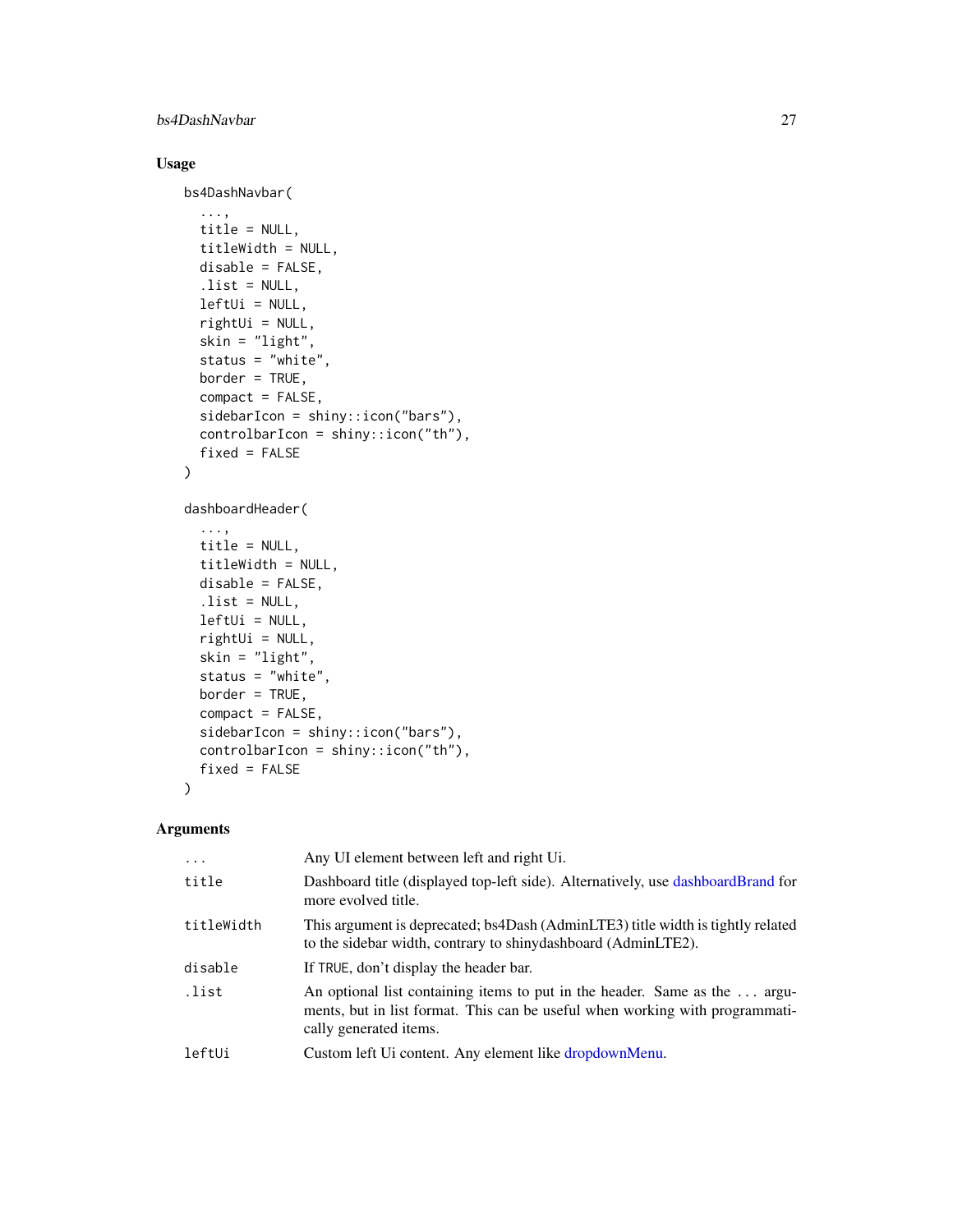<span id="page-27-0"></span>

| rightUi        | Custom right Ui content. Any element like dropdownMenu.               |
|----------------|-----------------------------------------------------------------------|
| skin           | Navbar skin. "dark" or "light".                                       |
| status         | Navbar status. Valid statuses are defined as follows:                 |
|                | • primary: #007bff.                                                   |
|                | • secondary: #6c757d.                                                 |
|                | $\cdot$ info: #17a2b8.                                                |
|                | • success: $\#28a745$ .                                               |
|                | • warning: #ffc107.                                                   |
|                | • danger: $\text{\#dc}3545$ .                                         |
|                | • gray-dark: #343a40.                                                 |
|                | • gray: #adb5bd.                                                      |
|                | $\bullet$ white: #fff.                                                |
|                | $\cdot$ indigo: #6610f2.                                              |
|                | • lightblue: #3c8dbc.                                                 |
|                | • navy: $\#001f3f$ .                                                  |
|                | • purple: #605ca8.                                                    |
|                | • fuchsia: $\text{\#f012be}.$                                         |
|                | • pink: $\text{\#e83e8c.}$                                            |
|                | $\bullet$ maroon: #d81b60.                                            |
|                | • orange: #ff851b.                                                    |
|                | • lime: $\#01ff70$ .                                                  |
|                | • teal: #39cccc.                                                      |
|                | • olive: #3d9970.                                                     |
| border         | Whether to separate the navbar and body by a border. TRUE by default. |
| compact        | Whether items should be compacted. FALSE by default.                  |
| sidebarIcon    | Icon of the main sidebar toggle.                                      |
| controlbarIcon | Icon to toggle the controlbar (left).                                 |
| fixed          | Whether to fix the navbar to the top. FALSE by default.               |

#### Author(s)

David Granjon, <dgranjon@ymail.com>

bs4DashPage *Create a Boostrap 4 dashboard page*

# <span id="page-27-1"></span>Description

Build an adminLTE3 dashboard page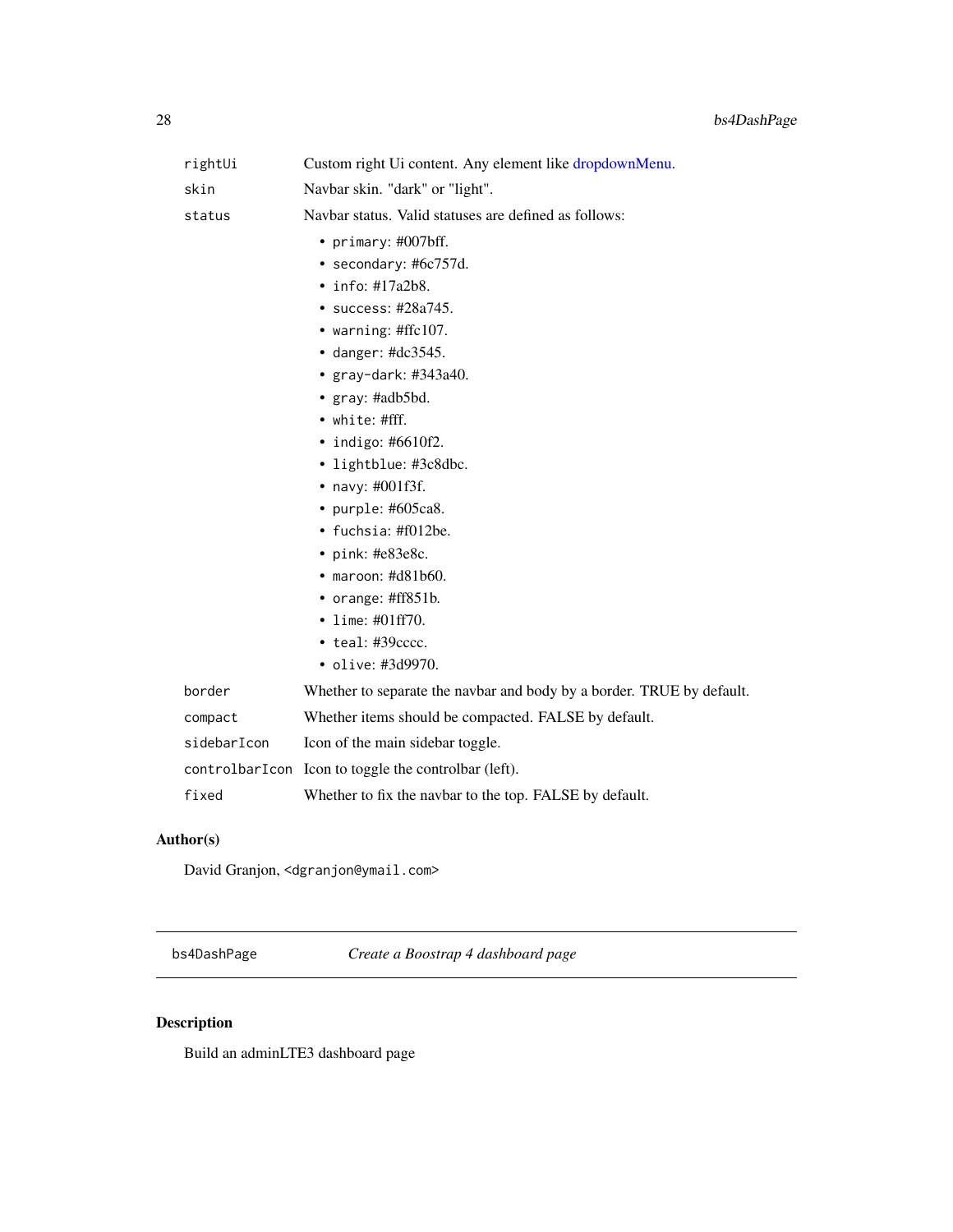#### bs4DashPage 29

#### Usage

```
bs4DashPage(
 header,
  sidebar,
 body,
  controlbar = NULL,
  footer = NULL,
  title = NULL,
  skin = NULL,
  freshTheme = NULL,
  preloader = NULL,
  options = NULL,
  fullscreen = FALSE,
  help = FALSE,
  dark = FALSE,
  scrollToTop = FALSE
)
dashboardPage(
 header,
  sidebar,
 body,
```

```
controlbar = NULL,
footer = NULL,
title = NULL,
skin = NULL,
freshTheme = NULL,
preloader = NULL,
options = NULL,
fullscreen = FALSE,
help = FALSE,
dark = FALSE,scrollToTop = FALSE
```
### Arguments

)

| header     | Slot for bs4DashNaybar.                                                                                                                   |
|------------|-------------------------------------------------------------------------------------------------------------------------------------------|
| sidebar    | Slot for bs4DashSidebar.                                                                                                                  |
| body       | Slot for bs4DashBody.                                                                                                                     |
| controlbar | Slot for bs4DashControlbar (right side).                                                                                                  |
| footer     | Slot for bs4DashFooter.                                                                                                                   |
| title      | App title.                                                                                                                                |
| skin       | Deprecated skin parameters. See skin Selector for live the ming.                                                                          |
| freshTheme | A skin powered by the fresh package. Not compatible with skin. See https:<br>//dreamrs.github.io/fresh/articles/vars-shinydashboard.html. |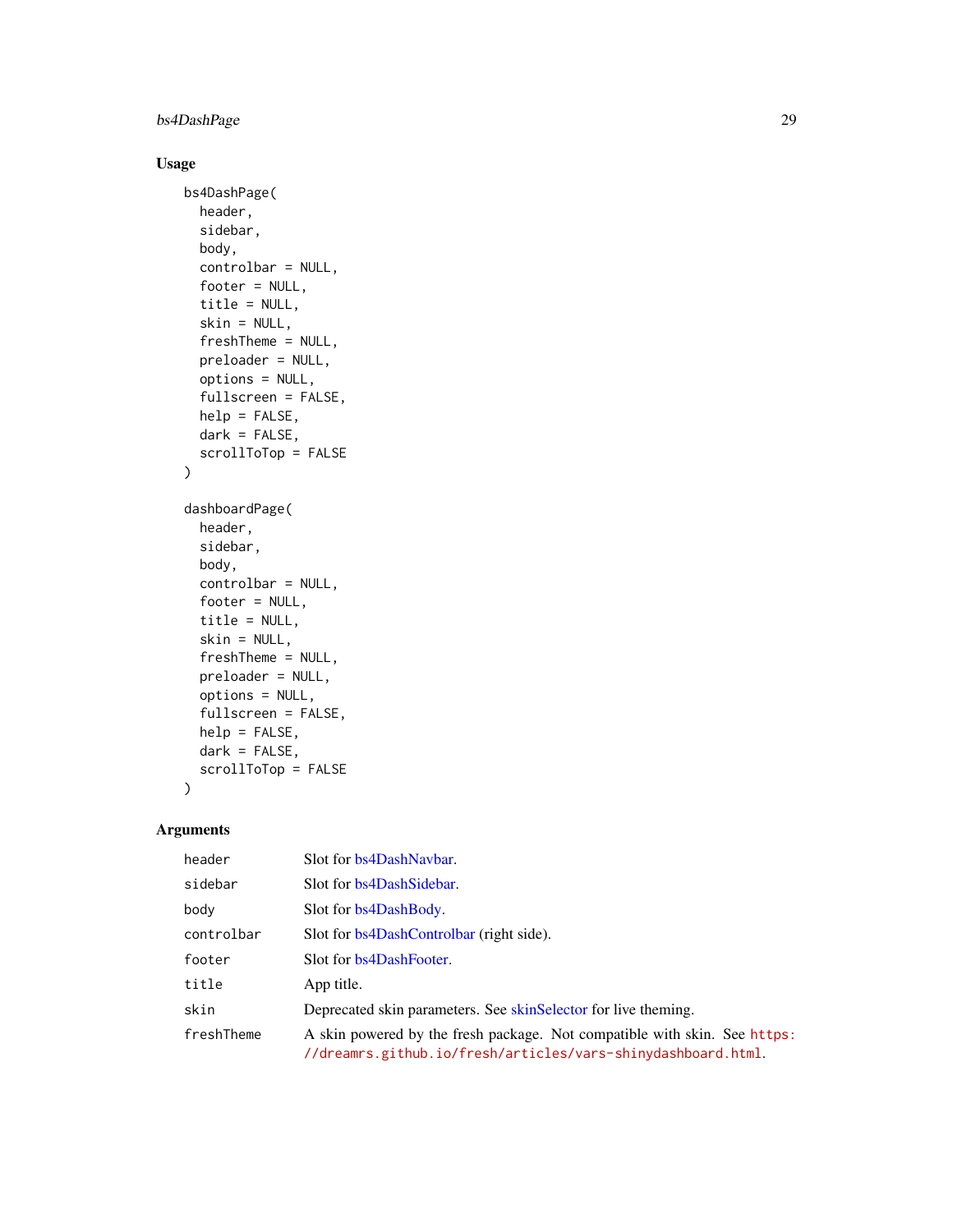| preloader   | bs4Dash uses waiter (see https://waiter.john-coene.com/#/). Pass a list<br>like list(html = spin_1(), color = $"#333e48"$ ) to configure waiterShowOn-<br>Load (refer to the package help for all styles).                                                                                                                                       |
|-------------|--------------------------------------------------------------------------------------------------------------------------------------------------------------------------------------------------------------------------------------------------------------------------------------------------------------------------------------------------|
| options     | Extra option to overwrite the vanilla AdminLTE configuration. See https://<br>adminlte.io/themes/AdminLTE/documentation/index.html#adminlte-options.<br>Expect a list.                                                                                                                                                                           |
| fullscreen  | Whether to allow fullscreen feature in the navbar. Default to FALSE.                                                                                                                                                                                                                                                                             |
| help        | Whether to enable/disable popovers and tooltips. This allows to seamlessly<br>use tooltip and popover without having to individually toggle them. Default<br>to FALSE. if TRUE, a help icon is display in the navigation bar.                                                                                                                    |
| dark        | Whether to display toggle to switch between dark and light mode in the dash-<br>boardHeader. Default to FALSE, app starts in light mode, with possibility to<br>switch to dark. If TRUE, the app starts in dark with possibility to switch back to<br>light. If NULL, not toggle is shown and the app starts in light, as it has always<br>been. |
| scrollToTop | Whether to display a scroll to top button whenever the page height is too large.<br>Default to FALSE.                                                                                                                                                                                                                                            |
|             |                                                                                                                                                                                                                                                                                                                                                  |

#### Author(s)

David Granjon, <dgranjon@ymail.com>

```
if (interactive()) {
 library(shiny)
 library(bs4Dash)
 library(fresh)
 shinyApp(
   ui = dashboardPage(
      freshTheme = create_theme(
       bs4dash_vars(
          navbar_light_color = "#bec5cb",
          navbar_light_active_color = "#FFF",
         navbar_light_hover_color = "#FFF"
       ),
       bs4dash_yiq(
          contrasted_threshold = 10,
          text_{{\text{dark}}} = "#FFF",
         text_light = "#272c30"
       ),
       bs4dash_layout(
         main_bg = "#353c42"
       ),
       bs4dash_sidebar_light(
          bg = "#272c30",color = "#bec5cb",
          hover_color = "#FFF",
          submenu_bg = "#272c30",
```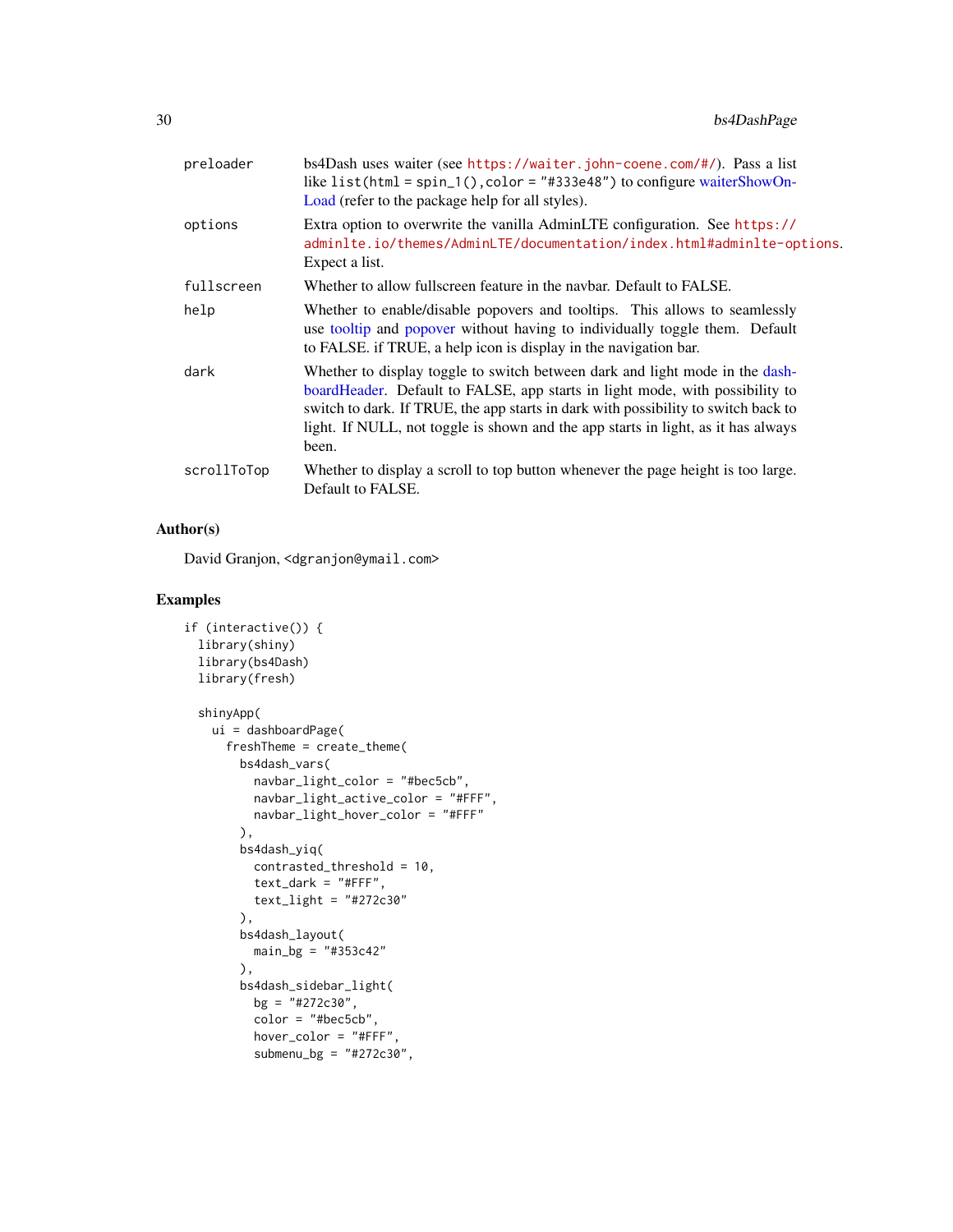```
submenu_color = "#FFF",
        submenu_hover_color = "#FFF"
      ),
      bs4dash_status(
        primary = "#5E81AC", danger = "#BF616A", light = "#272c30"
      ),
      bs4dash_color(
        gray_900 = "#FFF", white = "#272c30"
      \lambda),
    options = NULL,
    header = dashboardHeader(
      title = dashboardBrand(
        title = "My dashboard",
        color = "primary",
        href = "https://adminlte.io/themes/v3",
        image = "https://adminlte.io/themes/v3/dist/img/AdminLTELogo.png"
      )
    ),
    sidebar = dashboardSidebar(),
    body = dashboardBody(
      box(status = "danger"),
      box(status = "primary"),
      box(status = "orange")
    ),
    controlbar = dashboardControlbar(),
    title = "DashboardPage"
 ),
  server = function(input, output) { }
)
```
<span id="page-30-2"></span>bs4DashSidebar *Create a Boostrap 4 dashboard main sidebar*

#### <span id="page-30-1"></span>Description

}

[dashboardSidebar](#page-30-1) creates an adminLTE3 dashboard main sidebar to insert in the sidebar slot of [dashboardPage.](#page-27-1)

[updateSidebar](#page-30-1) toggles a [dashboardSidebar](#page-30-1) on the client.

[sidebarMenu](#page-30-1) creates a menu for [dashboardSidebar.](#page-30-1)

[menuItem](#page-30-1) creates an item to put in [sidebarMenu.](#page-30-1)

[menuSubItem](#page-30-1) creates an item to put in [menuItem.](#page-30-1)

[sidebarHeader](#page-30-1) creates a header to put in [dashboardSidebar.](#page-30-1)

[sidebarUserPanel](#page-30-1) creates a user Panel to put in [dashboardSidebar.](#page-30-1)

[updateTabItems](#page-30-1) controls the active tab of [tabItems](#page-20-1) from the server. It behaves just like [updateTabsetPanel](#page-0-0).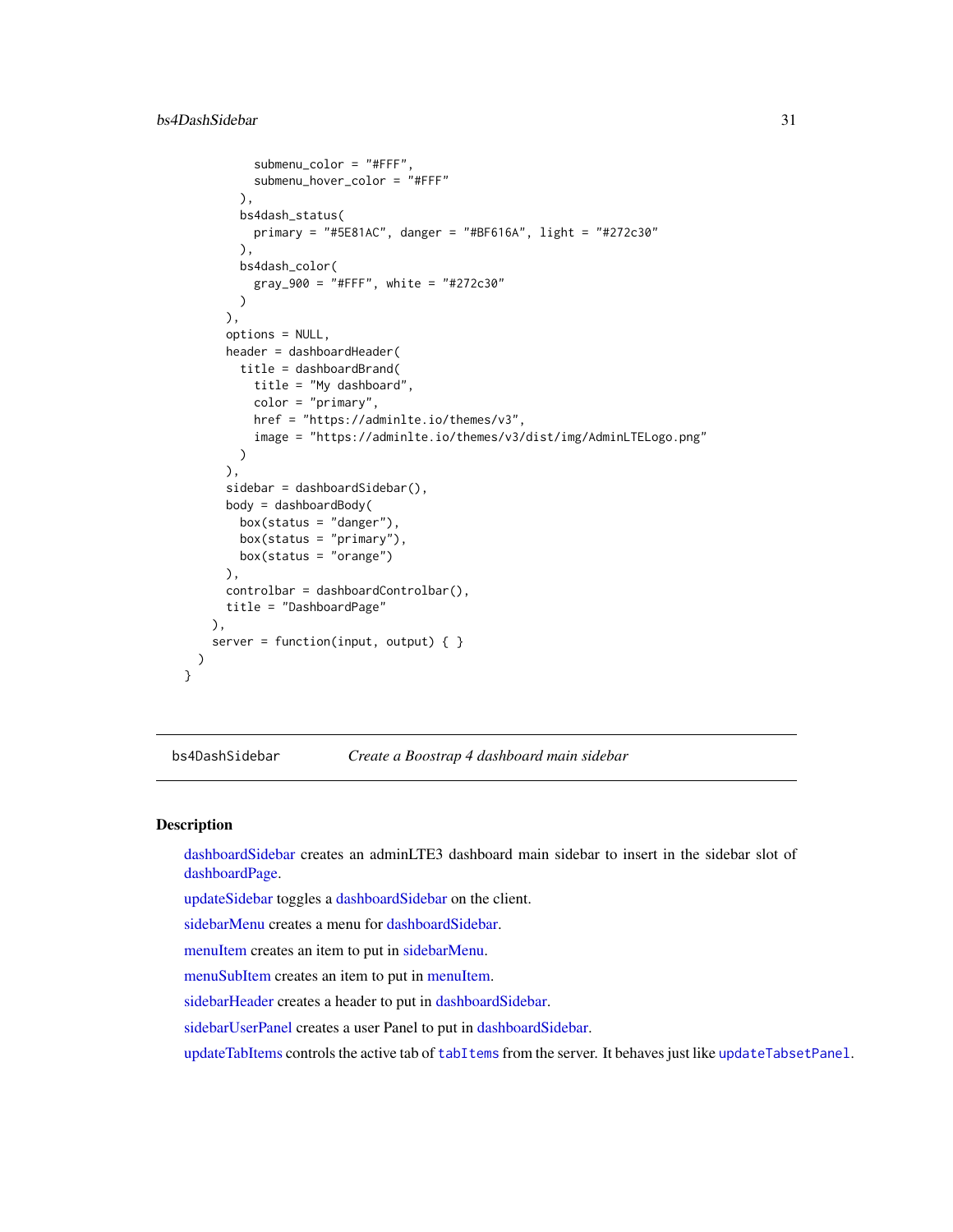#### Usage

```
bs4DashSidebar(
  ...,
 disable = FALSE,
 width = NULL,
  skin = "dark",
  status = "primary",
 elevation = 4,
  collapsed = FALSE,
 minified = TRUE,
  expandOnHover = TRUE,
 fixed = TRUE,id = NULL,customArea = NULL
\lambdaupdatebs4Sidebar(id, session = shiny::getDefaultReactiveDomain())
bs4SidebarMenu(
  ...,
 id = NULL,.list = NULL,
 flat = FALSE,compact = FALSE,childIndent = TRUE,
  legacy = FALSE
\lambdabs4SidebarMenuItem(
  text,
  ...,
  icon = NULL,
  badgeLabel = NULL,
  badgeColor = "success",
  tabName = NULL,
  href = NULL,
 newTab = TRUE,selected = NULL,
  expandedName = as.character(gsub("[[:space:]]", "", text)),
  startExpanded = FALSE,
  condition = NULL
\lambdabs4SidebarMenuSubItem(
  text,
  tabName = NULL,
  href = NULL,
 newTab = NULL,
```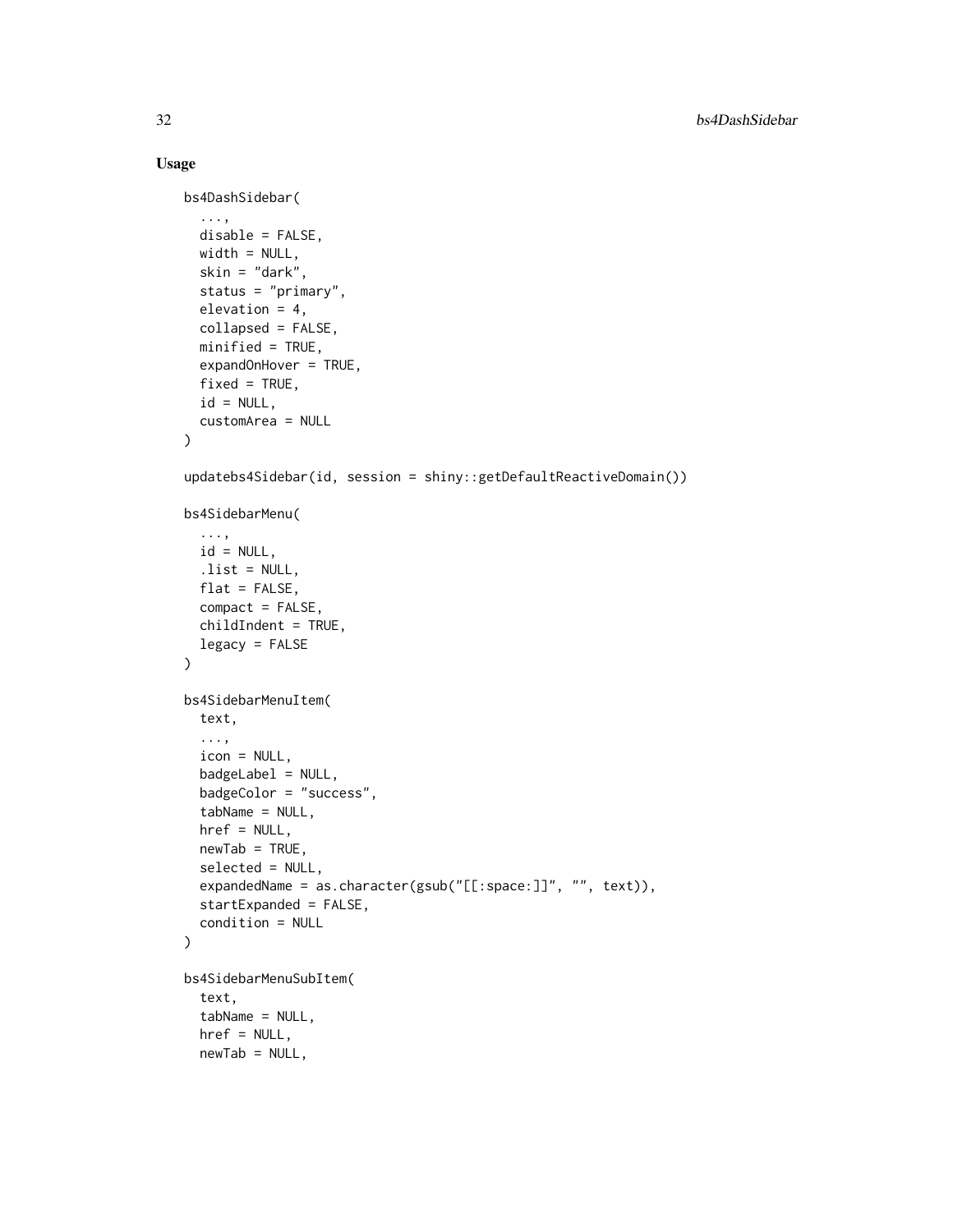```
icon = shiny::icon("angle-double-right"),
  selected = NULL
\lambdabs4SidebarHeader(title)
bs4SidebarUserPanel(name, image = NULL)
updatebs4TabItems(
  session = shiny::getDefaultReactiveDomain(),
  inputId,
  selected = NULL
)
dashboardSidebar(
  ...,
 disable = FALSE,
 width = NULL,
 skin = "dark",
  status = "primary",
  elevation = 4,
  collapsed = FALSE,
 minified = TRUE,
  expandOnHover = TRUE,
  fixed = TRUE,id = NULL,customArea = NULL
\mathcal{E}updateSidebar(id, session = shiny::getDefaultReactiveDomain())
sidebarHeader(title)
sidebarMenu(
  ...,
 id = NULL,.list = NULL,
 flat = FALSE,compact = FALSE,childIndent = TRUE,
  legacy = FALSE
\mathcal{L}sidebarUserPanel(name, image = NULL)
menuItem(
  text,
  ...,
```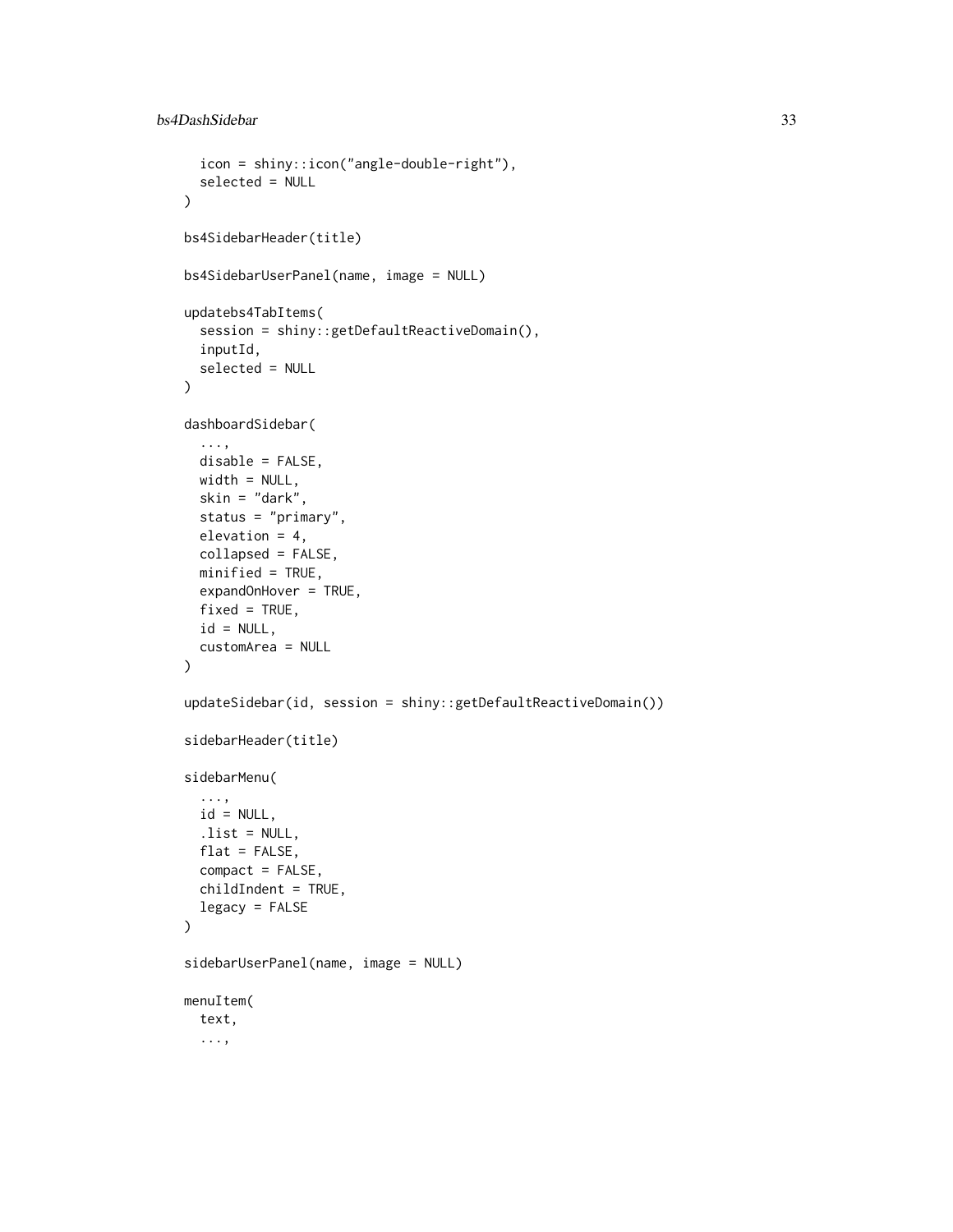```
icon = NULL,
  badgeLabel = NULL,
  badgeColor = "success",
  tabName = NULL,
  href = NULL,
  newTab = TRUE,selected = NULL,
  expandedName = as.character(gsub("[[:space:]]", "", text)),
  startExpanded = FALSE,
  condition = NULL
\mathcal{L}menuSubItem(
  text,
  tabName = NULL,
  href = NULL,
  newTab = NULL,
  icon = shiny::icon("angle-double-right"),
  selected = NULL
\mathcal{L}updateTabItems(
  session = shiny::getDefaultReactiveDomain(),
  inputId,
  selected = NULL
\lambda
```
#### Arguments

| $\cdots$ | menuSubItem.                                                                                                                                      |
|----------|---------------------------------------------------------------------------------------------------------------------------------------------------|
| disable  | If TRUE, the sidebar will be disabled.                                                                                                            |
| width    | The width of the sidebar. This must either be a number which specifies the width<br>in pixels, or a string that specifies the width in CSS units. |
| skin     | Sidebar skin. "dark" or "light".                                                                                                                  |
| status   | Sidebar status. Valid statuses are defined as follows:                                                                                            |
|          | • primary: $\#007$ bff.                                                                                                                           |
|          | • secondary: $#6c757d$ .                                                                                                                          |
|          | • info: $\#17a2b8$ .                                                                                                                              |
|          | • success: $\#28a745$ .                                                                                                                           |
|          | • warning: #ffc107.                                                                                                                               |
|          | • danger: $\#dc3545$ .                                                                                                                            |
|          | • gray-dark: #343a40.                                                                                                                             |
|          | • $gray: \#adb5bd.$                                                                                                                               |
|          | $\bullet$ white: #fff.                                                                                                                            |
|          | • indigo: #6610f2.                                                                                                                                |
|          | • lightblue: #3c8dbc.                                                                                                                             |
|          |                                                                                                                                                   |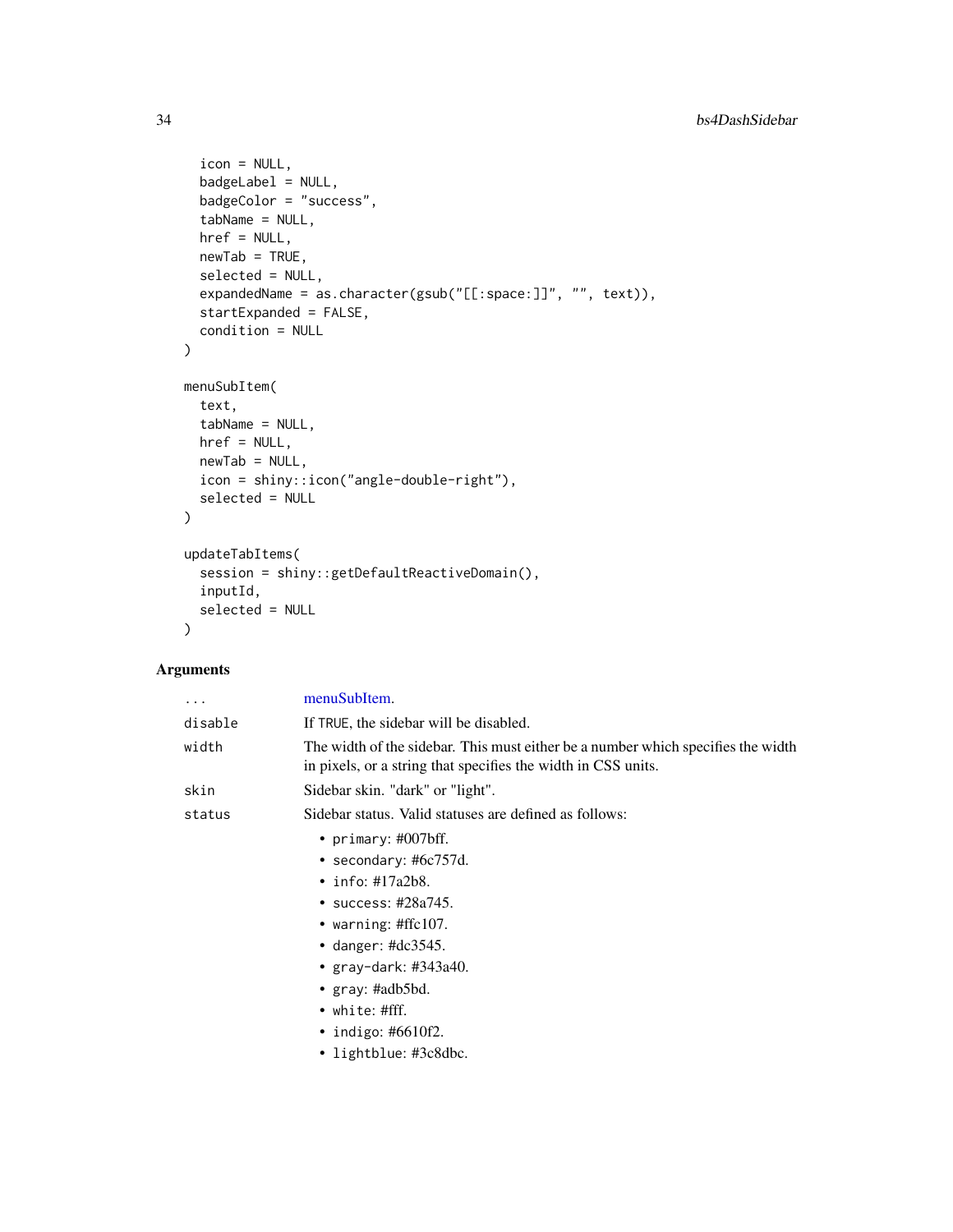|               | • navy: $\#001f3f$ .                                                                                                                                                                                                                 |
|---------------|--------------------------------------------------------------------------------------------------------------------------------------------------------------------------------------------------------------------------------------|
|               | • purple: #605ca8.                                                                                                                                                                                                                   |
|               | • fuchsia: $\text{\#f012be}.$                                                                                                                                                                                                        |
|               | • pink: #e83e8c.                                                                                                                                                                                                                     |
|               | $\bullet$ maroon: #d81b60.                                                                                                                                                                                                           |
|               | • orange: $\#ff851b$ .                                                                                                                                                                                                               |
|               | • lime: $\#01ff70$ .                                                                                                                                                                                                                 |
|               | $\bullet$ teal: #39 $cccc.$                                                                                                                                                                                                          |
|               | • olive: #3d9970.                                                                                                                                                                                                                    |
| elevation     | Sidebar elevation. 4 by default (until 5).                                                                                                                                                                                           |
| collapsed     | If TRUE, the sidebar will be collapsed on app startup.                                                                                                                                                                               |
| minified      | Whether to slightly close the sidebar but still show item icons. Default to TRUE.                                                                                                                                                    |
| expandOnHover | Whether to expand the sidebar om hover. TRUE by default.                                                                                                                                                                             |
| fixed         | Whether to fix the sidebar. Default to TRUE.                                                                                                                                                                                         |
| id            | For sidebarMenu, if id is present, this id will be used for a Shiny input value, and<br>it will report which tab is selected. For example, if id="tabs", then input\$tabs<br>will be the tabName of the currently-selected menuItem. |
| customArea    | Sidebar bottom space area. Only works if sidebar is fixed.                                                                                                                                                                           |
| session       | Shiny session object.                                                                                                                                                                                                                |
| .list         | An optional list containing items to put in the menu Same as the  arguments,<br>but in list format. This can be useful when working with programmatically<br>generated items.                                                        |
| flat          | Whether sidebar items should have a flat design. FALSE by default.                                                                                                                                                                   |
| compact       | Whether items should be compacted. FALSE by default.                                                                                                                                                                                 |
| childIndent   | Whether to indent children. TRUE by default.                                                                                                                                                                                         |
| legacy        | Whether to use the old adminLTE2 item selection display. Default to FALSE.                                                                                                                                                           |
| text          | Item name.                                                                                                                                                                                                                           |
| icon          | An icon tag, created by icon. If NULL, don't display an icon.                                                                                                                                                                        |
| badgeLabel    | A label for an optional badge. Usually a number or a short word like "new".                                                                                                                                                          |
| badgeColor    | A color for the badge. Valid colors:                                                                                                                                                                                                 |
|               | primary: #007bff.                                                                                                                                                                                                                    |
|               | • secondary: #6c757d.                                                                                                                                                                                                                |
|               | $\cdot$ info: #17a2b8.                                                                                                                                                                                                               |
|               | $\cdot$ success: #28a745.                                                                                                                                                                                                            |
|               | • warning: #ffc107.                                                                                                                                                                                                                  |
|               | $\bullet$ danger: #dc3545.                                                                                                                                                                                                           |
| tabName       | Should correspond exactly to the tabName given in tabItem.                                                                                                                                                                           |
| href          | An link address. Not compatible with tabName.                                                                                                                                                                                        |
| newTab        | If href is supplied, should the link open in a new browser tab?                                                                                                                                                                      |
| selected      | If TRUE, this menuSubItem will start selected. If no item have selected=TRUE.                                                                                                                                                        |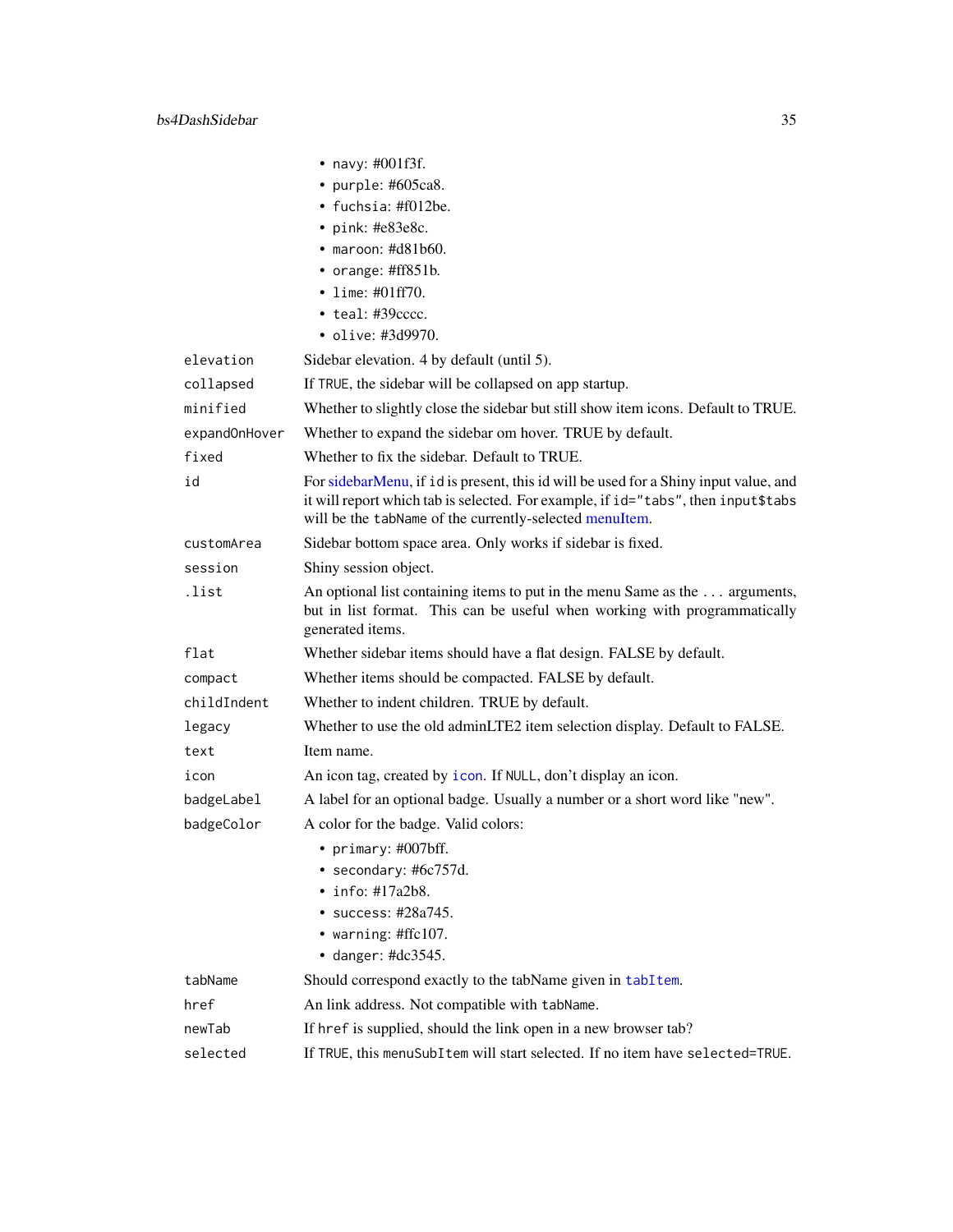| expandedName  | A unique name given to each menuItem that serves to indicate which one (if any)<br>is currently expanded. (This is only applicable to menulations that have children<br>and it is mostly only useful for bookmarking state.) |
|---------------|------------------------------------------------------------------------------------------------------------------------------------------------------------------------------------------------------------------------------|
| startExpanded | Whether to expand the menuItem at start.                                                                                                                                                                                     |
| condition     | When using menuItem with conditionalPanel, write the condition here (see https:<br>//github.com/RinteRface/bs4Dash/issues/35).                                                                                               |
| title         | title.                                                                                                                                                                                                                       |
| name          | Name of the user.                                                                                                                                                                                                            |
| image         | A filename or URL to use for an image of the person. If it is a local file, the<br>image should be contained under the www/subdirectory of the application.                                                                  |
| inputId       | The id of the tabset Panel, navlist Panel, or navbar Page object.                                                                                                                                                            |

#### Note

See examples for a use case of the condition parameter.

#### Author(s)

David Granjon, <dgranjon@ymail.com>

#### See Also

[dashboardBody](#page-20-1)

```
if (interactive()) {
  library(shiny)
  library(bs4Dash)
  shinyApp(
   ui = dashboardPage(
      header = dashboardHeader(),
      sidebar = dashboardSidebar(id = "sidebar"),
     body = dashboardBody(
        actionButton(inputId = "sidebarToggle", label = "Toggle Sidebar")
      )
   ),
    server = function(input, output, session) {
     observeEvent(input$sidebar, {
       if (input$sidebar) {
          showModal(modalDialog(
            title = "Alert",
            "The sidebar is opened.",
            easyClose = TRUE,
            footer = NULL
         ))
       }
      })
```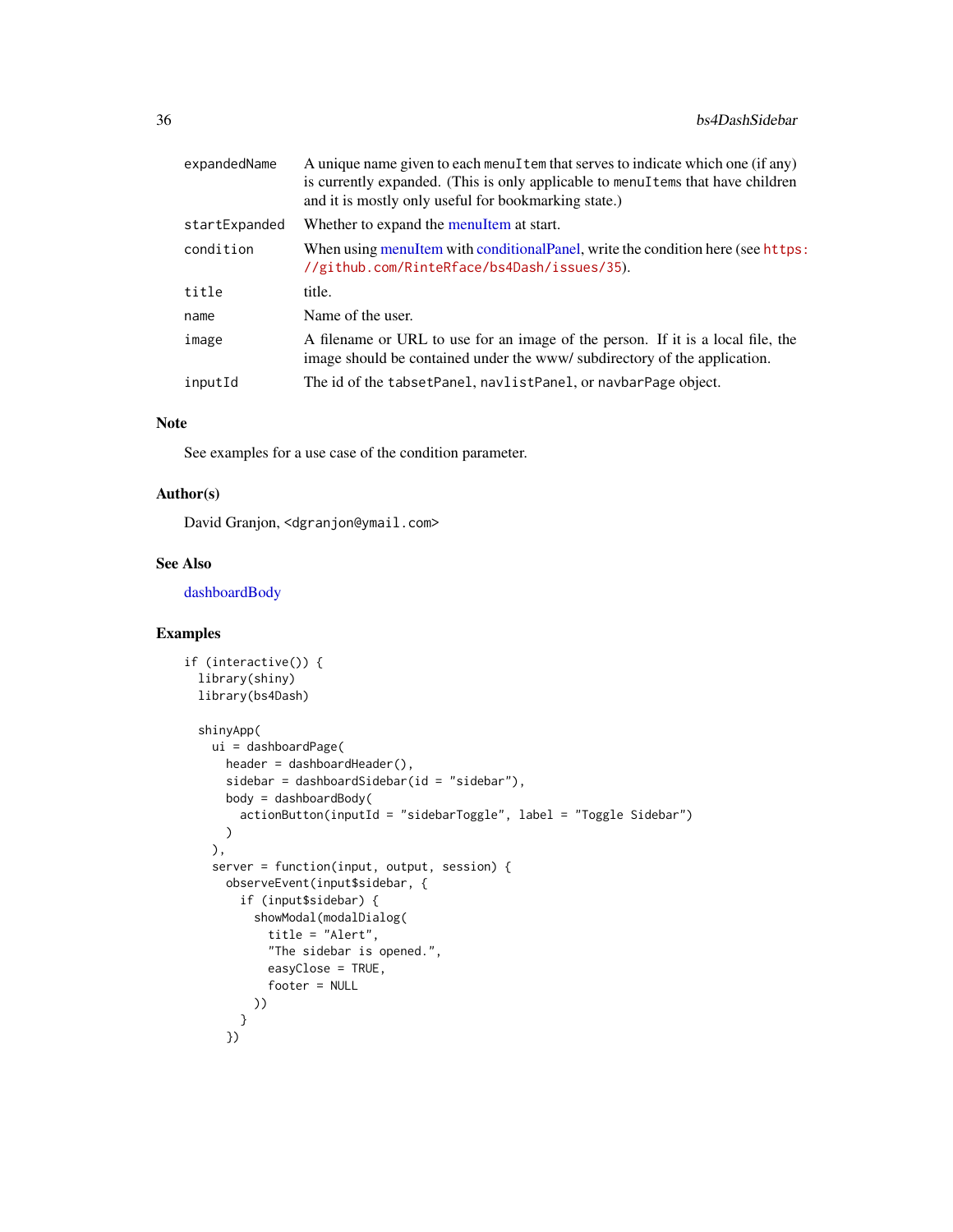```
observeEvent(input$sidebarToggle, {
        updateSidebar(id = "sidebar", session = session)
      })
      observe({
       print(input$sidebar)
      })
   }
 )
}
if (interactive()) {
  # sidebarItem with conditional value
  library(shiny)
  library(bs4Dash)
  ui <- dashboardPage(
    dashboardHeader(),
    dashboardSidebar(
      sidebarMenu(
        id = "sidebarMenu",
        menuItem(
          text = "Tab 1",tabName = "tab1"),
        menuItem(
          condition = "input.show == true",
          text = "Tab 2",tabName = "tab2"
        )
      )
   ),
    dashboardBody(
      tabItems(
        tabItem(
          tabName = "tab1",
          h1("Welcome!"),
          checkboxInput("show", "Show Tab 2", FALSE)
        ),
        tabItem(
          tabName = "tab2",
          h1("Hey! You found me!")
        )
     )
   )
  \mathcal{L}server <- function(input, output) {}
  shinyApp(ui = ui, server = server)
}
## Only run this example in interactive R sessions
if (interactive()) {
  library(shiny)
  library(bs4Dash)
```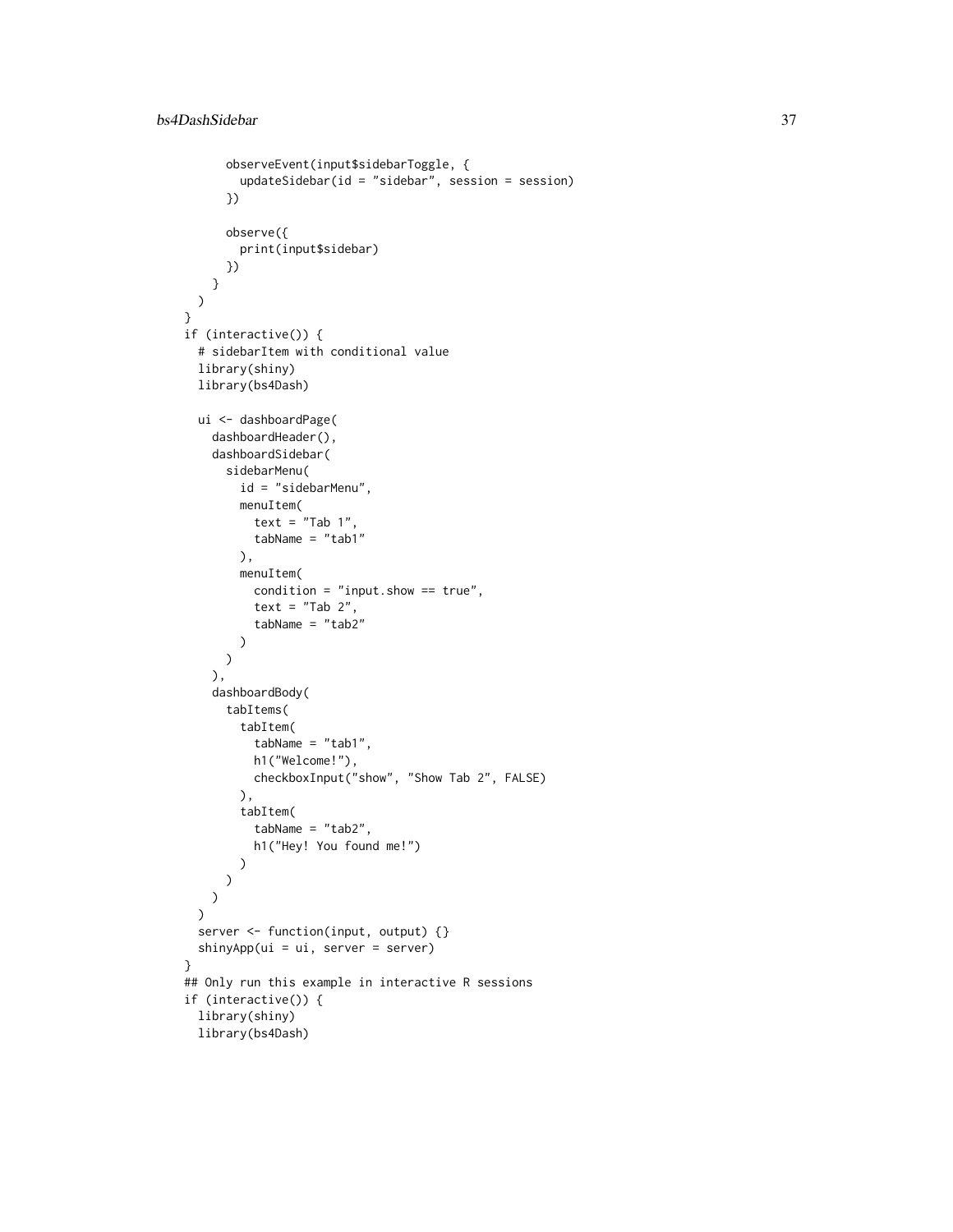```
shinyApp(
 ui = dashboardPage(
    header = dashboardHeader(skin = "dark"),
    body = dashboardBody(
     tabItems(
       tabItem(
          tabName = "tab1",sliderInput("obs", "Number of observations:",
           min = 0, max = 1000, value = 500
         ),
         plotOutput("distPlot")
       ),
        tabItem(
          tabName = "tab2",checkboxGroupInput(
            "variable", "Variables to show:",
           c(
              "Cylinders" = "cyl",
              "Transmission" = "am",
              "Gears" = "gear"
           )
          ),
          tableOutput("data")
        ),
        tabItem(
          tabName = "tab3",checkboxInput("val", "Some value", FALSE),
         textOutput("value")
       ),
       tabItem(
         tabName = "tab4",
          "Nothing special here!"
       ),
       tabItem(
         tabName = "tab5",
         "Tab 5"
       ),
        tabItem(
         tabName = "tab6",
          "Tab 6"
       ),
       tabItem(
         tabName = "tab7",
          "Tab 7"
       )
     )
    ),
    sidebar = dashboardSidebar(
     skin = "light",
     inputId = "sidebarState",
     sidebarMenu(
       id = "sidebar",
       menuItem(
```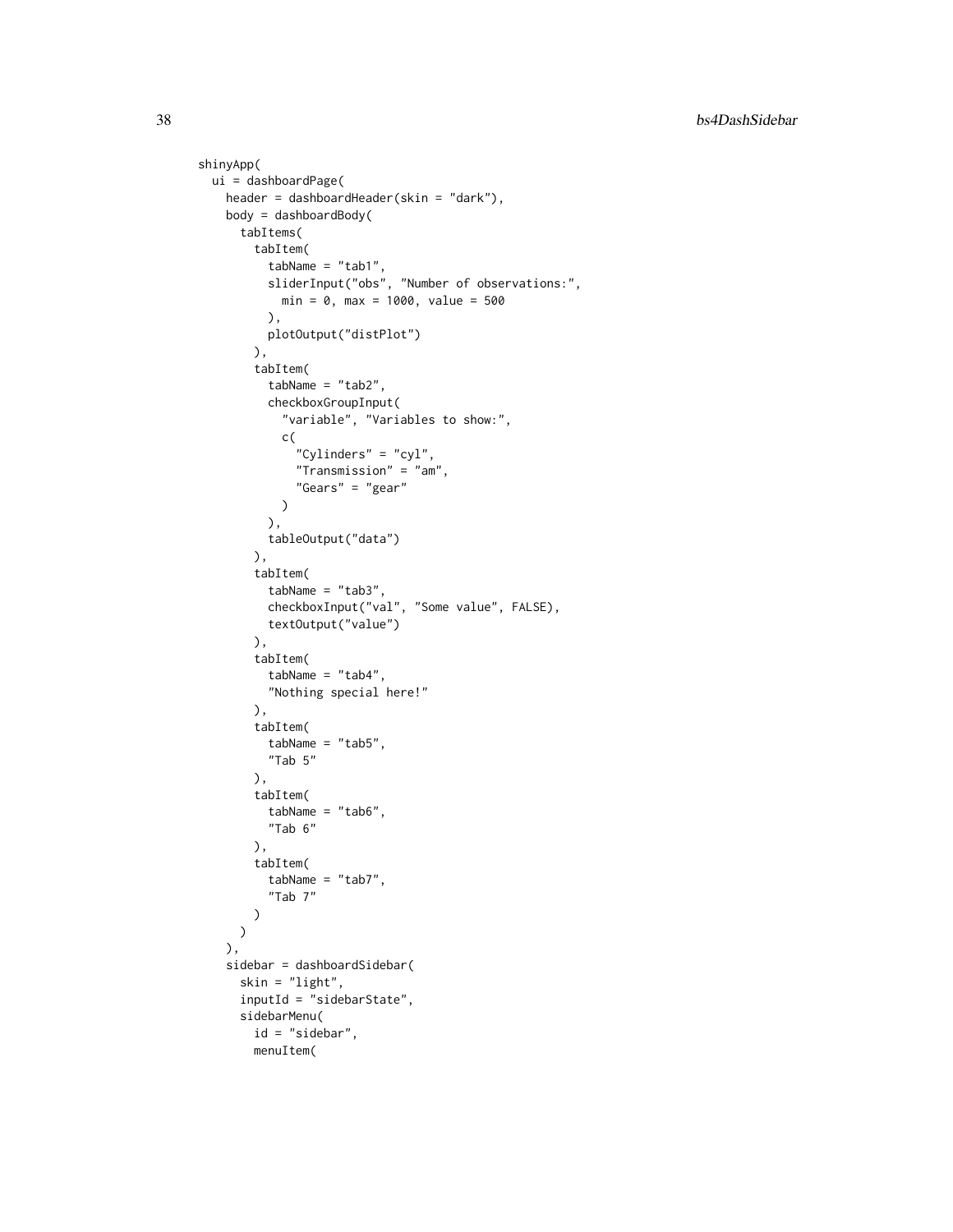```
text = "Tab 1",tabName = "tab1",icon = icon("shuttle-van")
   ),
   menuItem(
     text = "Tab 2",tabName = "tab2",
      icon = icon("space-shuttle"),
     selected = TRUE
   ),
   menuItem(
      text = "Item List 1",
      icon = icon("bars"),
      startExpanded = TRUE,
     menuSubItem(
       text = "Item 3",tabName = "tab3",
       icon = icon("circle-thin")
     ),
     menuSubItem(
       text = "Item 4",tabName = "tab4",
       icon = icon("circle-thin")
     )
    ),
   menuItem(
      text = "Item List 2",
      icon = icon("bars"),
      startExpanded = FALSE,
     menuSubItem(
       text = "Item 5",tabName = "tab5",icon = icon("circle-thin")
     ),
     menuSubItem(
       text = "Item 6",tabName = "tab6",
       icon = icon("circle-thin")
     )
   ),
   menuItem(
     text = "Tab 7",tabName = "tab7"icon = icon("home")
   )
 )
),
controlbar = dashboardControlbar(
 skin = "light",
 sliderInput(
   inputId = "controller",
   label = "Update the first tabset",
   min = 1,
```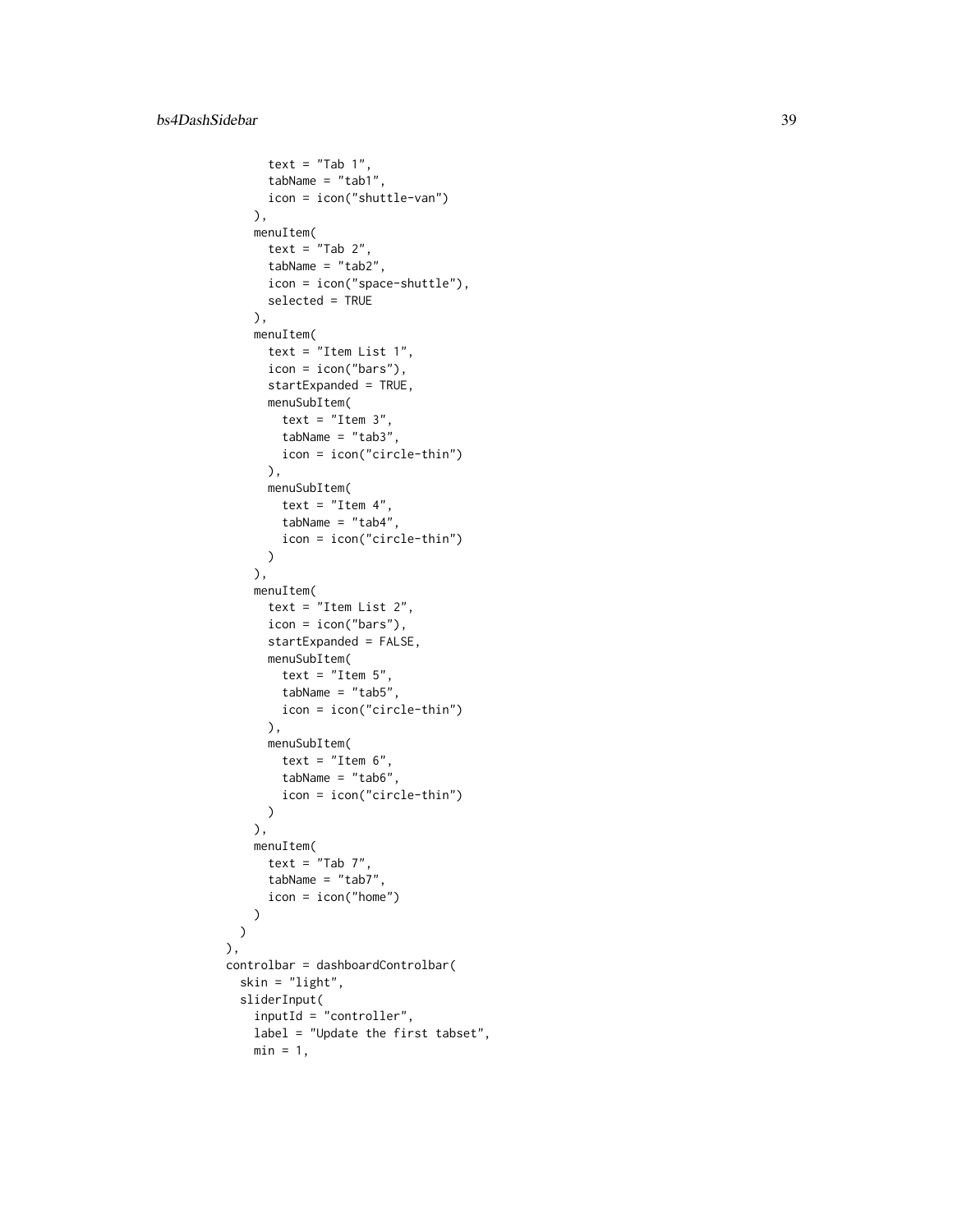```
max = 6,
        value = 2
     )
    ),
    footer = bs4DashFooter()
  ),
  server = function(input, output, session) {
    observe(print(input$sidebarItemExpanded))
    observe(print(input$sidebar))
    # update tabset1
    observeEvent(input$controller,
      {
        updateTabItems(
          session,
          inputId = "sidebar",
          selected = paste0("tab", input$controller)
        )
      },
      ignoreInit = TRUE
    \mathcal{L}output$distPlot <- renderPlot({
      hist(rnorm(input$obs))
    })
    output$data <- renderTable(
      {
        mtcars[, c("mpg", input$variable), drop = FALSE]
      },
      rownames = TRUE
    )
    output$value <- renderText({
      input$val
    })
 }
)
```
bs4DropdownMenu *Boostrap 4 dashboard dropdown menu*

# <span id="page-39-0"></span>Description

}

[dropdownMenu](#page-39-0) creates an adminLTE3 dashboard dropdown menu, to be inserted in a [dashboard-](#page-25-0)[Header.](#page-25-0)

[messageItem](#page-39-0) creates a message item to place in a [dropdownMenu.](#page-39-0)

[messageItem](#page-39-0) creates a message item to place in a [dropdownMenu.](#page-39-0)

[taskItem](#page-39-0) creates a task item to place in a [dropdownMenu.](#page-39-0)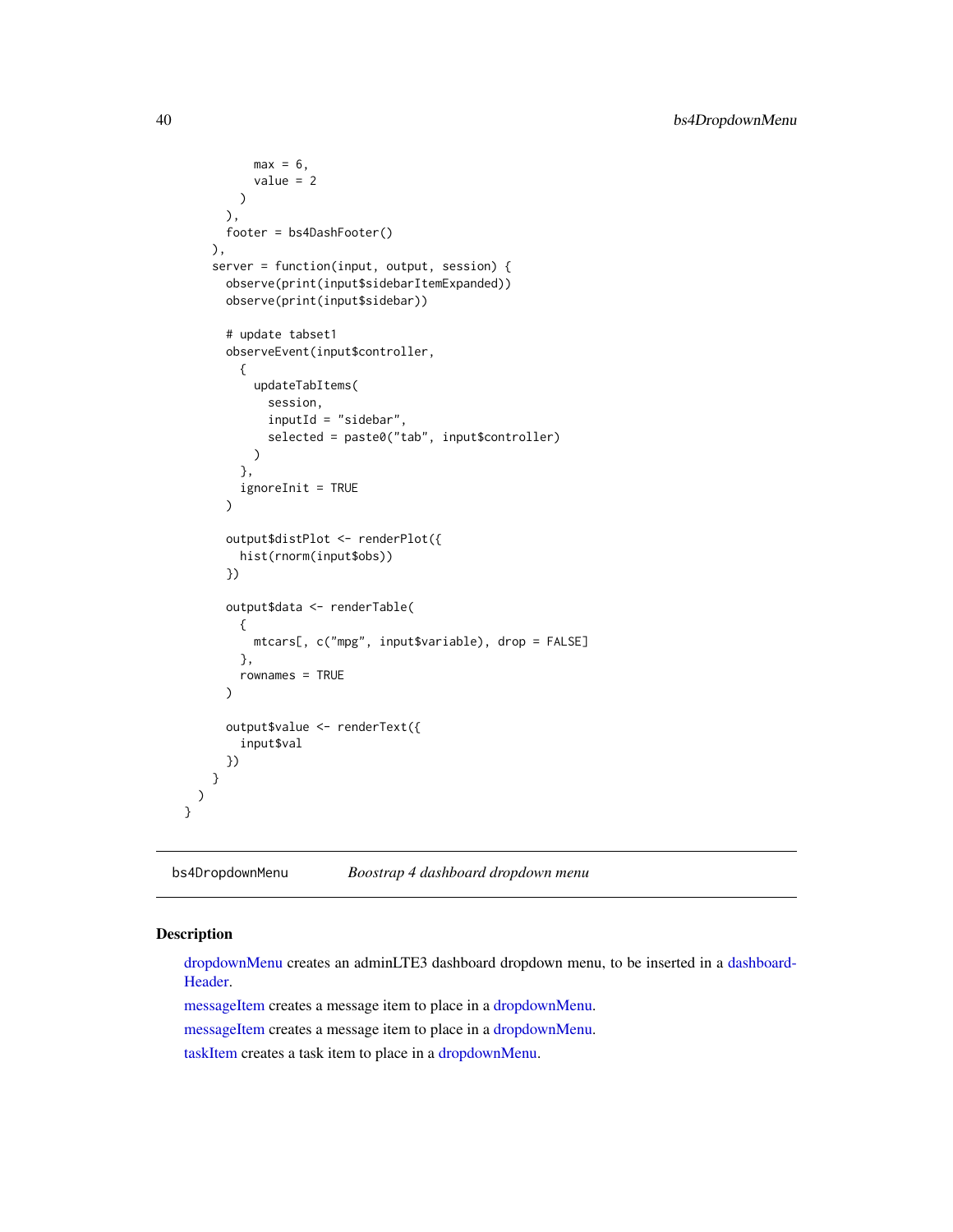# bs4DropdownMenu 41

# Usage

```
bs4DropdownMenu(
  ...,
  type = c("messages", "notifications", "tasks"),
 badgeStatus = "primary",
  icon = NULL,
 headerText = NULL,
  .list = NULL,
 href = NULL
\lambdamessageItem(
 from,
 message,
  icon = shiny::icon("user"),
 time = NULL,
 href = NULL,
  image = NULL,
  color = "secondary",
  inputId = NULL\mathcal{L}notificationItem(
 text,
  icon = shiny::icon("exclamation-triangle"),
  status = "success",
 href = NULL,
  inputId = NULL)
taskItem(text, value = 0, color = "info", href = NULL, inputId = NULL)
dropdownMenu(
  ...,
  type = c("messages", "notifications", "tasks"),
 badgeStatus = "primary",
  icon = NULL,
 headerText = NULL,
 .list = NULL,
 href = NULL
\lambda
```
#### Arguments

| $\cdots$ | Items to put in the menu. Typically, message menus should contain message I tems, |
|----------|-----------------------------------------------------------------------------------|
|          | notification menus should contain notification I tems, and task menus should      |
|          | contain taskItems.                                                                |
| type     | The type of menu. Should be one of "messages", "notifications", "tasks".          |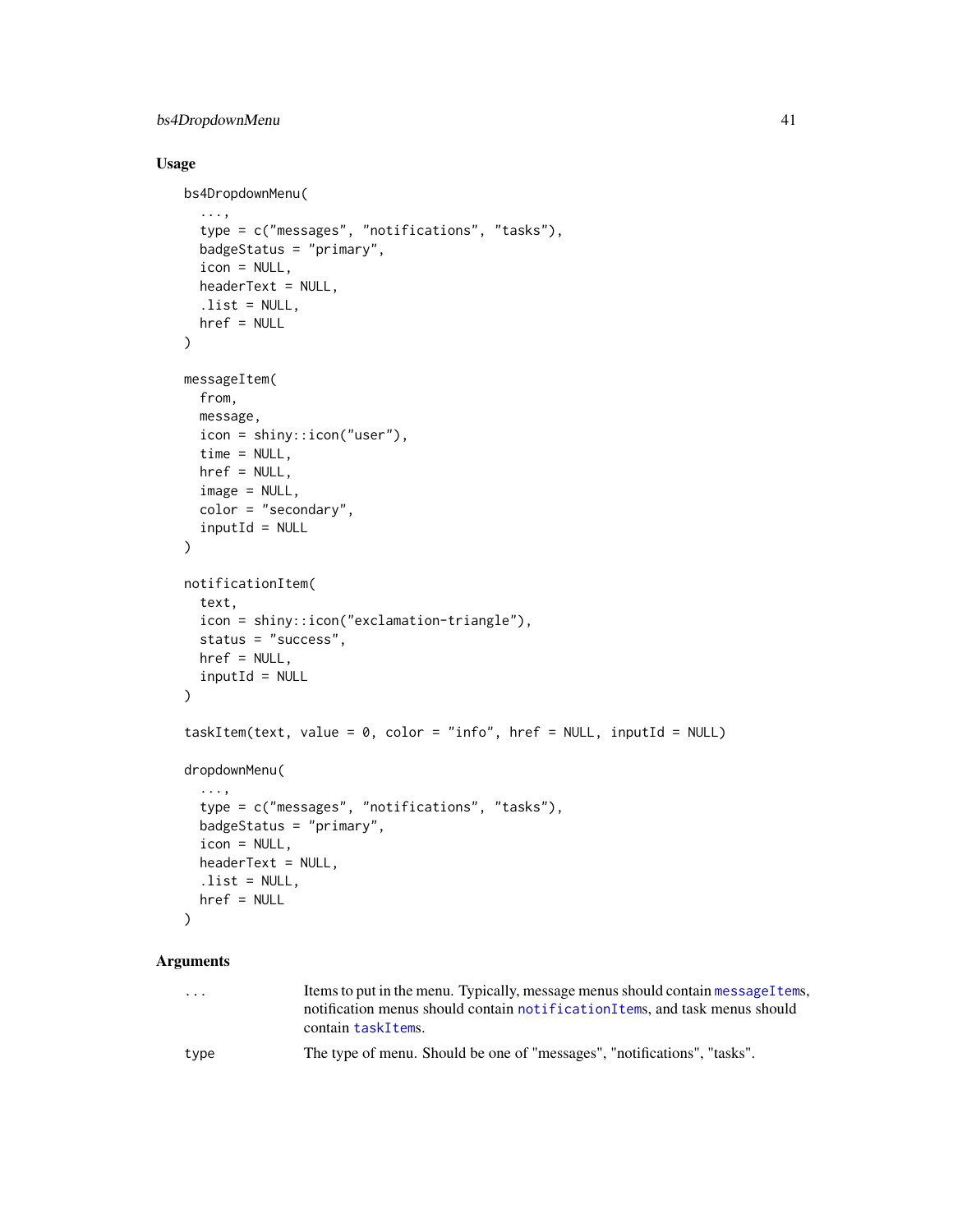| badgeStatus | The status of the badge which displays the number of items in the menu. This<br>determines the badge's color. Valid statuses are defined as follows:                                                                                                                                                                                                                                                   |
|-------------|--------------------------------------------------------------------------------------------------------------------------------------------------------------------------------------------------------------------------------------------------------------------------------------------------------------------------------------------------------------------------------------------------------|
|             | • primary: #007bff.                                                                                                                                                                                                                                                                                                                                                                                    |
|             | • secondary: #6c757d.                                                                                                                                                                                                                                                                                                                                                                                  |
|             | $\cdot$ info: #17a2b8.                                                                                                                                                                                                                                                                                                                                                                                 |
|             | • success: #28a745.                                                                                                                                                                                                                                                                                                                                                                                    |
|             | • warning: $\#$ ffc $107$ .                                                                                                                                                                                                                                                                                                                                                                            |
|             | $\bullet$ danger: #dc3545.                                                                                                                                                                                                                                                                                                                                                                             |
|             | . A value of NULL means to not display a badge.                                                                                                                                                                                                                                                                                                                                                        |
| icon        | An icon tag, created by icon.                                                                                                                                                                                                                                                                                                                                                                          |
| headerText  | An optional text argument used for the header of the dropdown menu (this is<br>only visible when the menu is expanded). If none is provided by the user, the<br>default is "You have x messages," where x is the number of items in the menu<br>(if the type is specified to be "notifications" or "tasks," the default text shows<br>"You have x notifications" or "You have x tasks," respectively). |
| .list       | An optional list containing items to put in the menu Same as the  arguments,<br>but in list format. This can be useful when working with programmatically<br>generated items.                                                                                                                                                                                                                          |
| href        | An optional URL to link to.                                                                                                                                                                                                                                                                                                                                                                            |
| from        | Who the message is from.                                                                                                                                                                                                                                                                                                                                                                               |
| message     | Text of the message.                                                                                                                                                                                                                                                                                                                                                                                   |
| time        | String representing the time the message was sent. Any string may be used. For<br>example, it could be a relative date/time like "5 minutes", "today", or "12:30pm<br>yesterday", or an absolute time, like "2014-12-01 13:45". If NULL, no time will<br>be displayed.                                                                                                                                 |
| image       | User image.                                                                                                                                                                                                                                                                                                                                                                                            |
| color       | A color for the bar. Valid colors are defined as follows:                                                                                                                                                                                                                                                                                                                                              |
|             | • primary: $\#007$ bff.                                                                                                                                                                                                                                                                                                                                                                                |
|             | • secondary: #6c757d.                                                                                                                                                                                                                                                                                                                                                                                  |
|             | $\cdot$ info: #17a2b8.                                                                                                                                                                                                                                                                                                                                                                                 |
|             | • success: $\#28a745$ .                                                                                                                                                                                                                                                                                                                                                                                |
|             | • warning: #ffc107.                                                                                                                                                                                                                                                                                                                                                                                    |
|             | $\bullet$ danger: #dc3545.                                                                                                                                                                                                                                                                                                                                                                             |
|             | • $gray-dark: #343a40.$                                                                                                                                                                                                                                                                                                                                                                                |
|             | • gray: #adb5bd.                                                                                                                                                                                                                                                                                                                                                                                       |
|             | $\bullet$ white: #fff.                                                                                                                                                                                                                                                                                                                                                                                 |
|             | $\bullet$ indigo: #6610f2.                                                                                                                                                                                                                                                                                                                                                                             |
|             | • lightblue: #3c8dbc.                                                                                                                                                                                                                                                                                                                                                                                  |
|             | • navy: $\#001f3f$ .<br>• purple: #605ca8.                                                                                                                                                                                                                                                                                                                                                             |
|             | • fuchsia: #f012be.                                                                                                                                                                                                                                                                                                                                                                                    |
|             | $\cdot$ pink: #e83e8c.                                                                                                                                                                                                                                                                                                                                                                                 |
|             |                                                                                                                                                                                                                                                                                                                                                                                                        |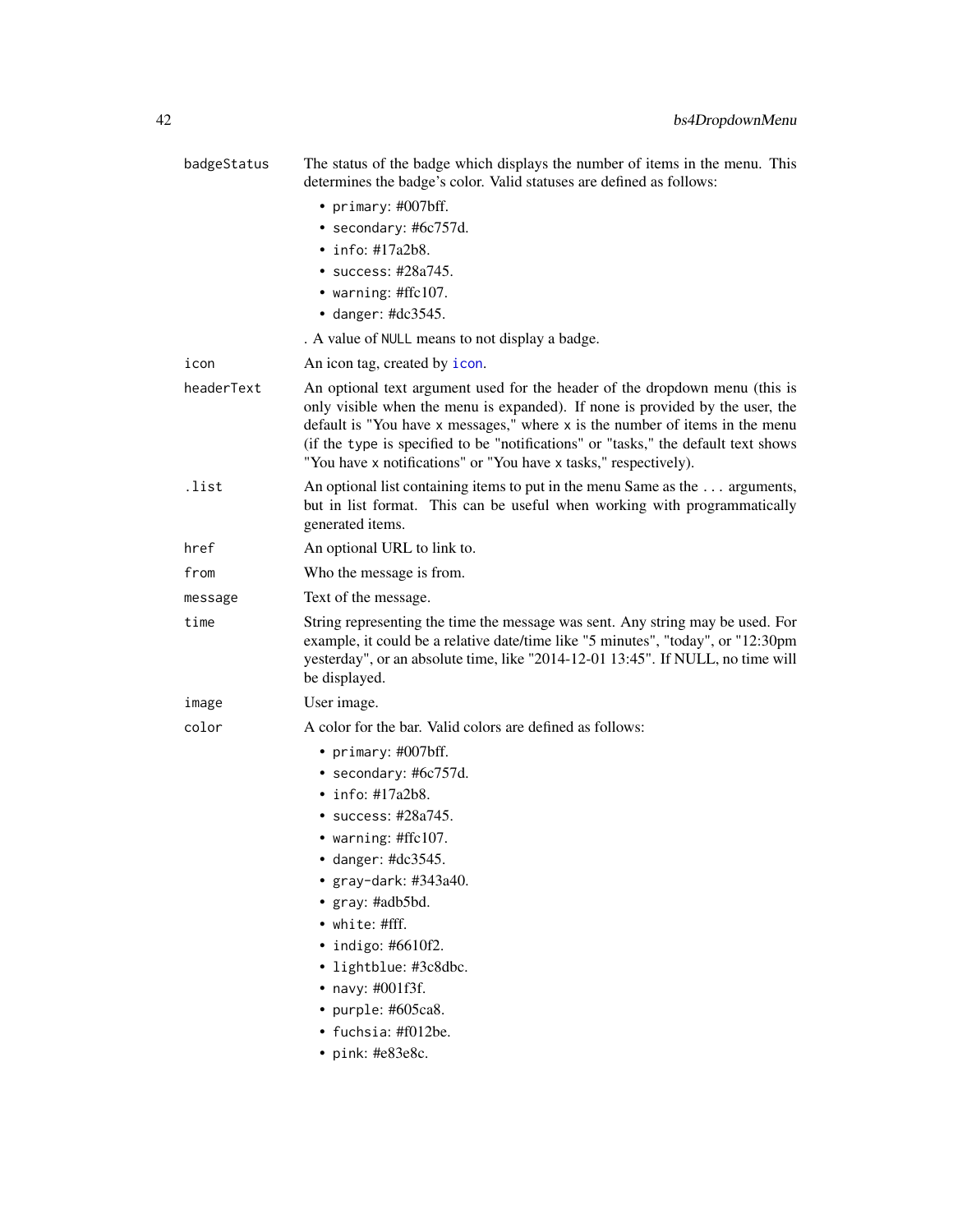|           | $\bullet$ maroon: #d81b60.                                                                                     |
|-----------|----------------------------------------------------------------------------------------------------------------|
|           | • orange: #ff851b.                                                                                             |
|           | • lime: $\#01ff70$ .                                                                                           |
|           | $\cdot$ teal: #39 $cccc$ .                                                                                     |
|           | • olive: #3d9970.                                                                                              |
| inputId   | Whether to allow the item to act as a action Button.                                                           |
| text      | The task text.                                                                                                 |
| status    | The status of the item. This determines the item's background color. Valid<br>statuses are defined as follows: |
|           | • primary: #007bff.                                                                                            |
|           | • secondary: #6c757d.                                                                                          |
|           | $\cdot$ info: #17a2b8.                                                                                         |
|           | • success: #28a745.                                                                                            |
|           | • warning: #ffc107.                                                                                            |
|           | $\bullet$ danger: #dc3545.                                                                                     |
|           | • gray-dark: #343a40.                                                                                          |
|           | • gray: #adb5bd.                                                                                               |
|           | $\bullet$ white: #fff.                                                                                         |
|           | $\bullet$ indigo: #6610f2.                                                                                     |
|           | • lightblue: #3c8dbc.                                                                                          |
|           | $\bullet$ navy: #001f3f.                                                                                       |
|           | • purple: $#605ca8$ .                                                                                          |
|           | • fuchsia: #f012be.                                                                                            |
|           | $\bullet$ pink: #e83e8c.                                                                                       |
|           | $\bullet$ maroon: #d81b60.                                                                                     |
|           | • orange: #ff851b.                                                                                             |
|           | • lime: $\#01ff70$ .                                                                                           |
|           | $\cdot$ teal: #39 $cccc$ .                                                                                     |
|           | • olive: #3d9970.                                                                                              |
| value     | A percent value to use for the bar.                                                                            |
| Author(s) |                                                                                                                |
|           | David Granjon, <dgranjon@ymail.com></dgranjon@ymail.com>                                                       |

### See Also

[dashboardHeader](#page-25-0) for example usage.

```
if (interactive()) {
 library(shiny)
 library(bs4Dash)
```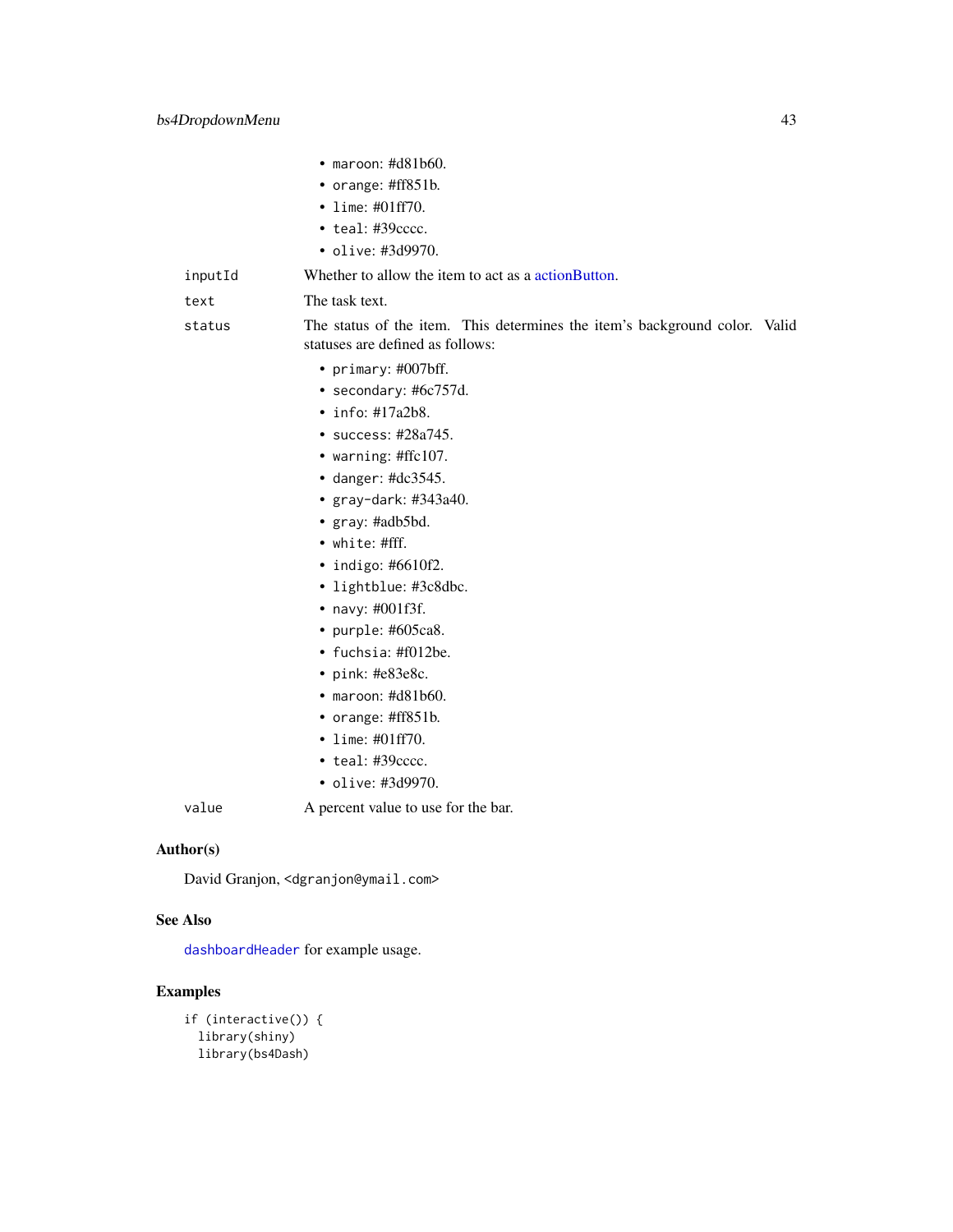```
shinyApp(
 ui = dashboardPage(
    header = dashboardHeader(
      rightUi = dropdownMenu(
        badgeStatus = "danger",
        type = "messages",
        messageItem(
          inputId = "triggerAction1",
          message = "message 1",
          from = "Divad Nojnarg",
          image = "https://adminlte.io/themes/v3/dist/img/user3-128x128.jpg",
          time = "today",
          color = "lime"
        )
      ),
      leftUi = tagList(
        dropdownMenu(
          badgeStatus = "info",
          type = "notifications",
          notificationItem(
            inputId = "triggerAction2",
            text = "Error!",
            status = "danger"
          \mathcal{L}),
        dropdownMenu(
          badgeStatus = "info",
          type = "tasks",
          taskItem(
            inputId = "triggerAction3",
            text = "My progress",
            color = "orange",
            value = 10\lambda)
      )
    ),
    sidebar = dashboardSidebar(),
    controlbar = dashboardControlbar(),
    footer = dashboardFooter(),
    title = "dropdownMenu",
    body = dashboardBody()
  ),
  server = function(input, output) {
    observeEvent(input$triggerAction1, {
      showModal(modalDialog(
        title = "Important message",
        "This is an important message!"
      ))
    })
 }
\mathcal{L}
```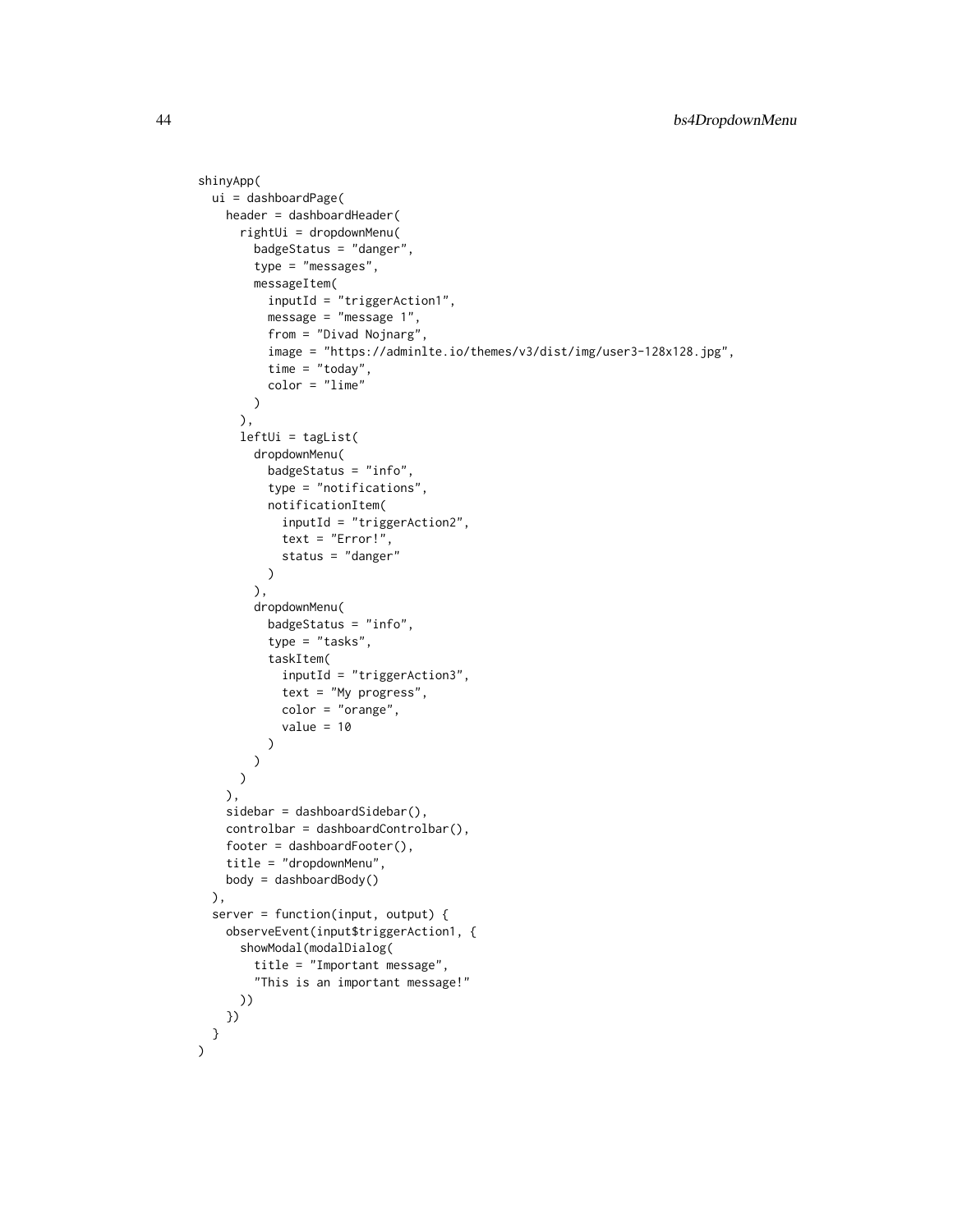}

# bs4Jumbotron *BS4 jumbotron for AdminLTE3*

# Description

Create a jumbotron

### Usage

```
bs4Jumbotron(
  ...,
 title = NULL,
 lead = NULL,
 href = NULL,
 btnName = "More",
 status = c("primary", "warning", "danger", "info", "success")
\mathcal{L}jumbotron(
  ...,
 title = NULL,
 lead = NULL,
 href = NULL,
 btnName = "More",
 status = c("primary", "warning", "danger", "info", "success")
)
```
# Arguments

| $\ddots$ | Any content.                                                                        |
|----------|-------------------------------------------------------------------------------------|
| title    | Jumbotron title.                                                                    |
| lead     | Jumbotron lead.                                                                     |
| href     | Jumbrotron external link.                                                           |
| btnName  | Jumbotron button name.                                                              |
| status   | Jumbotron background color. "primary", "success", "warning", "danger" or<br>"info". |

# Author(s)

David Granjon, <dgranjon@ymail.com>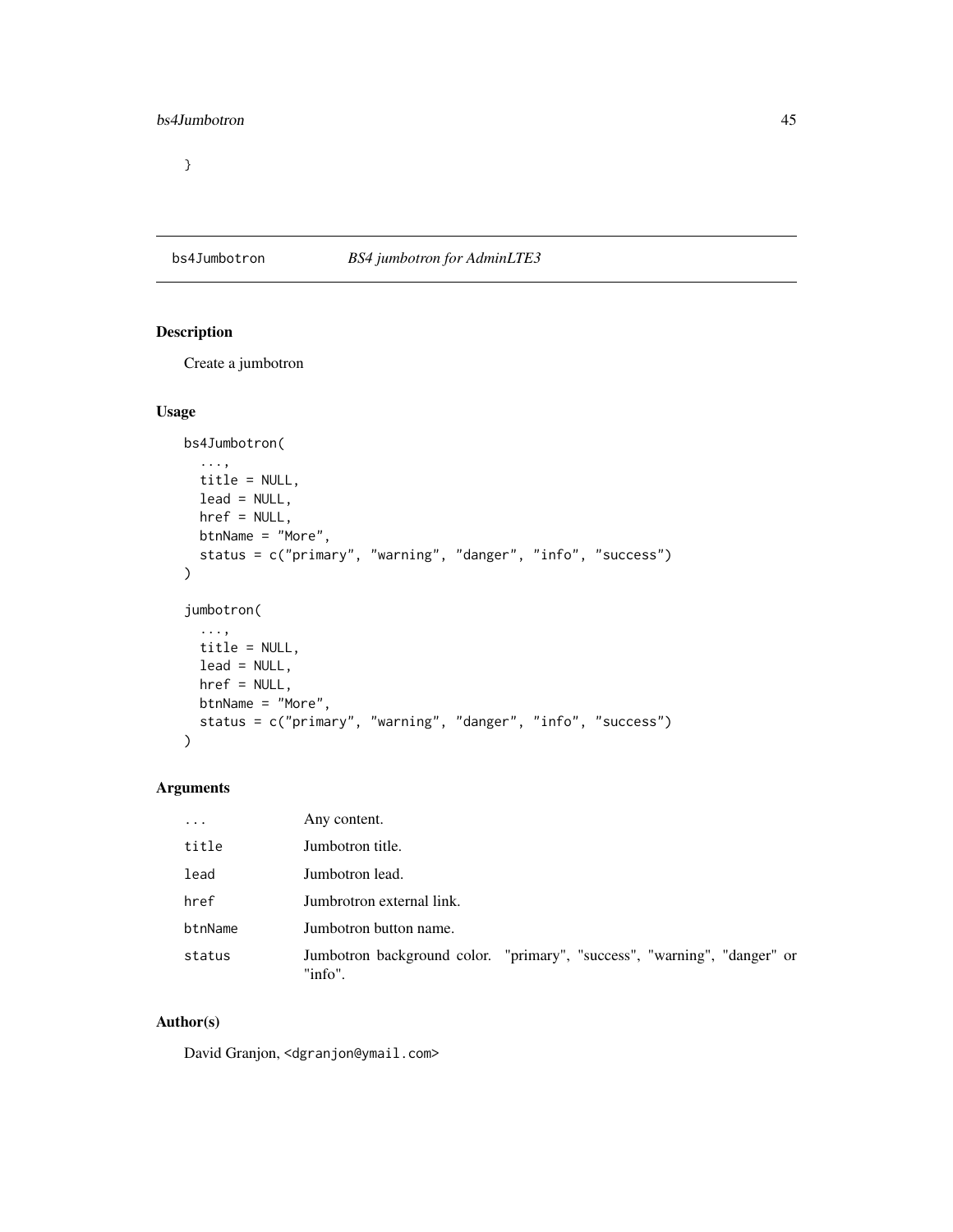# Examples

```
if(interactive()){
library(shiny)
library(bs4Dash)
shinyApp(
  ui = dashboardPage(
    header = dashboardHeader(),
    sidebar = dashboardSidebar(),
    controlbar = dashboardControlbar(),
    footer = dashboardFooter(),
    title = "Jumbotron",
    body = dashboardBody(
     jumbotron(
     title = "Hello, world!",
     lead = "This is a simple hero unit, a simple jumbotron-style
     component for calling extra attention to featured
     content or information.",
     "It uses utility classes for typography and spacing
     to space content out within the larger container.",
     status = "primary",
     href = "https://www.google.com"
     )
    )
  ),
  server = function(input, output) {}
)
}
```
bs4ListGroup *BS4 list group for AdminLTE3*

# Description

Create a list group Create a list group item

#### Usage

```
bs4ListGroup(
  ...,
  type = c("basic", "action", "heading"),
  width = 4,
  .list = NULL
\lambda
```
bs4ListGroupItem(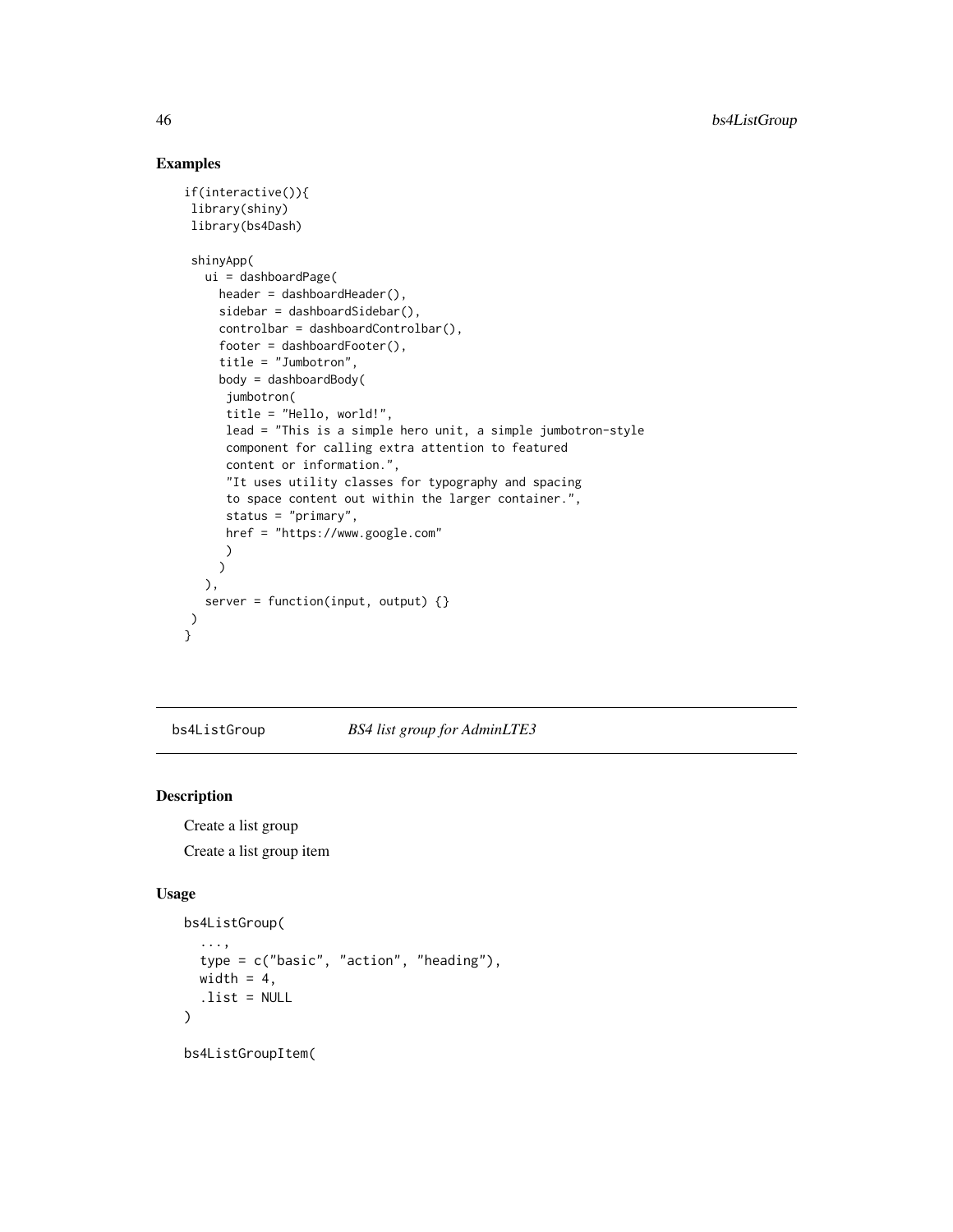# bs4ListGroup 47

```
...,
 title = NULL,
 subtitle = NULL,
 footer = NULL,
 active = FALSE,
 disabled = FALSE,
 href = NULL
\mathcal{L}listGroup(\ldots, type = c("basic", "action", "heading"), width = 4, .list = NULL)listGroupItem(
  ...,
 title = NULL,
 subtitle = NULL,
 footer = NULL,
 active = FALSE,
 disabled = FALSE,
 href = NULL
\mathcal{L}
```
# Arguments

| .        | Item content.                                                                                    |
|----------|--------------------------------------------------------------------------------------------------|
| type     | List group type.                                                                                 |
| width    | List group width. 4 by default. Between 1 and 12.                                                |
| .list    | Slot for programmatically generated items.                                                       |
| title    | Item title (only if type is "heading").                                                          |
| subtitle | Item subtitle (only if type is "heading").                                                       |
| footer   | Item footer content (only if type is "heading").                                                 |
| active   | Whether the item is active or not. FALSE by default. Only if type is "action" or<br>"heading".   |
| disabled | Whether the item is disabled or not. FALSE by default. Only if type is "action"<br>or "heading". |
| href     | Item external link.                                                                              |

# Author(s)

David Granjon, <dgranjon@ymail.com>

# Examples

```
if(interactive()){
library(shiny)
library(bs4Dash)
```
shinyApp(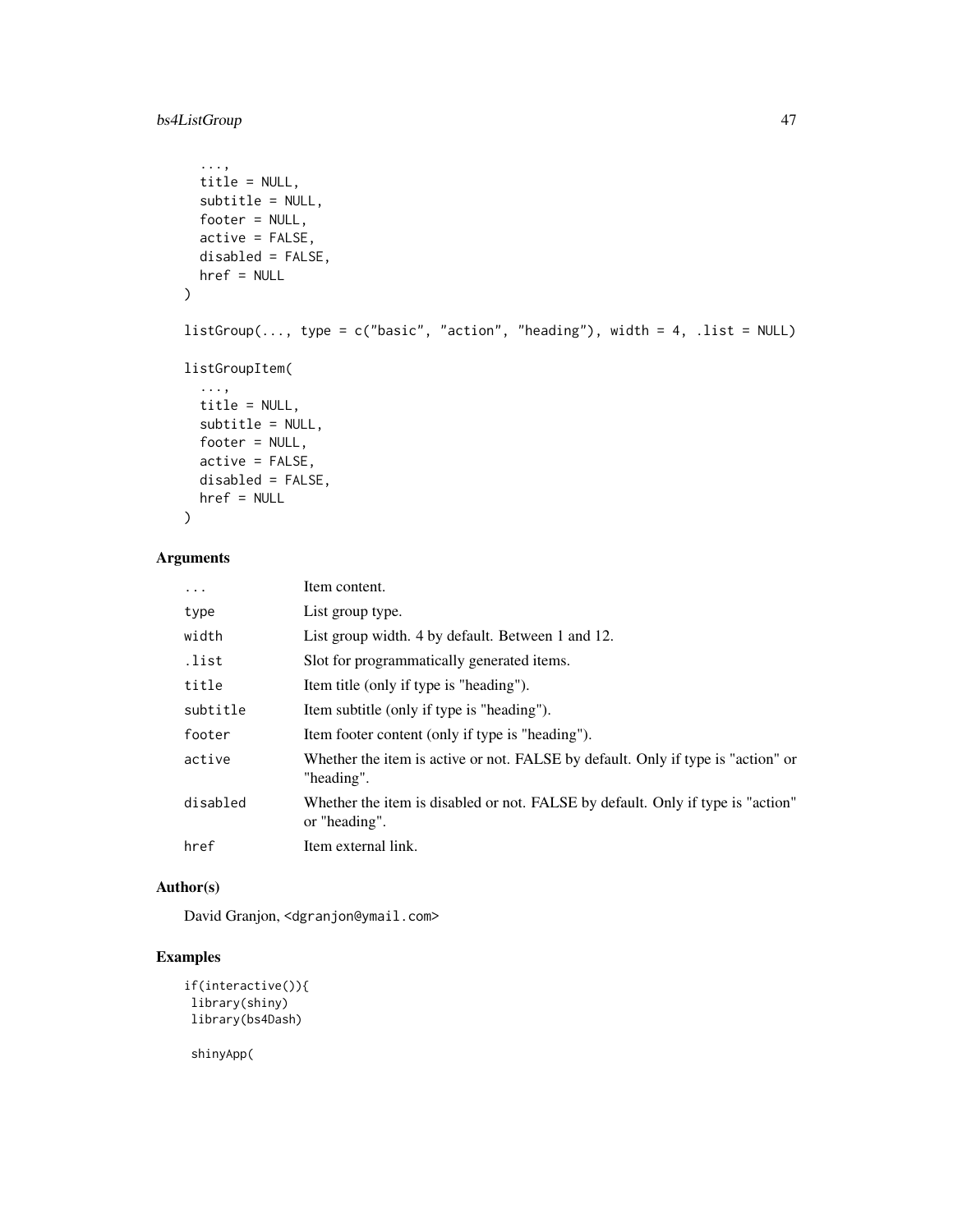```
ui = dashboardPage(
  header = dashboardHeader(),
  sidebar = dashboardSidebar(),
  controlbar = dashboardControlbar(),
  footer = dashboardFooter(),
  title = "test",
  body = dashboardBody(
  fluidRow(
   listGroup(
    type = "basic",
    listGroupItem("Cras justo odio"),
    listGroupItem("Dapibus ac facilisis in"),
    listGroupItem("Morbi leo risus")
    ),
    listGroup(
    type = "action",
    listGroupItem(
     "Cras justo odio",
     active = TRUE,
     disabled = FALSE,
     href = "https://www.google.com"
     ),
    listGroupItem(
     active = FALSE,
     disabled = FALSE,
     "Dapibus ac facilisis in",
     href = "https://www.google.com"
    ),
    listGroupItem(
     "Morbi leo risus",
     active = FALSE,
     disabled = TRUE,
     href = "https://www.google.com"
    )
    ),
    listGroup(
    type = "heading",
     listGroupItem(
     "Donec id elit non mi porta gravida at eget metus.
     Maecenas sed diam eget risus varius blandit.",
     active = TRUE,disabled = FALSE,
     title = "List group item heading",
     subtitle = "3 days ago",
     footer = "Donec id elit non mi porta."
     ),
     listGroupItem(
      "Donec id elit non mi porta gravida at eget metus.
     Maecenas sed diam eget risus varius blandit.",
     active = FALSE,disabled = FALSE,
      title = "List group item heading",
      subtitle = "3 days ago",
```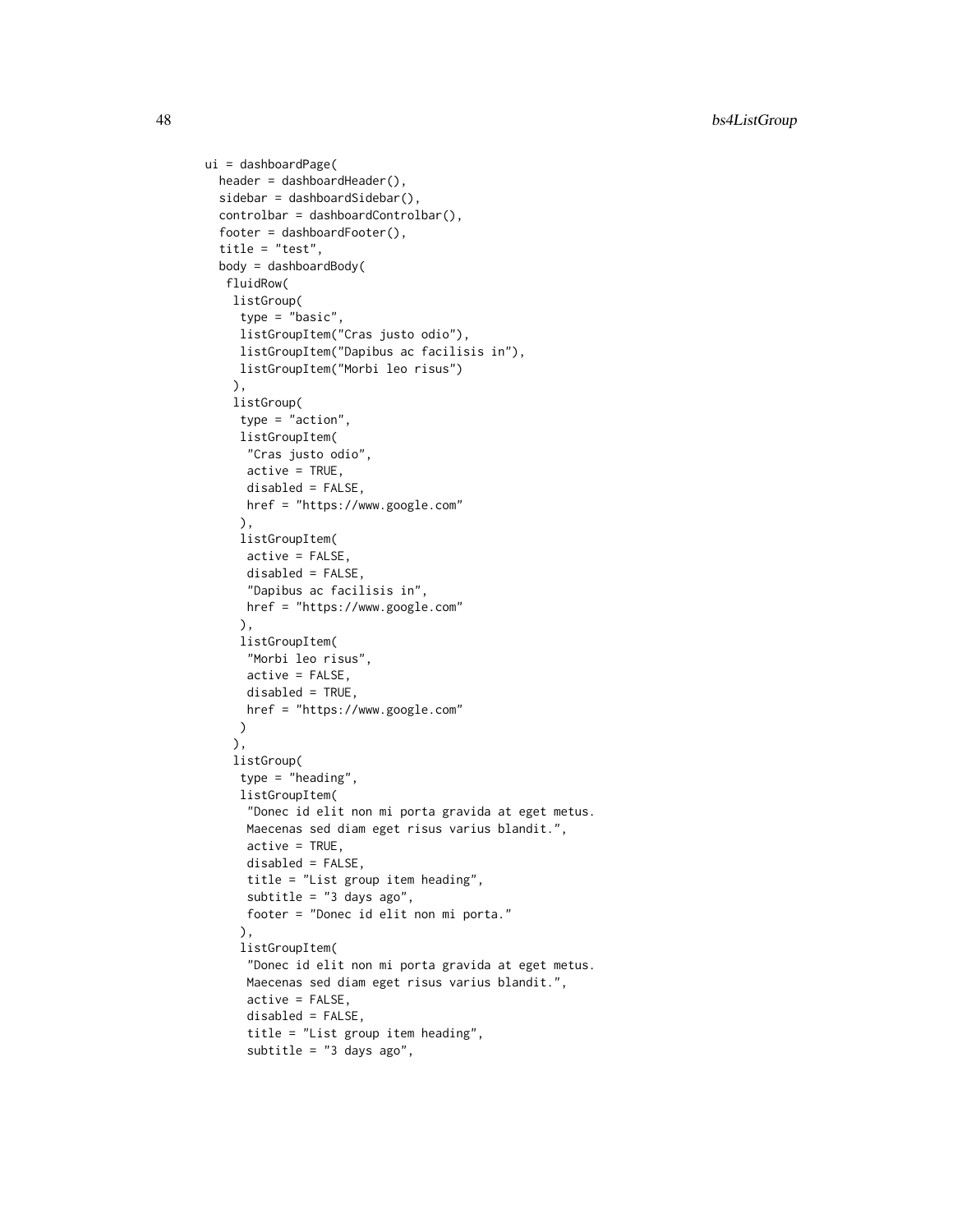# bs4Loading 49

```
footer = "Donec id elit non mi porta."
        )
       )
    )
    )
   ),
  server = function(input, output) {}
)
}
```
bs4Loading *AdminLTE3 loading state element*

# Description

When a section is still work in progress or a computation is running

# Usage

bs4Loading()

loadingState()

### Note

Loading state can be programmatically used when a conputation is running for instance.

# Author(s)

David Granjon, <dgranjon@ymail.com>

```
if(interactive()){
library(shiny)
library(bs4Dash)
shinyApp(
 ui = dashboardPage(
   dashboardHeader(),
   dashboardSidebar(),
   dashboardBody(
    box(
     title = "loading spinner",
     loadingState()
     )
   ),
   title = "Loading State"
 ),
```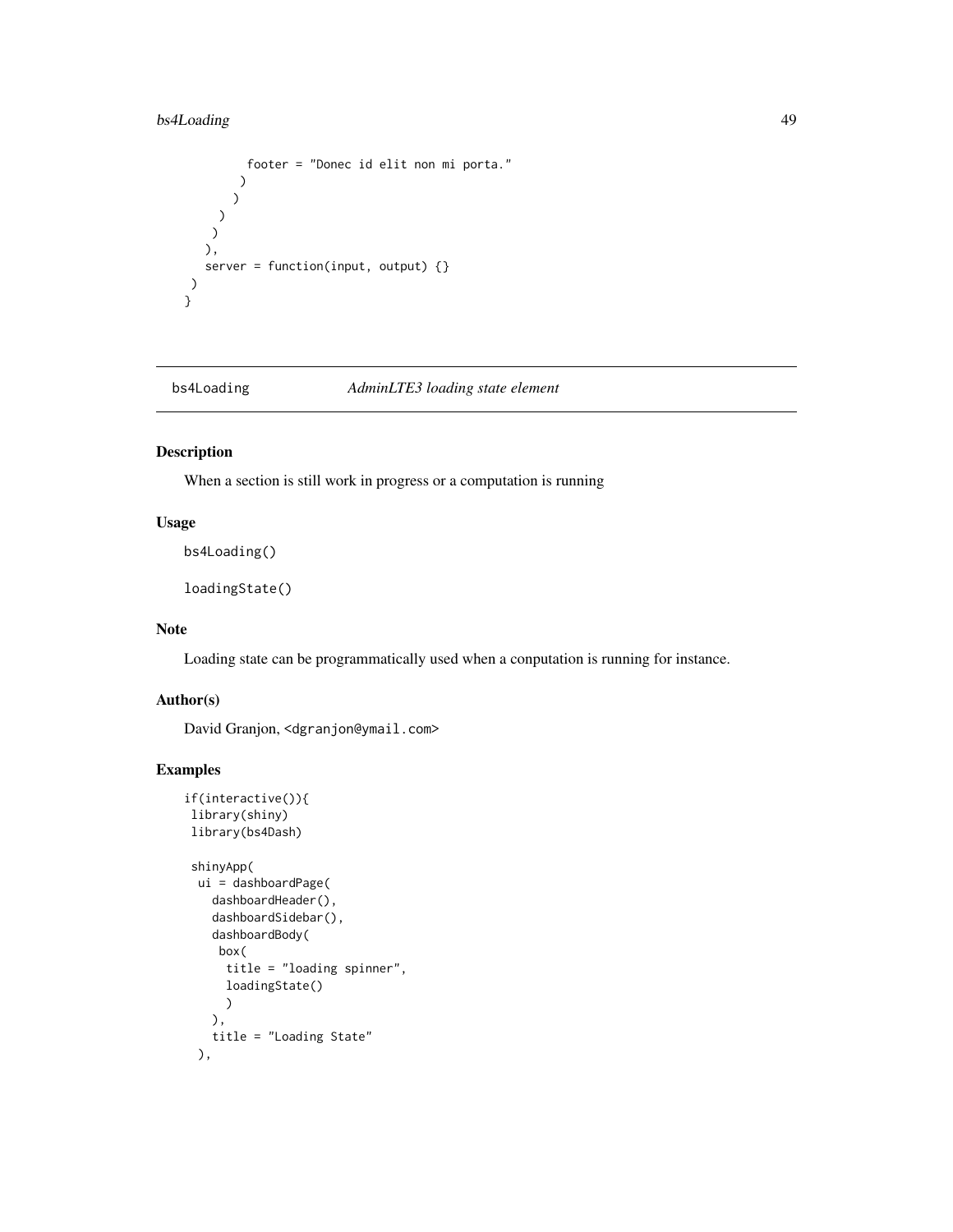```
server = function(input, output) \{ \})
}
```
bs4ProgressBar *AdminLTE3 progress bar*

# Description

Create a Bootstrap 4 progress bar.

### Usage

```
bs4ProgressBar(
  value,
 min = 0,max = 100,vertical = FALSE,
  striped = FALSE,
  animated = FALSE,
  status = "primary",
  size = NULL,
  label = NULL
\lambdabs4MultiProgressBar(
  value,
 min = 0,
 max = 100,vertical = FALSE,
  striped = FALSE,
  animated = FALSE,
  status = "primary",
  size = NULL,
 label = NULL)
progressBar(
 value,
 min = 0,max = 100,
 vertical = FALSE,
  striped = FALSE,
  animated = FALSE,
  status = "primary",
  size = NULL,
```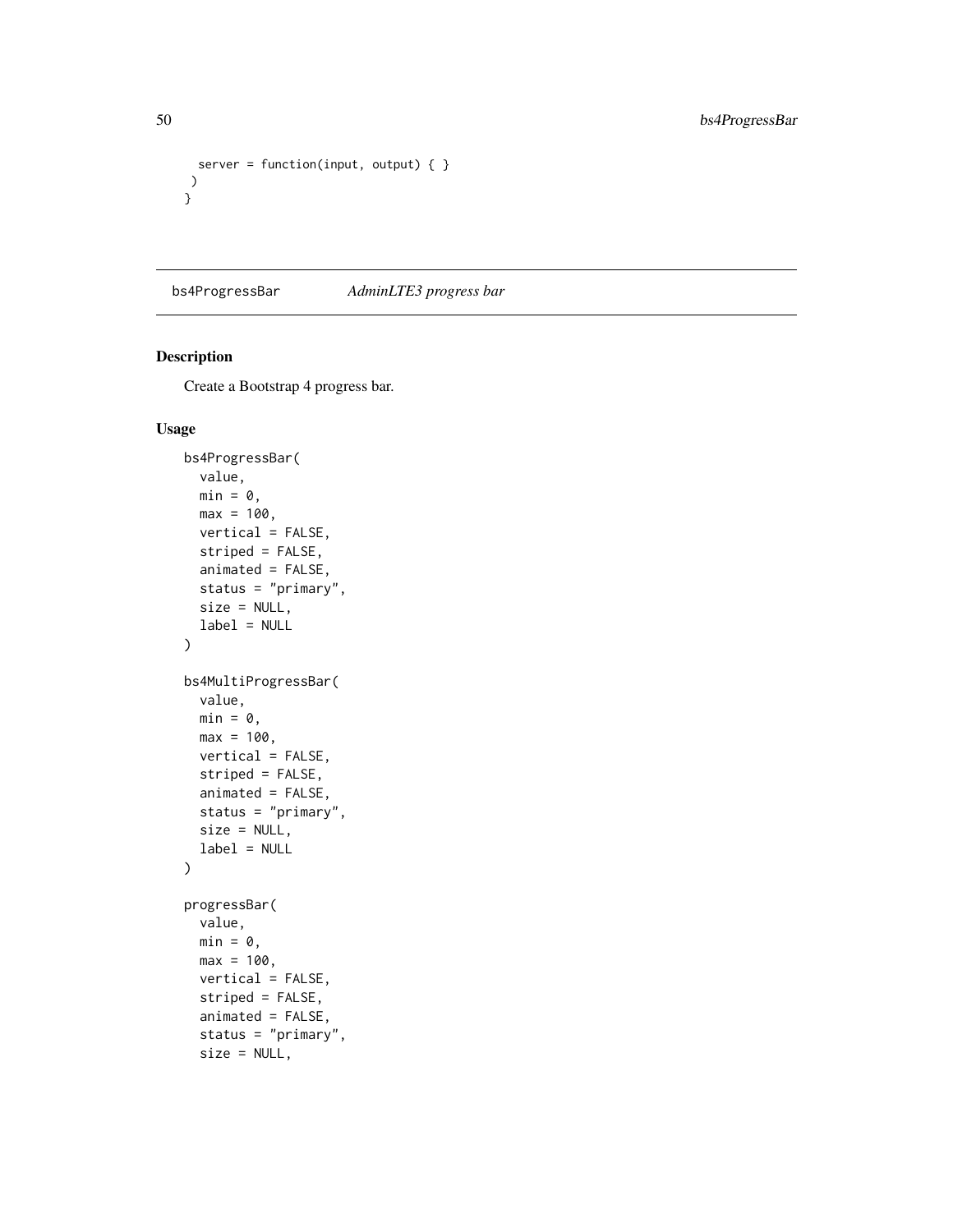# bs4ProgressBar 51

```
label = NULL\mathcal{L}multiProgressBar(
  value,
 min = 0,max = 100,vertical = FALSE,
  striped = FALSE,
  animated = FALSE,
  status = "primary",
  size = NULL,
  label = NULL
)
```
# Arguments

| value    | Progress bar value.                                                     |
|----------|-------------------------------------------------------------------------|
| min      | Progress bar minimum value.                                             |
| max      | Progress bar maximum value.                                             |
| vertical | Whether to display the progress bar in vertical mode. FALSE by default. |
| striped  | Whether the progress bar is striped or not. FALSE by default.           |
| animated | Whether to animate the progress bar. Default to FALSE.                  |
| status   | Progress bar status. Valid colors are defined as follows:               |
|          | • primary: $\#007$ bff.                                                 |
|          | • secondary: $\#6c757d$ .                                               |
|          | $\cdot$ info: #17a2b8.                                                  |
|          | • success: #28a745.                                                     |
|          | • warning: $\#$ ffc $107$ .                                             |
|          | • danger: $\text{\#dc}3545$ .                                           |
|          | • $gray$ -dark: #343a40.                                                |
|          | • $gray: \#adb5bd.$                                                     |
|          | $\bullet$ white: #fff.                                                  |
|          | • indigo: $#6610f2$ .                                                   |
|          | • lightblue: #3c8dbc.                                                   |
|          | • navy: $\#001f3f$ .                                                    |
|          | • purple: #605ca8.                                                      |
|          | • fuchsia: $\text{\#f012be}.$                                           |
|          | $\cdot$ pink: #e83e8c.                                                  |
|          | $\bullet$ maroon: #d81b60.                                              |
|          | • orange: $\#ff851b$ .                                                  |
|          | • lime: $\#01ff70$ .                                                    |
|          | $\bullet$ teal: #39 $cccc.$                                             |
|          | • olive: #3d9970.                                                       |
| size     | Progress bar size. NULL, "sm", "xs" or "xxs".                           |
| label    | Progress label. NULL by default.                                        |
|          |                                                                         |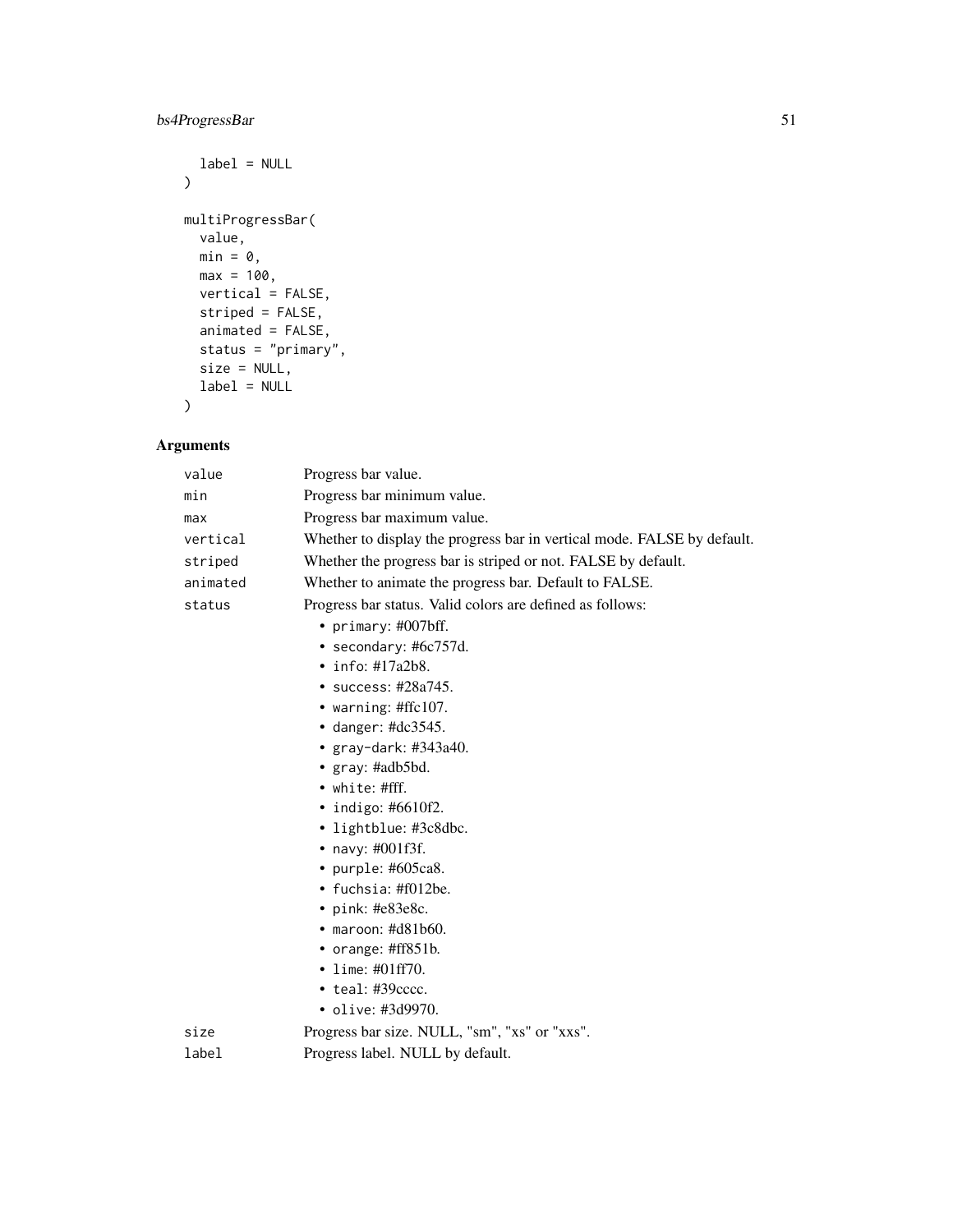### Details

For multiProgressBar(), value can be a vector which corresponds to the progress for each segment within the progress bar. If supplied, striped, animated, status, and label must be the same length as value or length 1, in which case vector recycling is used.

# Author(s)

David Granjon, <dgranjon@ymail.com>

```
if(interactive()){
library(shiny)
library(bs4Dash)
shinyApp(
  ui = dashboardPage(
    header = dashboardHeader(),
    sidebar = dashboardSidebar(),
    body = dashboardBody(
     box(
      title = "Horizontal",
      progressBar(
       value = 10,
       striped = TRUE,
       animated = TRUE
       ),
       progressBar(
       value = 50,
       status = "warning",
       size = "xs"),
       progressBar(
       value = 20,
       status = "danger",
       size = "sm"),
       multiProgressBar(
       value = c(50, 20),
       status = c("warning", "danger"),
       size = "sm"\lambda),
     box(
       title = "Vertical",
       progressBar(
       value = 10,
       striped = TRUE,
       animated = TRUE,
       vertical = TRUE
       ),
       progressBar(
```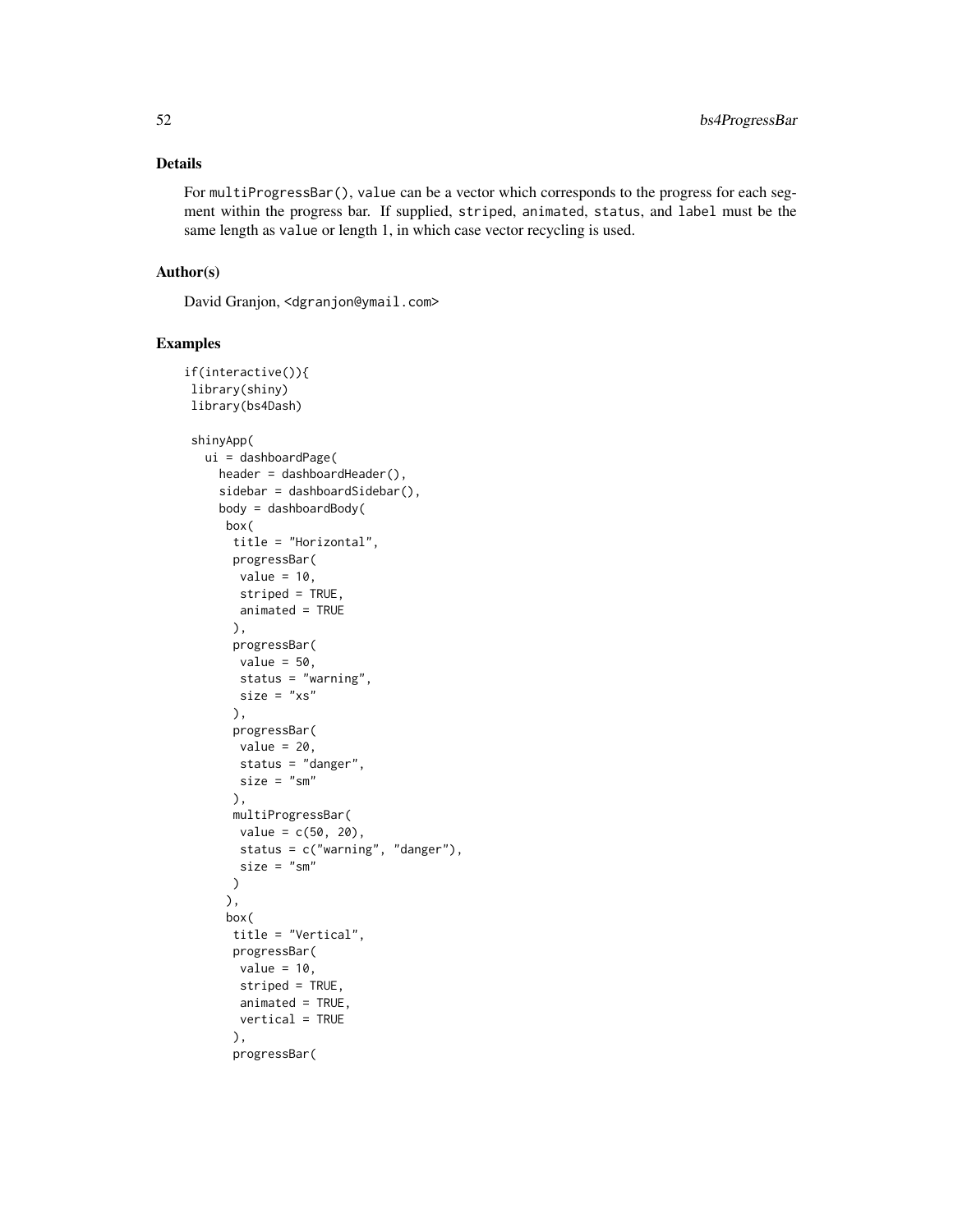#### bs4Quote 53

```
value = 50,
       status = "warning",
       size = "xs",vertical = TRUE
      ),
      progressBar(
      value = 20,
      status = "danger",
      size = "sm",vertical = TRUE
      ),
      multiProgressBar(
      value = c(50, 20),status = c("warning", "danger"),
      size = "sm",vertical = TRUE
      )
    )
    ),
    title = "Progress bars"
  ),
  server = function(input, output) \{ \})
```
}

# bs4Quote *Boostrap 4 block quote*

### Description

Build a bootstrap 4 block quote

### Usage

bs4Quote(..., color)

blockQuote(..., color)

# Arguments

|       | Content.                                          |
|-------|---------------------------------------------------|
| color | Block color. Valid colors are defined as follows: |
|       | • primary: $\#007$ bff.                           |
|       | • secondary: $\#6c757d$ .                         |
|       | • info: $\#17a2b8$ .                              |
|       | $\bullet$ success: #28a745.                       |
|       |                                                   |

• warning: #ffc107.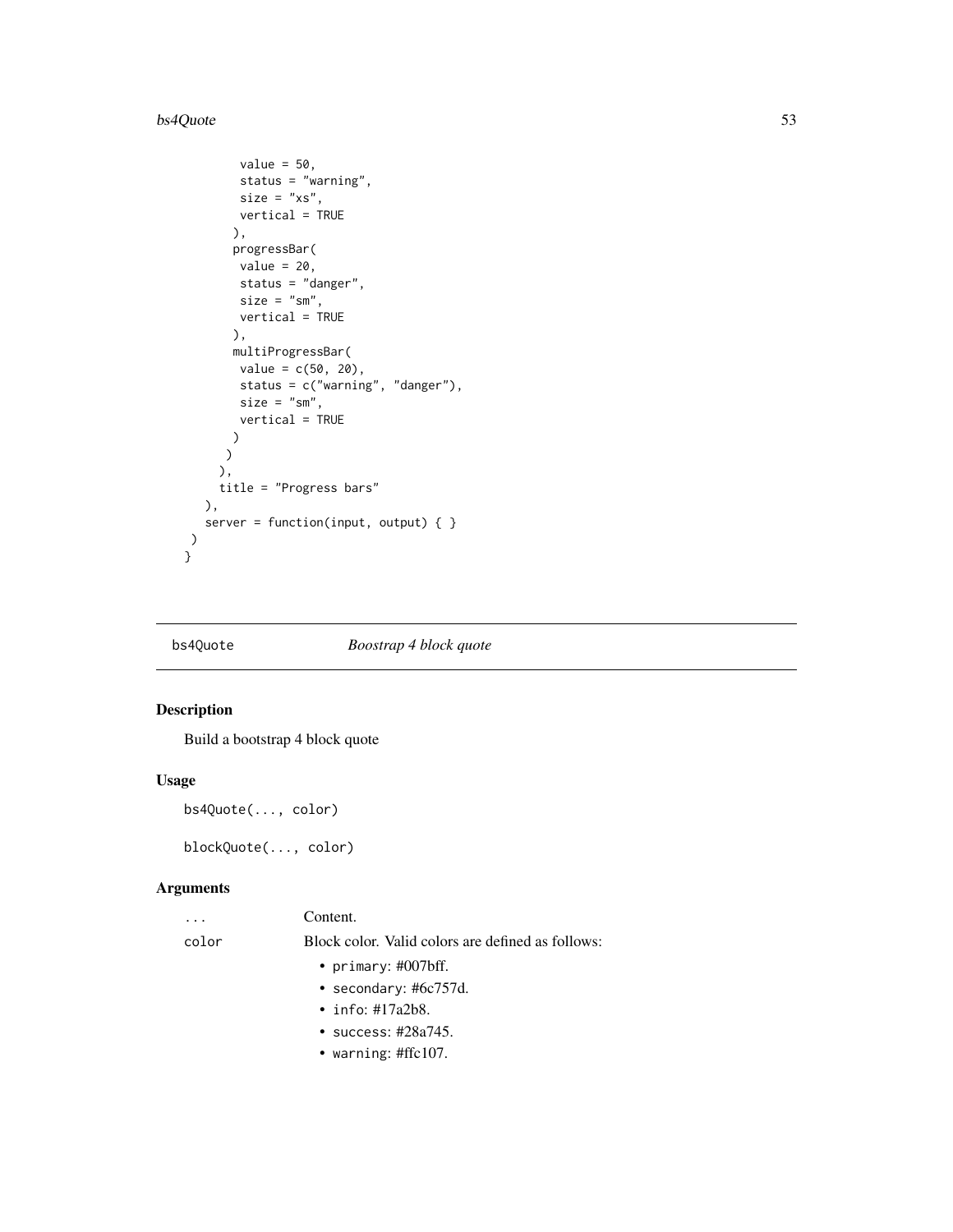- danger: #dc3545.
- gray-dark: #343a40.
- gray: #adb5bd.
- white: #fff.
- indigo: #6610f2.
- lightblue: #3c8dbc.
- navy: #001f3f.
- purple: #605ca8.
- fuchsia: #f012be.
- pink: #e83e8c.
- maroon: #d81b60.
- orange: #ff851b.
- lime: #01ff70.
- teal: #39cccc.
- olive: #3d9970.

# Author(s)

David Granjon, <dgranjon@ymail.com>

```
if (interactive()) {
library(shiny)
library(bs4Dash)
shinyApp(
 ui = dashboardPage(
   header = dashboardHeader(),
   sidebar = dashboardSidebar(),
   body = dashboardBody(
    fluidRow(
     blockQuote("Blablabla", color = "indigo"),
      blockQuote("Blablabla", color = "danger"),
      blockQuote("Blablabla", color = "teal"),
     blockQuote("Blablabla", color = "orange"),
     blockQuote("Blablabla", color = "warning"),
     blockQuote("Blablabla", color = "fuchsia")
    )
   ),
   footer = dashboardFooter()
 ),
 server = function(input, output) { }
)
}
```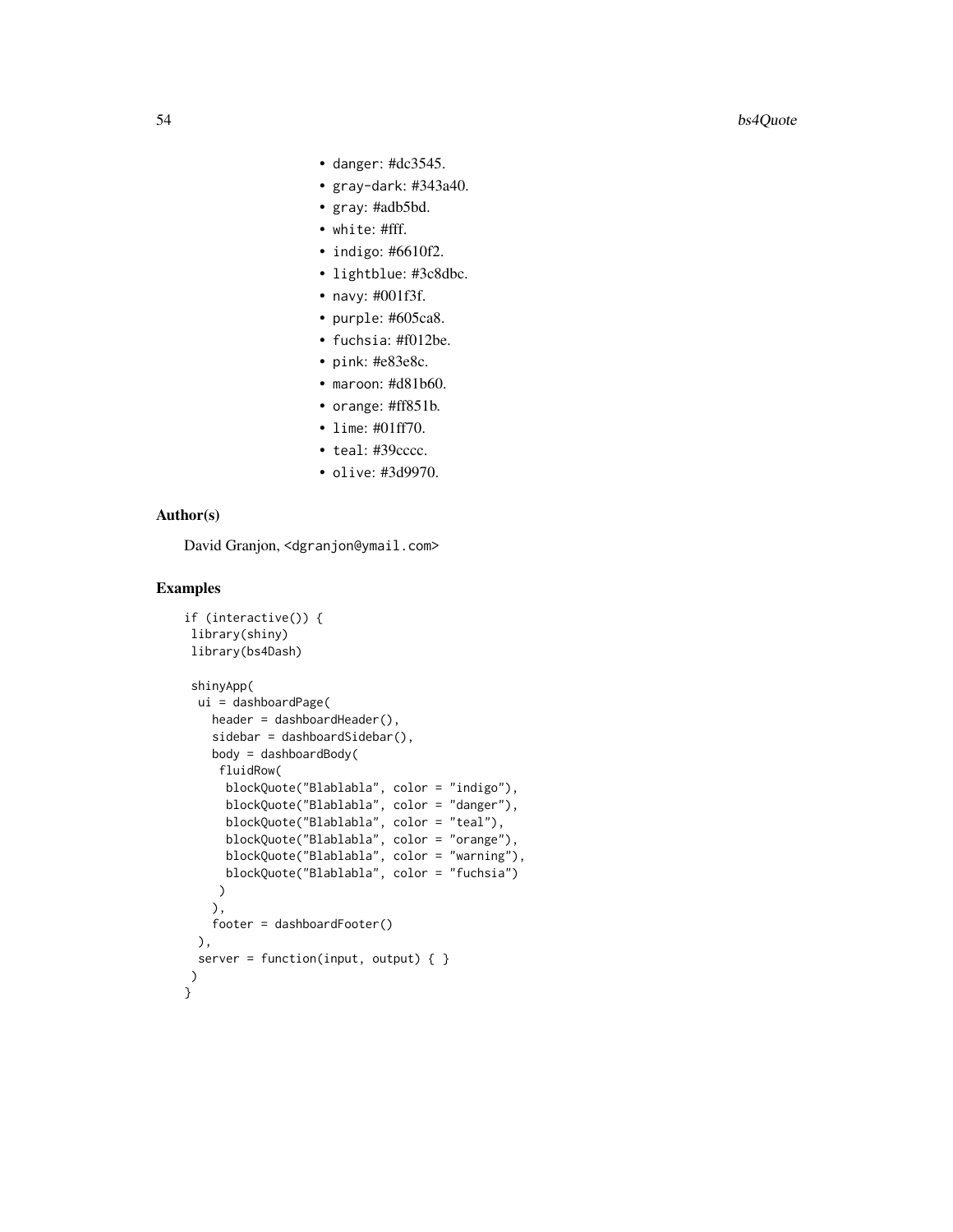<span id="page-54-0"></span>

# Description

[bs4Ribbon](#page-54-0) build a bootstrap 4 ribbon

# Usage

```
bs4Ribbon(text, color)
```
ribbon(text, color)

# Arguments

| text   | Ribbon text.                                       |
|--------|----------------------------------------------------|
| color  | Ribbon color. Valid colors are defined as follows: |
|        | • primary: $\#007$ bff.                            |
|        | • secondary: #6c757d.                              |
|        | • info: $\#17a2b8$ .                               |
|        | • success: $\#28a745$ .                            |
|        | • warning: #ffc107.                                |
|        | • danger: $\text{\#dc}3545$ .                      |
|        | • $gray$ -dark: #343a40.                           |
|        | • $gray: \#adb5bd.$                                |
|        | $\bullet$ white: #fff.                             |
|        | • indigo: #6610f2.                                 |
|        | • lightblue: #3c8dbc.                              |
|        | • navy: $\#001f3f$ .                               |
|        | • purple: #605ca8.                                 |
|        | • fuchsia: $\#f012$ be.                            |
|        | • pink: #e83e8c.                                   |
|        | $\bullet$ maroon: #d81b60.                         |
|        | • orange: $\#ff851b$ .                             |
|        | • lime: $\#01ff70$ .                               |
|        | $\cdot$ teal: #39 $cccc$ .                         |
|        | • olive: #3d9970.                                  |
| hor(s) |                                                    |

# Author(s)

David Granjon, <dgranjon@ymail.com>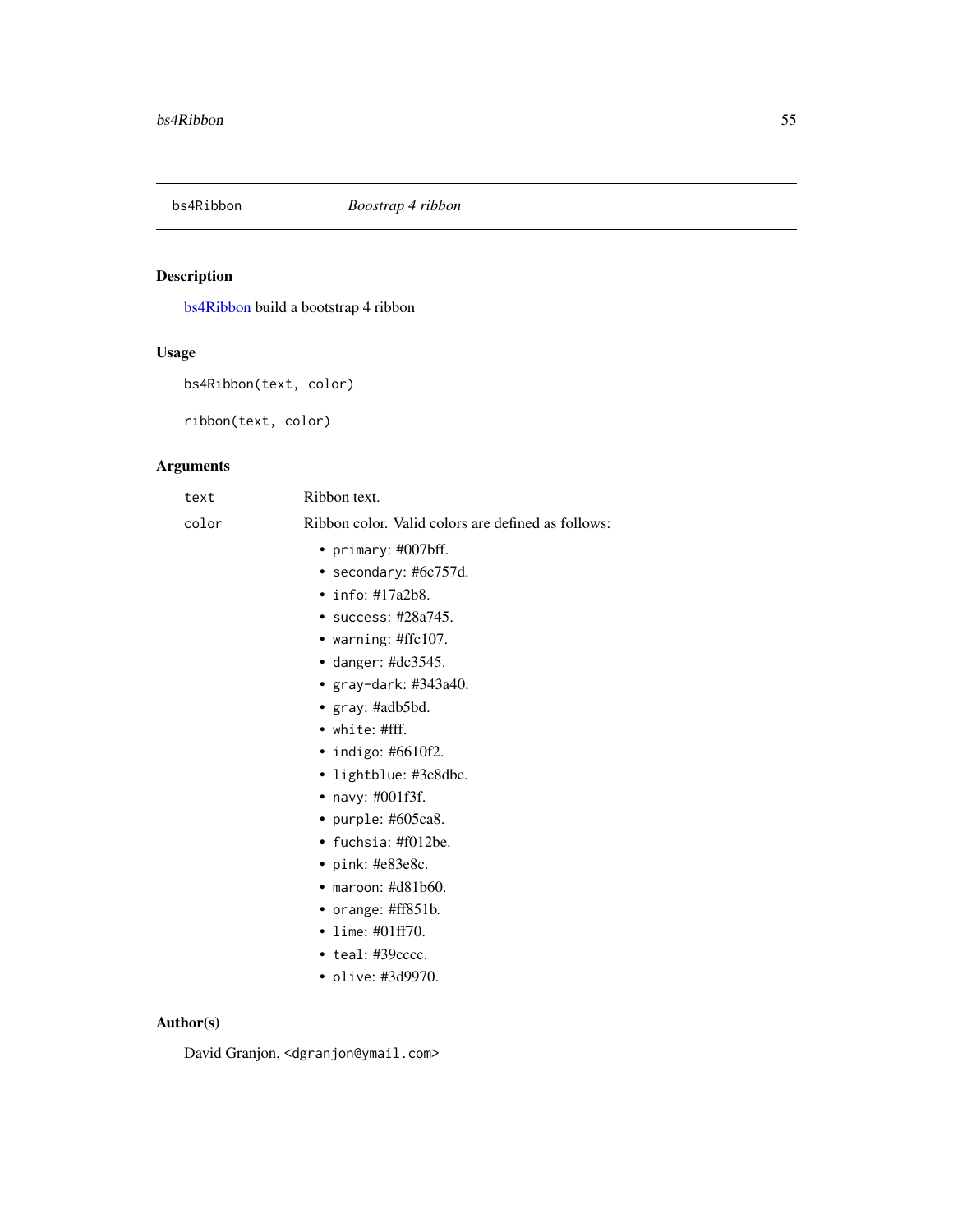56 bs4SocialCard

```
if (interactive()) {
library(shiny)
library(bs4Dash)
shinyApp(
 ui = dashboardPage(
   header = dashboardHeader(),
   sidebar = dashboardSidebar(),
   body = dashboardBody(
    fluidRow(
     box(
      width = 4,
      title = "Blue ribbon",
      bs4Ribbon(
       text = "New",
       color = "primary"
      )
     ),
     box(
      width = 4,
      title = "Purple ribbon",
      bs4Ribbon(
       text = "New",
       color = "indigo"
      )
     ),
     box(
      width = 4,
      title = "Orange ribbon",
      bs4Ribbon(
       text = "New",
       color = "orange"
      )
     )
    )
   ),
   footer = dashboardFooter()
 ),
 server = function(input, output) { }
)
}
```
<span id="page-55-1"></span><span id="page-55-0"></span>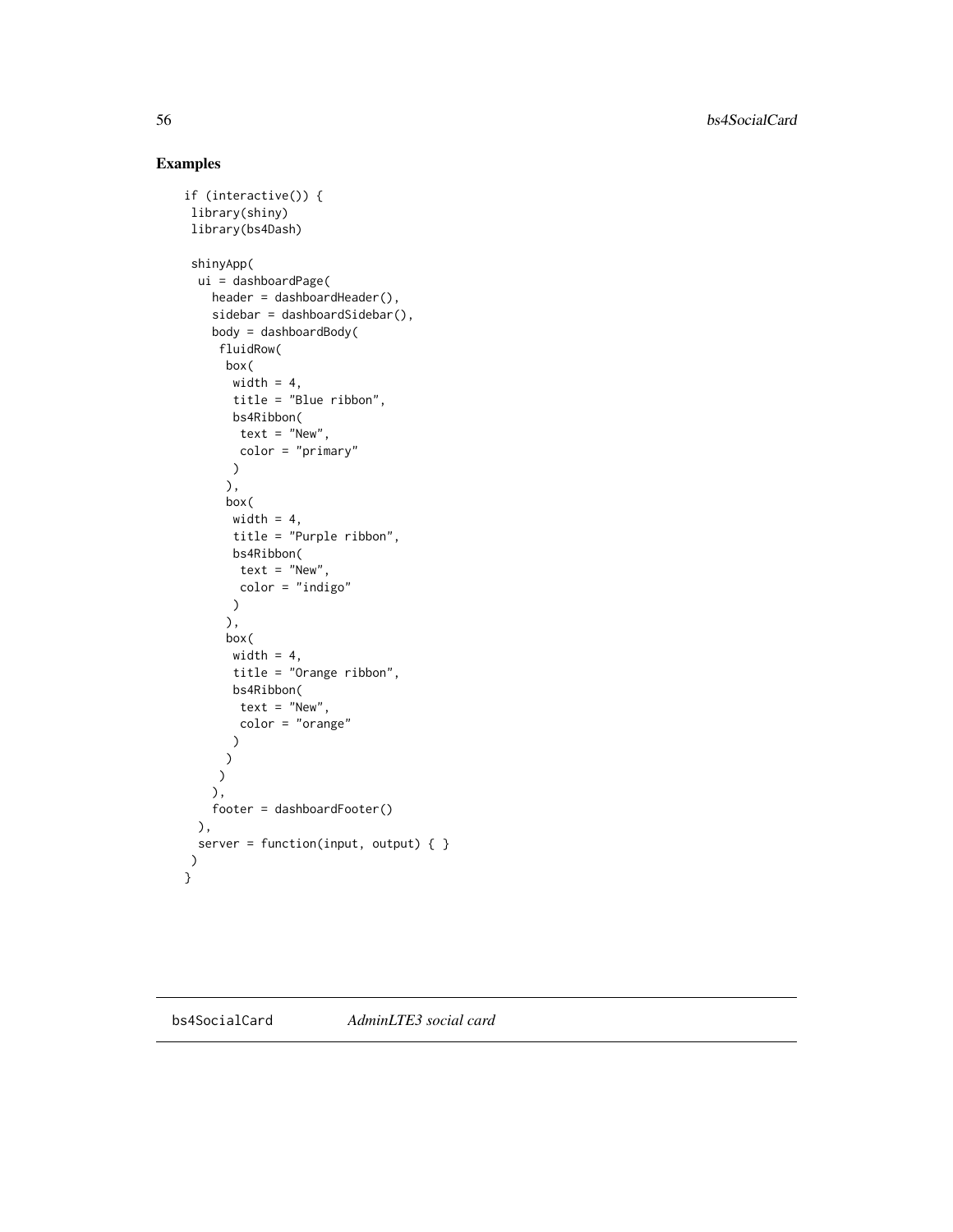### bs4SocialCard 57

# Description

[socialBox](#page-55-0) Creates social card [userBlock](#page-55-0) goes in the title of [socialBox.](#page-55-0) Create a card comment to insert in [socialBox](#page-55-0)

# Usage

```
bs4SocialCard(
  ...,
  title = NULL,
  footer = NULL,width = 6,
  height = NULL,collapsible = TRUE,
  collapsed = FALSE,
  closable = FALSE,
  maximizable = FALSE,
  boxToolSize = "sm",
  elevation = NULL,
  headerBorder = TRUE,
  label = NULL,dropdownMenu = NULL,
  sidebar = NULL,
  id = NULL)
userBlock(image, title, subtitle = NULL)
cardComment(..., image, title = NULL, date = NULL)
socialBox(
  ...,
  title = NULL,
  footer = NULL,width = 6,
  height = NULL,collapsible = TRUE,
  collapsed = FALSE,
  closable = FALSE,
  maximizable = FALSE,
  boxToolSize = "sm",
  elevation = NULL,
  headerBorder = TRUE,
  label = NULL,dropdownMenu = NULL,
  sidebar = NULL,
  id = NULL)
```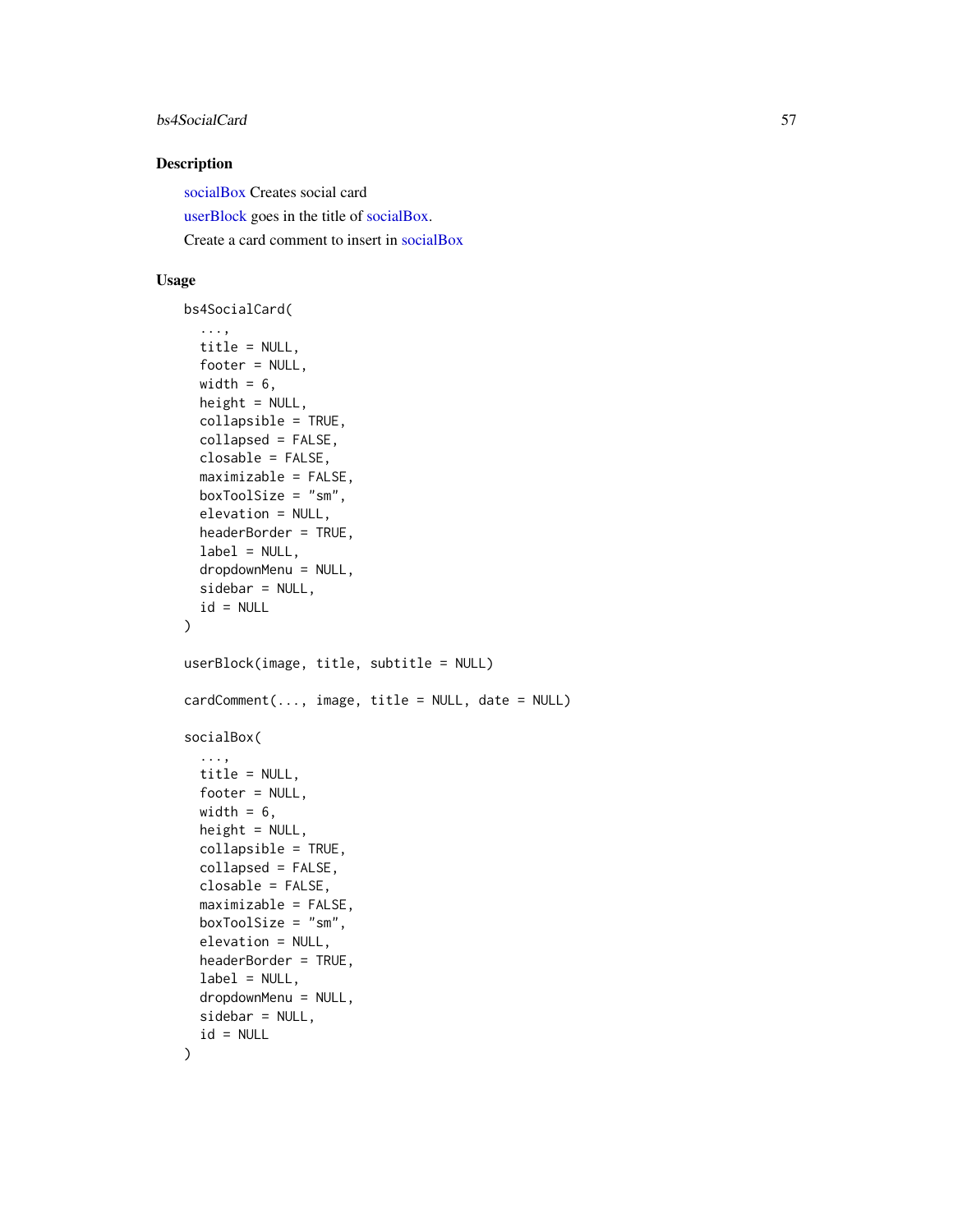#### 58 bs4SocialCard

 $boxComment(..., image, title = NULL, date = NULL)$ 

### Arguments

| The width of the box, using the Bootstrap grid system. This is used for row-<br>based layouts. The overall width of a region is 12, so the default card width of<br>6 occupies 1/2 of that width. For column-based layouts, use NULL for the width;<br>The height of a box, in pixels or other CSS unit. By default the height scales |
|---------------------------------------------------------------------------------------------------------------------------------------------------------------------------------------------------------------------------------------------------------------------------------------------------------------------------------------|
|                                                                                                                                                                                                                                                                                                                                       |
|                                                                                                                                                                                                                                                                                                                                       |
|                                                                                                                                                                                                                                                                                                                                       |
|                                                                                                                                                                                                                                                                                                                                       |
| If TRUE, display a button in the upper right that allows the user to collapse the                                                                                                                                                                                                                                                     |
| If TRUE, start collapsed. This must be used with collapsible=TRUE.                                                                                                                                                                                                                                                                    |
| If TRUE, display a button in the upper right that allows the user to close the box.                                                                                                                                                                                                                                                   |
|                                                                                                                                                                                                                                                                                                                                       |
|                                                                                                                                                                                                                                                                                                                                       |
|                                                                                                                                                                                                                                                                                                                                       |
| Whether to display a border between the header and body. TRUE by default                                                                                                                                                                                                                                                              |
|                                                                                                                                                                                                                                                                                                                                       |
|                                                                                                                                                                                                                                                                                                                                       |
|                                                                                                                                                                                                                                                                                                                                       |
|                                                                                                                                                                                                                                                                                                                                       |
|                                                                                                                                                                                                                                                                                                                                       |
|                                                                                                                                                                                                                                                                                                                                       |
|                                                                                                                                                                                                                                                                                                                                       |
|                                                                                                                                                                                                                                                                                                                                       |

# Author(s)

David Granjon, <dgranjon@ymail.com>

# See Also

Other cards: [bs4CardLayout\(](#page-14-1)), [bs4TabCard\(](#page-61-0)), [bs4UserCard\(](#page-69-0)), [descriptionBlock\(](#page-82-0)), [renderbs4InfoBox\(](#page-101-0)), [renderbs4ValueBox\(](#page-104-0))

Other boxWidgets: [attachmentBlock\(](#page-6-0)), [bs4CardLabel\(](#page-14-2)), [bs4CardSidebar\(](#page-16-1)), [bs4Carousel\(](#page-19-0)), [bs4Timeline\(](#page-66-0)), [cardDropdown\(](#page-76-1)), [cardProfile\(](#page-77-0)), [descriptionBlock\(](#page-82-0)), [userPost\(](#page-126-0))

Other boxWidgets: [attachmentBlock\(](#page-6-0)), [bs4CardLabel\(](#page-14-2)), [bs4CardSidebar\(](#page-16-1)), [bs4Carousel\(](#page-19-0)), [bs4Timeline\(](#page-66-0)), [cardDropdown\(](#page-76-1)), [cardProfile\(](#page-77-0)), [descriptionBlock\(](#page-82-0)), [userPost\(](#page-126-0))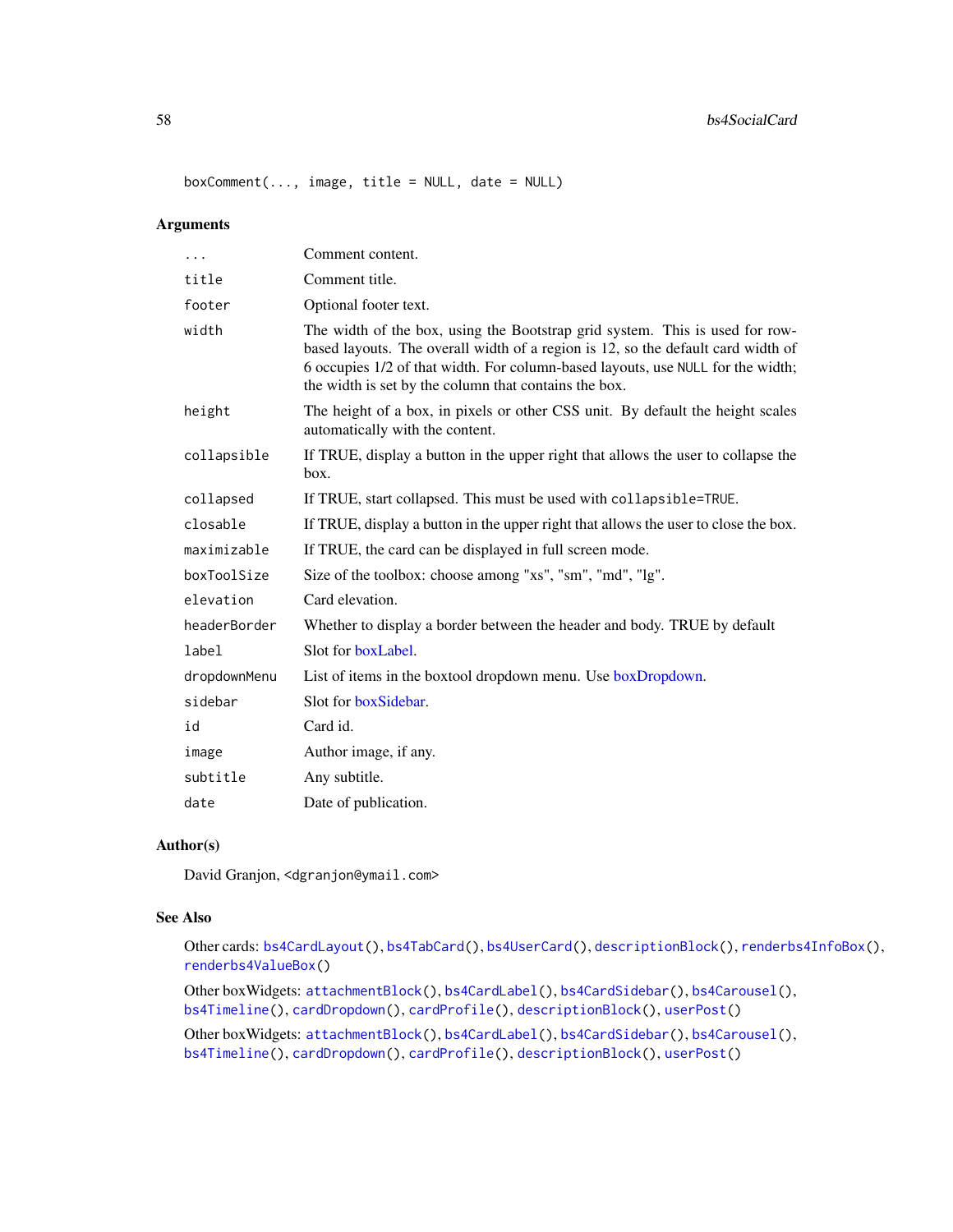#### bs4Sortable 59

### Examples

```
if (interactive()) {
 library(shiny)
 library(bs4Dash)
 shinyApp(
   ui = dashboardPage(
     dashboardHeader(),
     dashboardSidebar(),
     dashboardBody(
       socialBox(
          title = userBlock(
            image = "https://adminlte.io/themes/AdminLTE/dist/img/user4-128x128.jpg",
            title = "Social Box",
            subtitle = "example-01.05.2018"
          ),
          "Some text here!",
          attachmentBlock(
            image = "https://adminlte.io/themes/v3/dist/img/user1-128x128.jpg",
            title = "Test",
           href = "https://google.com",
            "This is the content"
         ),
         lapply(X = 1:10, FUN = function(i)boxComment(
              image = "https://adminlte.io/themes/AdminLTE/dist/img/user3-128x128.jpg",
             title = paste("Comment", i),
             date = "01.05.2018",
             paste0("The ", i, "-th comment")
            )
          }),
          footer = "The footer here!"
       )
     ),
     controlbar = dashboardControlbar(),
     title = "socialBox"
   ),
   server = function(input, output) \{ \})
}
```
bs4Sortable *BS4 sortable section*

# Description

Create a sortable UI section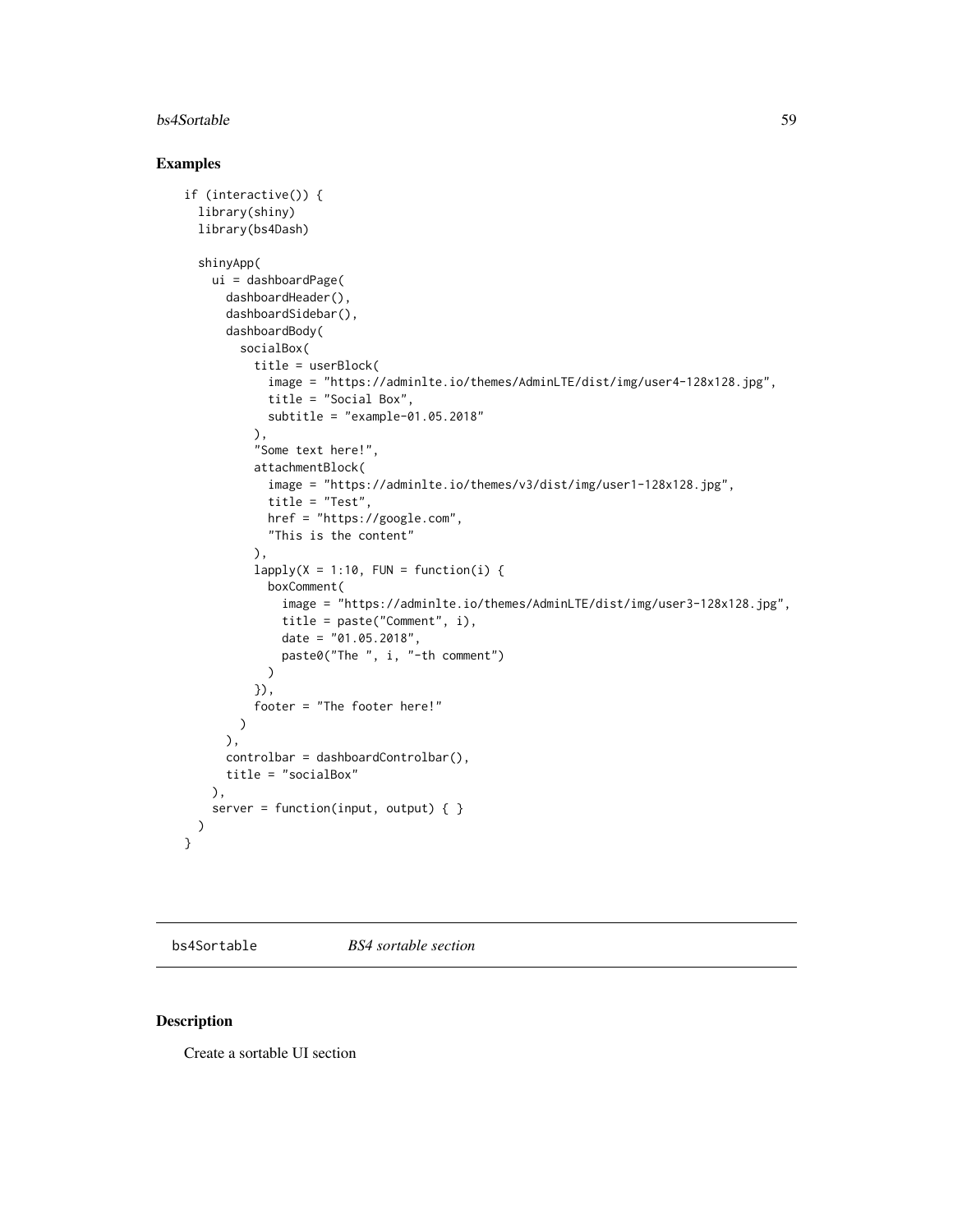### Usage

 $bs4Sortable(..., width = 12)$ 

 $sortedle(..., width = 12)$ 

### Arguments

| .     | Solt for UI elements such as box. |
|-------|-----------------------------------|
| width | Section width: between 1 and 12.  |

# Author(s)

David Granjon, <dgranjon@ymail.com>

```
if (interactive()) {
library(shiny)
library(bs4Dash)
shinyApp(
 ui = dashboardPage(
   header = dashboardHeader(),
   sidebar = dashboardSidebar(),
   controlbar = dashboardControlbar(),
    footer = dashboardFooter(),
   title = "Sortable UI",
   body = dashboardBody(
     fluidRow(
      lapply(1:3, FUN = function(i)sortable(
          width = 4,
          p(class = "text-center", paste("Column", i)),
          lapply(1:2, FUN = function(j) {
            box(
              title = paste0("I am the ", j,"-th card of the ", i, "-th column"),
              width = 12,
               "Click on my header"
            )
          })
        )
      })
      )
    )
 ),
 server = function(input, output) {}
)
}
```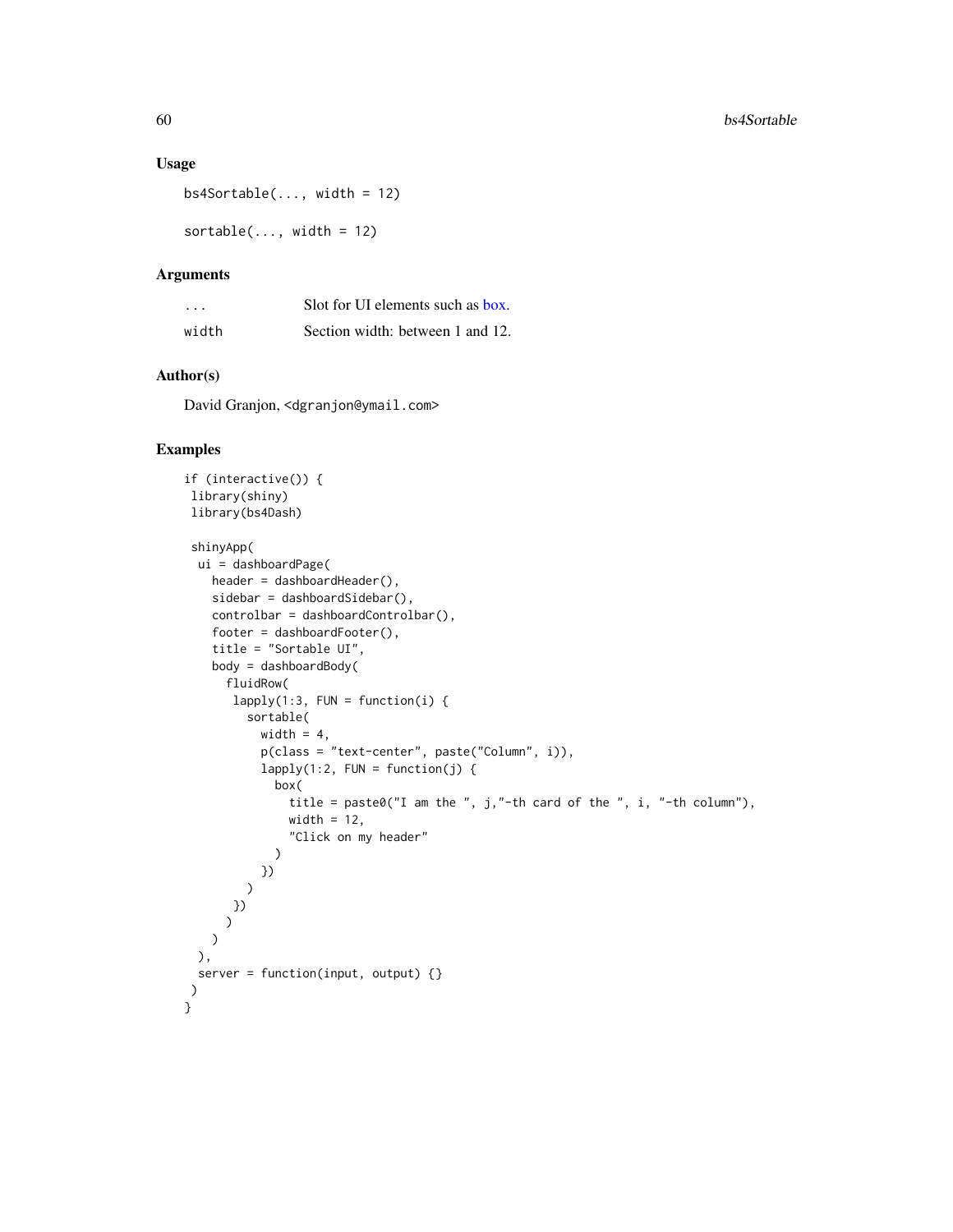# Description

Create a block of stars (ideal for rating)

# Usage

bs4Stars(value, max = 5, color = "warning")

starBlock(value, max = 5, color = "warning")

# Arguments

| value | Current value. Should be positive and lower or equal to max. |
|-------|--------------------------------------------------------------|
| max   | Maximum number of stars by block.                            |
| color | Star color. Valid colors are listed below:                   |
|       | • primary: $\#007$ bff.                                      |
|       | • secondary: #6 $c757d$ .                                    |
|       | • info: #17a2b8.                                             |
|       | • success: $\#28a745$ .                                      |
|       | • warning: $\#$ ffc $107$ .                                  |
|       | • danger: $\text{\#dc}3545$ .                                |
|       | • $gray$ -dark: #343a40.                                     |
|       | • $gray: \#adb5bd.$                                          |
|       | $\bullet$ white: #fff.                                       |
|       | • indigo: #6610f2.                                           |
|       | · lightblue: #3c8dbc.                                        |
|       | • navy: $\#001f3f$ .                                         |
|       | • purple: $#605ca8$ .                                        |
|       | • fuchsia: #f012be.                                          |
|       | • pink: $#e83e8c$ .                                          |
|       | $\bullet$ maroon: #d81b60.                                   |
|       | • orange: #ff851b.                                           |
|       | • lime: $\#01ff70$ .                                         |
|       | $\cdot$ teal: #39 $cccc$ .                                   |
|       | • olive: #3d9970.                                            |
|       |                                                              |

# Author(s)

David Granjon, <dgranjon@ymail.com>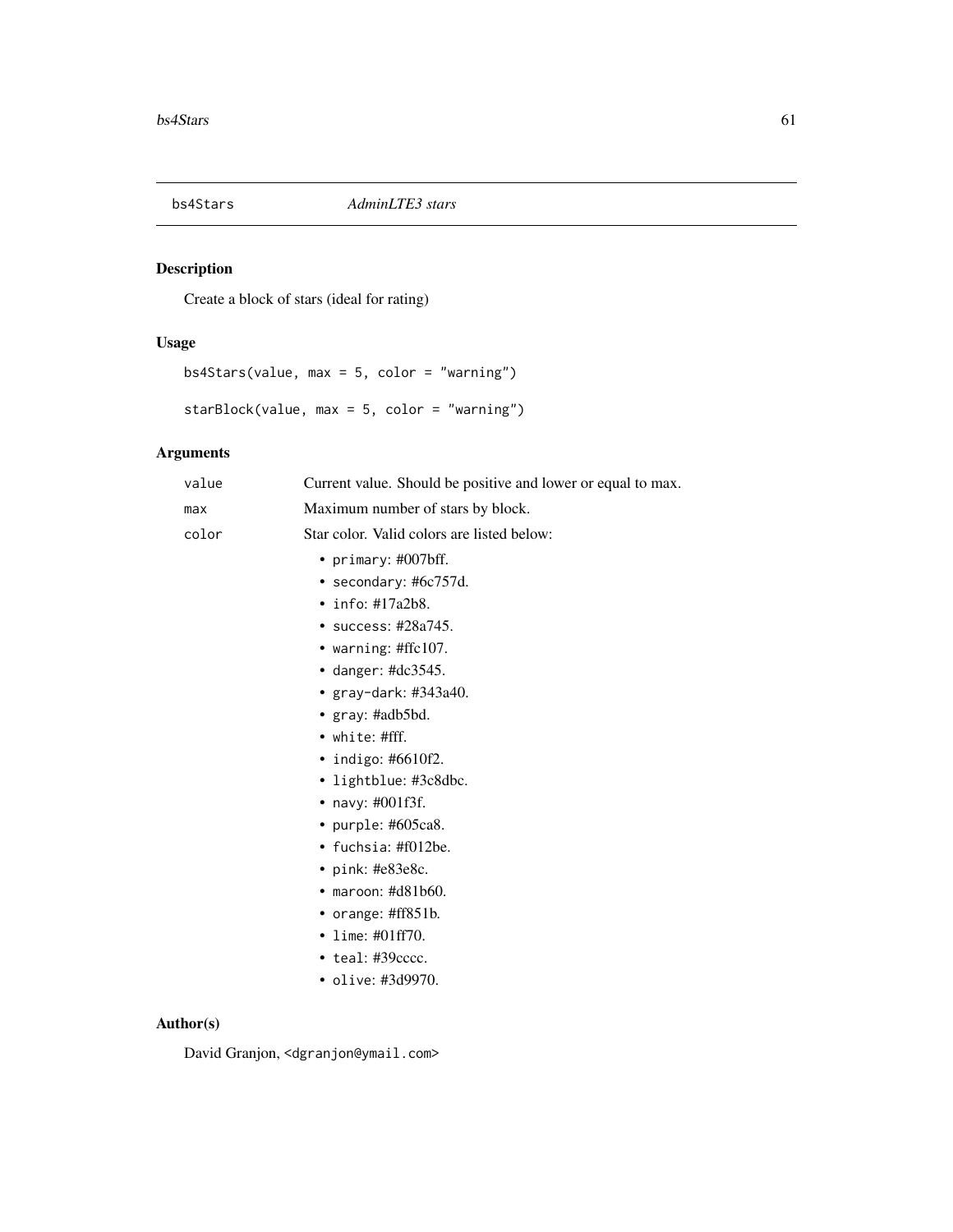# Examples

```
if(interactive()){
library(shiny)
library(bs4Dash)
shinyApp(
 ui = dashboardPage(
   dashboardHeader(),
   dashboardSidebar(),
   dashboardBody(
    box(
     title = "Star example",
     starBlock(5),
     starBlock(5, color = "fuchsia"),
     starBlock(1, color = "danger"),
     starBlock(3, color = "secondary")
    )
   ),
   title = "starBlock"
 ),
 server = function(input, output) \{ \})
}
```
#### <span id="page-61-0"></span>bs4TabCard *Create a Boostrap 4 tabCard*

### <span id="page-61-1"></span>Description

Build an adminLTE3 card with tabs

### Usage

```
bs4TabCard(
  ...,
 id = NULL,selected = NULL,
  title = NULL,
 width = 6,
 height = NULL,side = c("left", "right"),type = NULL,footer = NULL,
  status = NULL,
  solidHeader = FALSE,
  background = NULL,
  collapsible = TRUE,
```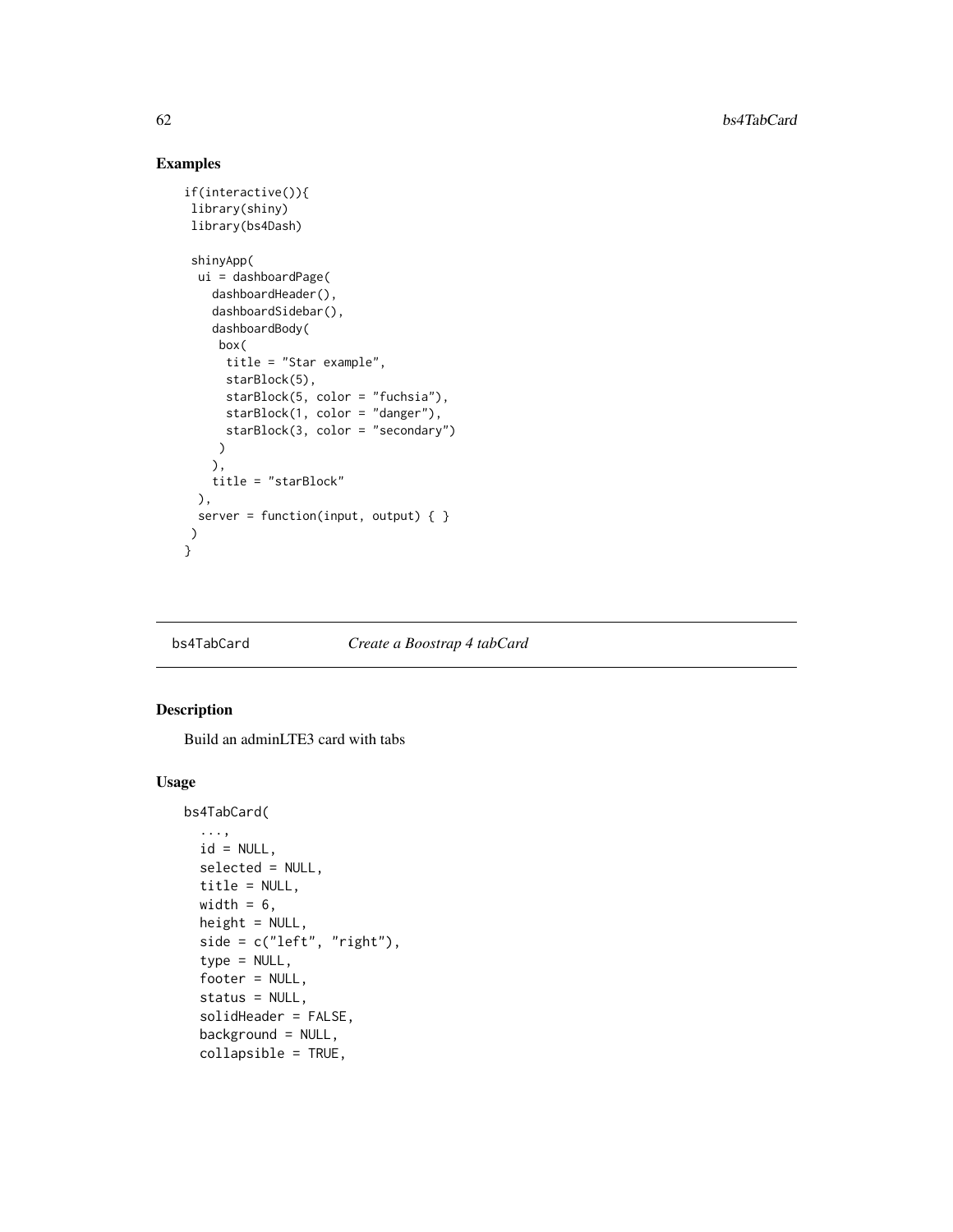#### bs4TabCard 63

```
collapsed = FALSE,
  closable = FALSE,
 maximizable = FALSE,
  icon = NULL,
  gradient = FALSE,
 boxToolSize = "sm",
  elevation = NULL,
 headerBorder = TRUE,
  label = NULL,dropdownMenu = NULL,
  sidebar = NULL,
  .list = NULL
)
```

```
tabBox(
```

```
...,
 id = NULL,selected = NULL,
 title = NULL,
 width = 6.
 height = NULL,side = c("left", "right"),type = NULL,
  footer = NULL,
  status = NULL,
  solidHeader = FALSE,
 background = NULL,
  collapsible = TRUE,
  collapsed = FALSE,
 closable = FALSE,
 maximizable = FALSE,
  icon = NULL,
  gradient = FALSE,
 boxToolSize = "sm",
  elevation = NULL,
 headerBorder = TRUE,
  label = NULL,dropdownMenu = NULL,
  sidebar = NULL,
  .list = NULL
\mathcal{L}
```
# Arguments

| $\cdots$ | Contents of the box.                                                                                                                       |
|----------|--------------------------------------------------------------------------------------------------------------------------------------------|
| id       | Card id.                                                                                                                                   |
| selected | The value (or, if none was supplied, the title) of the tab that should be selected<br>by default. If NULL, the first tab will be selected. |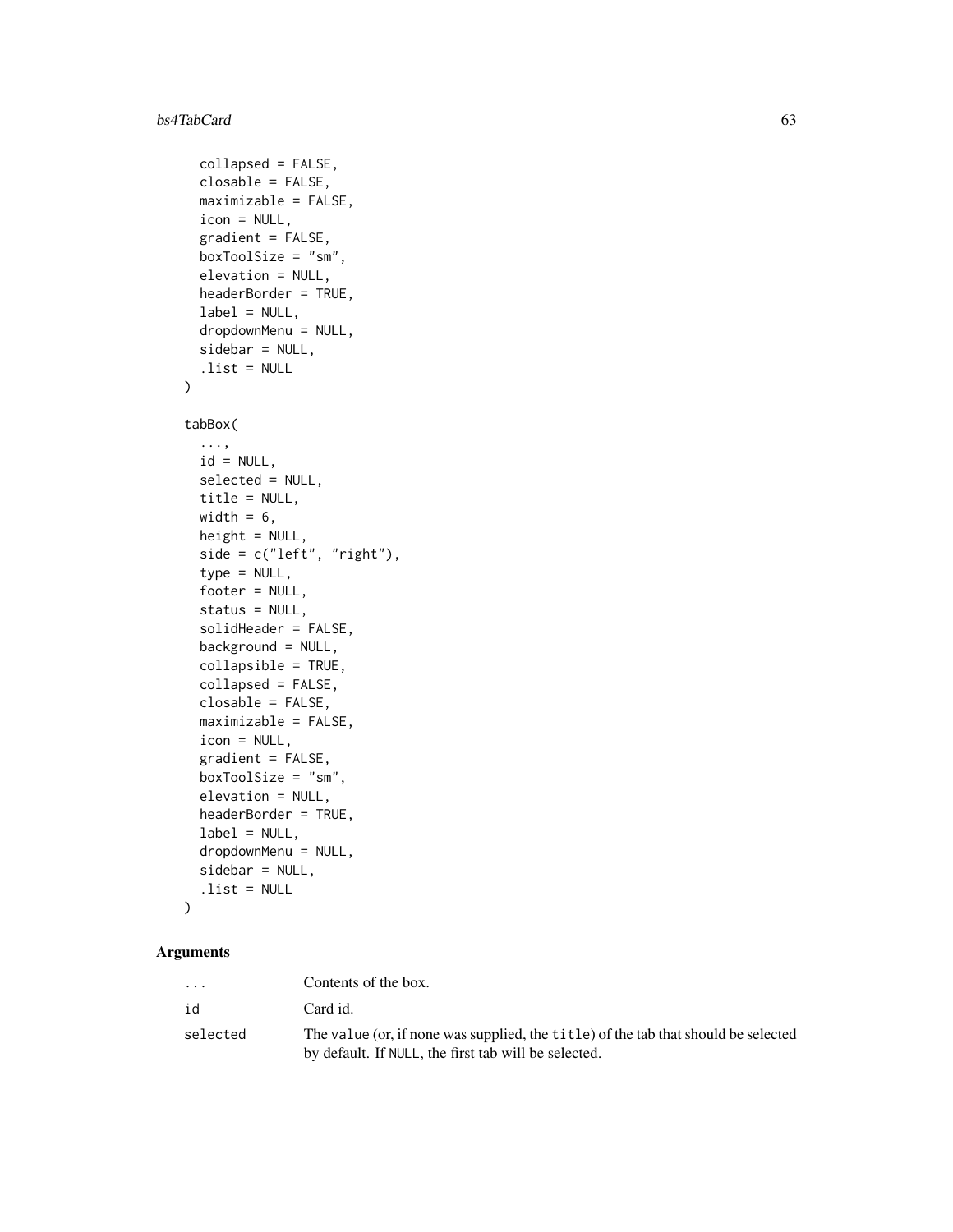| title       | Optional title.                                                                                                                                                                                                                                                                                              |
|-------------|--------------------------------------------------------------------------------------------------------------------------------------------------------------------------------------------------------------------------------------------------------------------------------------------------------------|
| width       | The width of the box, using the Bootstrap grid system. This is used for row-<br>based layouts. The overall width of a region is 12, so the default card width of<br>6 occupies 1/2 of that width. For column-based layouts, use NULL for the width;<br>the width is set by the column that contains the box. |
| height      | The height of a box, in pixels or other CSS unit. By default the height scales<br>automatically with the content.                                                                                                                                                                                            |
| side        | tabPanel side. Either left or right.                                                                                                                                                                                                                                                                         |
| type        | "'tabs"' Standard tab look                                                                                                                                                                                                                                                                                   |
|             | "pills" Selected tabs use the background fill color                                                                                                                                                                                                                                                          |
| footer      | Optional footer text.                                                                                                                                                                                                                                                                                        |
| status      | The status of the item. This determines the item's background color. Valid<br>statuses are defined as follows:                                                                                                                                                                                               |
|             | • primary: #007bff.                                                                                                                                                                                                                                                                                          |
|             | • secondary: #6c757d.                                                                                                                                                                                                                                                                                        |
|             | $\cdot$ info: #17a2b8.                                                                                                                                                                                                                                                                                       |
|             | • success: #28a745.                                                                                                                                                                                                                                                                                          |
|             | • warning: #ffc107.                                                                                                                                                                                                                                                                                          |
|             | • danger: $\#dc3545$ .                                                                                                                                                                                                                                                                                       |
|             | • $gray$ -dark: #343a40.                                                                                                                                                                                                                                                                                     |
|             | • $gray: \#adb5bd.$                                                                                                                                                                                                                                                                                          |
|             | • white: #fff.                                                                                                                                                                                                                                                                                               |
|             | • indigo: $#6610f2$ .                                                                                                                                                                                                                                                                                        |
|             | • lightblue: #3c8dbc.                                                                                                                                                                                                                                                                                        |
|             | • navy: #001f3f.                                                                                                                                                                                                                                                                                             |
|             | • purple: #605ca8.                                                                                                                                                                                                                                                                                           |
|             | • fuchsia: #f012be.                                                                                                                                                                                                                                                                                          |
|             | • pink: $#e83e8c$ .                                                                                                                                                                                                                                                                                          |
|             | $\bullet$ maroon: #d81b60.                                                                                                                                                                                                                                                                                   |
|             | • orange: $\#ff851b$ .<br>• lime: $\#01ff70$ .                                                                                                                                                                                                                                                               |
|             | • teal: #39cccc.                                                                                                                                                                                                                                                                                             |
|             | • olive: #3d9970.                                                                                                                                                                                                                                                                                            |
| solidHeader | Should the header be shown with a solid color background?                                                                                                                                                                                                                                                    |
|             | If NULL (the default), the background of the box will be white. Otherwise, a                                                                                                                                                                                                                                 |
| background  | color string. Valid colors are listed in validColors. See below:                                                                                                                                                                                                                                             |
|             | • primary: #007bff.                                                                                                                                                                                                                                                                                          |
|             | • secondary: #6c757d.                                                                                                                                                                                                                                                                                        |
|             | $\cdot$ info: #17a2b8.                                                                                                                                                                                                                                                                                       |
|             | $\cdot$ success: #28a745.                                                                                                                                                                                                                                                                                    |
|             | • warning: $\#$ ffc $107$ .                                                                                                                                                                                                                                                                                  |
|             |                                                                                                                                                                                                                                                                                                              |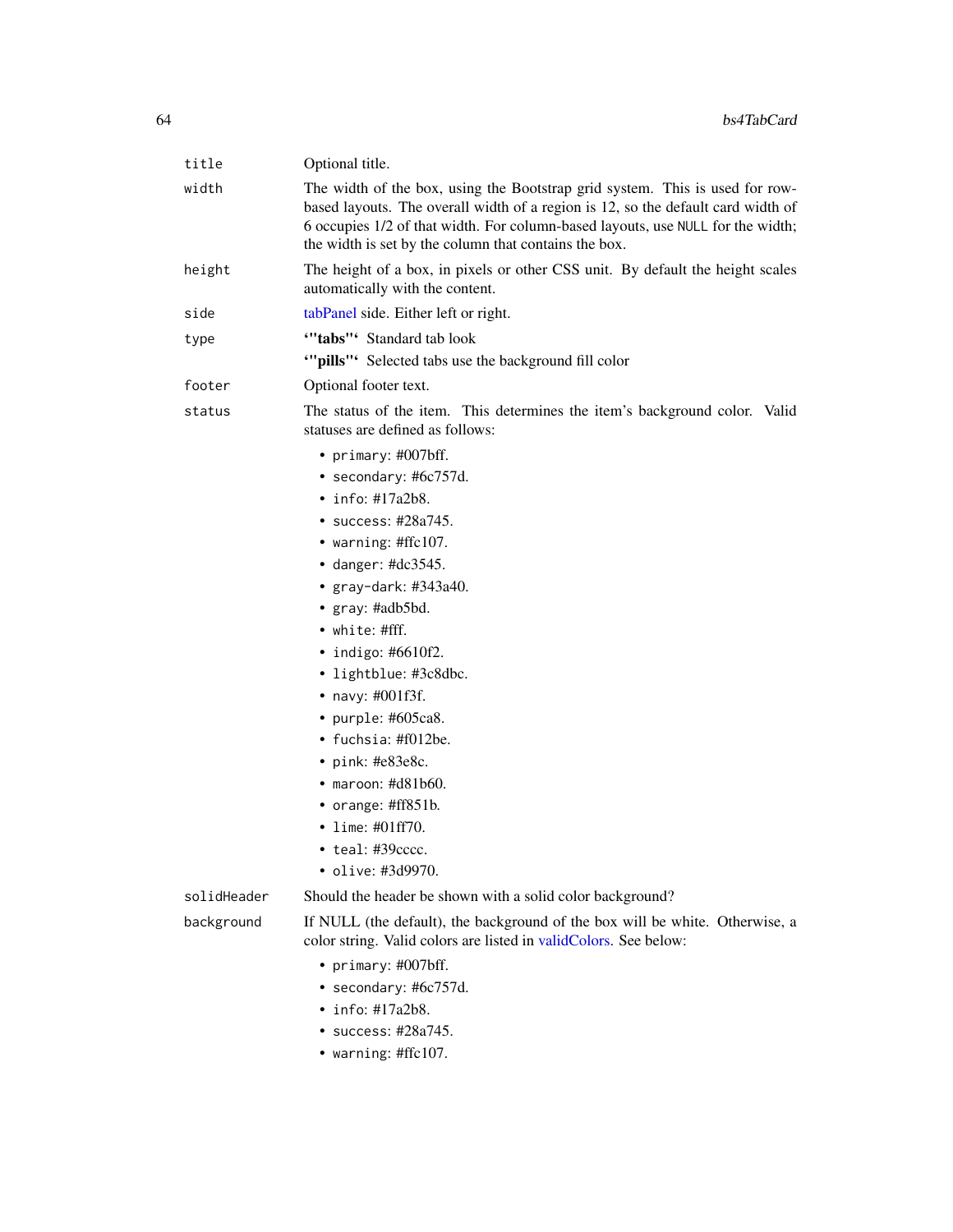|              | $\bullet$ danger: #dc3545.                                                                |
|--------------|-------------------------------------------------------------------------------------------|
|              | • gray-dark: $\#343a40$ .                                                                 |
|              | • gray: #adb5bd.                                                                          |
|              | • white: #fff.                                                                            |
|              | $\bullet$ indigo: #6610f2.                                                                |
|              | • lightblue: #3c8dbc.                                                                     |
|              | • navy: $\#001f3f$ .                                                                      |
|              | • purple: #605ca8.                                                                        |
|              | • fuchsia: $\text{\#f012be}.$                                                             |
|              | • pink: $#e83e8c$ .                                                                       |
|              | $\bullet$ maroon: #d81b60.                                                                |
|              | • orange: #ff851b.                                                                        |
|              | • lime: $\#01ff70$ .                                                                      |
|              | $\bullet$ teal: #39 $cccc$ .                                                              |
|              | • olive: #3d9970.                                                                         |
| collapsible  | If TRUE, display a button in the upper right that allows the user to collapse the<br>box. |
| collapsed    | If TRUE, start collapsed. This must be used with collapsible=TRUE.                        |
| closable     | If TRUE, display a button in the upper right that allows the user to close the box.       |
| maximizable  | If TRUE, the card can be displayed in full screen mode.                                   |
| icon         | Header icon. Displayed before title. Expect icon.                                         |
| gradient     | Whether to allow gradient effect for the background color. Default to FALSE.              |
| boxToolSize  | Size of the toolbox: choose among "xs", "sm", "md", "lg".                                 |
| elevation    | Card elevation.                                                                           |
| headerBorder | Whether to display a border between the header and body. TRUE by default                  |
| label        | Slot for boxLabel.                                                                        |
| dropdownMenu | List of items in the boxtool dropdown menu. Use boxDropdown.                              |
| sidebar      | Slot for boxSidebar.                                                                      |
| .list        | In case of programmatically generated items. See example.                                 |

# Note

User will access the [tabBox](#page-61-1) input with input\$<id>\_box. This allows to get the state of the box and update it on the server with [updateBox.](#page-82-1)

# Author(s)

David Granjon, <dgranjon@ymail.com>

# See Also

Other cards: [bs4CardLayout\(](#page-14-1)), [bs4SocialCard\(](#page-55-1)), [bs4UserCard\(](#page-69-0)), [descriptionBlock\(](#page-82-0)), [renderbs4InfoBox\(](#page-101-0)), [renderbs4ValueBox\(](#page-104-0))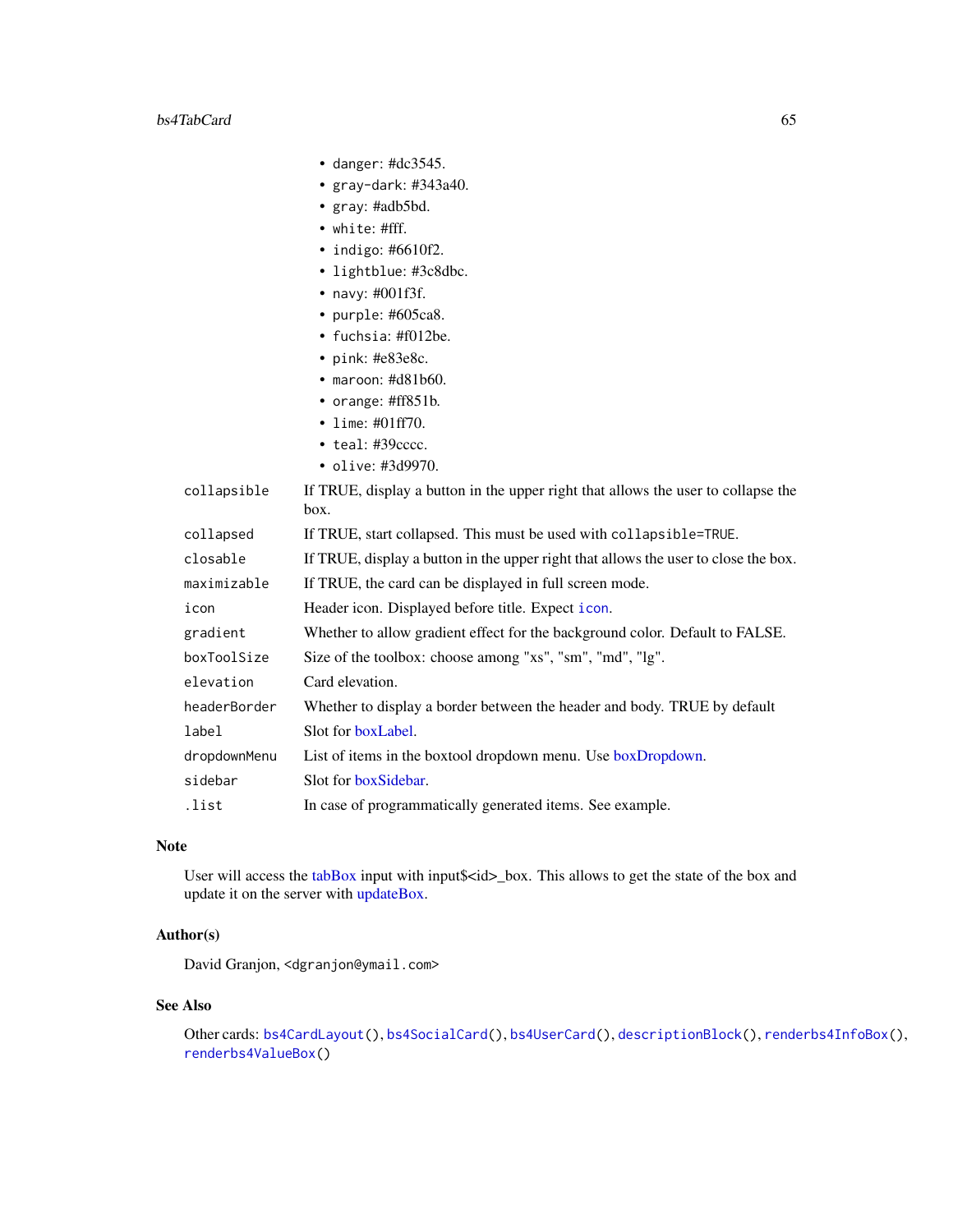```
if (interactive()) {
  library(shiny)
  library(bs4Dash)
  menu_tab <- lapply(1:3, function(i) {
    tabPanel(
      sprintf("Menu %s", i),
      sprintf("Hello tab %s", i)
   \lambda})
  shinyApp(
   ui = dashboardPage(
     header = dashboardHeader(),
      sidebar = dashboardSidebar(),
      controlbar = dashboardControlbar(),
      footer = dashboardFooter(),
      title = "tabBox",
      body = dashboardBody(
       tabBox(
          id = "tabcard",
          title = "A card with tabs",
          selected = "Tab 2",
          status = "primary",
          solidHeader = FALSE,
          type = "tabs",
          tabPanel(
           title = "Tab 1",
            "Content 1"
          ),
          tabPanel(
           title = "Tab 2","Content 2"
          ),
          tabPanel(
           title = "Tab 3","Content 3"
          )
        ),
        tabBox(
         id = "mybox2",title = "",
         .list = menu_tab
        ),
        selectInput(
        "tab",
        "Selected a tab",
        choices = paste("Menu", 1:3),
        "Menu 2"
       )
      \mathcal{L}
```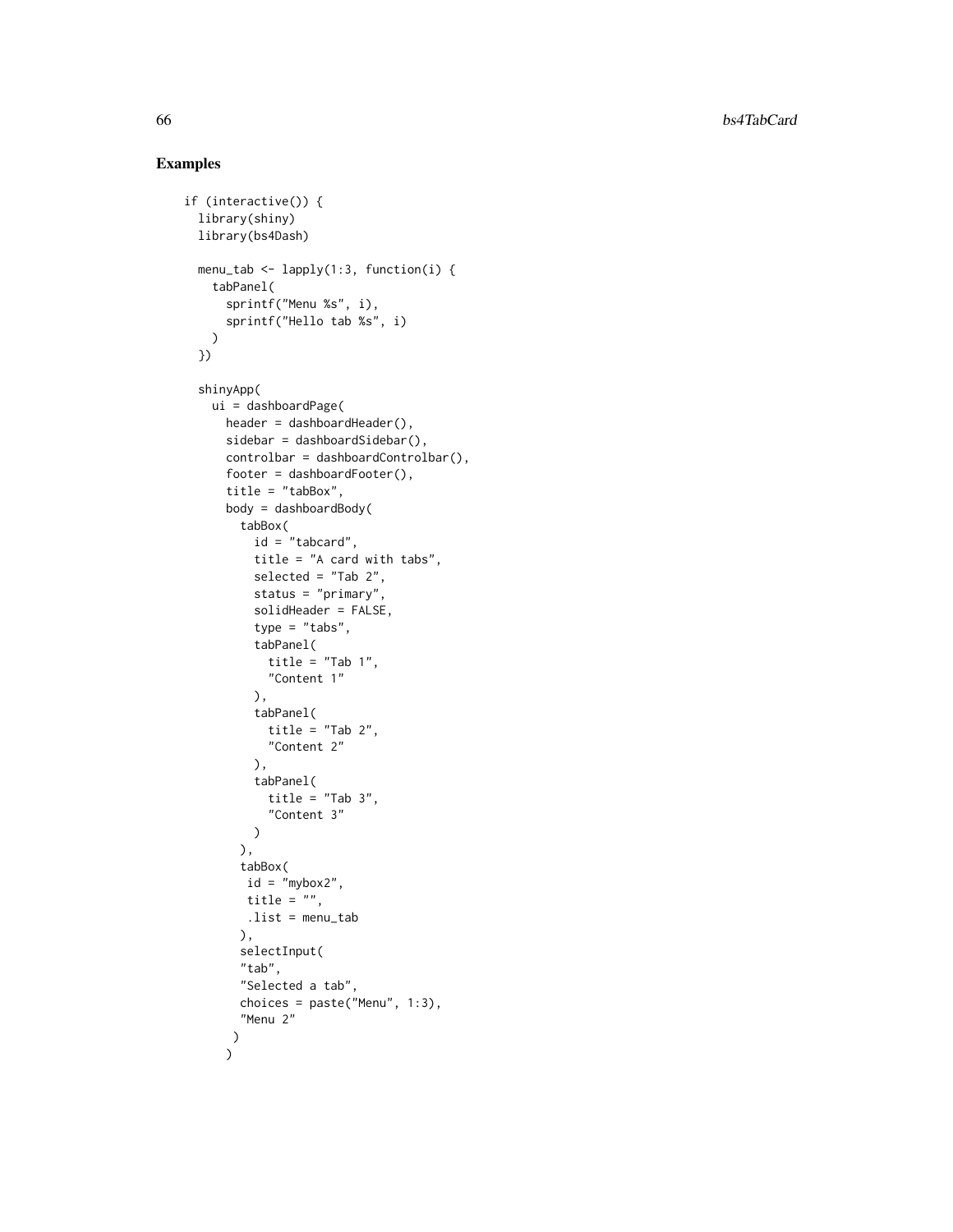#### bs4Timeline 67

```
),
    server = function(input, output, session) {
      observeEvent(input$tab, {
       updateTabsetPanel(session, inputId = "mybox2", input$tab)
      })
   }
 \rightarrow}
```
bs4Timeline *AdminLTE3 timeline block*

# <span id="page-66-1"></span>Description

[timelineBlock](#page-66-1) creates a timeline block that may be inserted in a [box](#page-82-1) or outside.

[timelineLabel](#page-66-1) creates a timeline label element to highlight an event.

[timelineItem](#page-66-1) creates a timeline item that contains information for a given event like the title, description, date, ...

[timelineItemMedia](#page-66-1) create a specific container for images.

[timelineStart](#page-66-1) indicates a starting point.

[timelineEnd](#page-66-1) indicates an end point.

#### Usage

```
bs4Timeline(..., reversed = TRUE, width = 6)bs4TimelineLabel(..., color = NULL)
bs4TimelineItem(
  ...,
  icon = NULL,
  color = NULL,
  time = NULL,
  title = NULL,
 border = TRUE,
  footer = NULL,
  elevation = NULL
)
bs4TimelineItemMedia(image = NULL, height = NULL, width = NULL)
bs4TimelineStart(icon = shiny::icon("clock"), color = NULL)
bs4TimelineEnd(icon = shiny::icon("hourglass-end"), color = NULL)
timeBlock(..., reversed = TRUE, width = 6)
```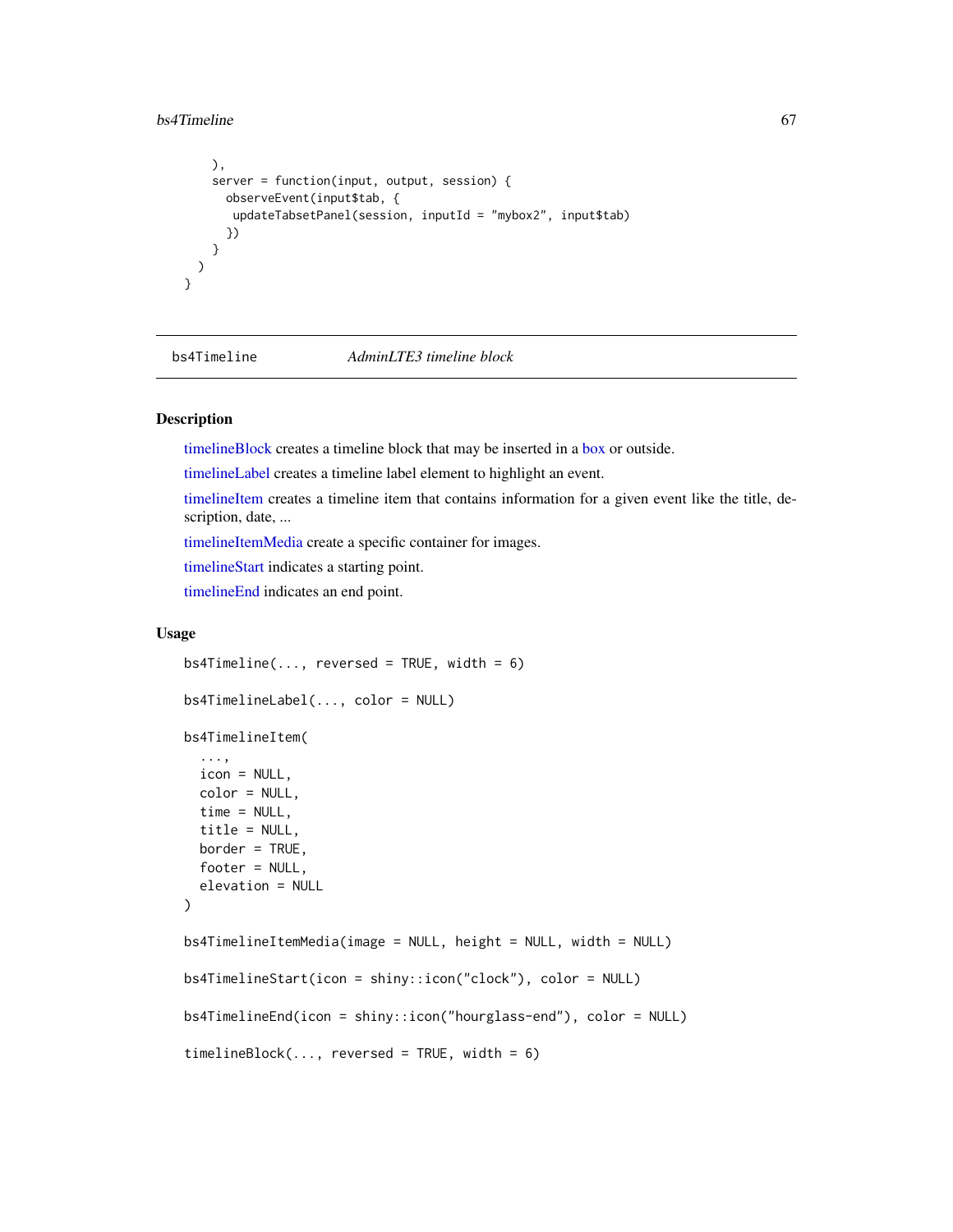```
timelineLabel(..., color = NULL)
timelineItem(
  ...,
 icon = NULL,
 color = NULL,
 time = NULL,
 title = NULL,
 border = TRUE,
 footer = NULL,
 elevation = NULL
)
timelineItemMedia(image = NULL, height = NULL, width = NULL)
timelineStart(icon = shiny::icon("clock"), color = NULL)
timelineEnd(icon = shiny::icon("hourglass-end"), color = NULL)
```
# Arguments

| $\cdots$ | Any element such as timelineItemMedia            |
|----------|--------------------------------------------------|
| reversed | Whether the timeline is reversed or not.         |
| width    | Media width in pixels.                           |
| color    | Item color. Valid colors are defined as follows: |
|          | • primary: $\#007$ bff.                          |
|          | • secondary: #6c757d.<br>$\cdot$ info: #17a2b8.  |
|          | $\cdot$ success: #28a745.                        |
|          |                                                  |
|          | • warning: $\#\text{ffc107}$ .                   |
|          | • danger: $\#dc3545$ .                           |
|          | • $gray$ -dark: #343a40.                         |
|          | • $gray: \#adb5bd.$                              |
|          | $\bullet$ white: #fff.                           |
|          | • indigo: #6610f2.                               |
|          | • lightblue: #3c8dbc.                            |
|          | • navy: $\#001f3f$ .                             |
|          | • purple: $#605ca8$ .                            |
|          | • fuchsia: $\#f012$ be.                          |
|          | • pink: $#e83e8c$ .                              |
|          | $\bullet$ maroon: #d81b60.                       |
|          | • orange: $\#ff851b$ .                           |
|          | • lime: #01ff70.                                 |
|          | $\bullet$ teal: #39 $cccc$ .                     |
|          |                                                  |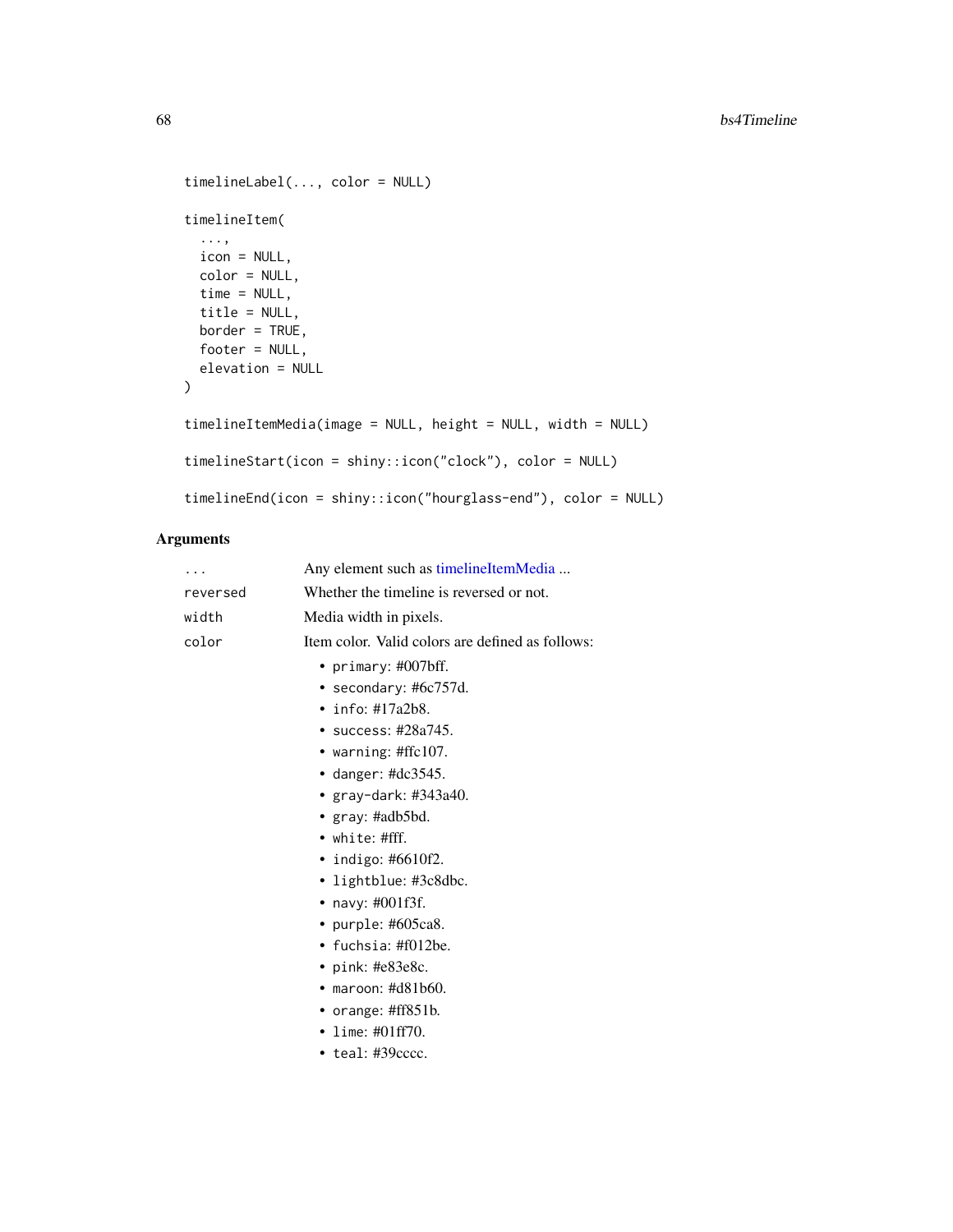#### bs4Timeline 69

|           | • olive: #3d9970.                                                             |
|-----------|-------------------------------------------------------------------------------|
| icon      | Item icon such as "clock", "times",                                           |
| time      | Item date or time.                                                            |
| title     | Item title.                                                                   |
| border    | Whether to display a border between the header and the body. TRUE by default. |
| footer    | Item footer if any.                                                           |
| elevation | Timeline elevation (numeric). NULL by default.                                |
| image     | Media url or path.                                                            |
| height    | Media height in pixels.                                                       |

## Note

reversed is useful when the user wants to use the timeline inside a box.

### Author(s)

David Granjon, <dgranjon@ymail.com>

#### See Also

Other boxWidgets: [attachmentBlock\(](#page-6-0)), [bs4CardLabel\(](#page-14-2)), [bs4CardSidebar\(](#page-16-1)), [bs4Carousel\(](#page-19-0)), [bs4SocialCard\(](#page-55-1)), [cardDropdown\(](#page-76-1)), [cardProfile\(](#page-77-0)), [descriptionBlock\(](#page-82-0)), [userPost\(](#page-126-0))

```
if(interactive()){
library(shiny)
library(bs4Dash)
shinyApp(
  ui = bs4DashPage(
   header = dashboardHeader(),
   sidebar = dashboardSidebar(),
   controlbar = dashboardControlbar(),
   footer = dashboardFooter(),
   title = "test",
   body = dashboardBody(
    box(
     title = "Timeline",
     timelineBlock(
      width = 12,
      reversed = TRUE,
      timelineEnd(color = "danger"),
      timelineLabel("10 Feb. 2014", color = "pink"),
      timelineItem(
       elevation = 4,
       title = "Item 1",
       icon = icon("gears"),
       color = "olive",
```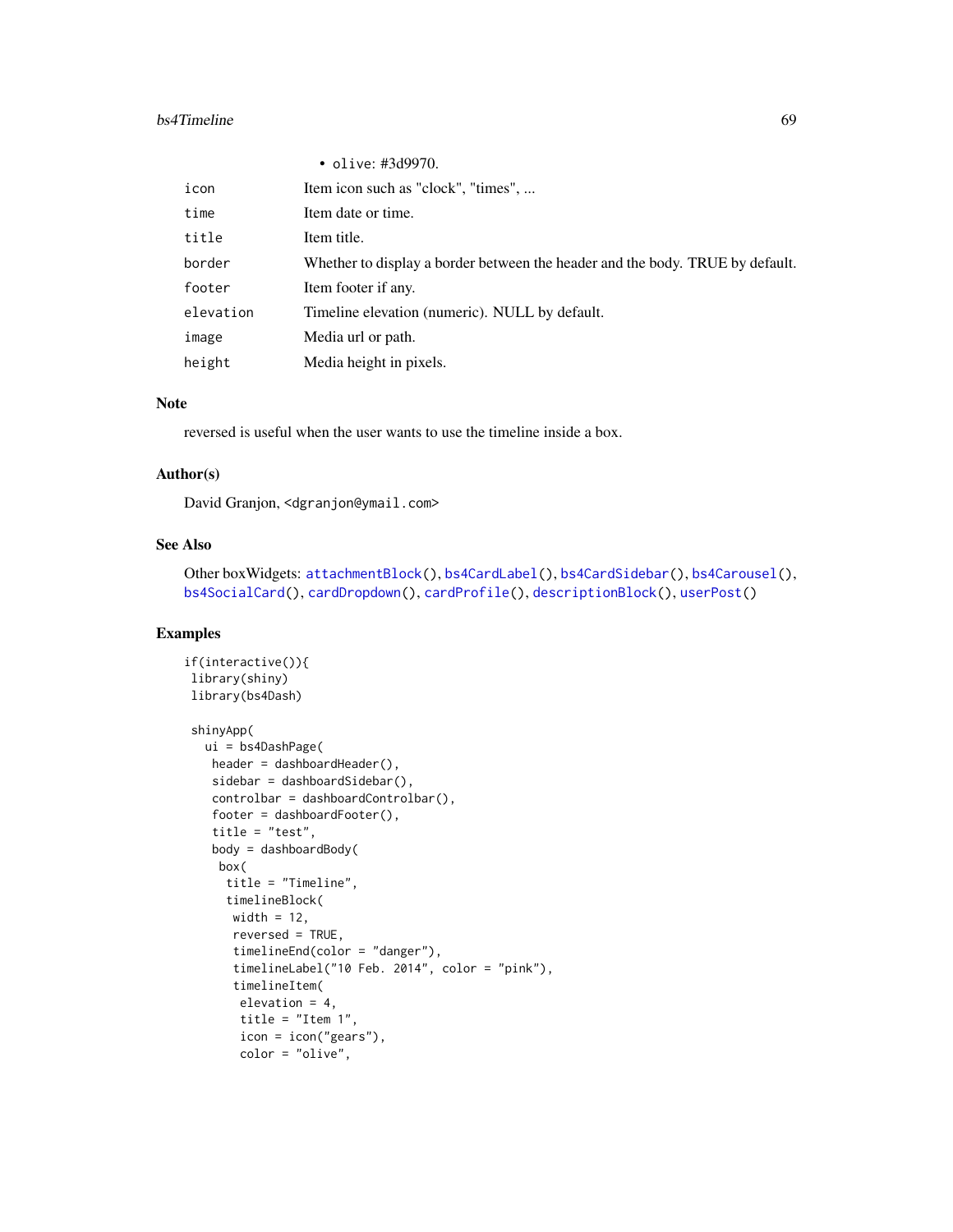```
time = "now",
      footer = "Here is the footer",
       "This is the body"
      ),
      timelineItem(
      title = "Item 2",
      border = FALSE
      ),
      timelineLabel("3 Jan. 2014", color = "lightblue"),
      timelineItem(
      elevation = 2,
      title = "Item 3",
       icon = icon("paint-brush"),
       status = "orange",
       timelineItemMedia(image = "https://via.placeholder.com/150x100"),
       timelineItemMedia(image = "https://via.placeholder.com/150x100")
      ),
      timelineStart(color = "secondary")
    )
   )
  )
 ),
  server = function(input, output) {}
)
```
<span id="page-69-0"></span>bs4UserCard *AdminLTE3 widget user card*

#### <span id="page-69-1"></span>Description

}

[userBox](#page-69-1) creates a user card.

[userDescription](#page-69-1) creates a customized title tag for [userBox.](#page-69-1)

### Usage

```
bs4UserCard(
  ...,
  title = NULL,
  footer = NULL,
  status = NULL,
  background = NULL,
  width = 6,
  height = NULL,collapsible = TRUE,
  collapsed = FALSE,
  closable = FALSE,
  maximizable = FALSE,
```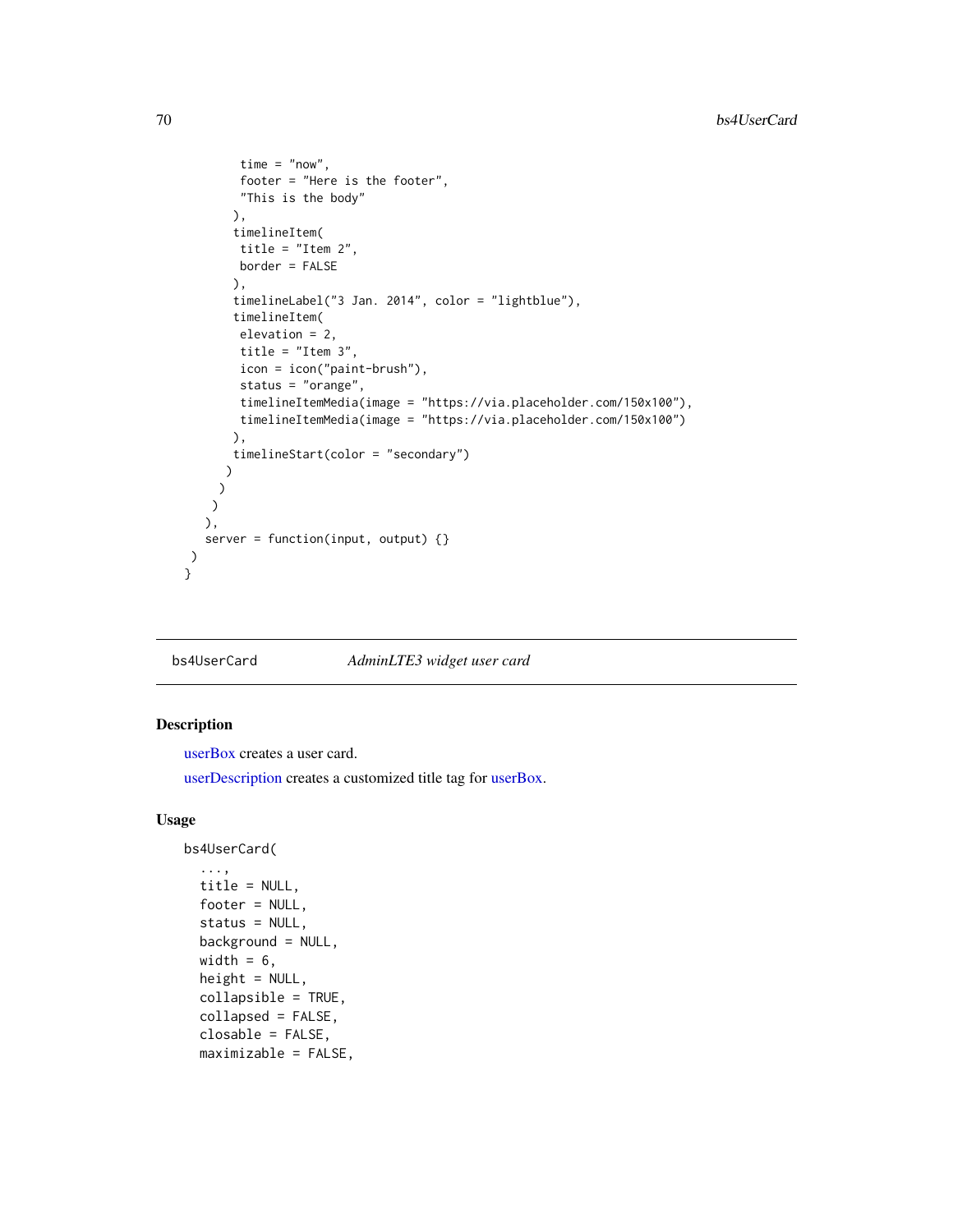#### bs4UserCard 71

```
gradient = FALSE,
  boxToolSize = "sm",
  elevation = NULL,
  headerBorder = TRUE,
  label = NULL,dropdownMenu = NULL,
  sidebar = NULL,
  id = NULL\lambdabs4UserDescription(
  title,
  subtitle = NULL,
  image,
  backgroundImage = NULL,
  type = c(1, 2),
  imageElevation = NULL
\mathcal{L}userBox(
  ...,
  title = NULL,
  footer = NULL,
  status = NULL,
 background = NULL,
  width = 6,
  height = NULL,collapsible = TRUE,
  collapsed = FALSE,
  closable = FALSE,
  maximizable = FALSE,
  gradient = FALSE,
  boxToolSize = "sm",
  elevation = NULL,
  headerBorder = TRUE,
  label = NULL,dropdownMenu = NULL,
  sidebar = NULL,
  id = NULL\mathcal{L}userDescription(
  title,
  subtitle = NULL,
  image,
  backgroundImage = NULL,
  type = c(1, 2),
  imageElevation = NULL
```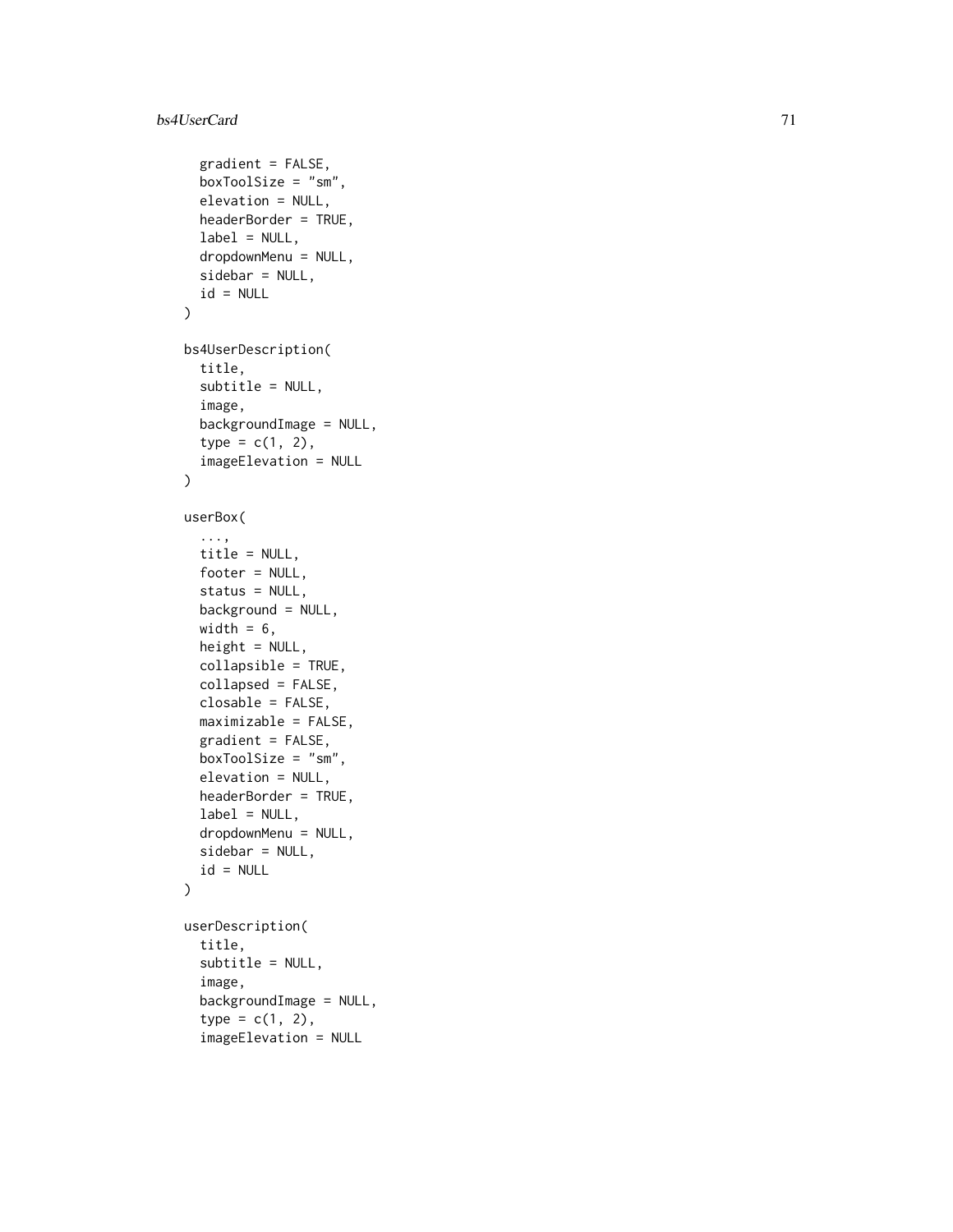$\lambda$ 

# Arguments

| $\cdots$   | Contents of the box.                                                                                                                                                                                                                                                                                                                                                                                                                      |
|------------|-------------------------------------------------------------------------------------------------------------------------------------------------------------------------------------------------------------------------------------------------------------------------------------------------------------------------------------------------------------------------------------------------------------------------------------------|
| title      | User card title.                                                                                                                                                                                                                                                                                                                                                                                                                          |
| footer     | Optional footer text.                                                                                                                                                                                                                                                                                                                                                                                                                     |
| status     | The status of the item. This determines the item's background color. Valid<br>statuses are defined as follows:                                                                                                                                                                                                                                                                                                                            |
|            | • primary: #007bff.<br>• secondary: #6c757d.<br>$\cdot$ info: #17a2b8.<br>• success: $\#28a745$ .<br>• warning: #ffc107.<br>• danger: $\#dc3545$ .<br>• $gray$ -dark: #343a40.<br>• $gray: \#adb5bd.$<br>$\bullet$ white: #fff.<br>$\bullet$ indigo: #6610f2.<br>• lightblue: #3c8dbc.<br>• navy: $\#001f3f$ .<br>• purple: $#605ca8$ .<br>• fuchsia: #f012be.<br>• pink: $#e83e8c$ .<br>$\bullet$ maroon: #d81b60.<br>• orange: #ff851b. |
|            | • lime: $\#01ff70$ .<br>$\bullet$ teal: #39 $cccc$ .<br>• olive: #3d9970.                                                                                                                                                                                                                                                                                                                                                                 |
| background | If NULL (the default), the background of the box will be white. Otherwise, a<br>color string. Valid colors are listed in validColors. See below:                                                                                                                                                                                                                                                                                          |
|            | • primary: #007bff.<br>• secondary: $#6c757d$ .                                                                                                                                                                                                                                                                                                                                                                                           |

- info: #17a2b8.
- success: #28a745.
- warning: #ffc107.
- danger: #dc3545.
- gray-dark: #343a40.
- gray: #adb5bd.
- white: #fff.
- indigo: #6610f2.
- lightblue: #3c8dbc.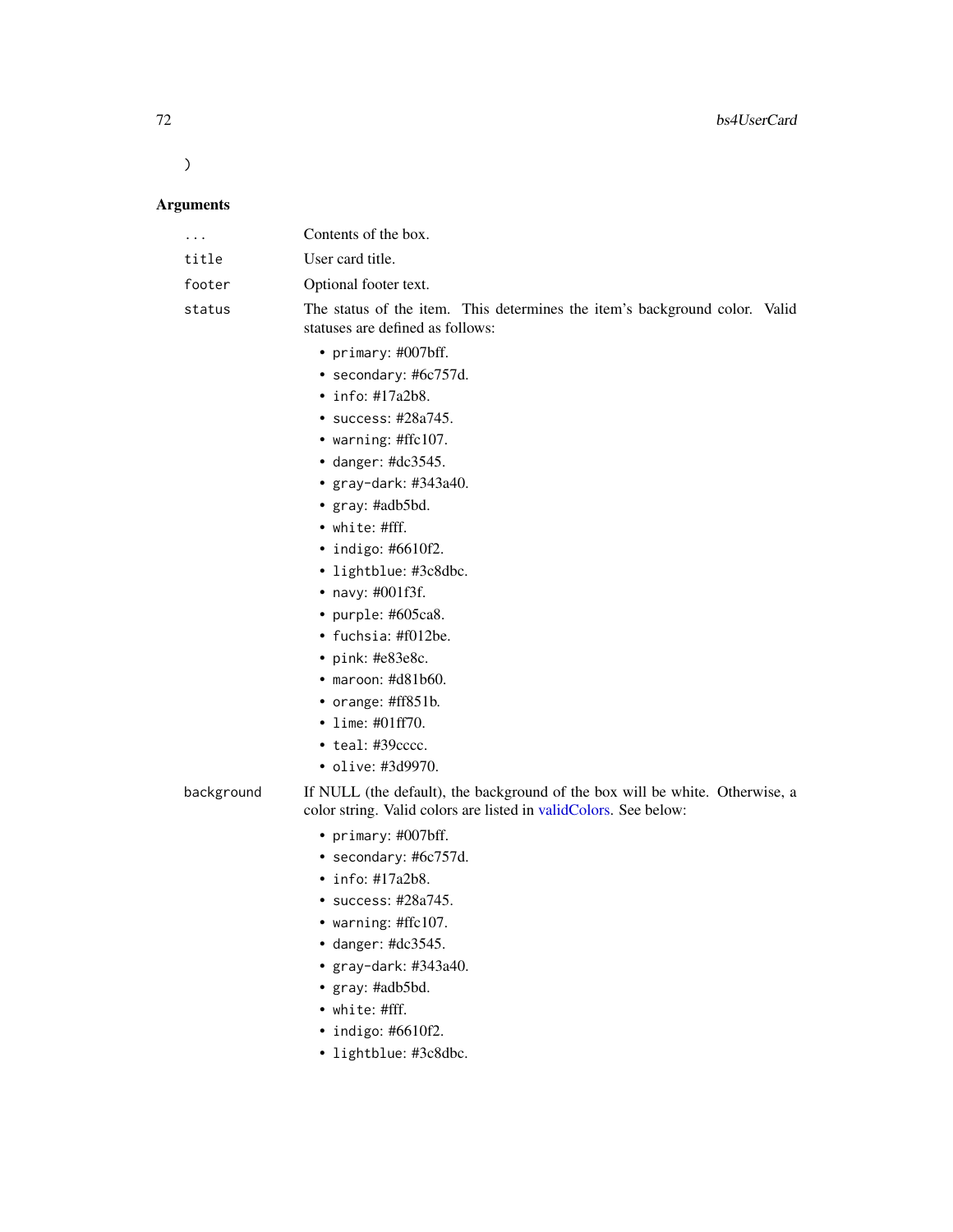|                 | • navy: $\#001f3f$ .                                                                                                                                                                                                                                                                                         |
|-----------------|--------------------------------------------------------------------------------------------------------------------------------------------------------------------------------------------------------------------------------------------------------------------------------------------------------------|
|                 | • purple: #605ca8.                                                                                                                                                                                                                                                                                           |
|                 | • fuchsia: #f012be.                                                                                                                                                                                                                                                                                          |
|                 | $\cdot$ pink: #e83e8c.                                                                                                                                                                                                                                                                                       |
|                 | $\bullet$ maroon: #d81b60.                                                                                                                                                                                                                                                                                   |
|                 | • orange: $\#ff851b$ .                                                                                                                                                                                                                                                                                       |
|                 | • lime: $\#01ff70$ .                                                                                                                                                                                                                                                                                         |
|                 | $\bullet$ teal: #39 $cccc.$<br>• olive: #3d9970.                                                                                                                                                                                                                                                             |
|                 |                                                                                                                                                                                                                                                                                                              |
| width           | The width of the box, using the Bootstrap grid system. This is used for row-<br>based layouts. The overall width of a region is 12, so the default card width of<br>6 occupies 1/2 of that width. For column-based layouts, use NULL for the width;<br>the width is set by the column that contains the box. |
| height          | The height of a box, in pixels or other CSS unit. By default the height scales<br>automatically with the content.                                                                                                                                                                                            |
| collapsible     | If TRUE, display a button in the upper right that allows the user to collapse the<br>box.                                                                                                                                                                                                                    |
| collapsed       | If TRUE, start collapsed. This must be used with collapsible=TRUE.                                                                                                                                                                                                                                           |
| closable        | If TRUE, display a button in the upper right that allows the user to close the box.                                                                                                                                                                                                                          |
| maximizable     | If TRUE, the card can be displayed in full screen mode.                                                                                                                                                                                                                                                      |
| gradient        | Whether to allow gradient effect for the background color. Default to FALSE.                                                                                                                                                                                                                                 |
| boxToolSize     | Size of the toolbox: choose among "xs", "sm", "md", "lg".                                                                                                                                                                                                                                                    |
| elevation       | Card elevation.                                                                                                                                                                                                                                                                                              |
| headerBorder    | Whether to display a border between the header and body. TRUE by default                                                                                                                                                                                                                                     |
| label           | Slot for boxLabel.                                                                                                                                                                                                                                                                                           |
| dropdownMenu    | List of items in the boxtool dropdown menu. Use boxDropdown.                                                                                                                                                                                                                                                 |
| sidebar         | Slot for boxSidebar.                                                                                                                                                                                                                                                                                         |
| id              | Card id.                                                                                                                                                                                                                                                                                                     |
| subtitle        | User card subtitle.                                                                                                                                                                                                                                                                                          |
| image           | User image url or path.                                                                                                                                                                                                                                                                                      |
| backgroundImage |                                                                                                                                                                                                                                                                                                              |
|                 | image url, if any. Background needs to be TRUE.                                                                                                                                                                                                                                                              |
| type            | User card type. Either 1 or 2. 1 corresponds to a centered user image, while 2 is<br>a left aligned user image.                                                                                                                                                                                              |
|                 | imageElevation User card image elevation (numeric). NULL by default.                                                                                                                                                                                                                                         |

# Author(s)

David Granjon, <dgranjon@ymail.com>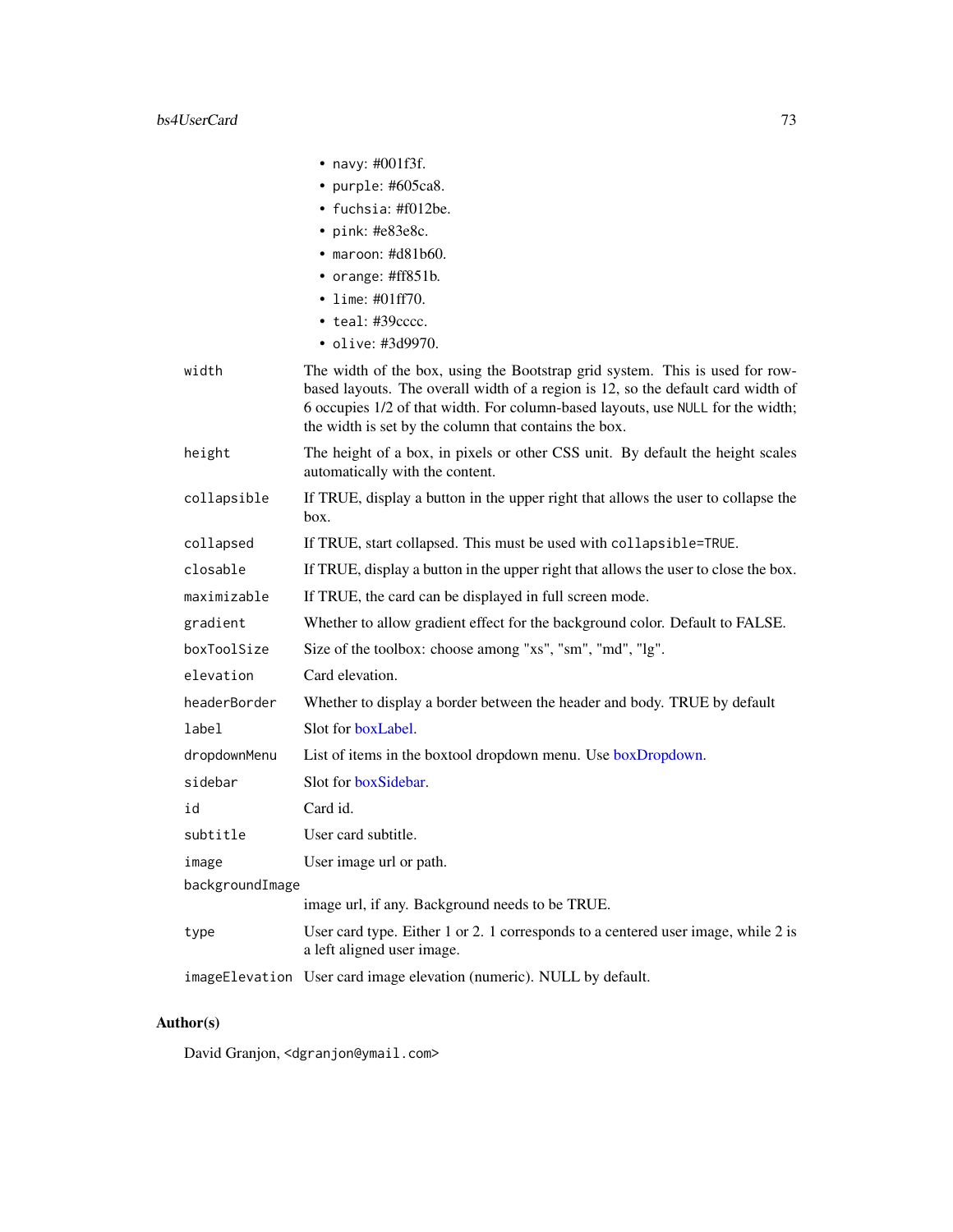#### See Also

Other cards: [bs4CardLayout\(](#page-14-1)), [bs4SocialCard\(](#page-55-0)), [bs4TabCard\(](#page-61-0)), [descriptionBlock\(](#page-82-0)), [renderbs4InfoBox\(](#page-101-0)), [renderbs4ValueBox\(](#page-104-0))

```
if (interactive()) {
 library(shiny)
 library(bs4Dash)
 shinyApp(
   ui = dashboardPage(
     header = dashboardHeader(),
     sidebar = dashboardSidebar(),
     controlbar = dashboardControlbar(),
     footer = dashboardFooter(),
     title = "test",
     body = dashboardBody(
       userBox(
          title = userDescription(
            title = "Nadia Carmichael",
            subtitle = "lead Developer",
            type = 2,
           image = "https://adminlte.io/themes/AdminLTE/dist/img/user7-128x128.jpg",
          ),
          status = "primary",
          gradient = TRUE,
         background = "primary",
         boxToolSize = "xl",
          "Some text here!",
         footer = "The footer here!"
        ),
        userBox(
          title = userDescription(
            title = "Alexander Pierce",
            subtitle = "Founder & CEO",
           type = 1,
           image = "https://adminlte.io/themes/AdminLTE/dist/img/user1-128x128.jpg",
         ),
         status = "indigo",
         closable = TRUE,
         "Some text here!",
         footer = "The footer here!"
        ),
        userBox(
         title = userDescription(
            title = "Elizabeth Pierce",
            subtitle = "Web Designer",
            image = "https://adminlte.io/themes/AdminLTE/dist/img/user3-128x128.jpg",
        backgroundImage = "https://cdn.statically.io/img/wallpaperaccess.com/full/1119564.jpg",
         ),
         status = "olive",
```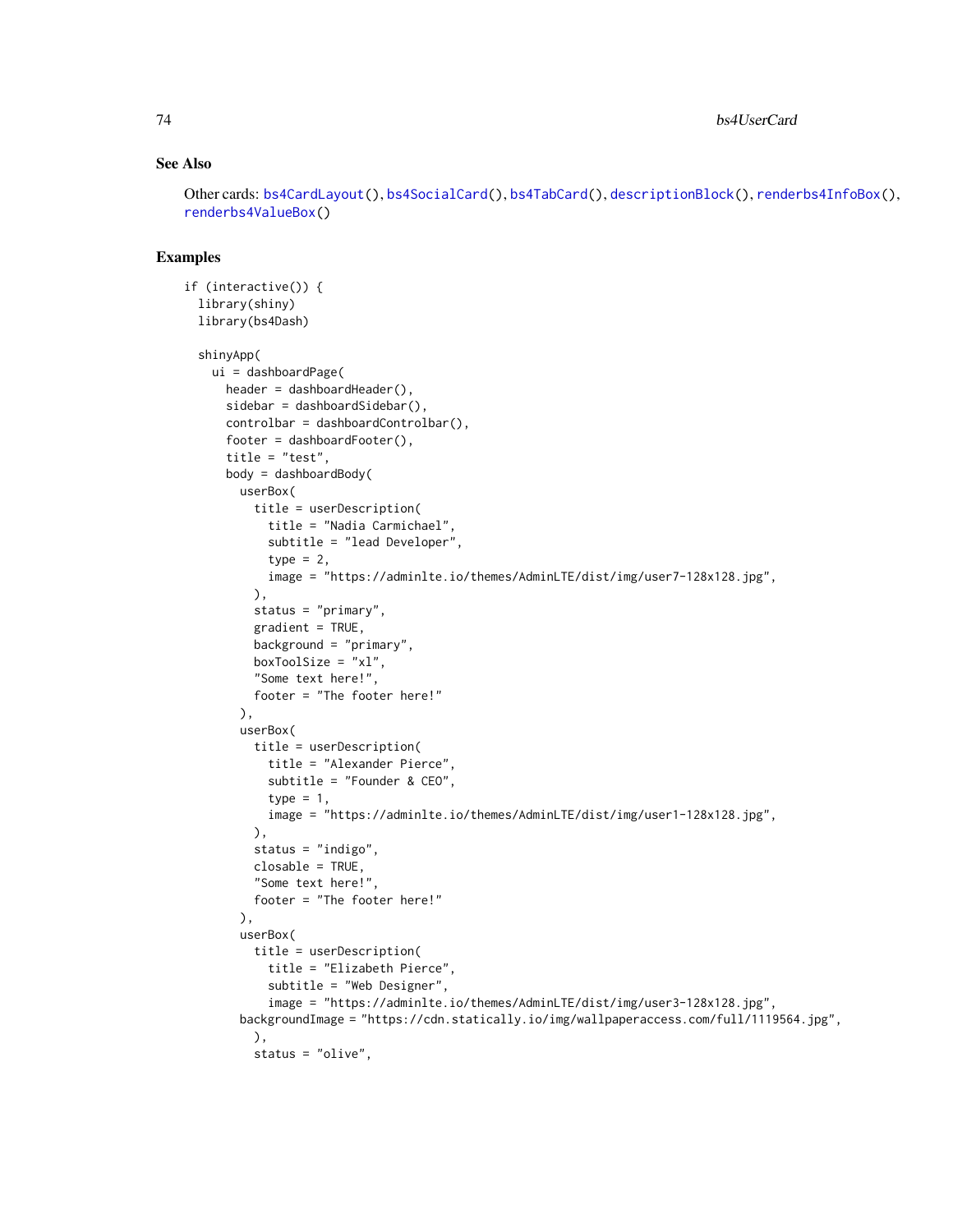## bs4UserMenu 75

```
closable = TRUE,
          maximizable = TRUE,
           "Some text here!",
          footer = "The footer here!"
        )
      )
    ),
    server = function(input, output) {}
  \mathcal{L}}
```
bs4UserMenu *Bootstrap 4 user profile.*

#### <span id="page-74-0"></span>Description

[dashboardUser](#page-74-0) to insert in the rightUi or leftUi slot of [dashboardHeader.](#page-25-0)

This can be inserted in a [dashboardUser](#page-74-0).

This can be used as a placeholder for dynamically-generated [dashboardUser](#page-74-0).

#### Usage

```
bs4UserMenu(
  ...,
  name = NULL,image = NULL,
  title = NULL,
  subtitle = NULL,
  footer = NULL,
  status = NULL
)
dashboardUserItem(item, width)
userOutput(id, tag = shiny::tags$li)
renderUser(expr, env = parent.frame(), quoted = FALSE, outputArgs = list())
dashboardUser(
  ...,
  name = NULL,
  image = NULL,
  title = NULL,
  subtitle = NULL,
 footer = NULL,
  status = NULL
)
```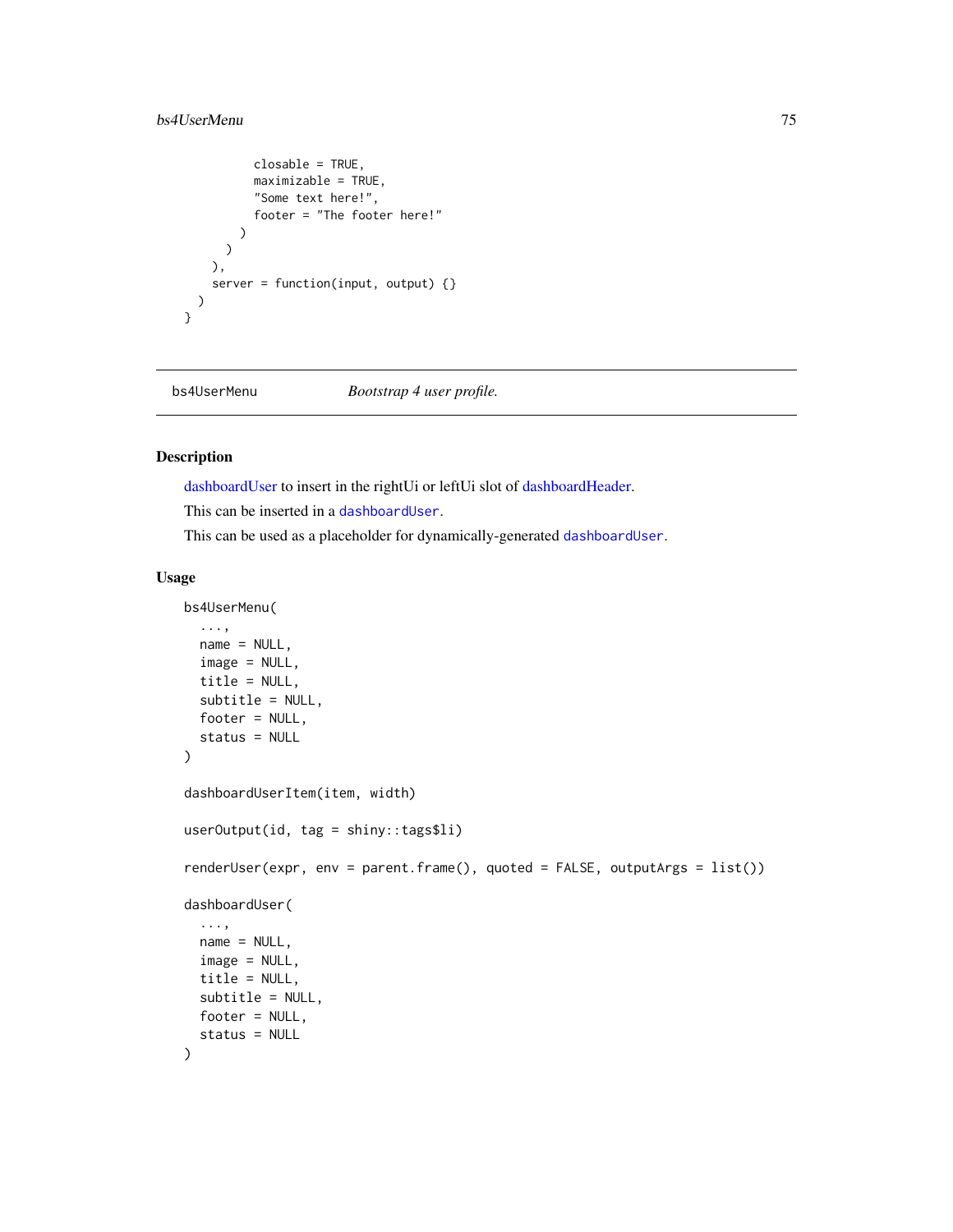# Arguments

| .          | Body content. Slot for dashboardUserItem.                                                                                                                                                                                           |
|------------|-------------------------------------------------------------------------------------------------------------------------------------------------------------------------------------------------------------------------------------|
| name       | User name.                                                                                                                                                                                                                          |
| image      | User profile picture.                                                                                                                                                                                                               |
| title      | A title.                                                                                                                                                                                                                            |
| subtitle   | A subtitle.                                                                                                                                                                                                                         |
| footer     | Footer is any.                                                                                                                                                                                                                      |
| status     | Ribbon status. Valid colors are defined as follows:                                                                                                                                                                                 |
|            | • primary: #007bff.                                                                                                                                                                                                                 |
|            | • secondary: #6c757d.                                                                                                                                                                                                               |
|            | $\cdot$ info: #17a2b8.                                                                                                                                                                                                              |
|            | • success: $\#28a745$ .                                                                                                                                                                                                             |
|            | • warning: #ffc107.                                                                                                                                                                                                                 |
|            | • danger: #dc3545.                                                                                                                                                                                                                  |
|            | • gray-dark: $\#343a40$ .                                                                                                                                                                                                           |
|            | • gray: #adb5bd.                                                                                                                                                                                                                    |
|            | • white: #fff.                                                                                                                                                                                                                      |
|            | $\cdot$ indigo: #6610f2.                                                                                                                                                                                                            |
|            | • lightblue: #3c8dbc.                                                                                                                                                                                                               |
|            | • navy: #001f3f.                                                                                                                                                                                                                    |
|            | • purple: #605ca8.                                                                                                                                                                                                                  |
|            | • fuchsia: $\text{\#f012be}.$                                                                                                                                                                                                       |
|            | $\cdot$ pink: #e83e8c.                                                                                                                                                                                                              |
|            | $\bullet$ maroon: #d81b60.                                                                                                                                                                                                          |
|            | • orange: $\#ff851b$ .                                                                                                                                                                                                              |
|            | • lime: $\#01ff70$ .<br>$\bullet$ teal: #39 $cccc.$                                                                                                                                                                                 |
|            | · olive: #3d9970.                                                                                                                                                                                                                   |
| item       | HTML Tag.                                                                                                                                                                                                                           |
|            |                                                                                                                                                                                                                                     |
| width      | Item width between 1 and 12.                                                                                                                                                                                                        |
| id         | Output variable name.                                                                                                                                                                                                               |
| tag        | A tag function, like tags\$1i or tags\$ul.                                                                                                                                                                                          |
| expr       | An expression that returns a Shiny tag object, HTML(), or a list of such objects.                                                                                                                                                   |
| env        | The parent environment for the reactive expression. By default, this is the calling<br>environment, the same as when defining an ordinary non-reactive expression. If<br>expr is a quosure and quoted is TRUE, then env is ignored. |
| quoted     | If it is TRUE, then the quote () ed value of expr will be used when expr is eval-<br>uated. If expr is a quosure and you would like to use its expression as a value<br>for expr, then you must set quoted to TRUE.                 |
| outputArgs | A list of arguments to be passed through to the implicit call to ui0utput () when<br>renderUI is used in an interactive R Markdown document.                                                                                        |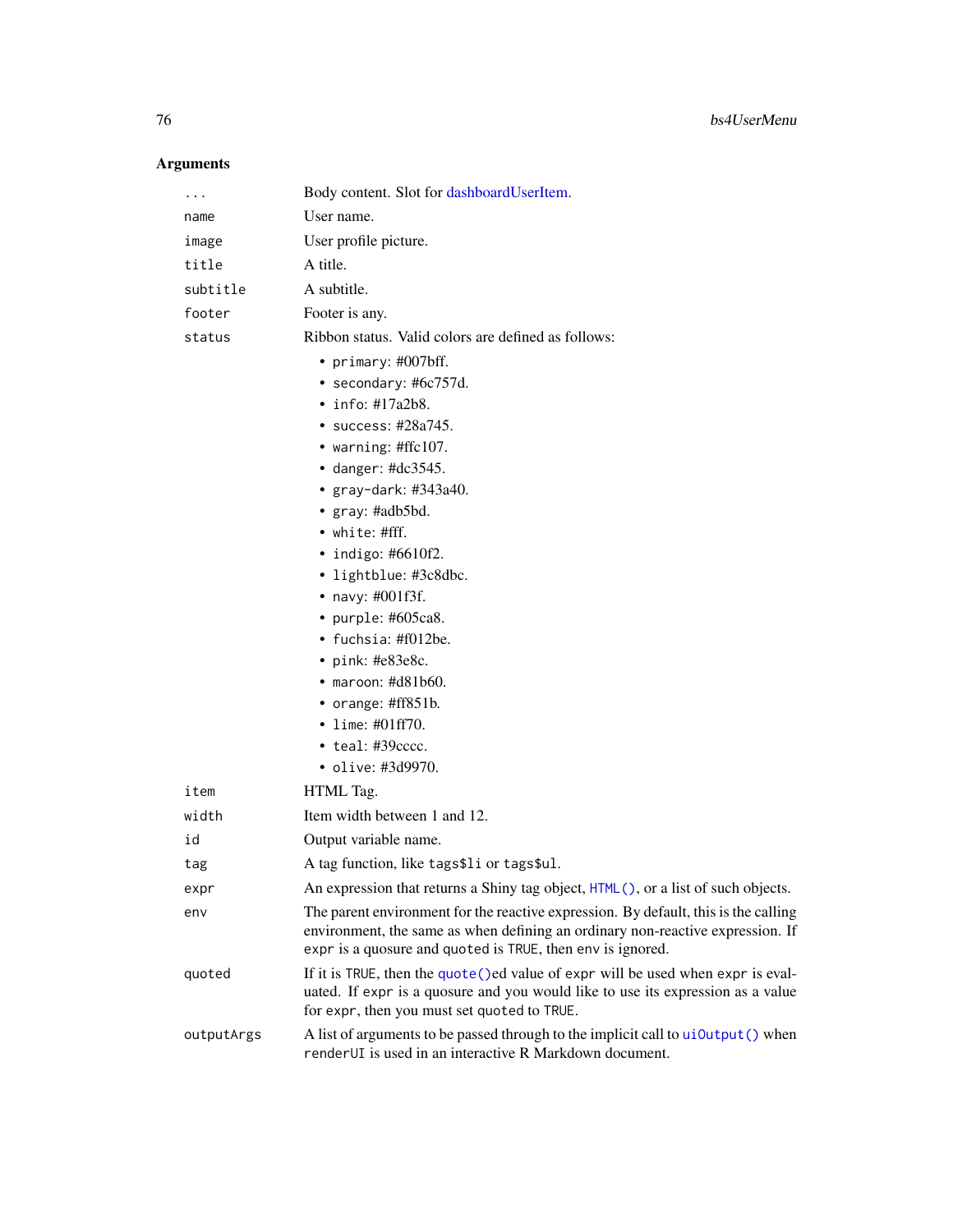## cardDropdown 77

## See Also

[renderUser](#page-74-0) for the corresponding server side function and examples. [userOutput](#page-74-0) for the corresponding client side function and examples.

#### Examples

```
if (interactive()) {
 library(shiny)
 library(bs4Dash)
 shinyApp(
   ui = dashboardPage(
     header = dashboardHeader(rightUi = userOutput("user")),
      sidebar = dashboardSidebar(),
      body = dashboardBody(),
      title = "DashboardPage"
   ),
   server = function(input, output) {
      output$user <- renderUser({
       dashboardUser(
          name = "Divad Nojnarg",
          image = "https://adminlte.io/themes/AdminLTE/dist/img/user2-160x160.jpg",
          title = "shinydashboardPlus",
          subtitle = "Author",
          footer = p("The footer", class = "text-center"),
          fluidRow(
            dashboardUserItem(
              width = 6,
              "Item 1"
            ),
            dashboardUserItem(
              width = 6,
              "Item 2"
            )
         )
       \lambda})
    }
 )
}
```
<span id="page-76-1"></span>cardDropdown *Create a box dropdown item list*

#### <span id="page-76-0"></span>Description

Can be used to add dropdown items to a cardtool.

To insert in [boxDropdown.](#page-76-0)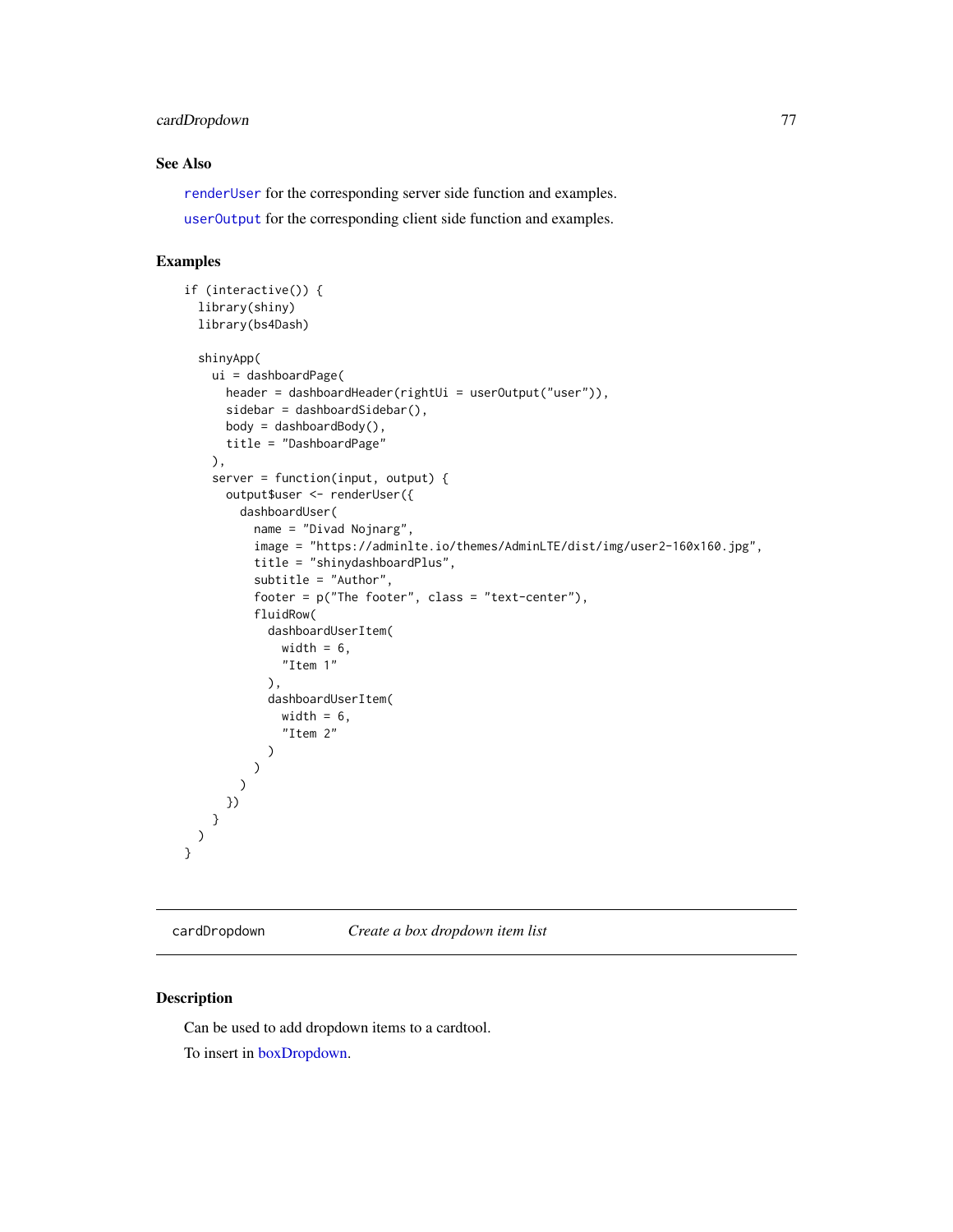#### Usage

```
cardDropdown(..., icon = shiny::icon("wrench"))
cardDropdownItem(..., id = NULL, href = NULL, icon = NULL)
boxDropdown(..., icon = shiny::icon("wrench"))
boxDropdownItem(..., id = NULL, href = NULL, icon = NULL)
```
#### Arguments

| $\cdot$ $\cdot$ $\cdot$ | Item content.                                          |
|-------------------------|--------------------------------------------------------|
| icon                    | Optional icon. Expect icon.                            |
| id                      | If passed, the item will behave like an action button. |
| href                    | Target url or page.                                    |

## Author(s)

David Granjon, <dgranjon@ymail.com>

## See Also

```
Other boxWidgets: attachmentBlock(), bs4CardLabel(), bs4CardSidebar(), bs4Carousel(),
bs4SocialCard(), bs4Timeline(), cardProfile(), descriptionBlock(), userPost()
```
<span id="page-77-0"></span>cardProfile *AdminLTE3 card profile*

## <span id="page-77-1"></span>Description

[boxProfile](#page-77-1) goes inside a [box.](#page-82-1) Displays user informations in an elegant container. Create card profile item

#### Usage

```
cardProfile(..., image = NULL, title, subtitle = NULL, bordered = FALSE)
cardProfileItem(title, description)
boxProfile(..., image = NULL, title, subtitle = NULL, bordered = FALSE)
boxProfileItem(title, description)
```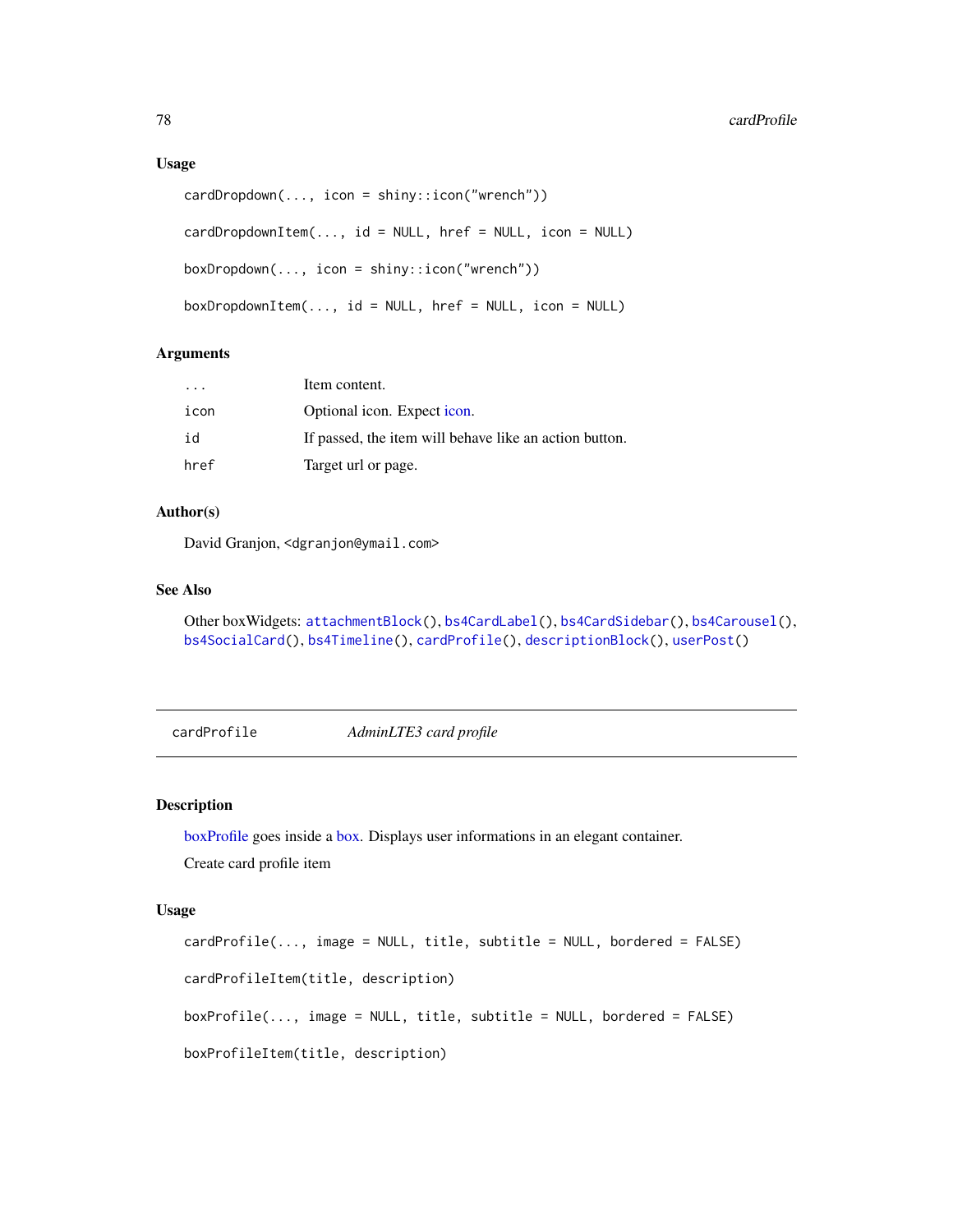#### cardProfile 79

#### Arguments

| .           | Any element such as boxProfileItem.                                  |
|-------------|----------------------------------------------------------------------|
| image       | Profile image, if any.                                               |
| title       | Item title.                                                          |
| subtitle    | Subtitle.                                                            |
| bordered    | Whether the container should have a border or not. FALSE by default. |
| description | Item info.                                                           |

## Author(s)

David Granjon, <dgranjon@ymail.com>

#### See Also

```
Other boxWidgets: attachmentBlock(), bs4CardLabel(), bs4CardSidebar(), bs4Carousel(),
bs4SocialCard(), bs4Timeline(), cardDropdown(), descriptionBlock(), userPost()
```

```
if (interactive()) {
  library(shiny)
  library(bs4Dash)
```

```
shinyApp(
 ui = dashboardPage(
   header = dashboardHeader(),
    sidebar = dashboardSidebar(
     sidebarMenu(
       sidebarHeader("Main content"),
       menuItem(
          "Profile Card",
          tabName = "profile_card",
         icon = icon("desktop")
       )
     )
    ),
    controlbar = dashboardControlbar(),
    footer = dashboardFooter(),
    title = "boxProfile",
    body = dashboardBody(
     tabItems(
       tabItem(
          tabName = "profile_card",
          bs4Card(
            status = "primary",
            solidHeader = TRUE,
            boxProfile(
            image = "https://adminlte.io/themes/AdminLTE/dist/img/user4-128x128.jpg",
             title = "Nina Mcintire",
              subtitle = "Software Engineer",
```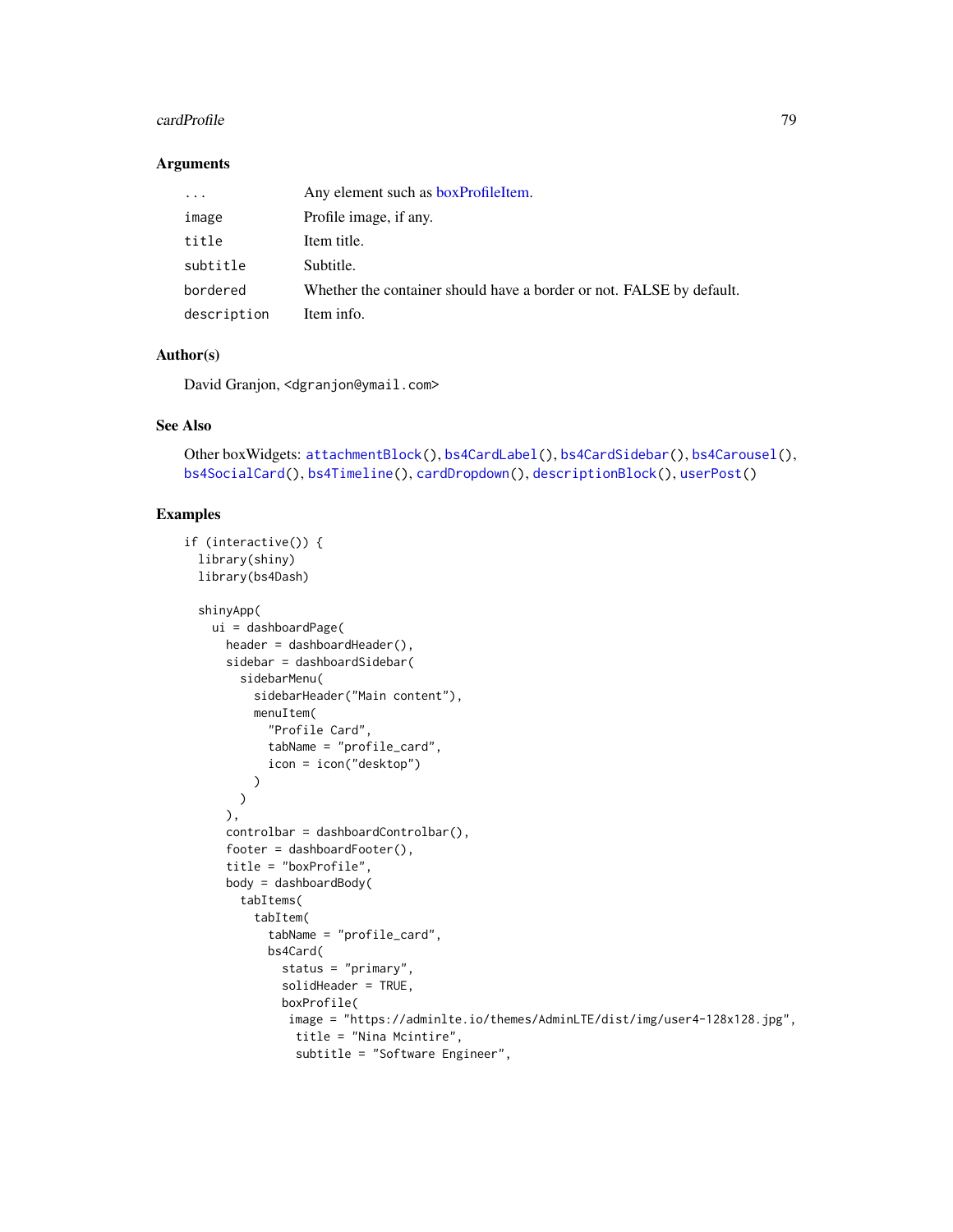80 column and the column of the column  $\sim$  column  $\sim$  column  $\sim$ 

```
bordered = TRUE,
                boxProfileItem(
                  title = "Followers",
                  description = 1322
                ),
                boxProfileItem(
                  title = "Following",
                  description = 543
                ),
                boxProfileItem(
                  title = "Friends",
                  description = 13287
                )
              )
           )
         )
       )
     )
   ),
   server = function(input, output) {}
 )
}
```
column *Boostrap 4 column system*

## Description

This function overwrites that of Shiny since there are differences between the Bootstrap 3 and Bootstrap 4 grid systems

#### Usage

 $column(width, ..., offset = 0)$ 

## Arguments

| width                   | The grid width of the column (must be between 1 and 12.                       |
|-------------------------|-------------------------------------------------------------------------------|
| $\cdot$ $\cdot$ $\cdot$ | Elements to include within the column.                                        |
| offset                  | The number of columns to offset this column from the end of the previous col- |
|                         | umn.                                                                          |

## Examples

```
if (interactive()) {
library(shiny)
library(bs4Dash)
```
ui <- bs4DashPage(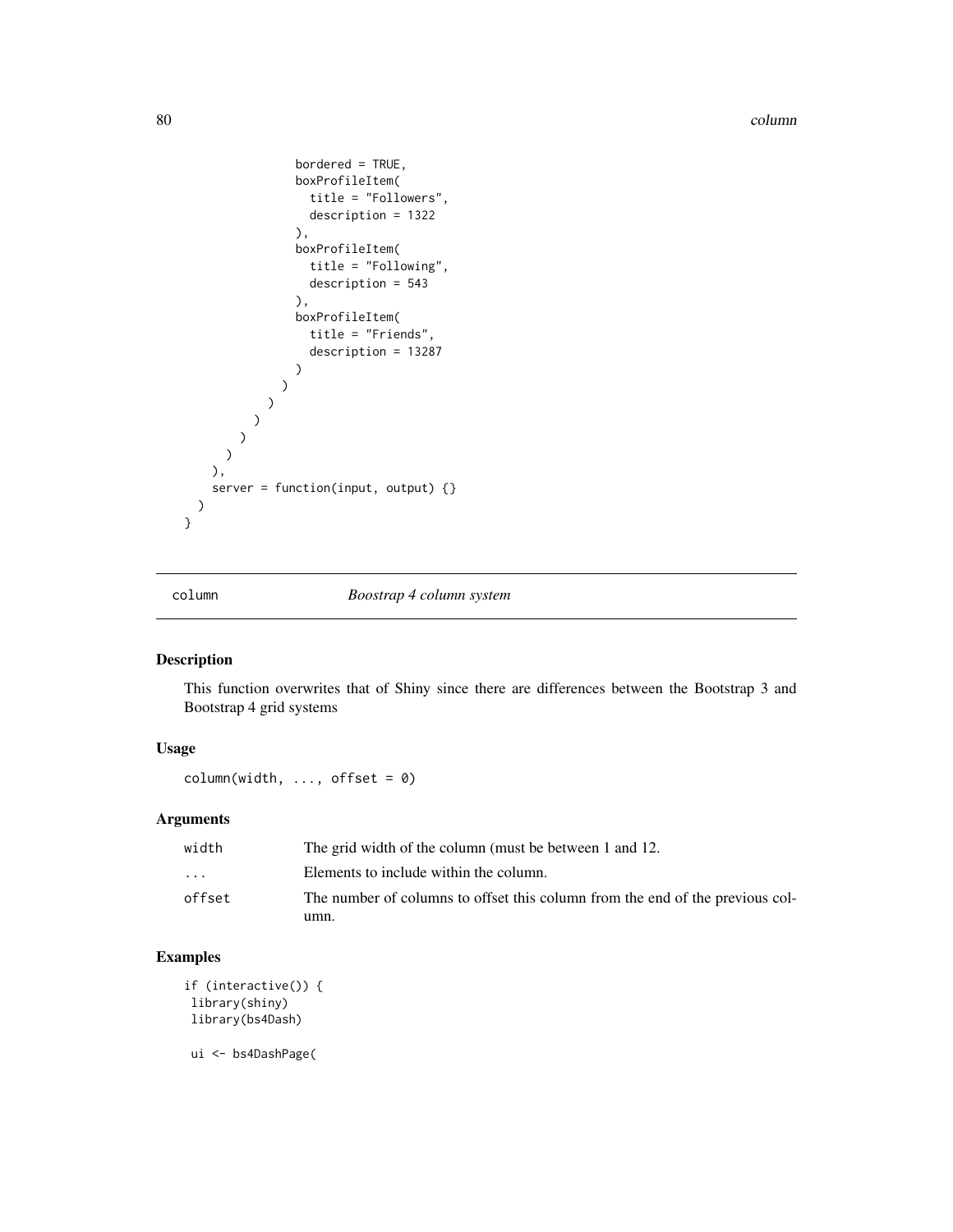```
navbar = bs4DashNavbar(),
   sidebar = dashboardSidebar(
    bs4SidebarMenu(
       bs4SidebarMenuItem(
         "Welcome!",
         tabName = "tab_welcome",
         icon = "home"
       )
    )
  ),
  body = bs4DashBody(
    bs4TabItems(
       bs4TabItem(
         tabName = "tab_welcome",
         fluidRow(
           column(
             width = 1,
             offset = 11,actionButton(
               "mybutton",label = "",icon = icon("question-circle")
             \lambda)
         ),
         fluidRow(
           h2("Placeholder")
         )
       )
    \lambda)
\mathcal{L}server <- function(input, output, session) {}
shinyApp(ui = ui, server = server)
}
```
<span id="page-80-0"></span>createAlert *Create a Bootstrap 4 alert on the server side*

#### <span id="page-80-1"></span>Description

[createAlert](#page-80-0) creates an alert and inserts it in the DOM. [closeAlert](#page-80-1) closes an alert created via [createAlert.](#page-80-0)

## Usage

```
createAlert(
  id = NULL,selector = NULL,
```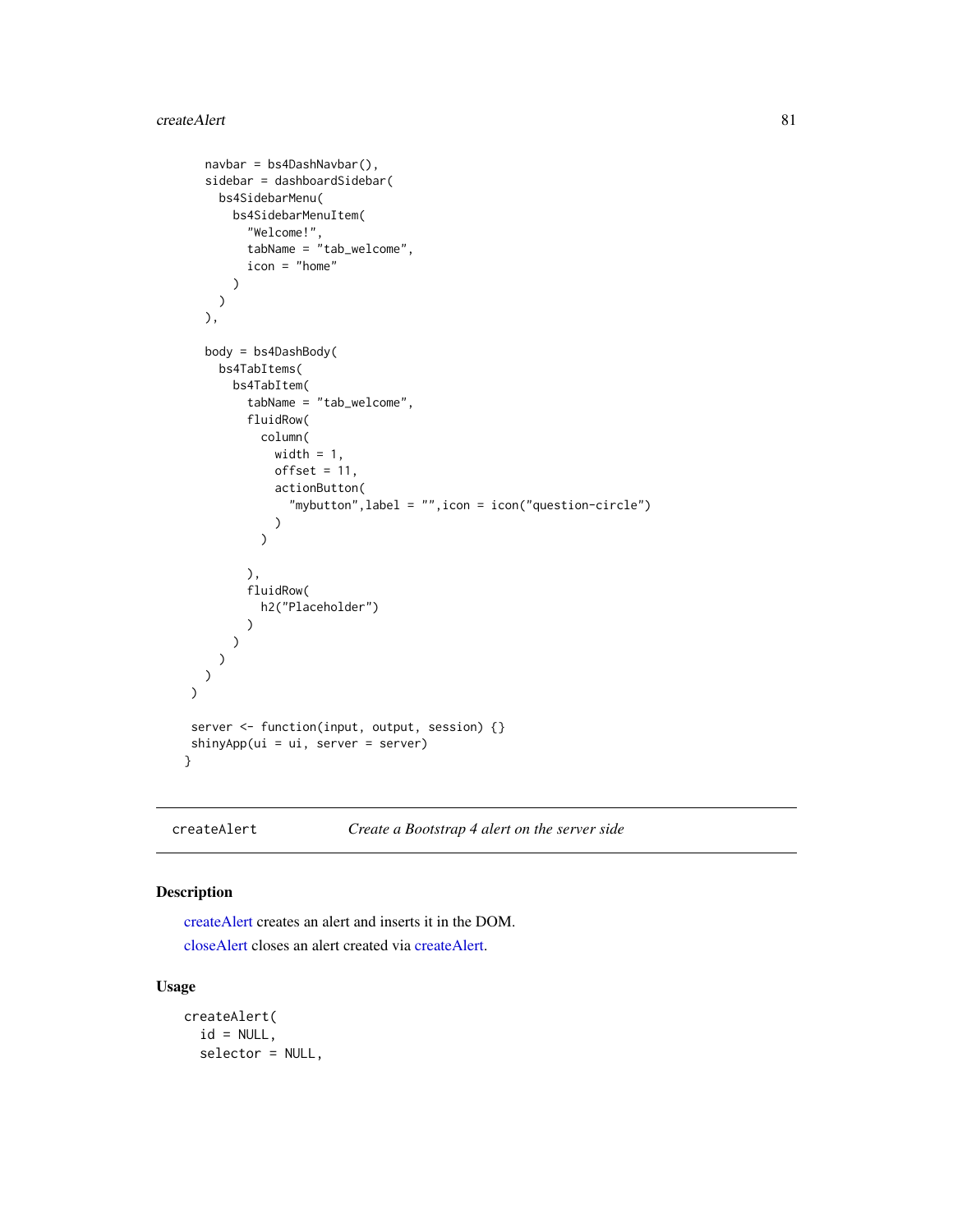```
options,
  session = shiny::getDefaultReactiveDomain()
)
```

```
closeAlert(id, session = shiny::getDefaultReactiveDomain())
```
#### Arguments

| id       | Anchor id.                                                                   |
|----------|------------------------------------------------------------------------------|
| selector | jQuery selector. Allow more customization for the anchor (nested tags).      |
| options  | List of options to pass to the alert. See below:                             |
|          | • content: Alert content.                                                    |
|          | • title: Alert title.                                                        |
|          | • closable: Whether to allow the user to close the alert. FALSE by default.  |
|          | • width: Alert width. Between 1 and 12.                                      |
|          | • elevation: Alert elevation.                                                |
|          | • status: Alert status. "primary", "success", "warning", "danger" or "info". |
| session  | Shiny session object.                                                        |

#### Note

Unlike shinyBS, there is no need to specify an anchorId and an alertId. id refers to the anchorId, and the alertId is simply "anchorId-alert". On the server side, one can access the alert status by input\$<id>. If TRUE, the alert has been created and is visible, if FALSE the alert has just been closed.

```
if (interactive()) {
 library(shiny)
 library(bs4Dash)
 shinyApp(
   ui = dashboardPage(
     header = dashboardHeader(),
     sidebar = dashboardSidebar(),
     body = dashboardBody(
       tooltip(
         sliderInput("obs", "Observations:", 10, min = 1, max = 100),
         placement = "right",
         title = "Set me higher than 50!"
       ),
       div(id = "myalent", style = "position: absolute; bottom: 0; right: 0;")),
     controlbar = dashboardControlbar(),
     title = "Alerts",
   ),
    server = function(input, output, session) {
     observeEvent(input$obs, {
```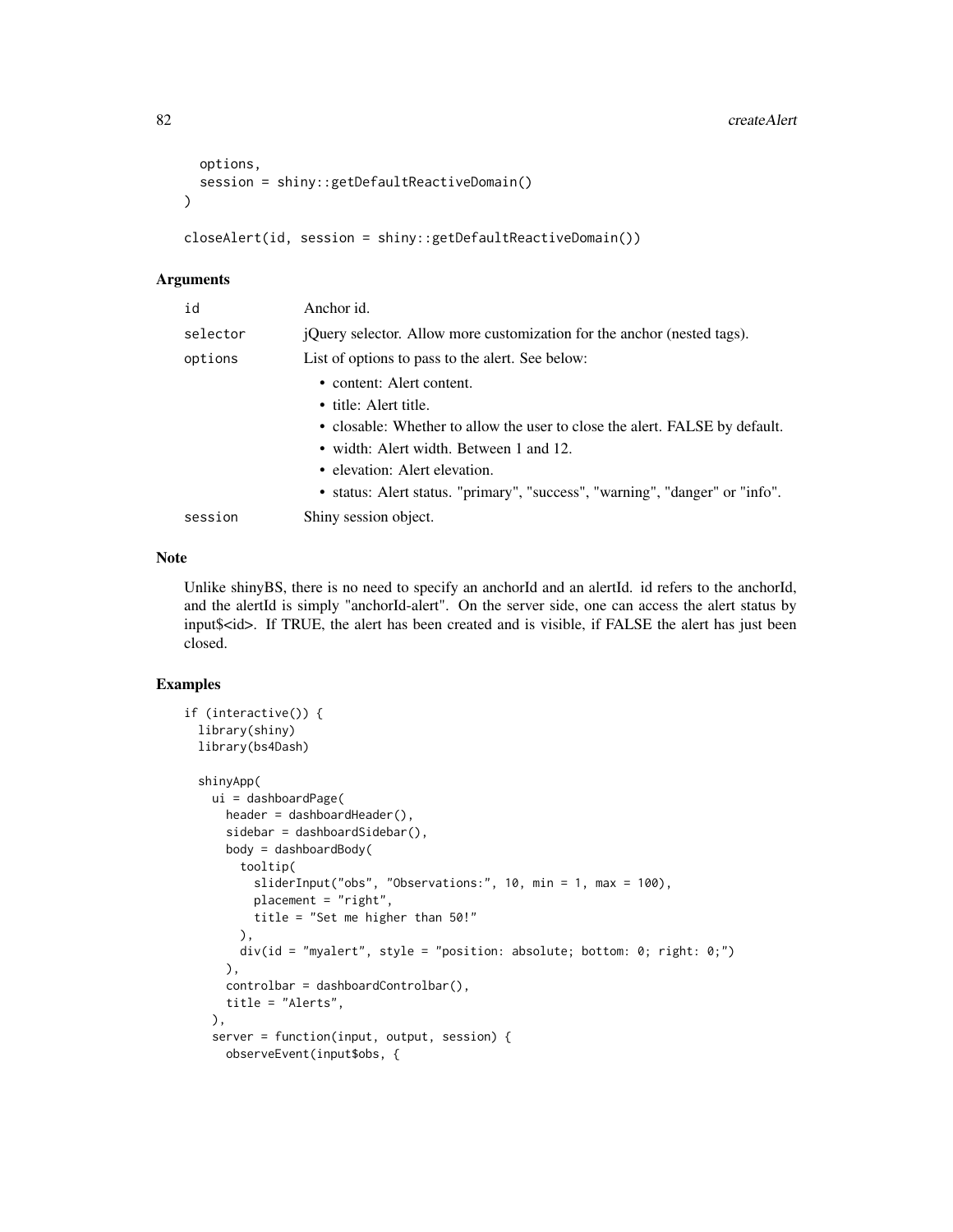```
if (input$obs > 50) {
         createAlert(
            id = "myalert",
            options = list(
              title = "Alert",
              closable = TRUE,
              width = 12,
              elevations = 4,
              status = "primary",
              content = "Alert content ..."
            )
          )
        } else {
          closeAlert(id = "myalert")
        }
      })
      observe(print(input$myalert))
      observeEvent(input$myalert, {
        alertStatus <- if (input$myalert) "opened" else "closed"
        toastColor <- if (input$myalert) "bg-lime" else "bg-fuchsia"
        toast(
          title = sprintf("Alert succesfully %s!", alertStatus),
         options = list(
            class = toastColor,
            autohide = TRUE,
            position = "topRight"
         )
       )
      })
    }
 )
}
```
<span id="page-82-0"></span>descriptionBlock *AdminLTE3 description block*

#### <span id="page-82-1"></span>Description

[descriptionBlock](#page-82-0) creates a description block, perfect for writing statistics to insert in a [box.](#page-82-1) [boxPad](#page-82-1) creates a vertical container for [descriptionBlock.](#page-82-0) It has to be included in a [box.](#page-82-1) Build an adminLTE3 card

To update [box](#page-82-1) on the server side.

## Usage

```
descriptionBlock(
 number = NULL,
```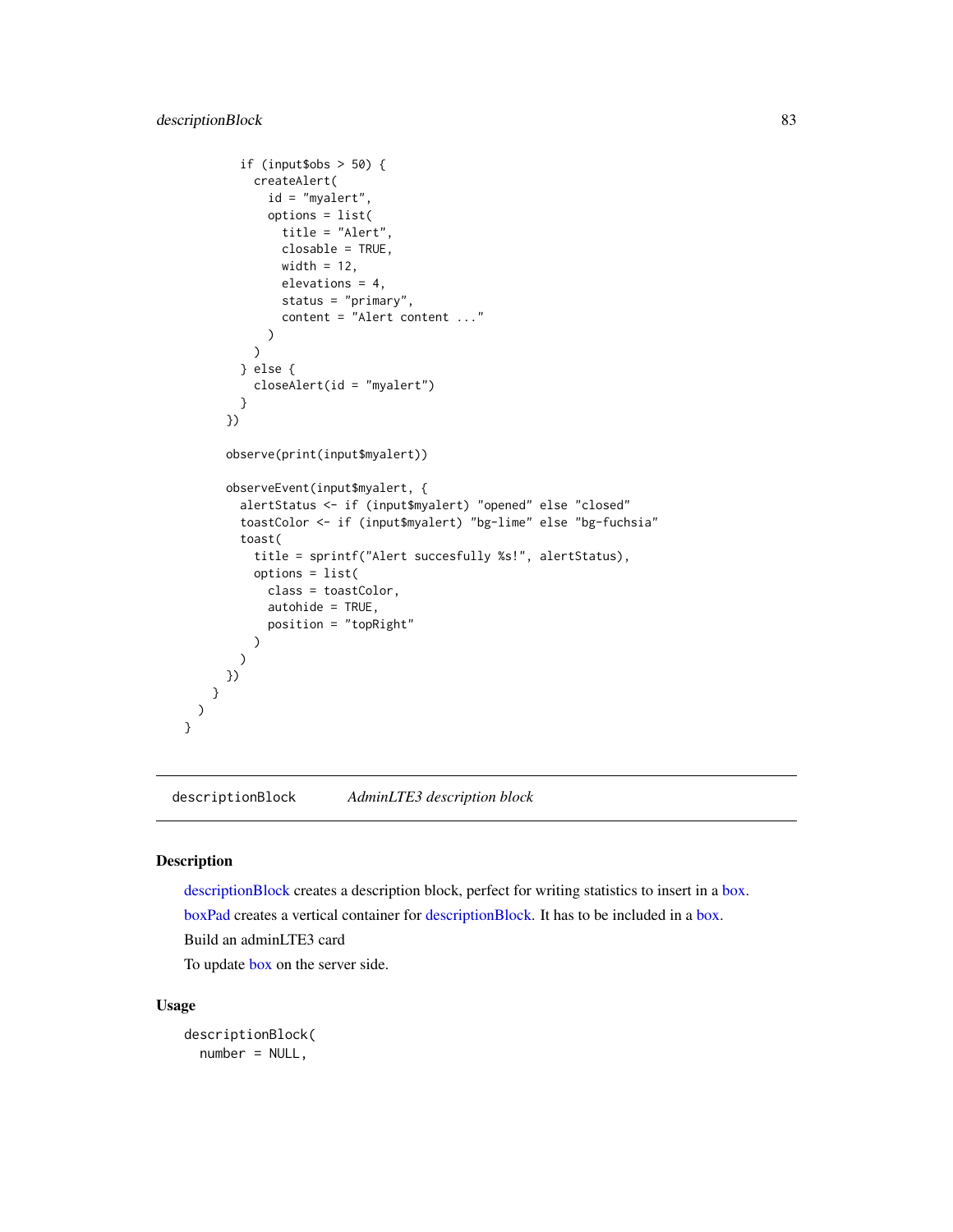```
numberColor = NULL,
  numberIcon = NULL,
  header = NULL,text = NULL,rightBorder = TRUE,
 marginBottom = FALSE
\lambdacardPad(..., color = NULL, style = NULL)
bs4Card(
  ...,
  title = NULL,
  footer = NULL,
  status = NULL,
  solidHeader = FALSE,
  background = NULL,
 width = 6,
  height = NULL,collapsible = TRUE,
  collapsed = FALSE,
  closable = FALSE,
  maximizable = FALSE,
  icon = NULL,
  gradient = FALSE,
  boxToolSize = "sm",
  elevation = NULL,
  headerBorder = TRUE,
  label = NULL,dropdownMenu = NULL,
  sidebar = NULL,id = NULL\mathcal{L}updatebs4Card(
  id,
  action = c("remove", "toggle", "toggleMaximize", "restore", "update"),
 options = NULL,
  session = shiny::getDefaultReactiveDomain()
\mathcal{L}box(
  ...,
 title = NULL,
 footer = NULL,
  status = NULL,
  solidHeader = FALSE,
 background = NULL,
```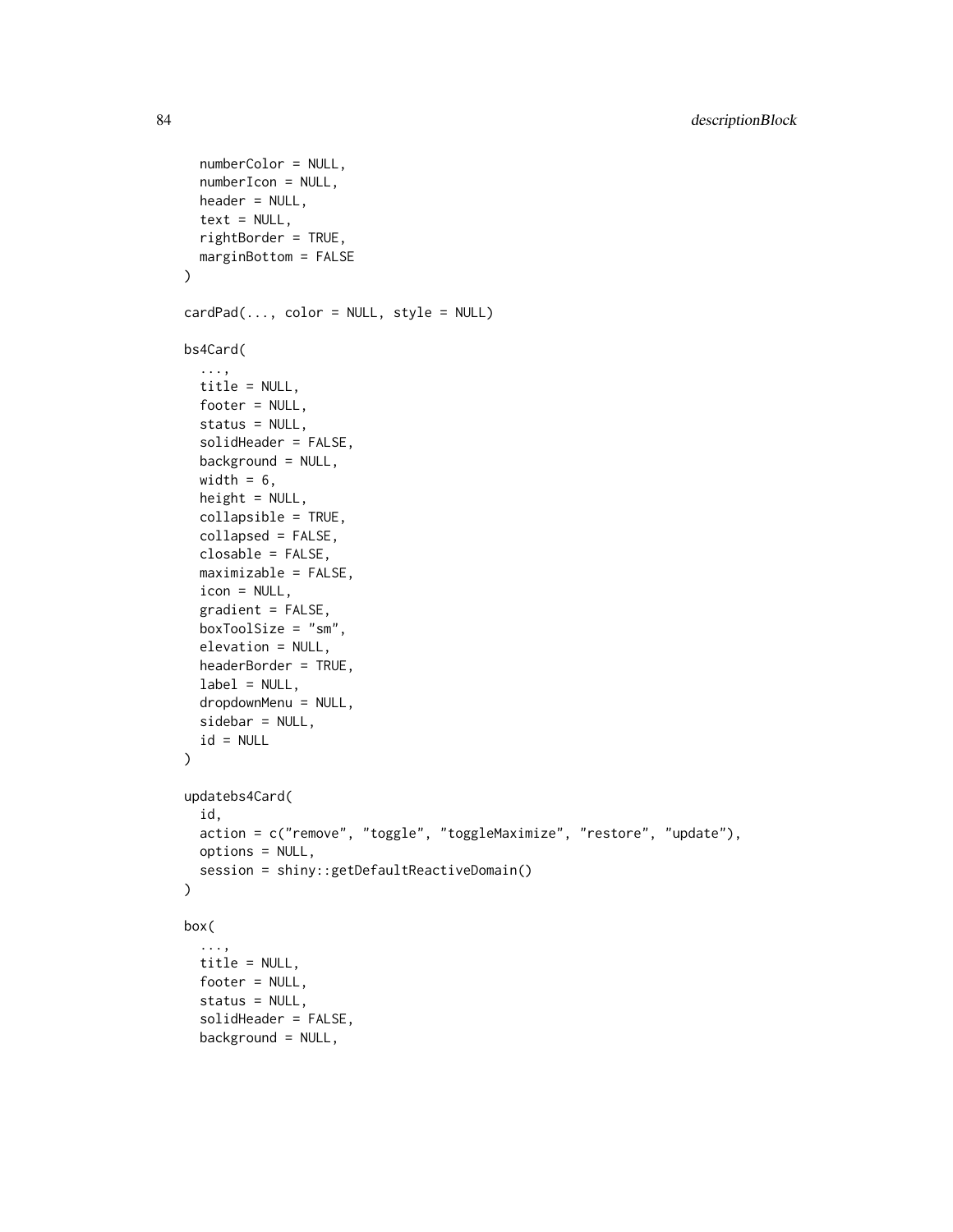```
width = 6,
 height = NULL,collapsible = TRUE,
 collapsed = FALSE,
  closable = FALSE,
 maximizable = FALSE,
  icon = NULL,
  gradient = FALSE,
  boxToolSize = "sm",
  elevation = NULL,
  headerBorder = TRUE,
  label = NULL,dropdownMenu = NULL,
  sidebar = NULL,id = NULL\mathcal{L}updateCard(
  id,
  action = c("remove", "toggle", "toggleMaximize", "restore", "update"),
 options = NULL,
 session = shiny::getDefaultReactiveDomain()
\mathcal{L}updateBox(
  id,
  action = c("remove", "toggle", "toggleMaximize", "restore", "update"),
 options = NULL,
 session = shiny::getDefaultReactiveDomain()
\mathcal{L}
```
 $boxPad(..., color = NULL, style = NULL)$ 

## Arguments

| number      | Any number.                                        |
|-------------|----------------------------------------------------|
| numberColor | Number color. Valid colors are defined as follows: |
|             | • primary: $\#007$ bff.                            |
|             | • secondary: #6 $c757d$ .                          |
|             | $\cdot$ info: #17a2b8.                             |
|             | • success: #28a745.                                |
|             | • warning: $\#$ ffc107.                            |
|             | • danger: $\#dc3545$ .                             |
|             | • $gray$ -dark: #343a40.                           |
|             | • $gray: \#adb5bd.$                                |
|             | • white: #fff.                                     |
|             | • indigo: #6610f2.                                 |
|             |                                                    |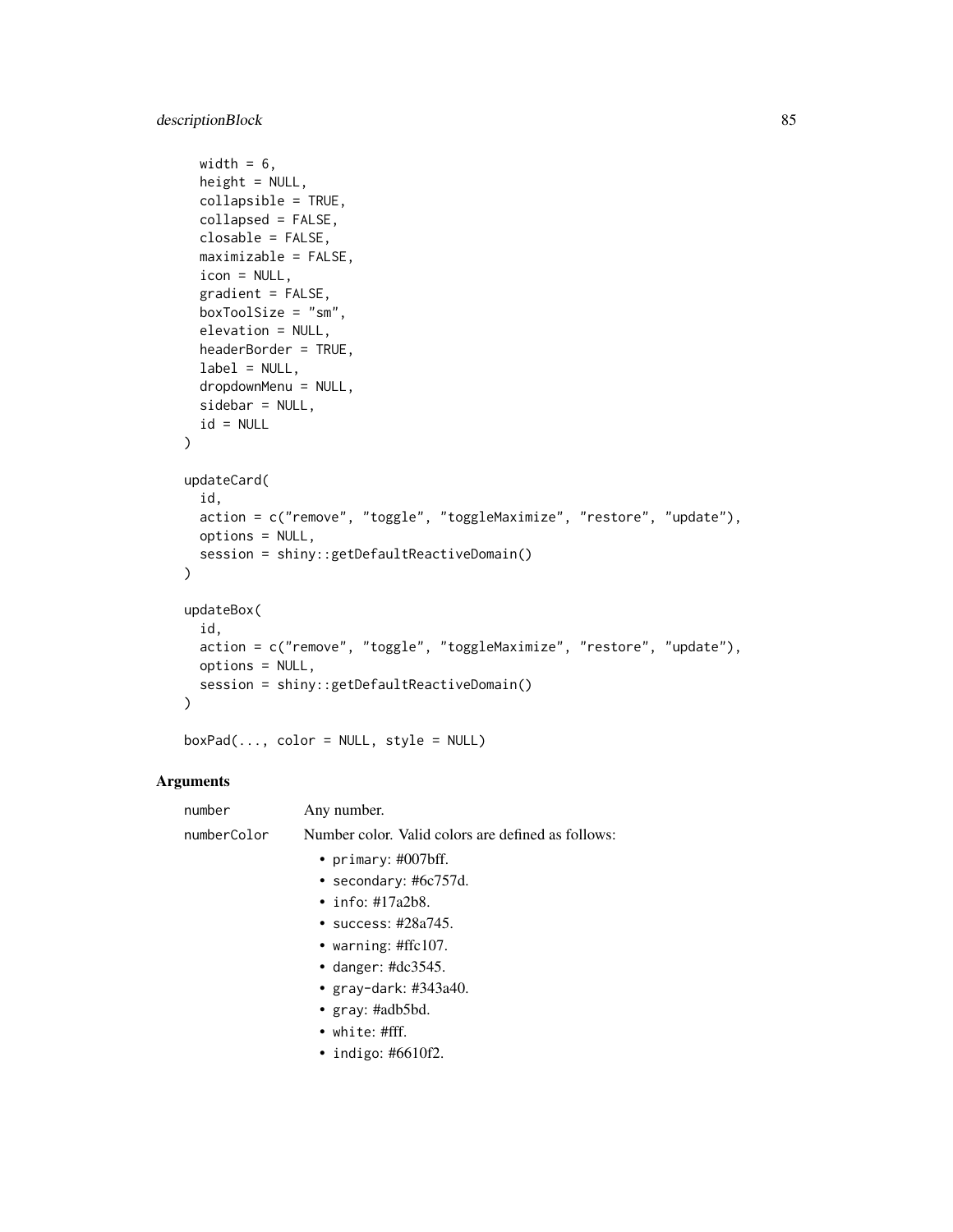|                      | • lightblue: #3c8dbc.<br>• navy: #001f3f.<br>• purple: $#605ca8$ .<br>• fuchsia: #f012be.<br>$\cdot$ pink: #e83e8c.<br>$\bullet$ maroon: #d81b60.<br>• orange: #ff851b.<br>• lime: $\#01ff70$ .<br>$\cdot$ teal: #39 $cccc$ .<br>• olive: #3d9970.                                                                                                                                                                                                                                        |
|----------------------|-------------------------------------------------------------------------------------------------------------------------------------------------------------------------------------------------------------------------------------------------------------------------------------------------------------------------------------------------------------------------------------------------------------------------------------------------------------------------------------------|
| numberIcon<br>header | Number icon, if any. Expect icon.<br>Bold text.                                                                                                                                                                                                                                                                                                                                                                                                                                           |
|                      | Additional text.                                                                                                                                                                                                                                                                                                                                                                                                                                                                          |
| text<br>rightBorder  | TRUE by default. Whether to display a right border to separate two blocks. The<br>last block on the right should not have a right border.                                                                                                                                                                                                                                                                                                                                                 |
| marginBottom         | FALSE by default. Set it to TRUE when the descriptionBlock is used in a box-<br>Pad context.                                                                                                                                                                                                                                                                                                                                                                                              |
| .                    | Contents of the box.                                                                                                                                                                                                                                                                                                                                                                                                                                                                      |
| color                | Background color. Valid colors are defined as follows:                                                                                                                                                                                                                                                                                                                                                                                                                                    |
|                      | • primary: #007bff.<br>• secondary: #6c757d.<br>$\cdot$ info: #17a2b8.<br>• success: $\#28a745$ .<br>• warning: #ffc107.<br>$\bullet$ danger: #dc3545.<br>$\bullet$ gray-dark: #343a40.<br>• gray: #adb5bd.<br>• white: #fff.<br>• indigo: $#6610f2$ .<br>• lightblue: #3c8dbc.<br>• navy: $\#001f3f$ .<br>· purple: #605ca8.<br>• fuchsia: #f012be.<br>• pink: #e83e8c.<br>$\bullet$ maroon: #d81b60.<br>• orange: #ff851b.<br>• lime: #01ff70.<br>• teal: #39cccc.<br>· olive: #3d9970. |
| style                | Custom CSS, if any.                                                                                                                                                                                                                                                                                                                                                                                                                                                                       |
| title                | Optional title.                                                                                                                                                                                                                                                                                                                                                                                                                                                                           |
|                      |                                                                                                                                                                                                                                                                                                                                                                                                                                                                                           |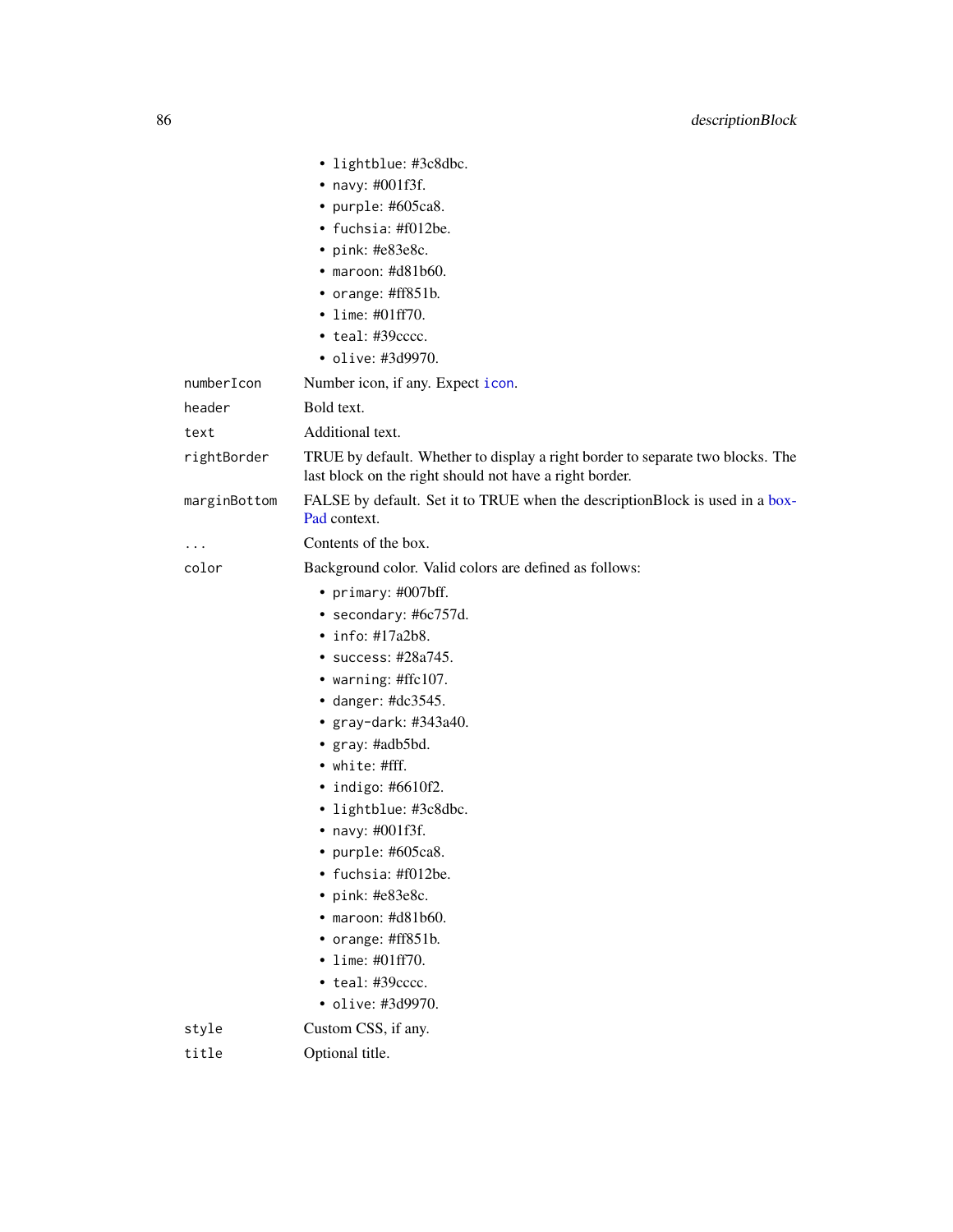footer **Optional** footer text.

status The status of the item. This determines the item's background color. Valid statuses are defined as follows:

- primary: #007bff.
- secondary: #6c757d.
- info: #17a2b8.
- success: #28a745.
- warning: #ffc107.
- danger: #dc3545.
- gray-dark: #343a40.
- gray: #adb5bd.
- white: #fff.
- indigo: #6610f2.
- lightblue: #3c8dbc.
- navy: #001f3f.
- purple: #605ca8.
- fuchsia: #f012be.
- pink: #e83e8c.
- maroon: #d81b60.
- orange: #ff851b.
- lime: #01ff70.
- teal: #39cccc.
- olive: #3d9970.

solidHeader Should the header be shown with a solid color background?

background If NULL (the default), the background of the box will be white. Otherwise, a color string. Valid colors are listed in [validColors.](#page-0-0) See below:

- primary: #007bff.
- secondary: #6c757d.
- info: #17a2b8.
- success: #28a745.
- warning: #ffc107.
- danger: #dc3545.
- gray-dark: #343a40.
- gray: #adb5bd.
- white: #fff.
- indigo: #6610f2.
- lightblue: #3c8dbc.
- navy: #001f3f.
- purple: #605ca8.
- fuchsia: #f012be.
- pink: #e83e8c.
- maroon: #d81b60.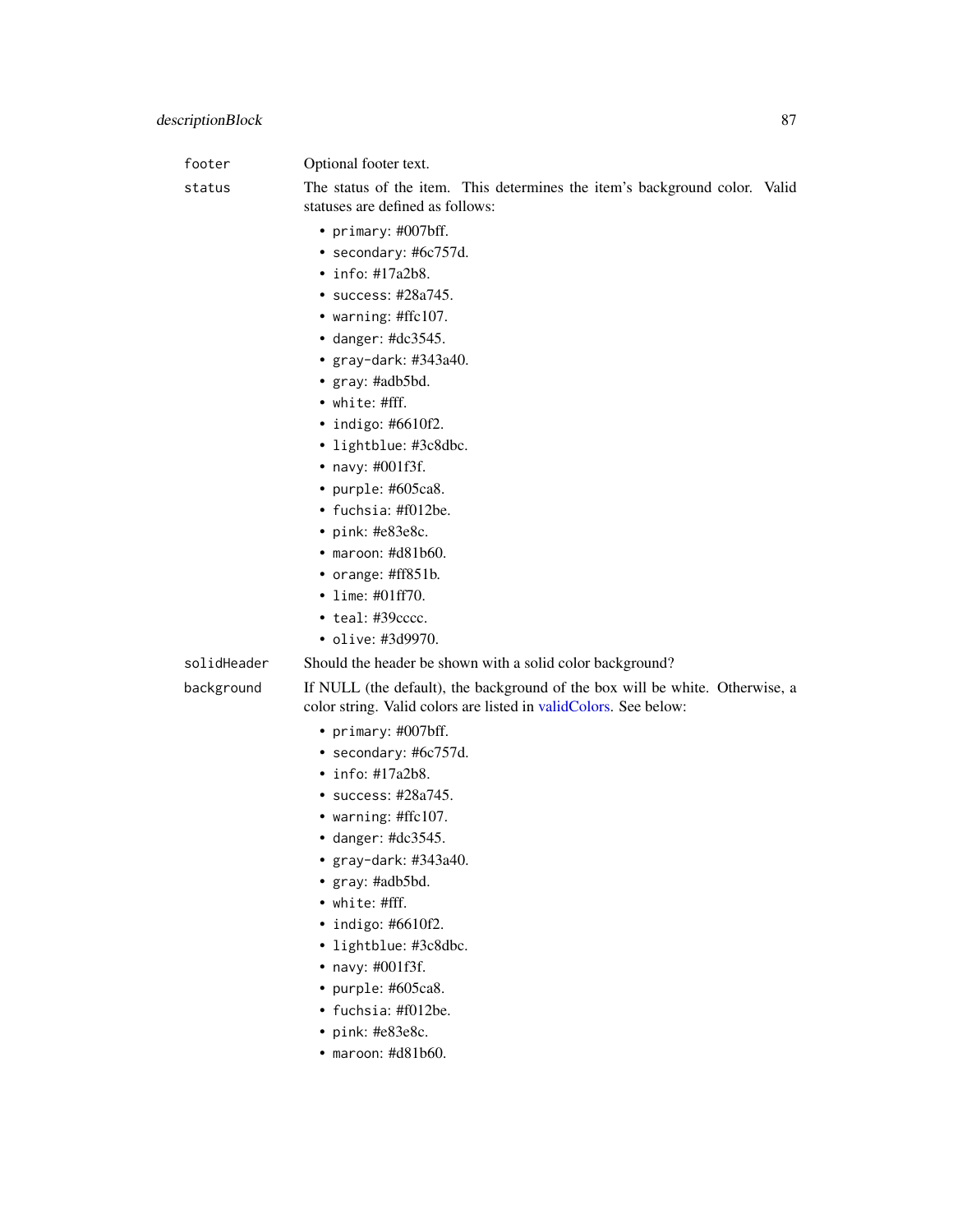|              | • orange: #ff851b.                                                                                                                                                                                                                                                                                           |
|--------------|--------------------------------------------------------------------------------------------------------------------------------------------------------------------------------------------------------------------------------------------------------------------------------------------------------------|
|              | • lime: $\#01ff70$ .                                                                                                                                                                                                                                                                                         |
|              | $\cdot$ teal: #39 $cccc$ .                                                                                                                                                                                                                                                                                   |
|              | • olive: #3d9970.                                                                                                                                                                                                                                                                                            |
| width        | The width of the box, using the Bootstrap grid system. This is used for row-<br>based layouts. The overall width of a region is 12, so the default card width of<br>6 occupies 1/2 of that width. For column-based layouts, use NULL for the width;<br>the width is set by the column that contains the box. |
| height       | The height of a box, in pixels or other CSS unit. By default the height scales<br>automatically with the content.                                                                                                                                                                                            |
| collapsible  | If TRUE, display a button in the upper right that allows the user to collapse the<br>box.                                                                                                                                                                                                                    |
| collapsed    | If TRUE, start collapsed. This must be used with collapsible=TRUE.                                                                                                                                                                                                                                           |
| closable     | If TRUE, display a button in the upper right that allows the user to close the box.                                                                                                                                                                                                                          |
| maximizable  | If TRUE, the card can be displayed in full screen mode.                                                                                                                                                                                                                                                      |
| icon         | Header icon. Displayed before title. Expect icon.                                                                                                                                                                                                                                                            |
| gradient     | Whether to allow gradient effect for the background color. Default to FALSE.                                                                                                                                                                                                                                 |
| boxToolSize  | Size of the toolbox: choose among "xs", "sm", "md", "lg".                                                                                                                                                                                                                                                    |
| elevation    | Card elevation.                                                                                                                                                                                                                                                                                              |
| headerBorder | Whether to display a border between the header and body. TRUE by default                                                                                                                                                                                                                                     |
| label        | Slot for boxLabel.                                                                                                                                                                                                                                                                                           |
| dropdownMenu | List of items in the boxtool dropdown menu. Use boxDropdown.                                                                                                                                                                                                                                                 |
| sidebar      | Slot for boxSidebar.                                                                                                                                                                                                                                                                                         |
| id           | Card id.                                                                                                                                                                                                                                                                                                     |
| action       | Action to trigger: c("remove","toggle","toggleMaximize","restore","update").                                                                                                                                                                                                                                 |
| options      | If action is update, a list of new options to configure the box, such as list (title<br>= "new title", status = NULL, solidHeader = FALSE, background = "red", width<br>= 6, height = "200px", collapsible = FALSE, closable = FALSE).                                                                       |
| session      | Shiny session.                                                                                                                                                                                                                                                                                               |

#### Author(s)

David Granjon, <dgranjon@ymail.com> David Granjon, <dgranjon@ymail.com>

#### See Also

Other boxWidgets: [attachmentBlock\(](#page-6-0)), [bs4CardLabel\(](#page-14-2)), [bs4CardSidebar\(](#page-16-1)), [bs4Carousel\(](#page-19-0)), [bs4SocialCard\(](#page-55-0)), [bs4Timeline\(](#page-66-0)), [cardDropdown\(](#page-76-1)), [cardProfile\(](#page-77-0)), [userPost\(](#page-126-0)) Other boxWidgets: [attachmentBlock\(](#page-6-0)), [bs4CardLabel\(](#page-14-2)), [bs4CardSidebar\(](#page-16-1)), [bs4Carousel\(](#page-19-0)), [bs4SocialCard\(](#page-55-0)), [bs4Timeline\(](#page-66-0)), [cardDropdown\(](#page-76-1)), [cardProfile\(](#page-77-0)), [userPost\(](#page-126-0)) Other cards: [bs4CardLayout\(](#page-14-1)), [bs4SocialCard\(](#page-55-0)), [bs4TabCard\(](#page-61-0)), [bs4UserCard\(](#page-69-0)), [renderbs4InfoBox\(](#page-101-0)), [renderbs4ValueBox\(](#page-104-0))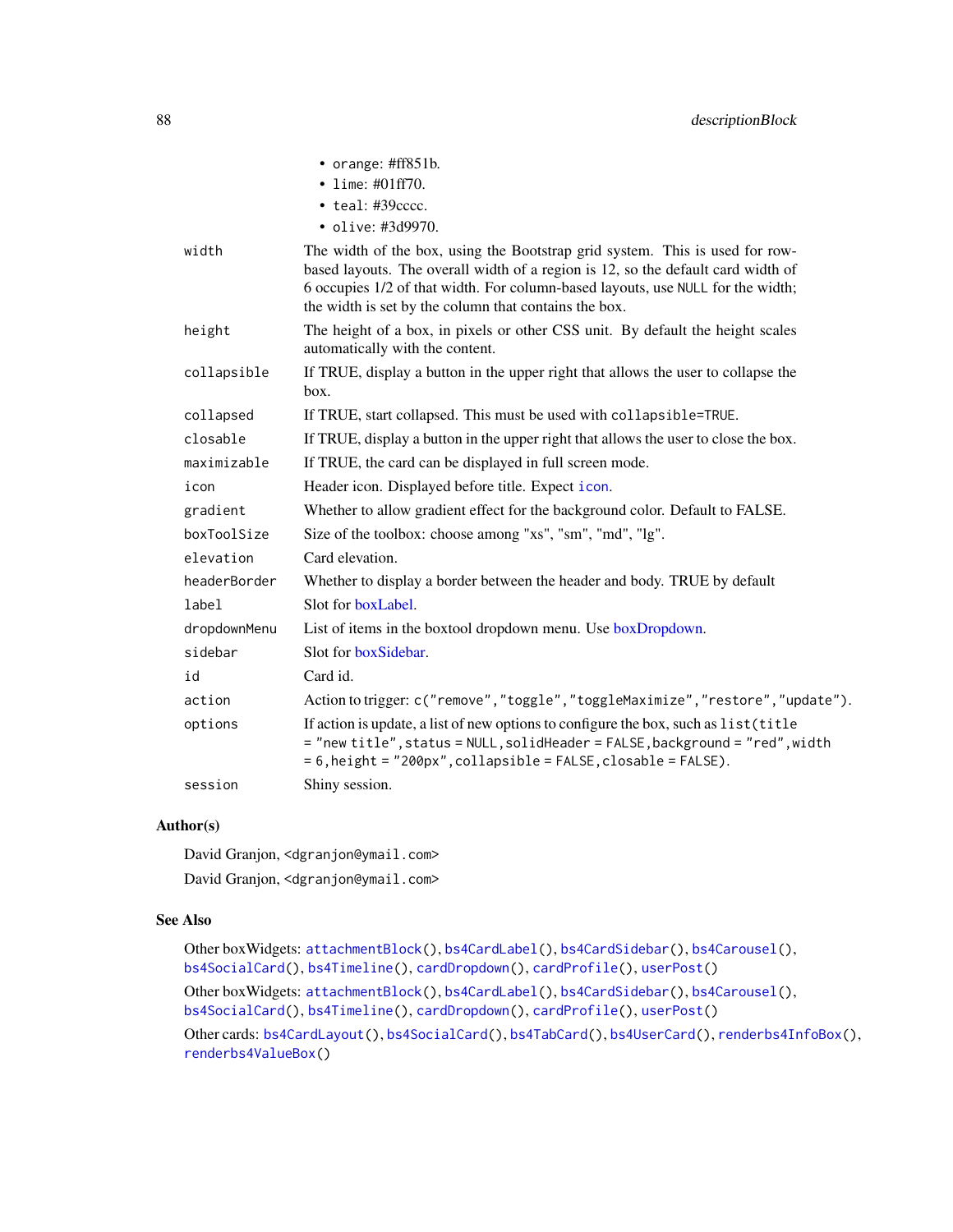## descriptionBlock 89

```
# Box with descriptionBlock
if (interactive()) {
library(shiny)
library(bs4Dash)
shinyApp(
 ui = dashboardPage(
    dashboardHeader(),
    dashboardSidebar(),
    dashboardBody(
    box(
      solidHeader = FALSE,
     title = "Status summary",
     background = NULL,
     width = 4,
      status = "danger",
      footer = fluidRow(
       column(
          width = 6,
          descriptionBlock(
            number = "17%",
            numberColor = "pink",
            numberIcon = icon("caret-up"),
            header = "$35,210.43",
            text = "TOTAL REVENUE",
            rightBorder = TRUE,
            marginBottom = FALSE
         )
        ),
        column(
          width = 6,
          descriptionBlock(
            number = "18%",
            numberColor = "secondary",
            numberIcon = icon("caret-down"),
            header = "1200",
            text = "GOAL COMPLETION",
            rightBorder = FALSE,
            marginBottom = FALSE
          )
        )
     )
    \lambda),
   title = "Description Blocks"
 ),
 server = function(input, output) { }
\mathcal{L}}
if (interactive()) {
```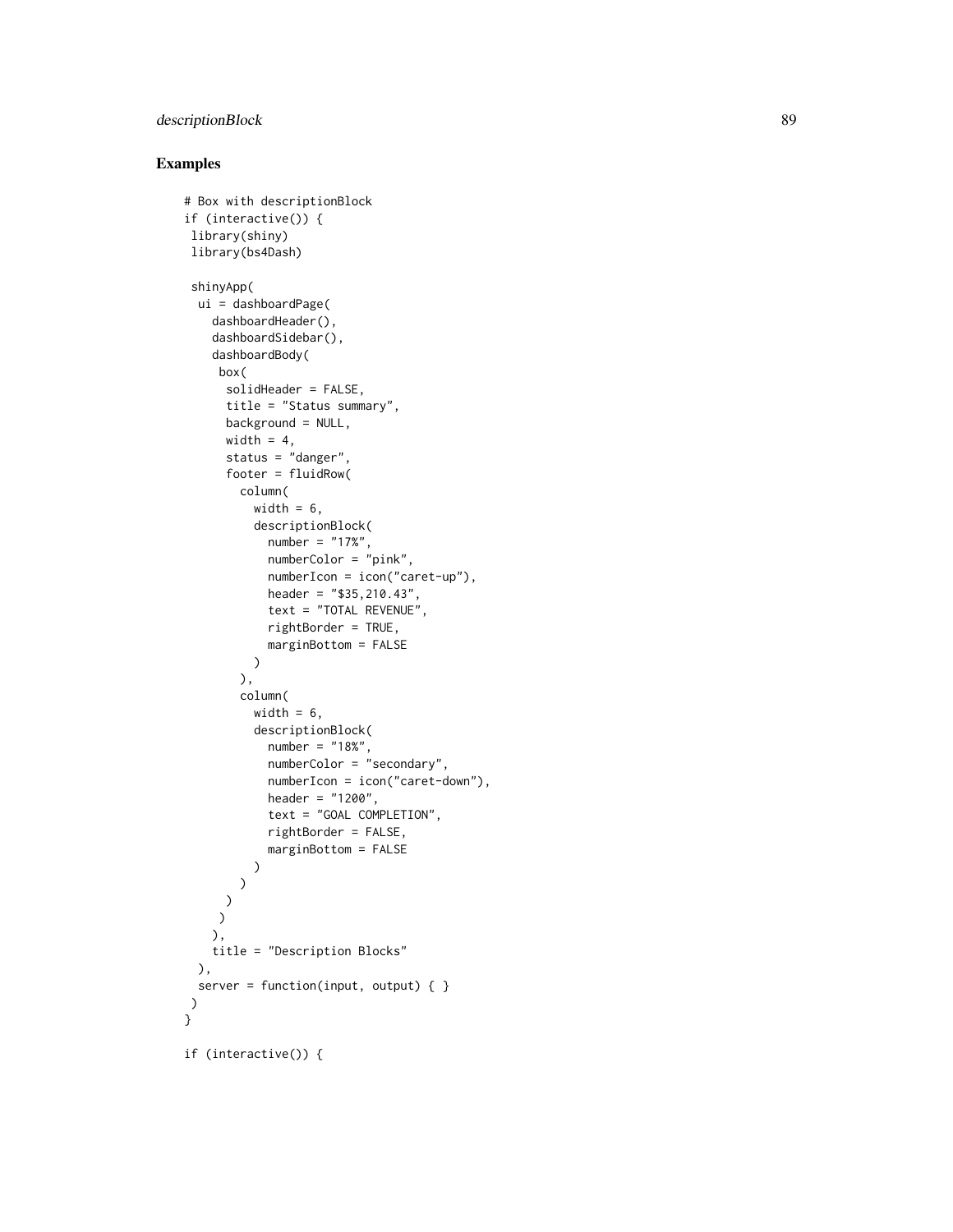```
library(shiny)
library(bs4Dash)
shinyApp(
 ui = dashboardPage(
   dashboardHeader(),
    dashboardSidebar(),
   dashboardBody(
    box(
      title = "Box with right pad",
      status = "warning",
     fluidRow(
       columnwidth = 6),
       column(
         width = 6,
         boxPad(
            color = "purple",
            descriptionBlock(
             header = "8390",
              text = "VISITS",
              rightBorder = FALSE,
              marginBottom = TRUE
            ),
            descriptionBlock(
              header = "30%",
              text = "REFERRALS",
              rightBorder = FALSE,
             marginBottom = TRUE
            ),
            descriptionBlock(
              header = "70%",
              text = "ORGANIC",
              rightBorder = FALSE,
              marginBottom = FALSE
            )
         \lambda)
     )
    )
   ),
   title = "boxPad"
 ),
 server = function(input, output) { }
)
}
# A box with label, sidebar, dropdown menu
if (interactive()) {
 library(shiny)
 library(bs4Dash)
 shinyApp(
   ui = dashboardPage(
```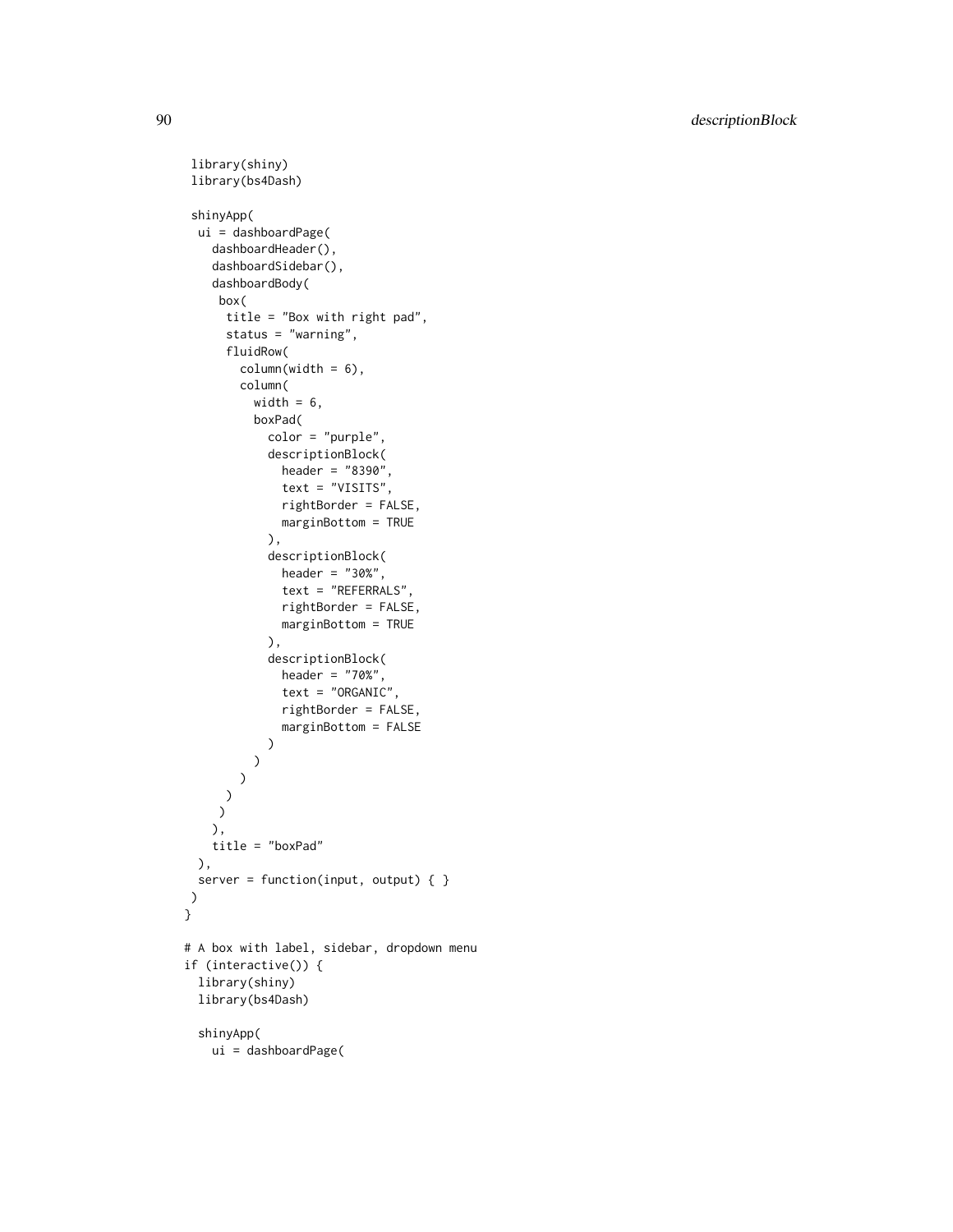```
dashboardHeader(),
      dashboardSidebar(),
      dashboardBody(
       box(
          title = "Closable Box with dropdown",
          closable = TRUE,
          width = 12,
          status = "warning",
          solidHeader = FALSE,
          collapsible = TRUE,
          label = boxLabel(
            text = 1,
            status = "danger"
          ),
          dropdownMenu = boxDropdown(
            boxDropdownItem("Link to google", href = "https://www.google.com"),
            boxDropdownItem("item 2", href = "#"),
            dropdownDivider(),
            boxDropdownItem("item 3", href = "#", icon = icon("th"))
          ),
          sidebar = boxSidebar(
            startOpen = TRUE,
            id = "mycardsidebar",
            sliderInput(
              "obs",
              "Number of observations:",
              min = 0,
              max = 1000,
              value = 500
            )
          ),
         plotOutput("distPlot")
       \lambda)
   ),
    server = function(input, output) {
      output$distPlot <- renderPlot({
        hist(rnorm(input$obs))
     })
   }
 \mathcal{L}}
# Toggle a box on the client
if (interactive()) {
 library(shiny)
 library(bs4Dash)
 ui <- dashboardPage(
    dashboardHeader(),
    dashboardSidebar(),
    dashboardBody(
      tags$style("body { background-color: ghostwhite}"),
      fluidRow(
```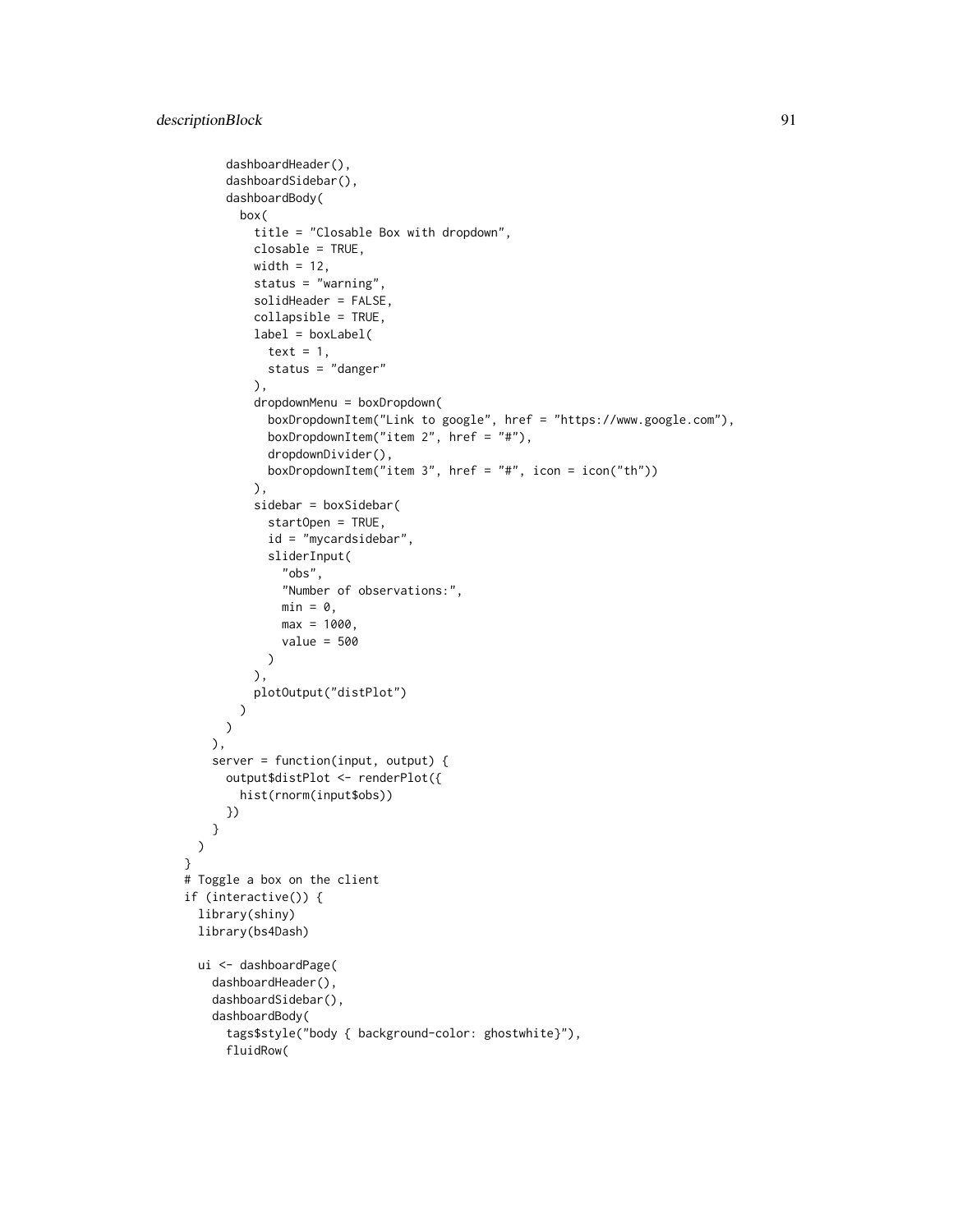```
actionButton("toggle_box", "Toggle Box"),
      actionButton("remove_box", "Remove Box", class = "bg-danger"),
      actionButton("restore_box", "Restore Box", class = "bg-success")
    ),
    actionButton("update_box", "Update Box", class = "bg-info"),
    actionButton("update_box2", "Update Box 2", class = "bg-info"),
    br(),
    br(),
    box(
      title = textOutput("box_state"),
      id = "mybox",status = "danger",
      background = "maroon",
      solidHeader = TRUE,
      gradient = TRUE,
      collapsible = TRUE,
      closable = TRUE,
      plotOutput("plot")
    )
 )
\mathcal{L}server <- function(input, output, session) {
  output$plot <- renderPlot({
    req(!input$mybox$collapsed)
    plot(rnorm(200))
  })
  output$box_state <- renderText({
    state <- if (input$mybox$collapsed) "collapsed" else "uncollapsed"
    paste("My box is", state)
  })
  observeEvent(input$toggle_box, {
    updateBox("mybox", action = "toggle")
  })
  observeEvent(input$remove_box, {
    updateBox("mybox", action = "remove")
  })
  observeEvent(input$restore_box, {
    updateBox("mybox", action = "restore")
  })
  observeEvent(input$mybox$visible, {
    collapsed <- if (input$mybox$collapsed) "collapsed" else "uncollapsed"
    visible <- if (input$mybox$visible) "visible" else "hidden"
   message <- paste("My box is", collapsed, "and", visible)
    showNotification(message, type = "warning", duration = 1)
  })
```
observeEvent(input\$update\_box, {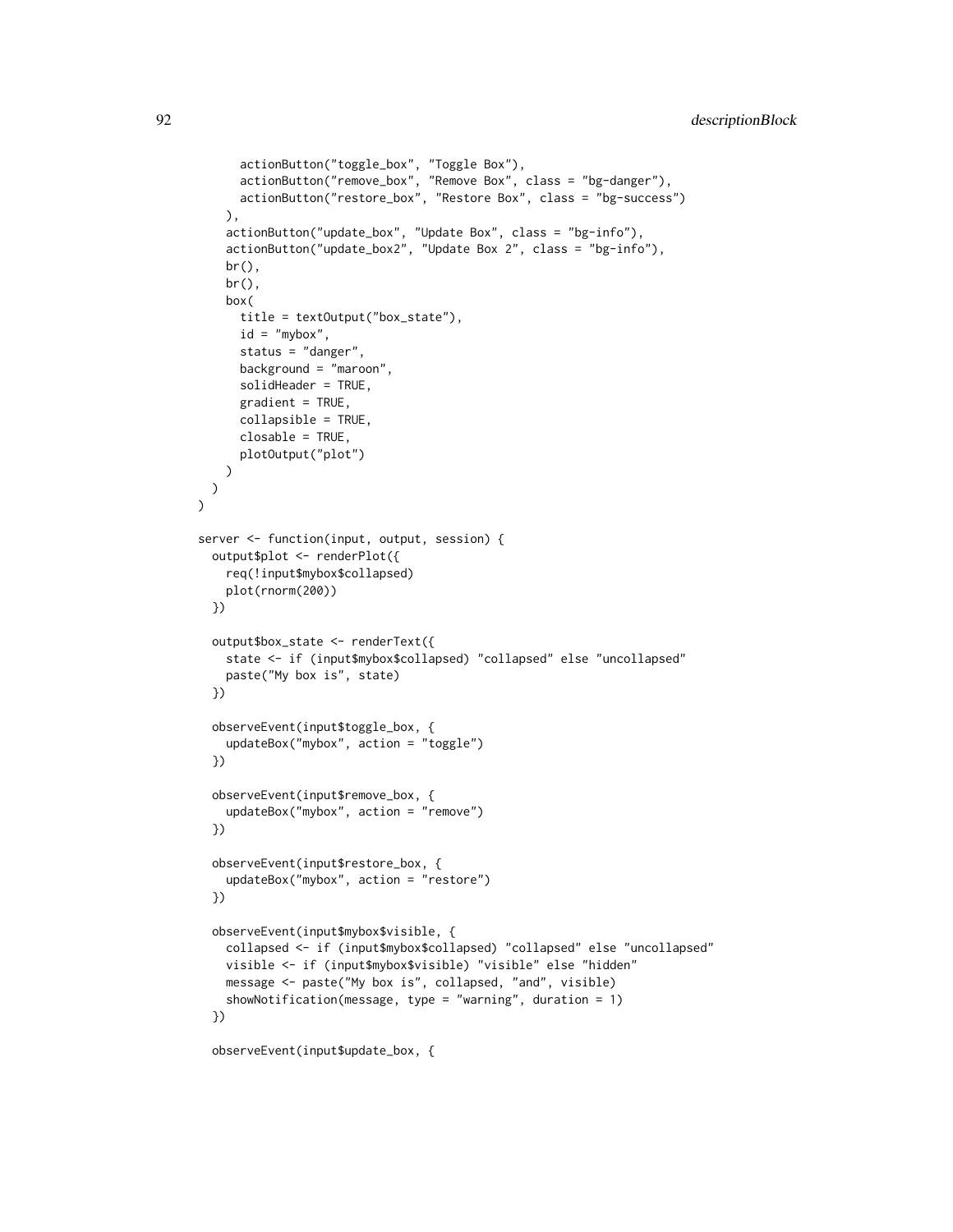```
updateBox(
        "mybox",
       action = "update",
       options = list(
         title = h2("hello", dashboardBadge(1, color = "primary")),
         status = "warning",
         solidHeader = TRUE,
         width = 12,
         background = NULL,
         height = "900px",
         closable = FALSE
       )
     )
   })
    observeEvent(input$update_box2, {
      updateBox(
        "mybox",
       action = "update",
       options = list(
         status = NULL,
         solidHeader = FALSE,
         width = 4,
         background = "green",
         height = "500px",
         closable = TRUE
       )
      )
   })
 }
 shinyApp(ui, server)
}
```
dropdownDivider *Create a box dropdown divider*

#### Description

Create a box dropdown divider

#### Usage

```
dropdownDivider()
```
#### Note

Useful to separate 2 sections of dropdown items.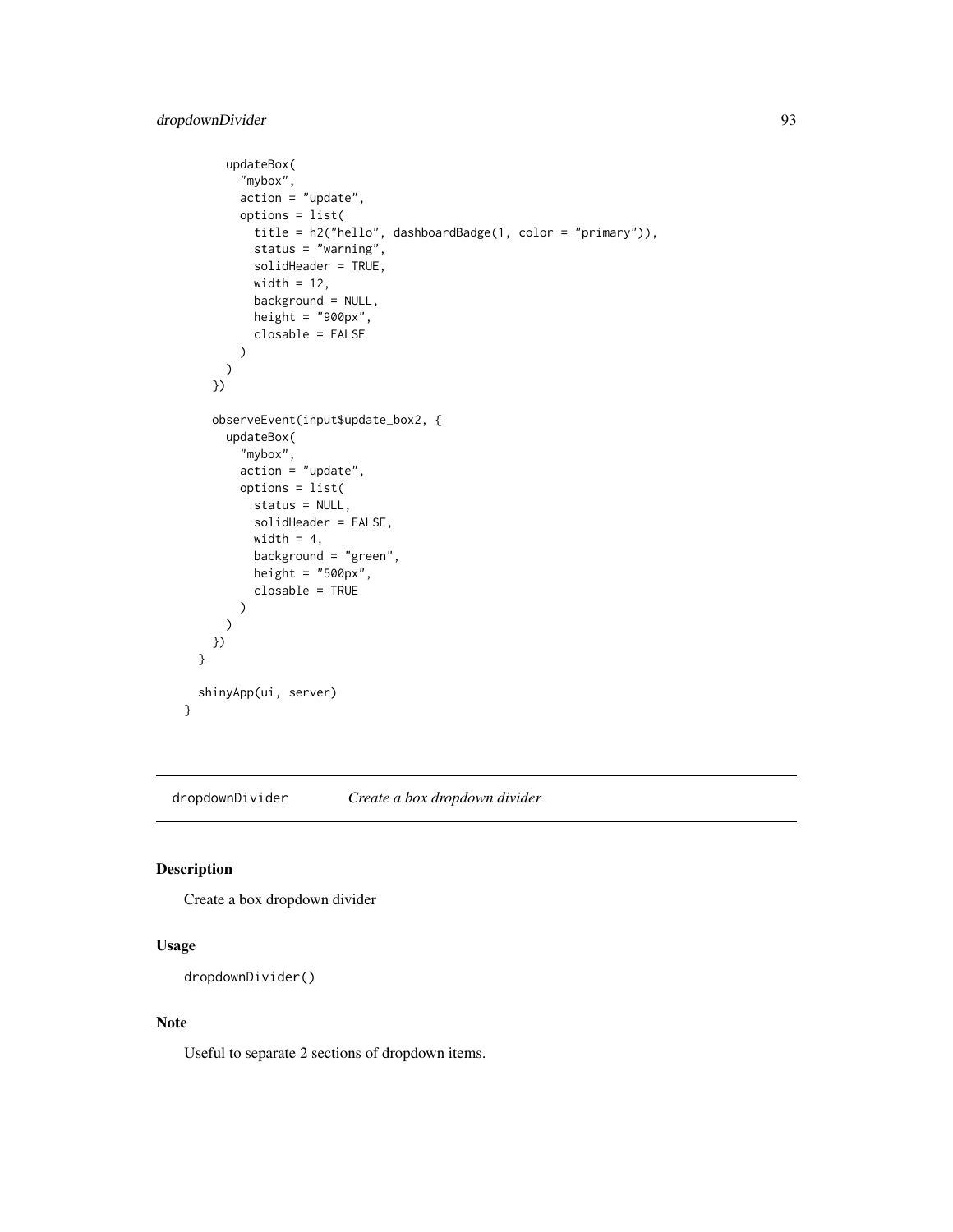## Author(s)

David Granjon, <dgranjon@ymail.com>

<span id="page-93-0"></span>dropdownMenuOutput *Create a dropdown menu output (client side)*

#### Description

This is the UI-side function for creating a dynamic dropdown menu.

## Usage

dropdownMenuOutput(outputId)

## Arguments

outputId Output variable name.

#### See Also

[renderMenu](#page-108-0) for the corresponding server-side function and examples, and [dropdownMenu](#page-39-0) for the corresponding function for generating static menus.

Other menu outputs: [menuItemOutput\(](#page-96-0)), [menuOutput\(](#page-97-0)), [renderMenu\(](#page-108-0)), [sidebarMenuOutput\(](#page-110-0))

getAdminLTEColors *Get all AdminLTE colors.*

## Description

Get all AdminLTE colors.

#### Usage

getAdminLTEColors()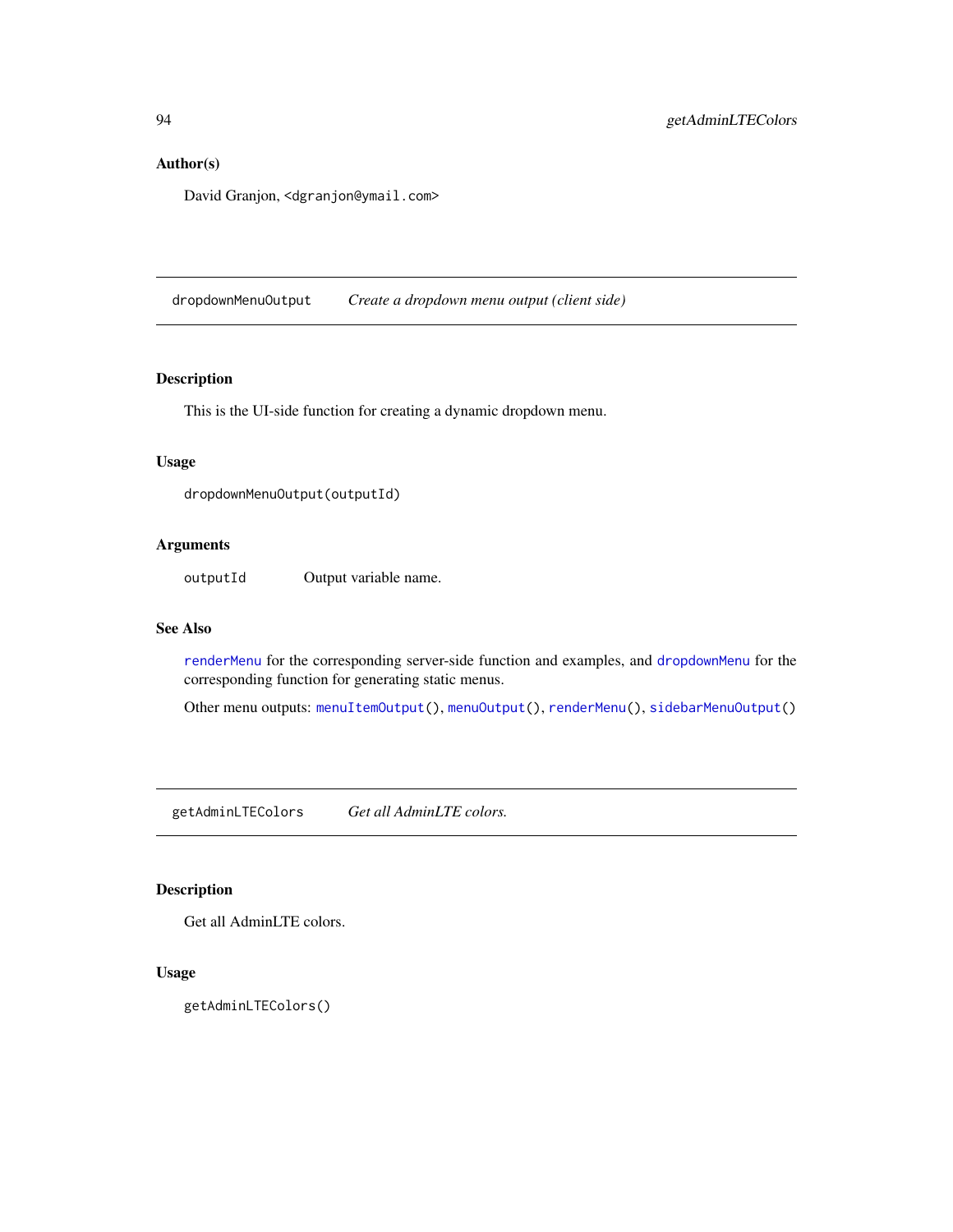## Description

Insert a [tabPanel](#page-0-0) in a [tabsetPanel](#page-111-0)

## Usage

```
insertTab(
  inputId,
  tab,
  target,
 position = c("before", "after"),
  select = FALSE,
 session = shiny::getDefaultReactiveDomain()
)
```
## Arguments

| inputId  | tabsetPanel id.                                              |
|----------|--------------------------------------------------------------|
| tab      | tabPanel to insert.                                          |
| target   | tabPanel after of before which the new tab will be inserted. |
| position | Insert before or after: c("before", "after").                |
| select   | Whether to select the newly inserted tab. FALSE by default.  |
| session  | Shiny session object.                                        |

```
if (interactive()) {
library(shiny)
library(bs4Dash)
```

```
shinyApp(
ui = dashboardPage(
  header = dashboardHeader(),
  sidebar = dashboardSidebar(),
  controlbar = dashboardControlbar(),
   footer = dashboardFooter(),
   title = "Handle tabs",
  body = dashboardBody(
     actionButton("add", "Add 'Dynamic' tab"),
     actionButton("remove", "Remove 'Foo' tab"),
     actionButton("hideTab", "Hide 'Foo' tab"),
     actionButton("showTab", "Show 'Foo' tab"),
     br(), br(),
     tabBox(
```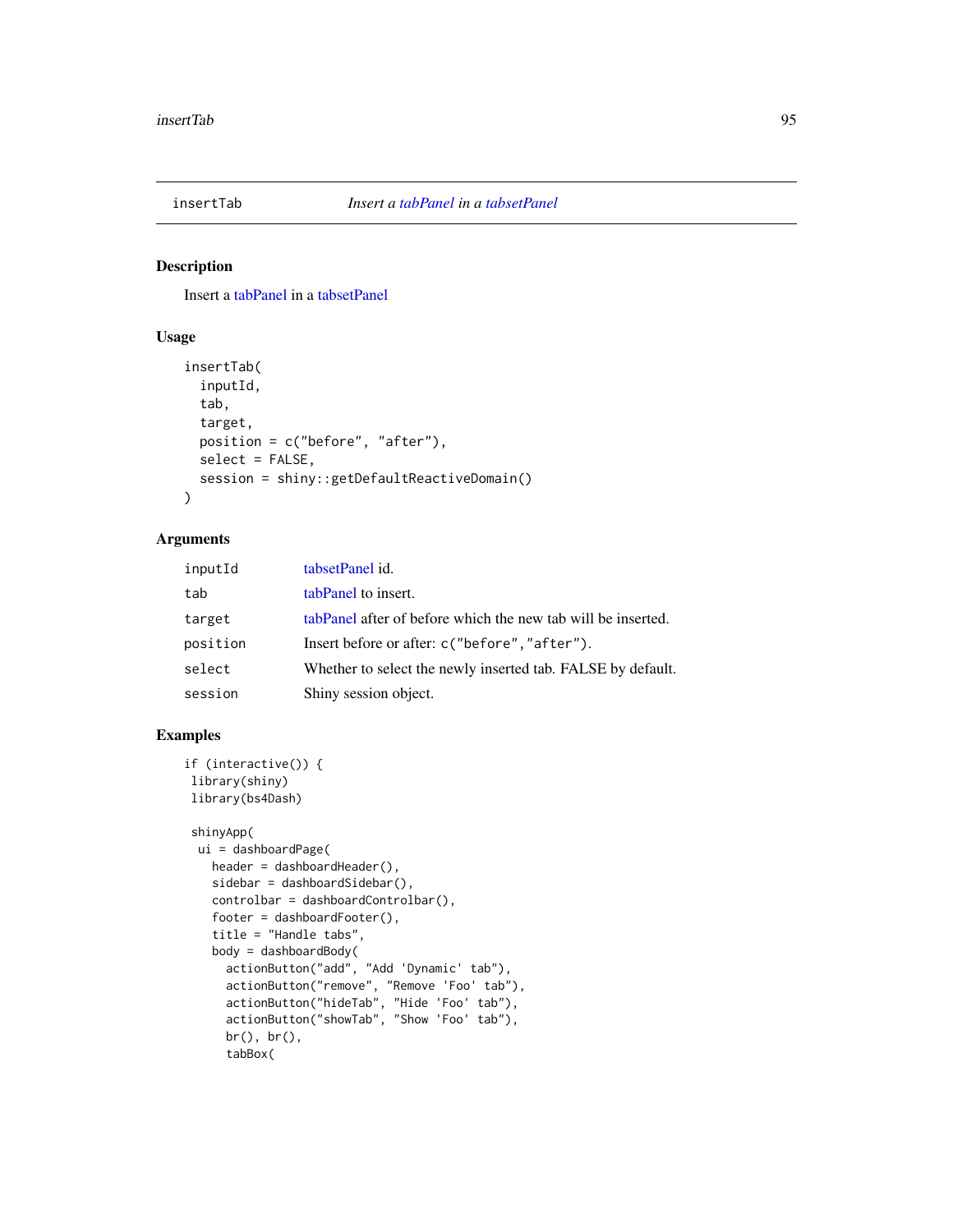```
id = "tabs",title = "A card with tabs",
        selected = "Bar",
       status = "primary",
        solidHeader = FALSE,
        type = "tabs",
        tabPanel("Hello", "This is the hello tab"),
        tabPanel("Foo", "This is the foo tab"),
        tabPanel("Bar", "This is the bar tab")
     )
   )
 ),
 server = function(input, output, session) {
   observeEvent(input$add, {
     insertTab(
       inputId = "tabs",
       tabPanel("Dynamic", "This a dynamically-added tab"),
       target = "Bar",
       select = TRUE
     )
   })
   observeEvent(input$remove, {
     removeTab(inputId = "tabs", target = "Foo")
    })
    observeEvent(input$hideTab, {
     hideTab(inputId = "tabs", target = "Foo")
   })
   observeEvent(input$showTab, {
     showTab(inputId = "tabs", target = "Foo")
   })
 }
)
}
```
ionicon *BS4 ionicons*

#### Description

Create a ionicon.

#### Usage

ionicon(name)

#### Arguments

name Name of icon. See <https://ionic.io/ionicons/>.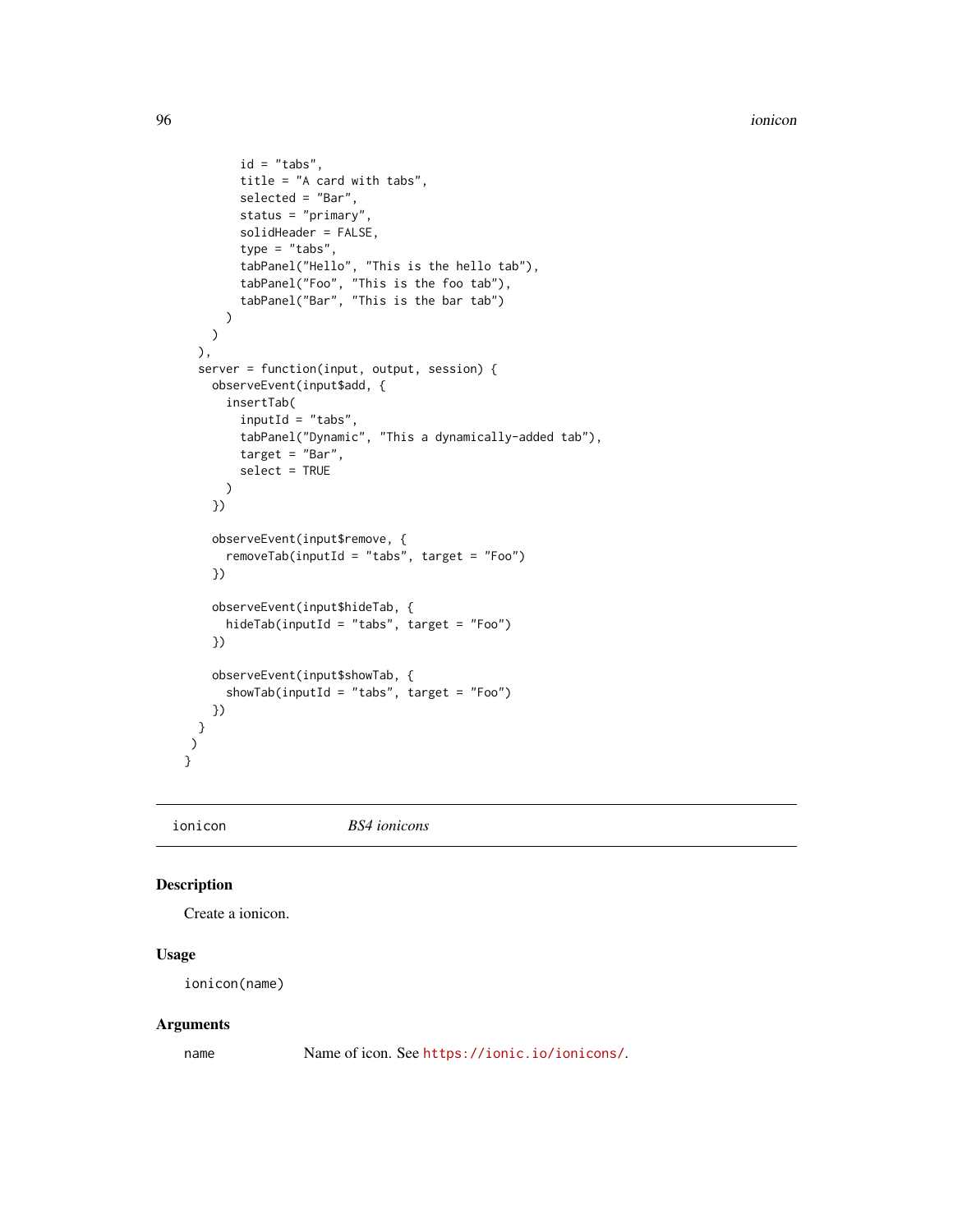## menuItemOutput 97

## Note

Similar to the icon function from shiny.

## Author(s)

David Granjon, <dgranjon@ymail.com>

## Examples

```
if(interactive()){
library(shiny)
library(bs4Dash)
shinyApp(
  ui = dashboardPage(
    header = dashboardHeader(),
    sidebar = dashboardSidebar(),
    controlbar = dashboardControlbar(),
    footer = dashboardFooter(),
    title = "Ionicons",
    body = dashboardBody(
      ionicon(name ="heart"),
      ionicon(name ="beer")
   )
  ),
  server = function(input, output) {}
)
}
```
<span id="page-96-0"></span>menuItemOutput *Create a sidebar menu item output (client side)*

## Description

This is the UI-side function for creating a dynamic sidebar menu item.

#### Usage

```
menuItemOutput(outputId)
```
## Arguments

outputId Output variable name.

## See Also

[renderMenu](#page-108-0) for the corresponding server-side function and examples, and [menuItem](#page-30-0) for the corresponding function for generating static sidebar menus.

Other menu outputs: [dropdownMenuOutput\(](#page-93-0)), [menuOutput\(](#page-97-0)), [renderMenu\(](#page-108-0)), [sidebarMenuOutput\(](#page-110-0))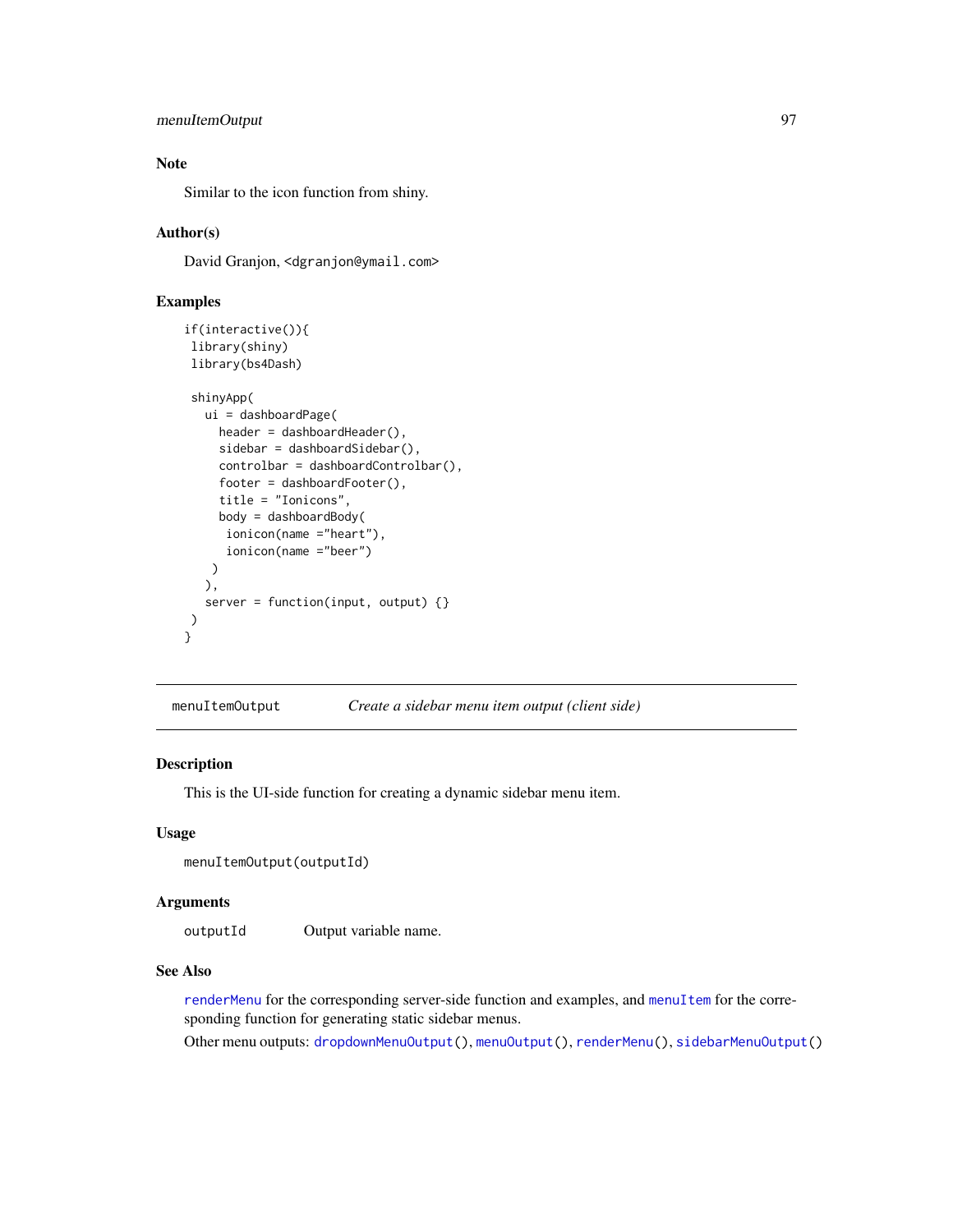#### Description

This can be used as a placeholder for dynamically-generated [dropdownMenu](#page-39-0), [notificationItem](#page-39-0), [messageItem](#page-39-0), [taskItem](#page-39-0) [sidebarMenu](#page-30-0), or [menuItem](#page-30-0). If called directly, you must make sure to supply the correct type of tag. It is simpler to use the wrapper functions if present; for example, [dropdownMenuOutput](#page-93-0) and [sidebarMenuOutput](#page-110-0).

#### Usage

menuOutput(outputId, tag = shiny::tags\$li)

#### **Arguments**

| outputId | Output variable name.                      |
|----------|--------------------------------------------|
| tag      | A tag function, like tags\$11 or tags\$u1. |

## See Also

[renderMenu](#page-108-0) for the corresponding server side function and examples. Other menu outputs: [dropdownMenuOutput\(](#page-93-0)), [menuItemOutput\(](#page-96-0)), [renderMenu\(](#page-108-0)), [sidebarMenuOutput\(](#page-110-0))

<span id="page-97-2"></span>

popover *Create a Bootstrap 4 popover from the UI side*

#### <span id="page-97-1"></span>**Description**

This replaces the shinyBS popover feature that is not compatible with Bootstrap 4

[addPopover](#page-97-1) adds a popover to the given target.

[removePopover](#page-97-1) destroys the current targeted popover.

## Usage

```
popover(tag, content, title, placement = c("top", "bottom", "left", "right"))
addPopover(
  id = NULL,selector = NULL,
 options,
  session = shiny::getDefaultReactiveDomain()
)
```
removePopover(id, session = shiny::getDefaultReactiveDomain())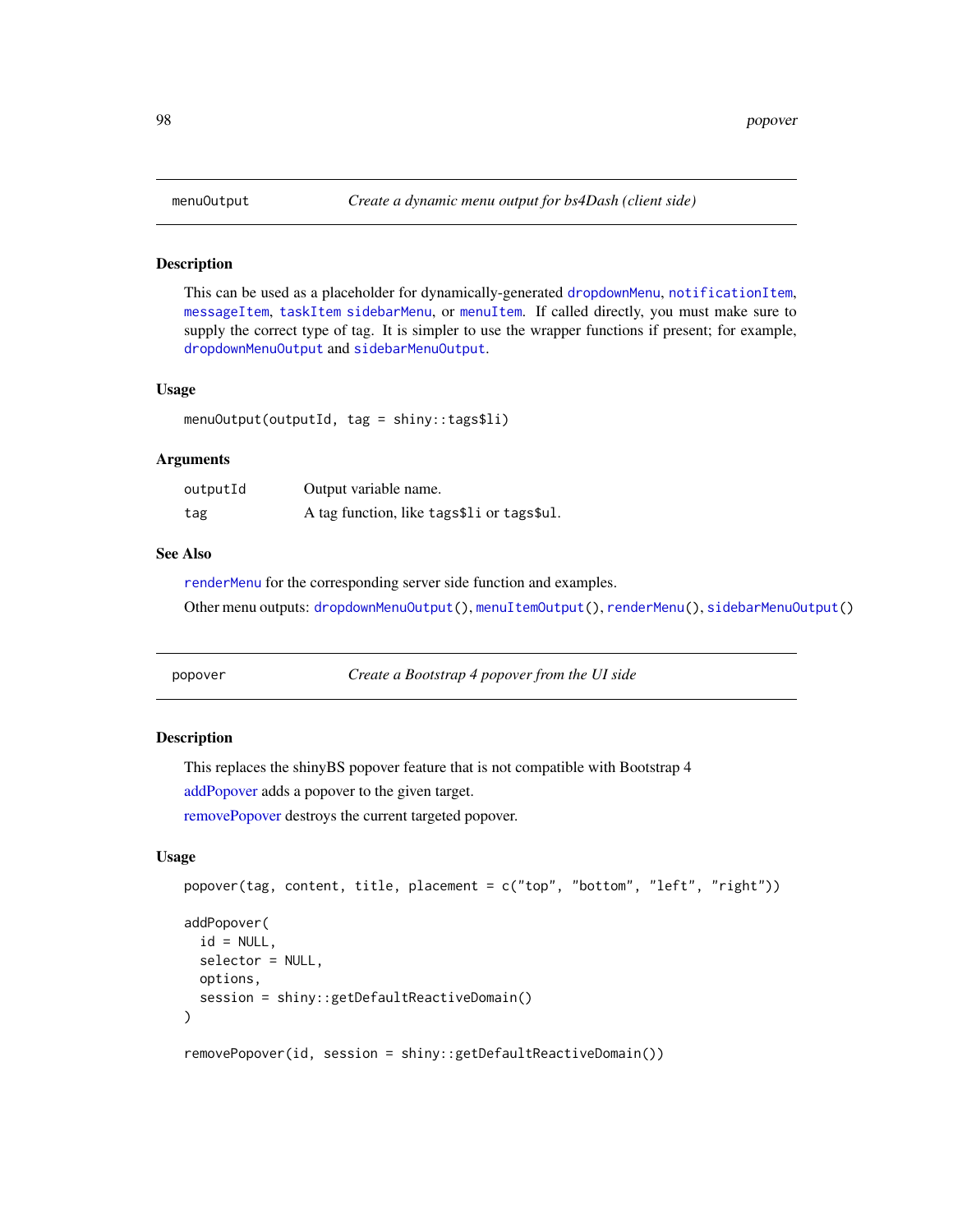#### popover the contract of the contract of the contract of the contract of the contract of the contract of the contract of the contract of the contract of the contract of the contract of the contract of the contract of the co

#### **Arguments**

| tag       | Popover target.                                                                                         |
|-----------|---------------------------------------------------------------------------------------------------------|
| content   | Popover content.                                                                                        |
| title     | Popover title.                                                                                          |
| placement | Popover placement: "top", "bottom", "left" or "right".                                                  |
| id        | Popover target id.                                                                                      |
| selector  | <i>iQuery selector.</i> Allow more customization for the target (nested tags).                          |
| options   | List of options to pass to the popover. See https://getbootstrap.com/docs/<br>4.0/components/popovers/. |
| session   | Shiny session object.                                                                                   |

#### Note

[popover](#page-97-2) does not automatically handles tooltip removal and must be seperately implemented. If the [dashboardHeader](#page-25-0) help parameter is TRUE, all popovers may be enabled or disabled depending on the switch value, which may solve this problem. This allows to toggle popovers whenever required.

This replaces the shinyBS popover feature that is not compatible with Bootstrap 4

```
if (interactive()) {
 library(shiny)
 library(bs4Dash)
 shinyApp(
   ui = dashboardPage(
     header = dashboardHeader(),
     sidebar = dashboardSidebar(),
     controlbar = dashboardControlbar(),
     footer = dashboardFooter(),
     title = "Popover UI",
     body = dashboardBody(
       popover(
         actionButton("goButton", "Click me to see the popover!"),
         title = "My popover",
         placement = "right",
         content = "Vivamus sagittis lacus vel augue laoreet rutrum faucibus."
       )
     )
   ),
   server = function(input, output) {}
 )
}
if (interactive()) {
 library(shiny)
 library(bs4Dash)
 shinyApp(
```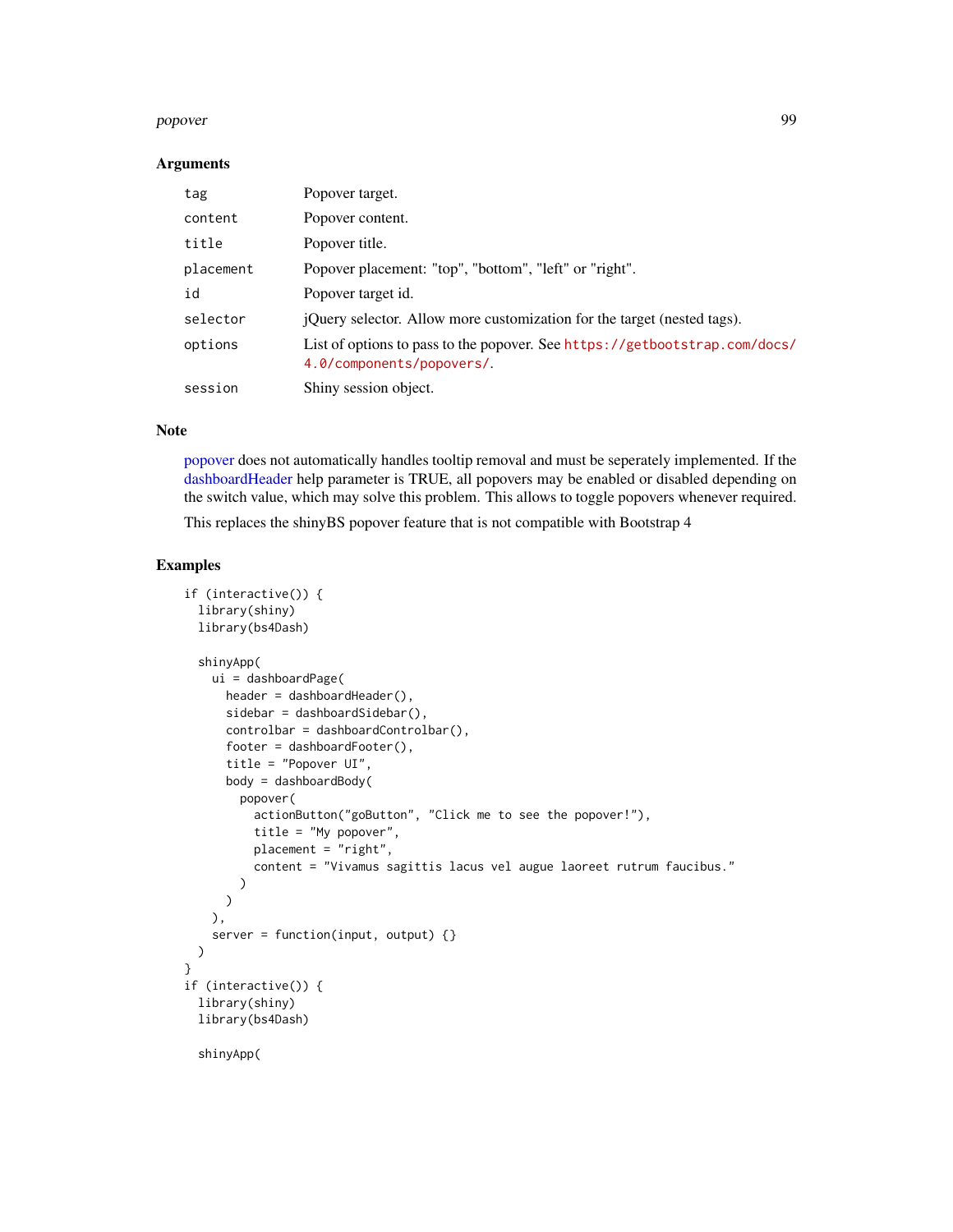```
ui = dashboardPage(
     header = dashboardHeader(),
     sidebar = dashboardSidebar(),
     controlbar = dashboardControlbar(),
     footer = dashboardFooter(),
     title = "Popover server",
     body = dashboardBody(
        sliderInput("obs", "Number of observations:",
         min = 0, max = 1000, value = 500),
       plotOutput("distPlot")
     )
   ),
    server = function(input, output, session) {
     output$distPlot <- renderPlot({
       hist(rnorm(input$obs))
     })
     observeEvent(input$obs, {
        if (input$obs > 500) {
          addPopover(
            id = "distPlot",
            options = list(
              content = "Vivamus sagittis lacus vel augue laoreet rutrum faucibus.",
              title = "Server popover",
              placement = "bottom",
              trigger = "hover"
            )
         )
        } else {
          removePopover(id = "distPlot")
        }
     })
   }
 )
}
```
<span id="page-99-0"></span>productList *AdminLTE3 product list container*

## <span id="page-99-1"></span>Description

[productList](#page-99-0) creates a container to display commercial items in an elegant container. Insert in a [box.](#page-82-1) [productListItem](#page-99-1) creates a product item to insert in [productList.](#page-99-0)

#### Usage

```
productList(...)
productListItem(..., image = NULL, title = NULL, subtitle = NULL, color = NULL)
```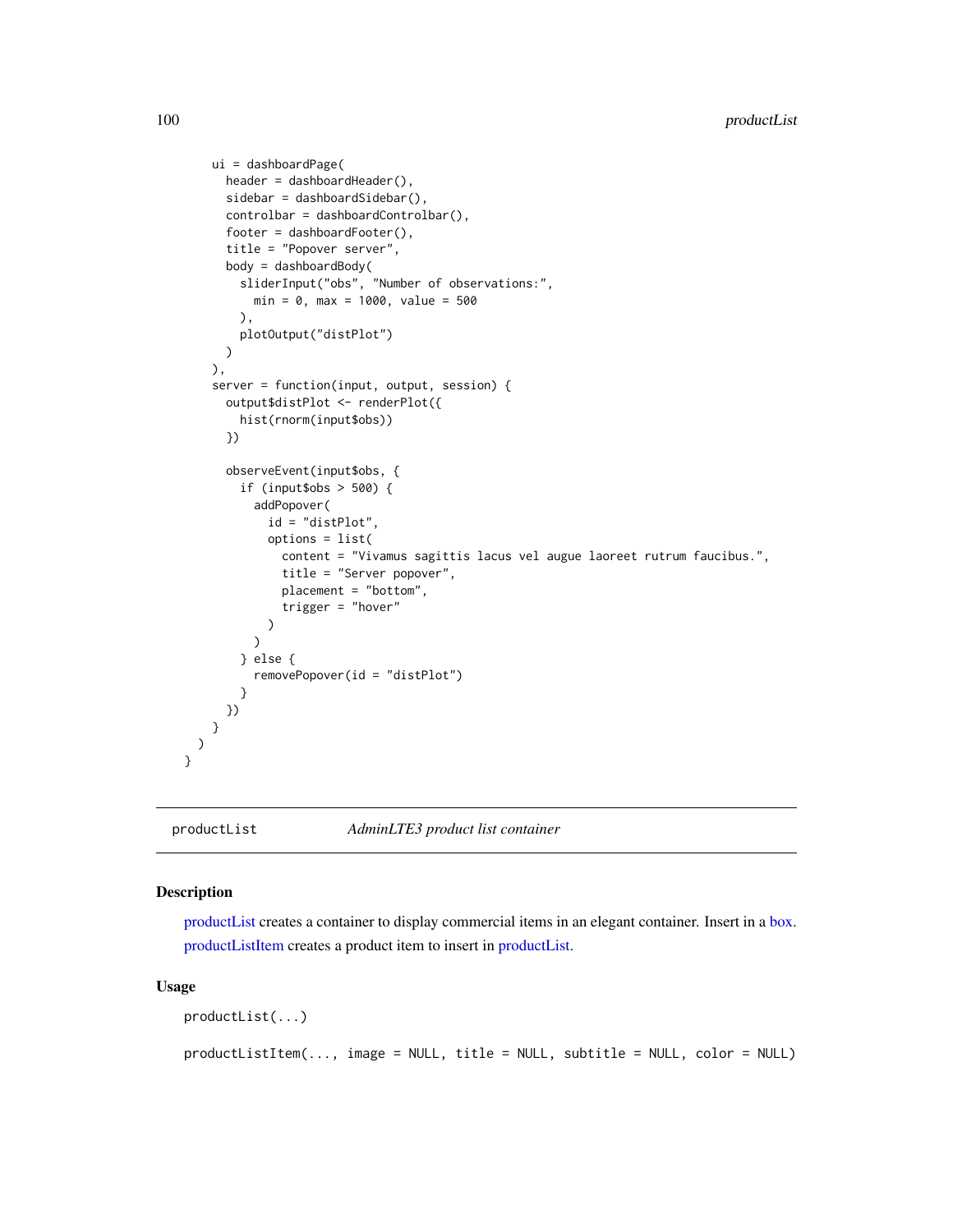## productList 101

## Arguments

|          | product description.                       |
|----------|--------------------------------------------|
| image    | image url, if any.                         |
| title    | product name.                              |
| subtitle | product price.                             |
| color    | price color. Valid color are listed below: |
|          | • primary: $\#007$ bff.                    |
|          | • secondary: $\#6c757d$ .                  |
|          | • info: $\#17a2b8$ .                       |
|          | • success: $\#28a745$ .                    |
|          | • warning: $\#\text{ffc107}$ .             |
|          | • danger: $\#dc3545$ .                     |

#### Author(s)

David Granjon, <dgranjon@ymail.com>

```
# Box with productList
if (interactive()) {
library(shiny)
library(bs4Dash)
 shinyApp(
 ui = dashboardPage(
   dashboardHeader(),
   dashboardSidebar(),
   dashboardBody(
    box(
      title = "Product List",
      status = "primary",
      productList(
        productListItem(
          image = "https://www.pngmart.com/files/1/Haier-TV-PNG.png",
          title = "Samsung TV",
          subtitle = "$1800",
          color = "warning",
          "This is an amazing TV, but I don't like TV!"
        ),
        productListItem(
          image = "https://upload.wikimedia.org/wikipedia/commons/7/77/IMac_Pro.svg",
          title = "Imac 27",
          subtitle = "$4999",
          color = "danger",
          "This is were I spend most of my time!"
       )
     \lambda\mathcal{L}
```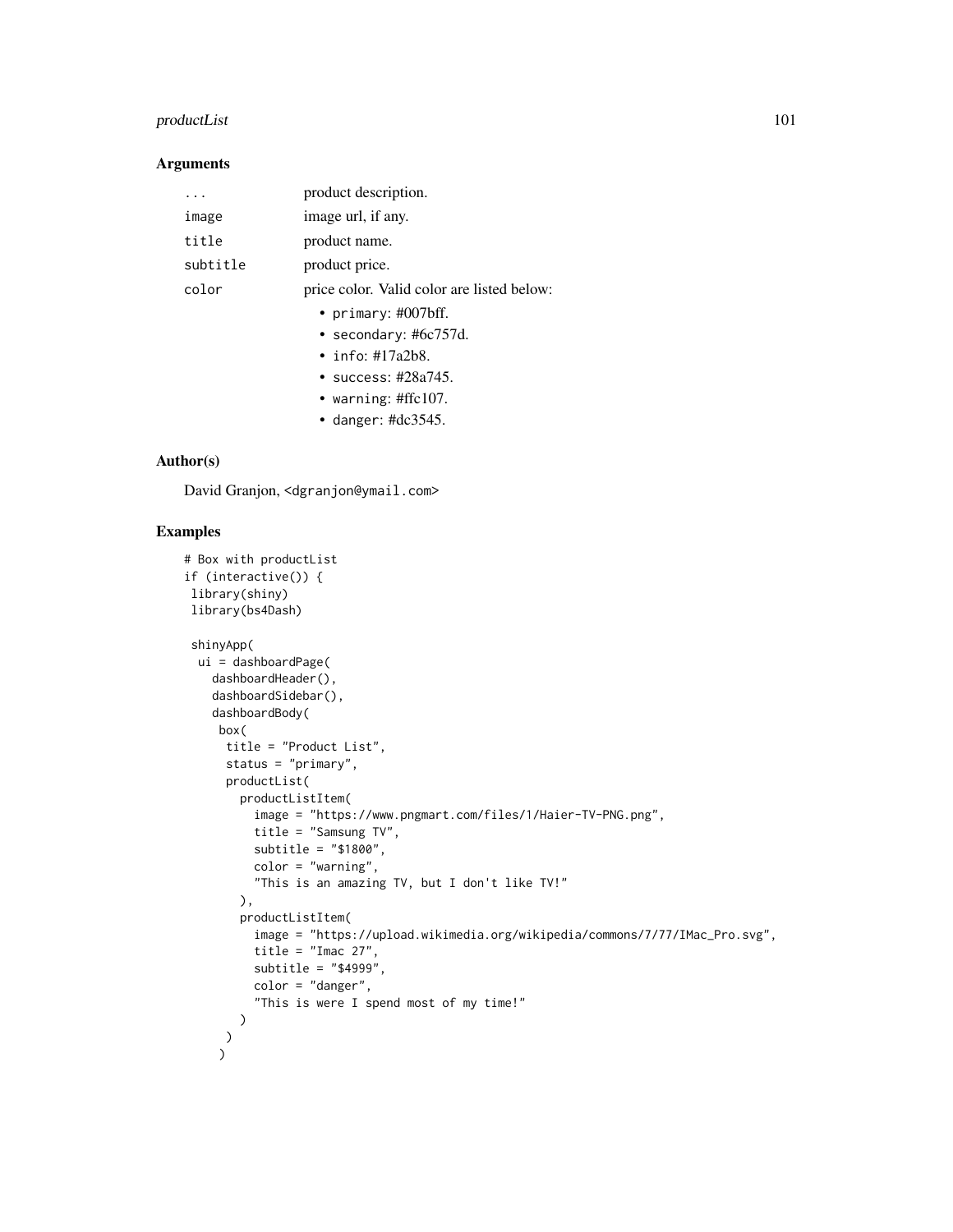```
),
    title = "Product List"
 ),
 server = function(input, output) \{ \}\rightarrow}
```
<span id="page-101-0"></span>renderbs4InfoBox *Boostrap 4 info box*

## <span id="page-101-1"></span>Description

A beautiful AdminLTE3 info box.

#### Usage

```
renderbs4InfoBox(expr, env = parent.frame(), quoted = FALSE)
bs4InfoBoxOutput(outputId, width = 4)
bs4InfoBox(
  title,
 value = NULL,
 subtitle = NULL,
  icon = shiny::icon("bar-chart"),
  color = NULL,
 width = 4,
 href = NULL,
 fill = FALSE,gradient = FALSE,
 elevation = NULL,
  iconElevation = NULL,
  tabName = NULL
)
infoBox(
  title,
 value = NULL,
  subtitle = NULL,
  icon = shiny::icon("bar-chart"),
  color = NULL,
 width = 4,
 href = NULL,
  fill = FALSE,gradient = FALSE,
  elevation = NULL,
```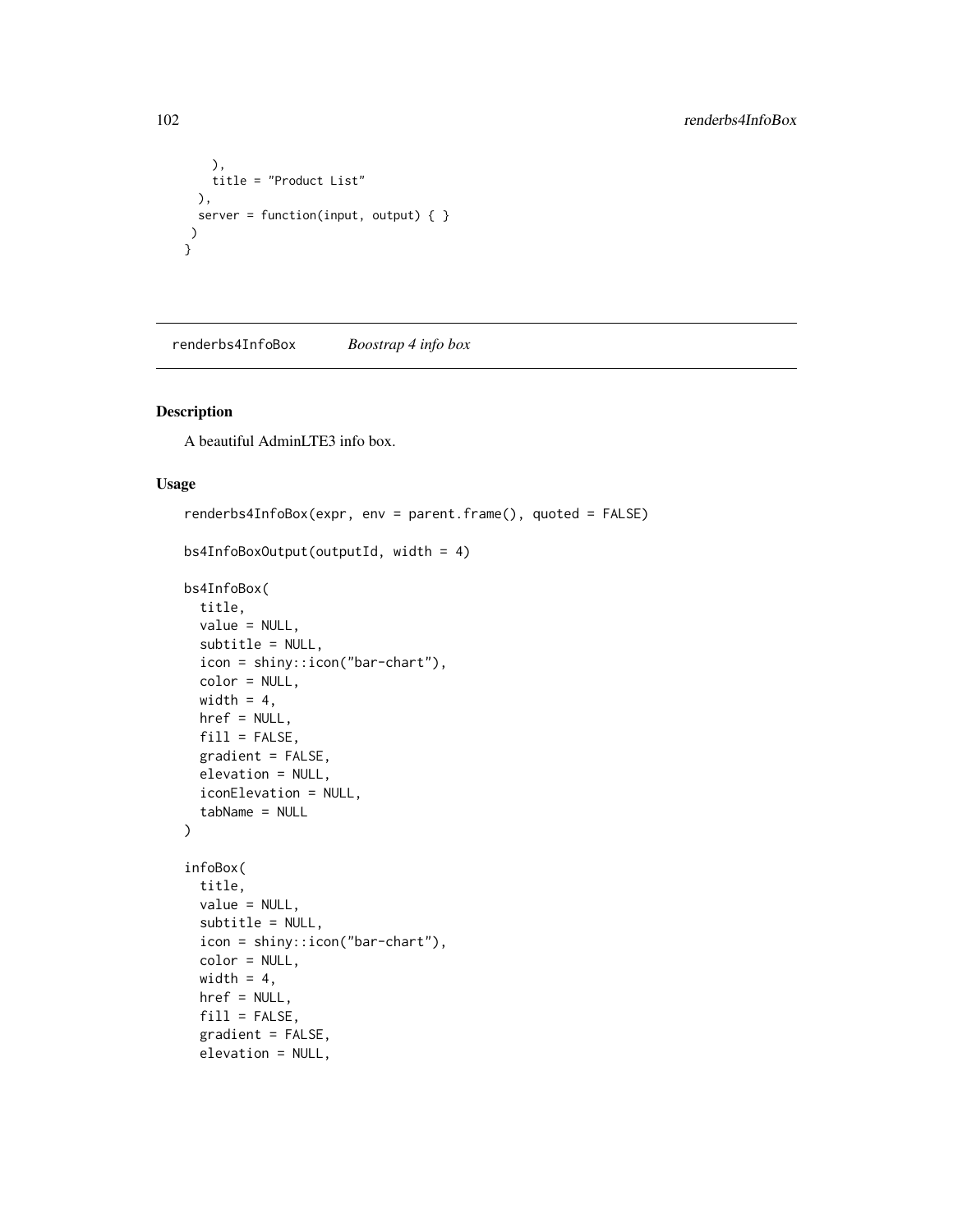## renderbs4InfoBox 103

```
iconElevation = NULL,
  tabName = NULL
\mathcal{L}infoBoxOutput(outputId, width = 4)
```

```
renderInfoBox(expr, env = parent.frame(), quoted = FALSE)
```
# Arguments

| expr     | An expression that returns a Shiny tag object, HTML(), or a list of such objects.                                                                                                                                                                                                                                                                                                                          |
|----------|------------------------------------------------------------------------------------------------------------------------------------------------------------------------------------------------------------------------------------------------------------------------------------------------------------------------------------------------------------------------------------------------------------|
| env      | The parent environment for the reactive expression. By default, this is the calling<br>environment, the same as when defining an ordinary non-reactive expression. If<br>expr is a quosure and quoted is TRUE, then env is ignored.                                                                                                                                                                        |
| quoted   | If it is TRUE, then the quote () ed value of expr will be used when expr is eval-<br>uated. If expr is a quosure and you would like to use its expression as a value<br>for expr, then you must set quoted to TRUE.                                                                                                                                                                                        |
| outputId | Output variable name.                                                                                                                                                                                                                                                                                                                                                                                      |
| width    | The width of the box, using the Bootstrap grid system. This is used for row-<br>based layouts. The overall width of a region is 12, so the default width of 4<br>occupies 1/3 of that width. For column-based layouts, use NULL for the width;<br>the width is set by the column that contains the box.                                                                                                    |
| title    | Info box title.                                                                                                                                                                                                                                                                                                                                                                                            |
| value    | The value to display in the box. Usually a number or short text.                                                                                                                                                                                                                                                                                                                                           |
| subtitle | Any extra UI element.                                                                                                                                                                                                                                                                                                                                                                                      |
| icon     | An icon tag, created by icon.                                                                                                                                                                                                                                                                                                                                                                              |
| color    | A color for the box. Valid colors are defined as follows:                                                                                                                                                                                                                                                                                                                                                  |
|          | • primary: #007bff.<br>• secondary: #6c757d.<br>$\cdot$ info: #17a2b8.<br>• success: #28a745.<br>• warning: #ffc107.<br>$\bullet$ danger: #dc3545.<br>• gray-dark: #343a40.<br>• gray: #adb5bd.<br>• white: $\# \mathrm{fff}$ .<br>• indigo: $#6610f2$ .<br>• lightblue: #3c8dbc.<br>• navy: #001f3f.<br>• purple: $#605ca8$ .<br>• fuchsia: #f012be.<br>• pink: $#e83e8c$ .<br>$\bullet$ maroon: #d81b60. |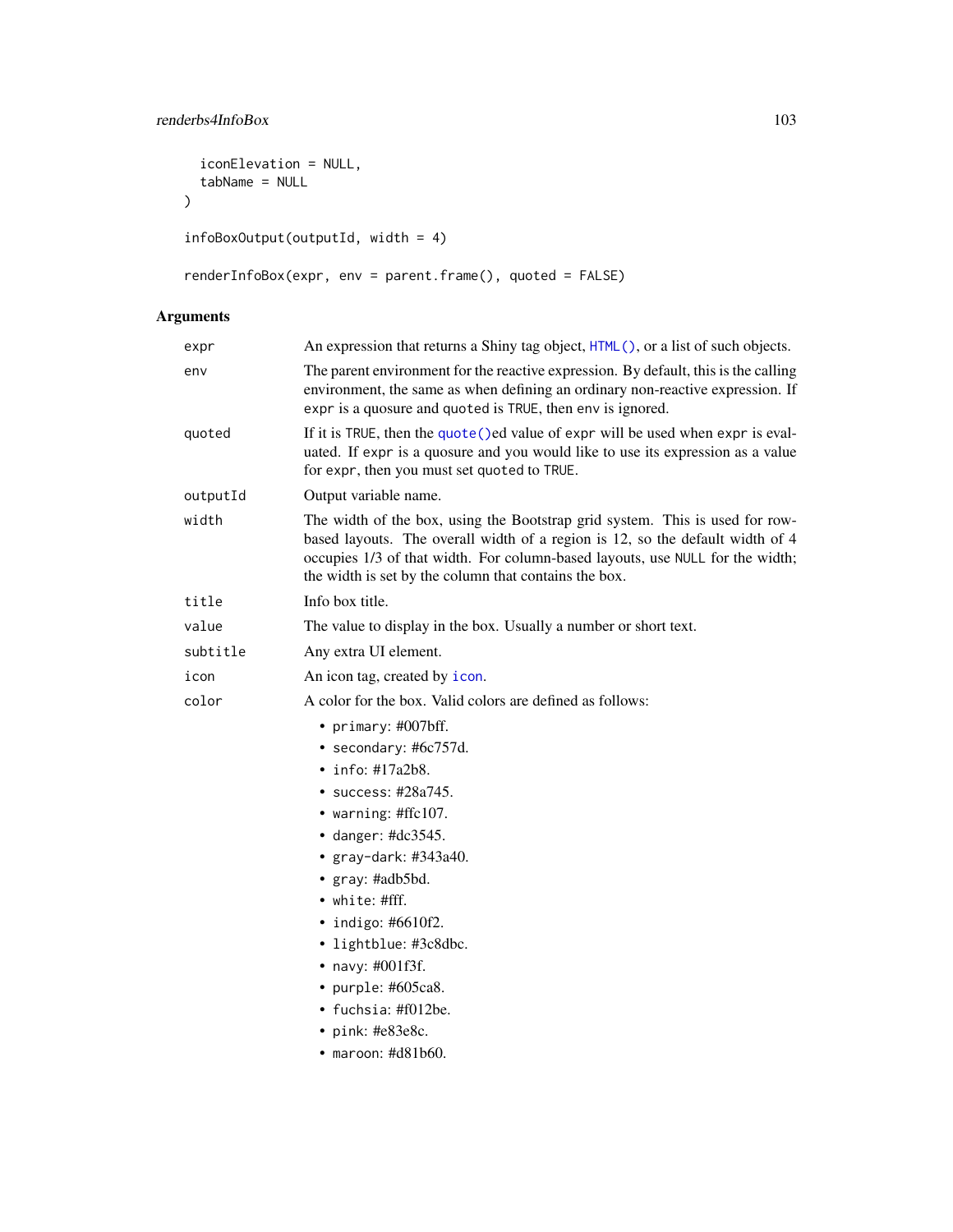|               | • orange: $\#ff851b$ .                                                                                                                                                                                                                                                   |
|---------------|--------------------------------------------------------------------------------------------------------------------------------------------------------------------------------------------------------------------------------------------------------------------------|
|               | • lime: $\#01ff70$ .                                                                                                                                                                                                                                                     |
|               | $\bullet$ teal: #39 $cccc$ .                                                                                                                                                                                                                                             |
|               | • olive: $\#3d9970$ .                                                                                                                                                                                                                                                    |
| href          | An optional URL to link to.                                                                                                                                                                                                                                              |
| fill          | If FALSE (the default), use a white background for the content, and the color<br>argument for the background of the icon. If TRUE, use the color argument for<br>the background of the content; the icon will use the same color with a slightly<br>darkened background. |
| gradient      | Whether to use gradient style for background color. Default to FALSE.                                                                                                                                                                                                    |
| elevation     | Box elevation.                                                                                                                                                                                                                                                           |
| iconElevation | Icon elevation compared to the main content (relief). 3 by default.                                                                                                                                                                                                      |
| tabName       | Optional: infoBox behaves like menuItem and may be used to navigate between<br>multiple tabItem.                                                                                                                                                                         |

#### Author(s)

David Granjon, <dgranjon@ymail.com>

#### See Also

Other cards: [bs4CardLayout\(](#page-14-1)), [bs4SocialCard\(](#page-55-0)), [bs4TabCard\(](#page-61-0)), [bs4UserCard\(](#page-69-0)), [descriptionBlock\(](#page-82-0)), [renderbs4ValueBox\(](#page-104-0))

```
if (interactive()) {
  library(shiny)
  library(bs4Dash)
  shinyApp(
   ui = dashboardPage(
      header = dashboardHeader(),
      sidebar = dashboardSidebar(
        sidebarMenu(
         menuItem(
            text = "Item 1",tabName = "tab1"),
         menuItem(
            text = "Item 2",tabName = "tab2"\lambda)
      ),
      controlbar = dashboardControlbar(),
      footer = dashboardFooter(),
      title = "test",
      body = dashboardBody(
```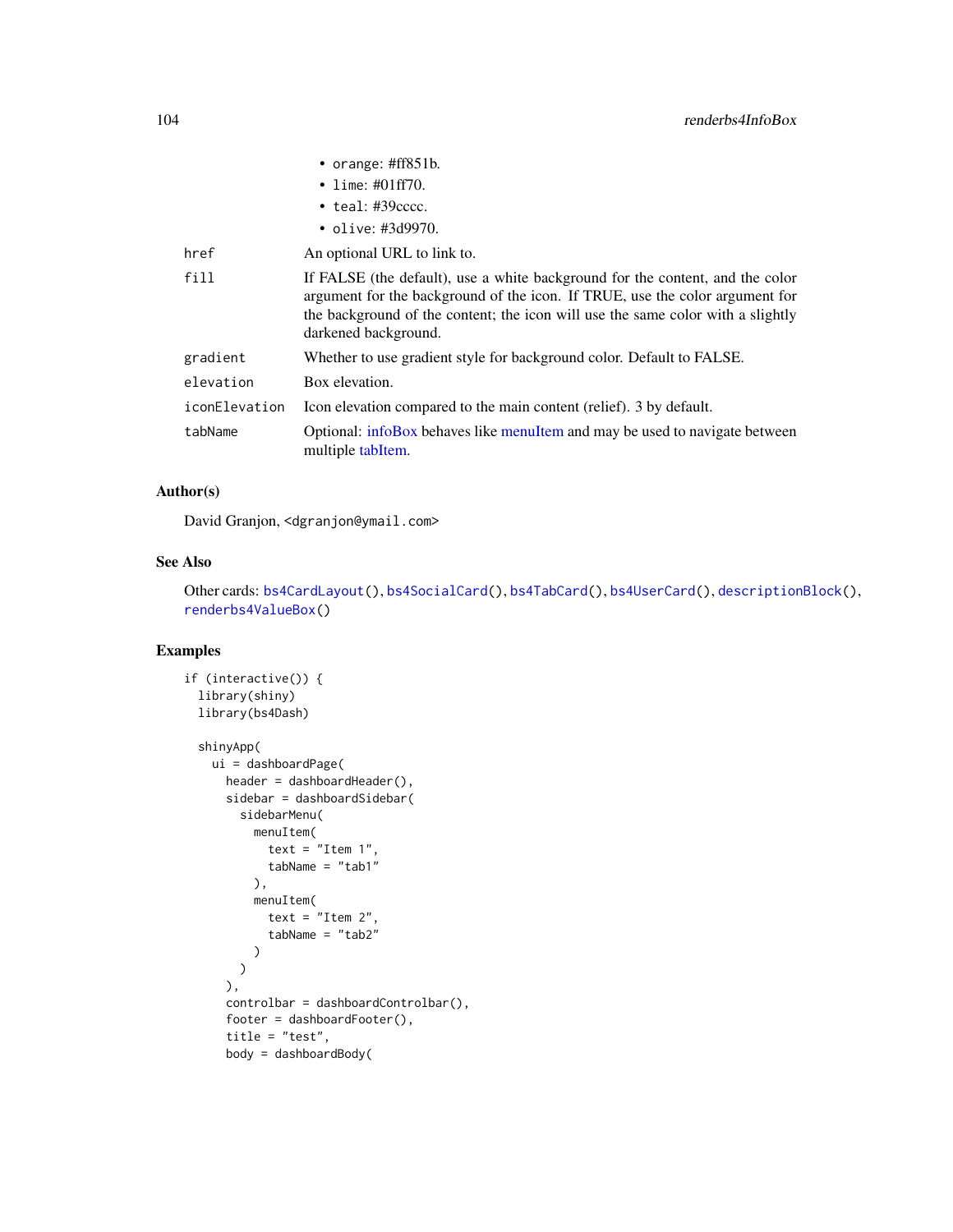```
tabItems(
        tabItem(
          tabName = "tab1",
          fluidRow(
            infoBox(
              title = "Messages",
              value = 1410,
              icon = icon("envelope"),
              color = "orange",
              fill = TRUE,),
            infoBox(
              title = "Bookmarks",
              color = "info",value = 240,
              icon = icon("bookmark"),
              tabName = "tab2"
            )
          )
        ),
        tabItem(
          tabName = "tab2",
          infoBox(
            title = "Comments",
            color = "indigo",
            gradient = TRUE,
            value = 41410,subtitle = "A subtitle",
            icon = icon("comments"),
            tabName = "tab1"
          )
       )
     )
   )
 ),
 server = function(input, output) {}
\mathcal{L}
```
<span id="page-104-0"></span>renderbs4ValueBox *Create a value box (server side)*

## <span id="page-104-1"></span>Description

}

This is the server-side function for creating a dynamic [bs4ValueBox](#page-104-1).

This is the UI-side function for creating a dynamic [bs4ValueBox](#page-104-1).

A beautiful AdminLTE3 value box.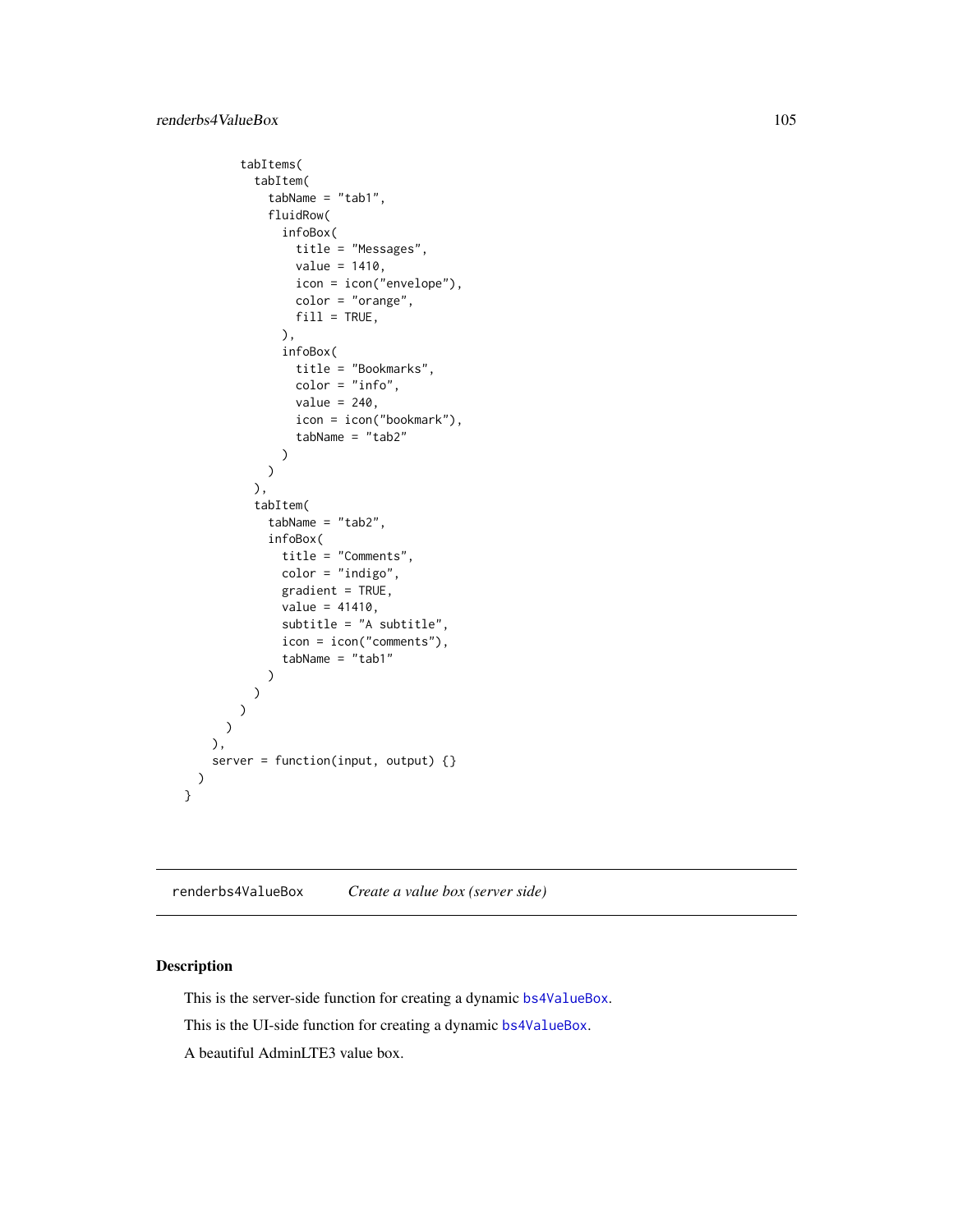## Usage

```
renderbs4ValueBox(expr, env = parent.frame(), quoted = FALSE)
bs4ValueBoxOutput(outputId, width = 4)
bs4ValueBox(
 value,
  subtitle,
 icon = NULL,
 color = NULL,
 width = 3,
 href = NULL,
 footer = NULL,
 gradient = FALSE,
 elevation = NULL
\mathcal{L}valueBox(
 value,
 subtitle,
 icon = NULL,
 color = NULL,
 width = 3,
 href = NULL,
 footer = NULL,
  gradient = FALSE,
 elevation = NULL
\mathcal{L}valueBoxOutput(outputId, width = 4)
renderValueBox(expr, env = parent.frame(), quoted = FALSE)
```
#### Arguments

| expr     | An expression that returns a Shiny tag object, $HTML()$ , or a list of such objects.                                                                                                                                                                                                                    |
|----------|---------------------------------------------------------------------------------------------------------------------------------------------------------------------------------------------------------------------------------------------------------------------------------------------------------|
| env      | The parent environment for the reactive expression. By default, this is the calling<br>environment, the same as when defining an ordinary non-reactive expression. If<br>expr is a quosure and quoted is TRUE, then env is ignored.                                                                     |
| quoted   | If it is TRUE, then the quote () ed value of expr will be used when expr is eval-<br>uated. If expr is a quosure and you would like to use its expression as a value<br>for expr, then you must set quoted to TRUE.                                                                                     |
| outputId | Output variable name.                                                                                                                                                                                                                                                                                   |
| width    | The width of the box, using the Bootstrap grid system. This is used for row-<br>based layouts. The overall width of a region is 12, so the default width of 4<br>occupies 1/3 of that width. For column-based layouts, use NULL for the width;<br>the width is set by the column that contains the box. |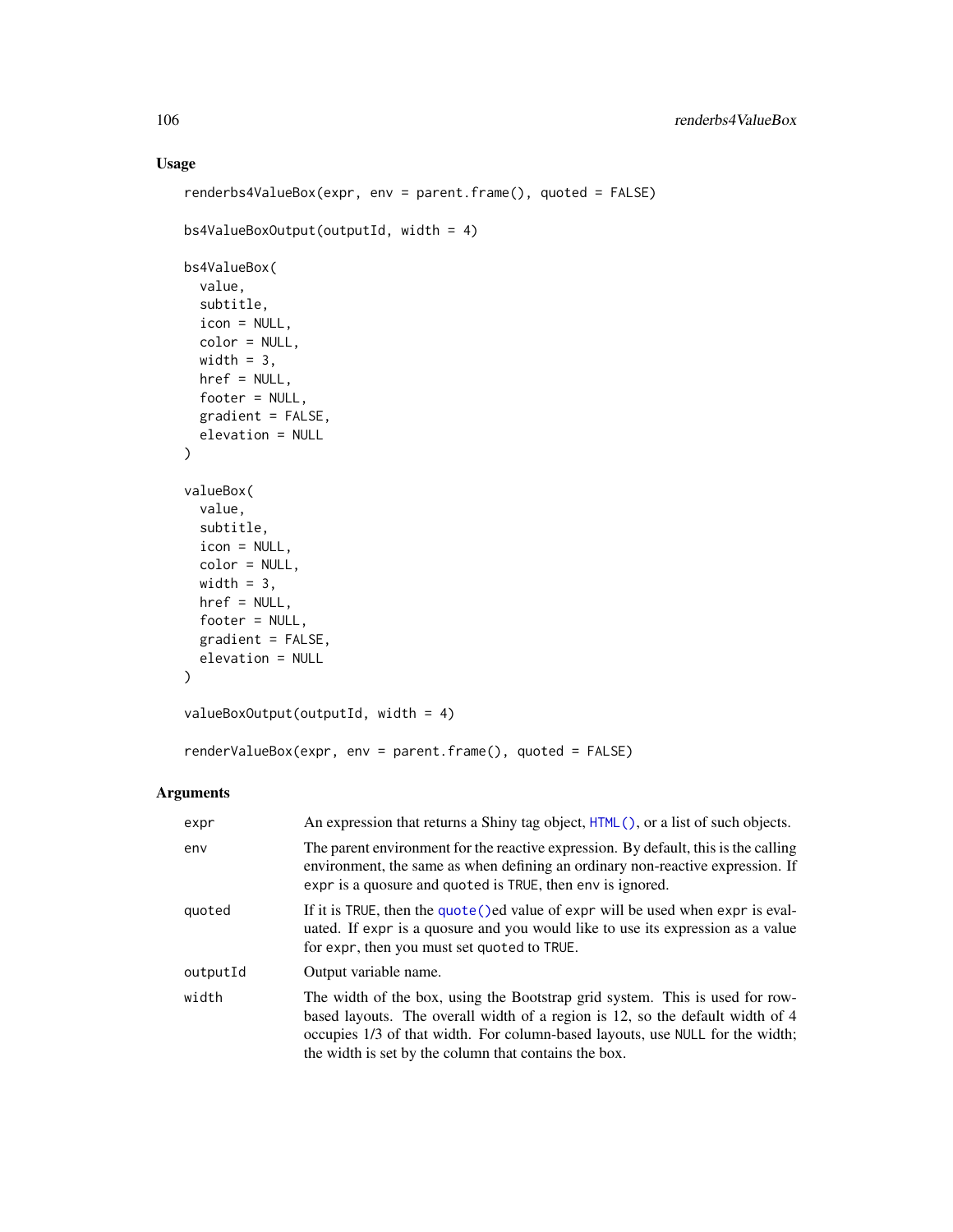| value    | The value to display in the box. Usually a number or short text.                                                                                                                                                                                                                                                                                                                                                                                                                                   |
|----------|----------------------------------------------------------------------------------------------------------------------------------------------------------------------------------------------------------------------------------------------------------------------------------------------------------------------------------------------------------------------------------------------------------------------------------------------------------------------------------------------------|
| subtitle | Subtitle text.                                                                                                                                                                                                                                                                                                                                                                                                                                                                                     |
| icon     | An icon tag, created by icon.                                                                                                                                                                                                                                                                                                                                                                                                                                                                      |
| color    | The color of the item. This determines the item's background color. Valid colors<br>are defined as follows:                                                                                                                                                                                                                                                                                                                                                                                        |
|          | • primary: #007bff.<br>• secondary: $#6c757d$ .<br>$\cdot$ info: #17a2b8.<br>• success: $\#28a745$ .<br>• warning: #ffc107.<br>$\bullet$ danger: #dc3545.<br>• $gray$ -dark: #343a40.<br>• gray: #adb5bd.<br>• white: #fff.<br>• indigo: $#6610f2$ .<br>• lightblue: #3c8dbc.<br>• navy: $\#001f3f$ .<br>• purple: $#605ca8$ .<br>• fuchsia: #f012be.<br>• pink: #e83e8c.<br>$\bullet$ maroon: #d81b60.<br>• orange: $\#ff851b$ .<br>• lime: $\#01ff70$ .<br>• teal: #39cccc.<br>• olive: #3d9970. |
| href     | An optional URL to link to in the footer. Should both 'footer' and this parameter<br>be set, 'footer' will take precedence.                                                                                                                                                                                                                                                                                                                                                                        |
| footer   | Optional html content for the footer of the box.                                                                                                                                                                                                                                                                                                                                                                                                                                                   |
| gradient | Whether to use gradient style for background color. Default to FALSE.                                                                                                                                                                                                                                                                                                                                                                                                                              |
|          |                                                                                                                                                                                                                                                                                                                                                                                                                                                                                                    |

## elevation Value box elevation.

## Author(s)

David Granjon, <dgranjon@ymail.com>

## See Also

[bs4ValueBoxOutput](#page-104-1) for the corresponding UI-side function.

[renderbs4ValueBox](#page-104-0) for the corresponding server-side function and examples.

Other cards: [bs4CardLayout\(](#page-14-1)), [bs4SocialCard\(](#page-55-0)), [bs4TabCard\(](#page-61-0)), [bs4UserCard\(](#page-69-0)), [descriptionBlock\(](#page-82-0)), [renderbs4InfoBox\(](#page-101-0))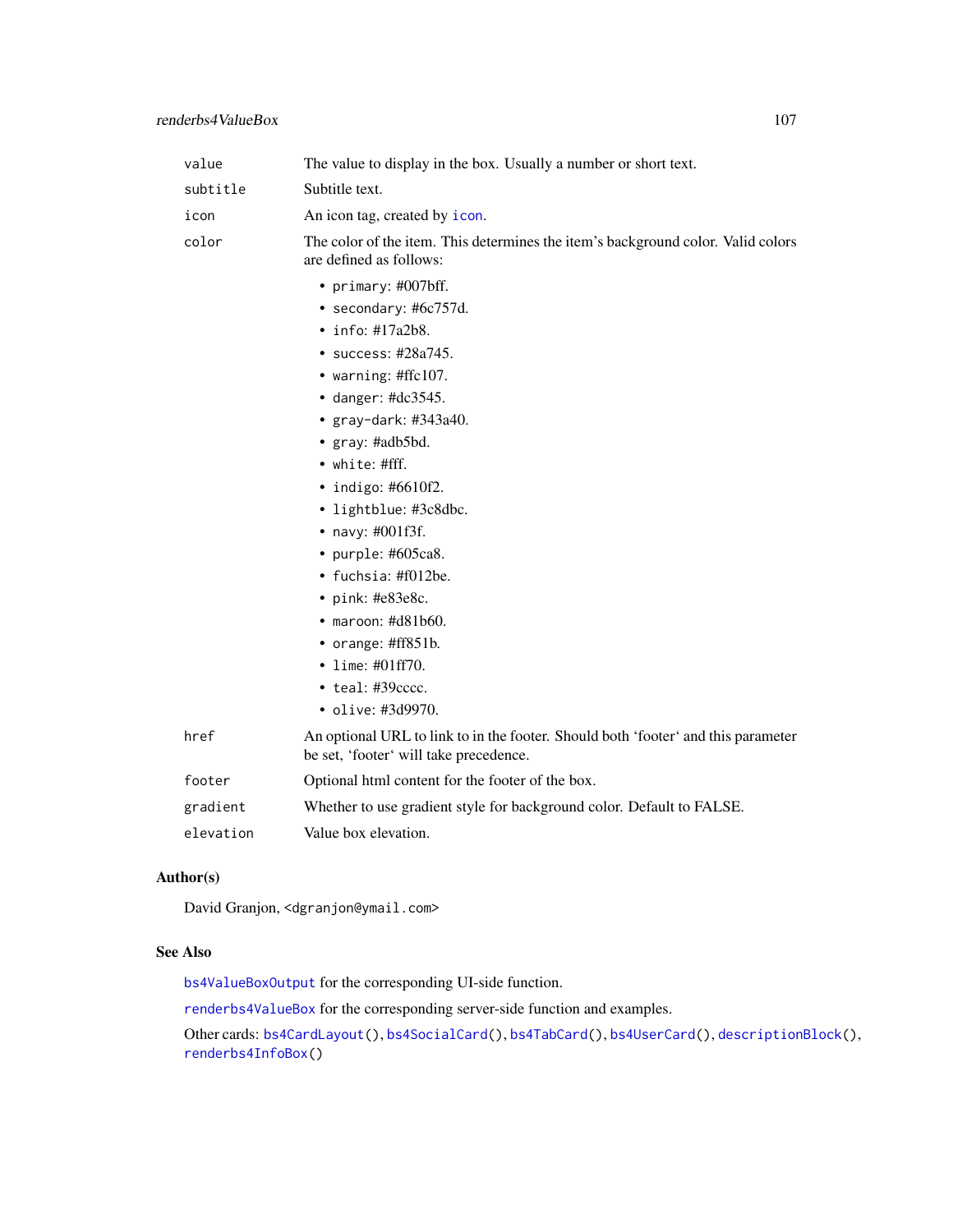```
if (interactive()) {
 library(shiny)
 library(bs4Dash)
 shiny::shinyApp(
   ui = bs4DashPage(
      header = bs4DashNavbar(),
      sidebar = bs4DashSidebar(),
      controlbar = bs4DashControlbar(),
      footer = bs4DashFooter(),
      title = "test",
      body = bs4DashBody(
       fluidRow(
          bs4ValueBoxOutput("vbox"),
          bs4InfoBoxOutput("ibox")
       )
      \mathcal{L}),
    server = function(input, output) {
      output$vbox <- renderbs4ValueBox({
       bs4ValueBox(
          value = 150.
          subtitle = "New orders",
          status = "primary",
          icon = "shopping-cart",
          href = "#")
      })
      output$ibox <- renderbs4InfoBox({
       bs4InfoBox(
          title = "Comments",
          gradientColor = "success",
          value = 41410,
          icon = "comments"
       )
     })
   }
 \lambda}
if (interactive()) {
 library(shiny)
 library(bs4Dash)
 shinyApp(
   ui = dashboardPage(
      header = dashboardHeader(),
      sidebar = dashboardSidebar(),
      controlbar = dashboardControlbar(),
      footer = dashboardFooter(),
      title = "test",
```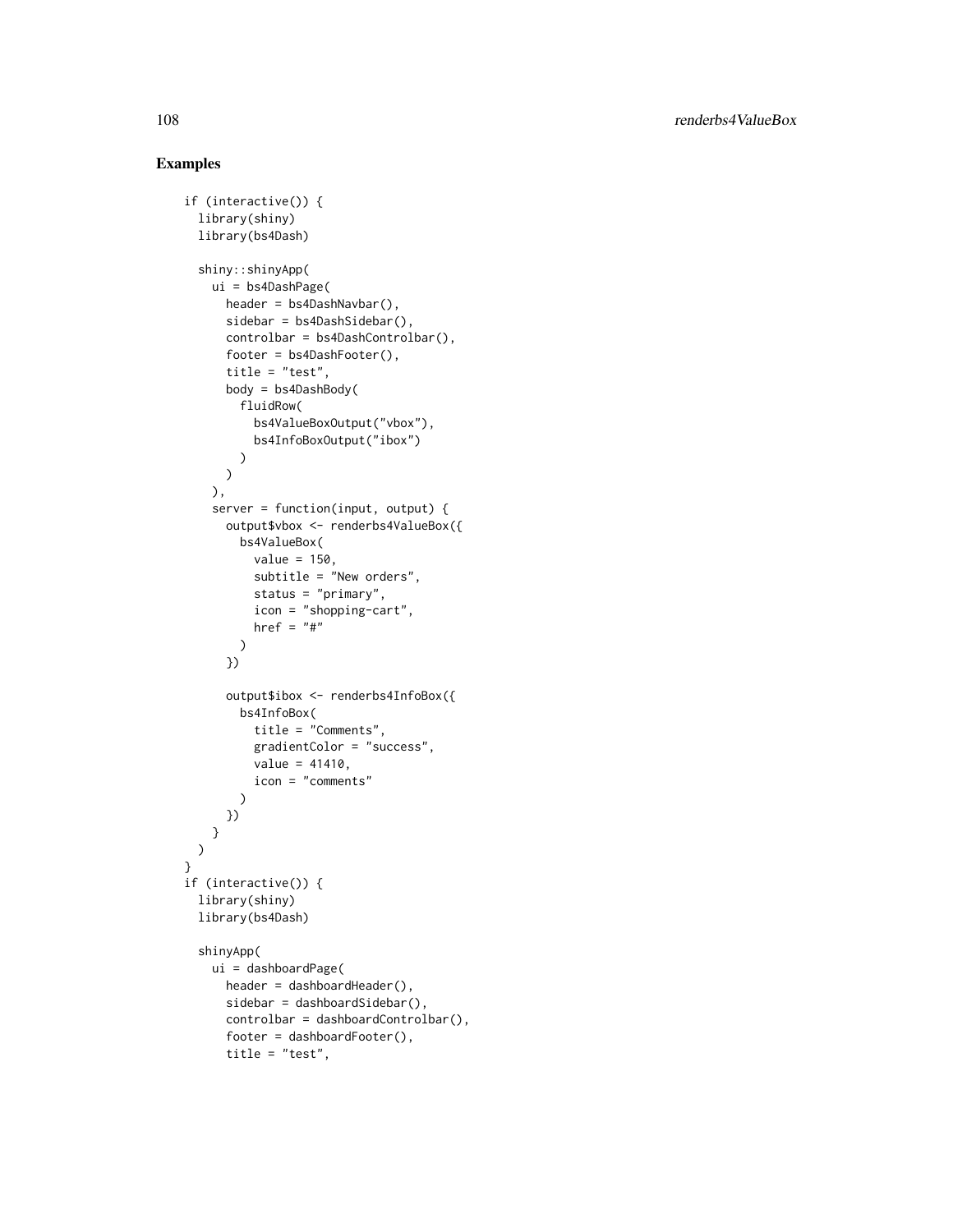```
body = bs4DashBody(
      fluidRow(
        valueBox(
         value = 150,
          subtitle = "New orders",
         color = "primary",
         icon = icon("shopping-cart")
        ),
        valueBox(
          value = "53%",
          subtitle = "New orders",
          color = "indigo",
          icon = icon("cogs"),
          footer = div("Hello World")),
        valueBox(
          value = "44",
          subtitle = "User Registrations",
          color = "teal",
          icon = icon("sliders")
        )
     )
   )
 ),
  server = function(input, output) {}
)
```
}

<span id="page-108-0"></span>renderMenu *Create dynamic menu output (server side)*

# Description

Create dynamic menu output (server side)

# Usage

```
renderMenu(expr, env = parent.frame(), quoted = FALSE, outputArgs = list())
```
# Arguments

| expr       | An expression that returns a Shiny tag object, $HTML()$ , or a list of such objects.                                                                                                                                                |
|------------|-------------------------------------------------------------------------------------------------------------------------------------------------------------------------------------------------------------------------------------|
| env        | The parent environment for the reactive expression. By default, this is the calling<br>environment, the same as when defining an ordinary non-reactive expression. If<br>expr is a quosure and quoted is TRUE, then env is ignored. |
| quoted     | If it is TRUE, then the quote () ed value of expr will be used when expr is eval-<br>uated. If expr is a quosure and you would like to use its expression as a value<br>for expr, then you must set quoted to TRUE.                 |
| outputArgs | A list of arguments to be passed through to the implicit call to ui0utput() when<br>render UI is used in an interactive R Markdown document.                                                                                        |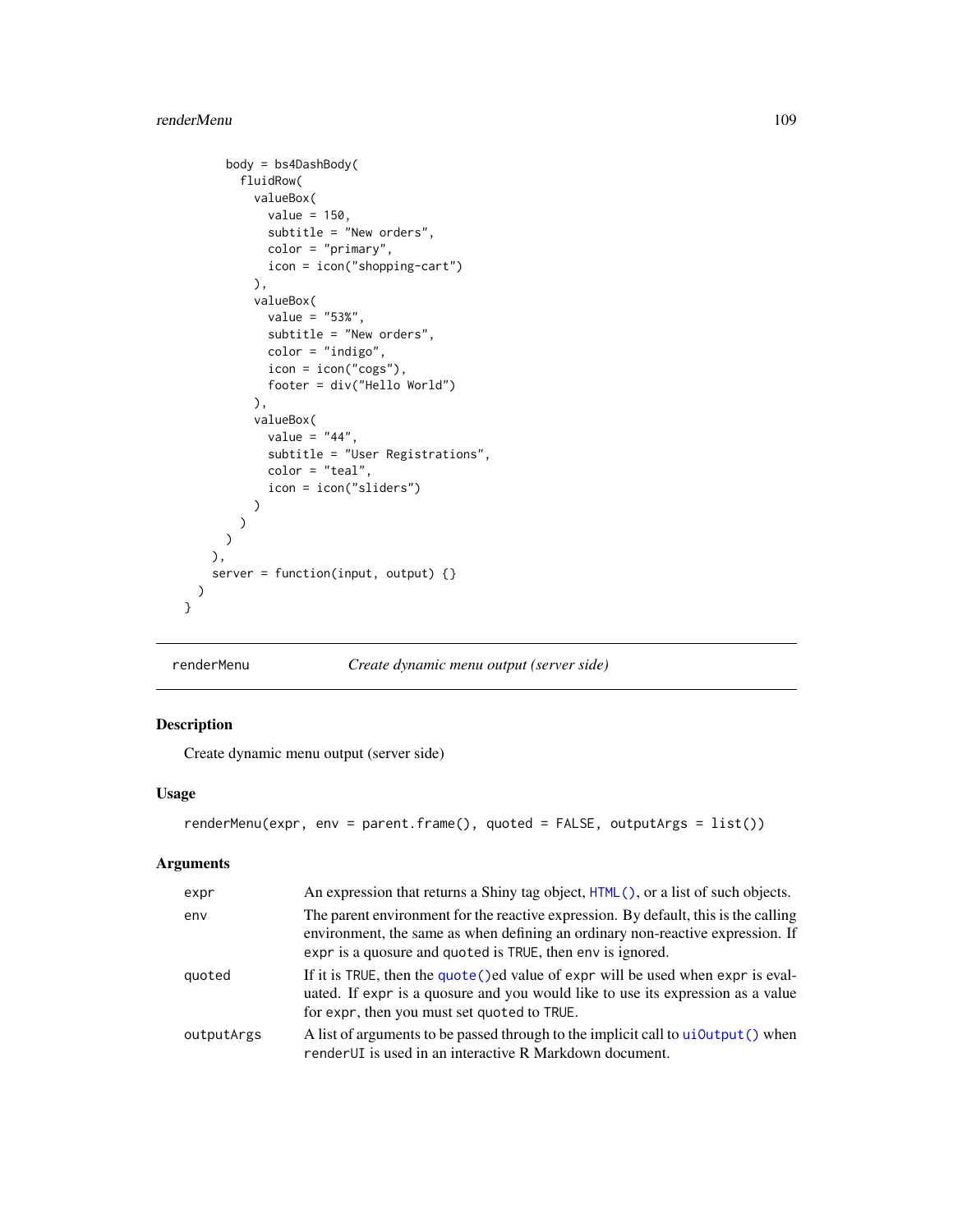# See Also

[menuOutput](#page-97-0) for the corresponding client side function and examples.

Other menu outputs: [dropdownMenuOutput\(](#page-93-0)), [menuItemOutput\(](#page-96-0)), [menuOutput\(](#page-97-0)), [sidebarMenuOutput\(](#page-110-0))

#### Examples

## Only run these examples in interactive R sessions

```
if (interactive()) {
 library(shiny)
 library(bs4Dash)
 messageData <- data.frame(
   from = c("Admininstrator", "New User", "Support"),
   message = c("Sales are steady this month.",
     "How do I register?",
     "The new server is ready."
   ),
   stringsAsFactors = FALSE
 )
 # ========== Dynamic dropdownMenu ==========
 ui <- dashboardPage(
   dashboardHeader(
     title = "Dynamic menus",
     dropdownMenuOutput("messageMenu")
   ),
    dashboardSidebar(),
   dashboardBody(
     fluidRow(
       box(
          title = "Controls",
          sliderInput("slider", "Number of observations:", 1, 100, 50)
        )
     )
   )
 \lambdaserver <- function(input, output) {
   output$messageMenu <- renderMenu({
     # Code to generate each of the messageItems here, in a list. messageData
     # is a data frame with two columns, 'from' and 'message'.
     # Also add on slider value to the message content, so that messages update.
     msgs <- apply(messageData, 1, function(row) {
       messageItem(
         from = row[["from"],
         message = paste(row[["message"]], input$slider)
       )
     })
     dropdownMenu(type = "messages", .list = msgs)
    })
```
<span id="page-109-0"></span>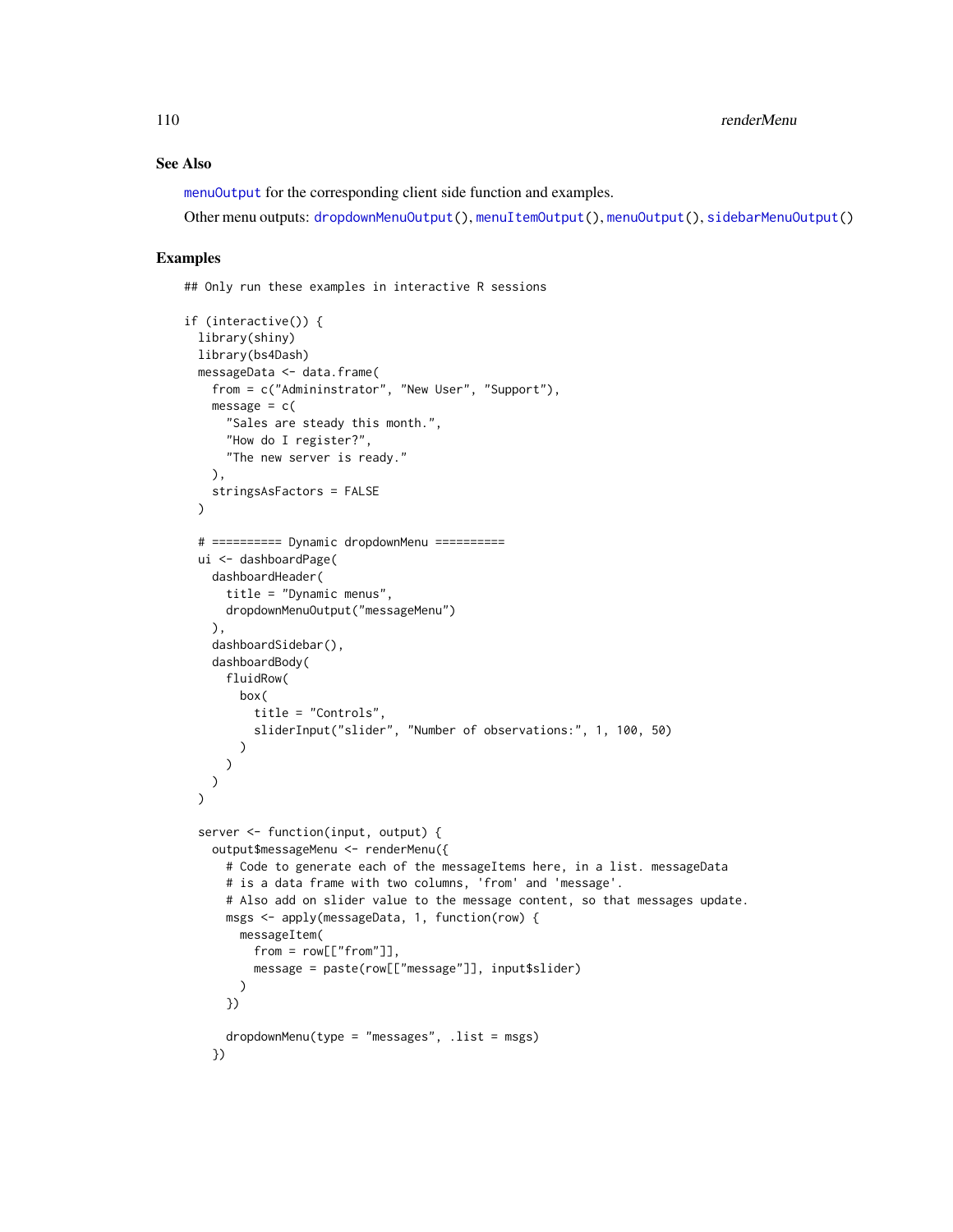```
}
 shinyApp(ui, server)
 # ========== Dynamic sidebarMenu ==========
 ui <- dashboardPage(
   dashboardHeader(title = "Dynamic sidebar"),
   dashboardSidebar(
     sidebarMenuOutput("menu")
   ),
    dashboardBody()
 )
 server <- function(input, output) {
   output$menu <- renderMenu({
     sidebarMenu(
       menuItem("Menu item", icon = icon("calendar"))
     )
   })
 }
 shinyApp(ui, server)
}
```
<span id="page-110-0"></span>sidebarMenuOutput *Create a sidebar menu output (client side)*

# Description

This is the UI-side function for creating a dynamic sidebar menu.

# Usage

```
sidebarMenuOutput(outputId)
```
### Arguments

outputId Output variable name.

### See Also

[renderMenu](#page-108-0) for the corresponding server-side function and examples, and [sidebarMenu](#page-30-0) for the corresponding function for generating static sidebar menus.

Other menu outputs: [dropdownMenuOutput\(](#page-93-0)), [menuItemOutput\(](#page-96-0)), [menuOutput\(](#page-97-0)), [renderMenu\(](#page-108-0))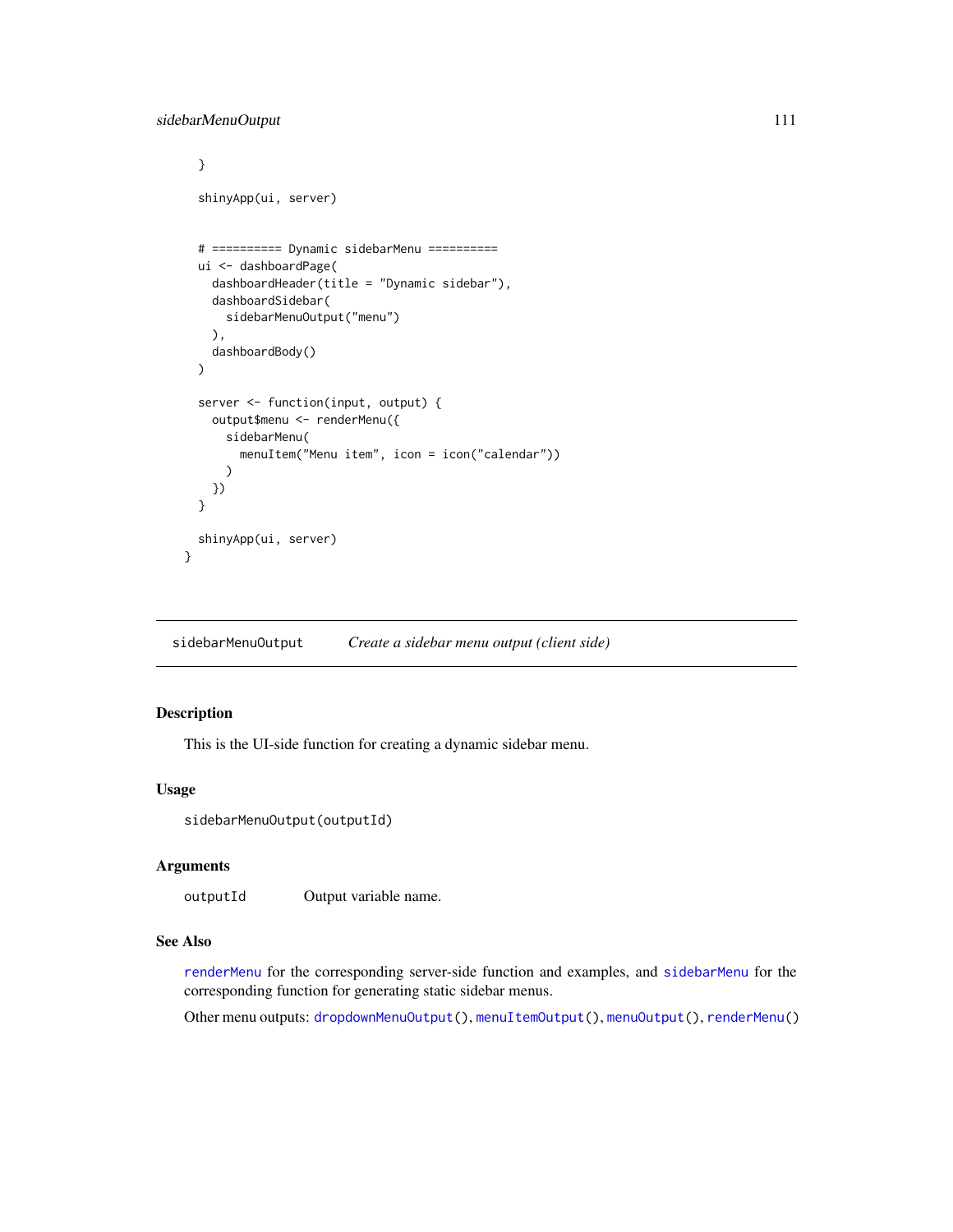<span id="page-111-0"></span>

# Description

This creates a skin selector element.

# Usage

skinSelector()

## Examples

```
if (interactive()) {
library(shiny)
library(bs4Dash)
shinyApp(
  ui = dashboardPage(
    header = dashboardHeader(),
     sidebar = dashboardSidebar(
     sidebarMenu(
      menuItem(
       text = "Item 1"
      ),
      menuItem(
       text = "Item 2"
      )
     \lambda),
     body = dashboardBody(),
     controlbar = dashboardControlbar(skinSelector(), pinned = TRUE),
     title = "Skin Selector"
  ),
  server = function(input, output) \{ \})
}
```
tabsetPanel *Create a tabsetPanel*

# Description

Imported by [bs4TabCard](#page-61-0) but can be used alone. This is a modified shiny::tabsetPanel, to handle bootstrap 4. This function will be upgraded starting from shiny 1.7.0 (support Bootstrap 4 tabs).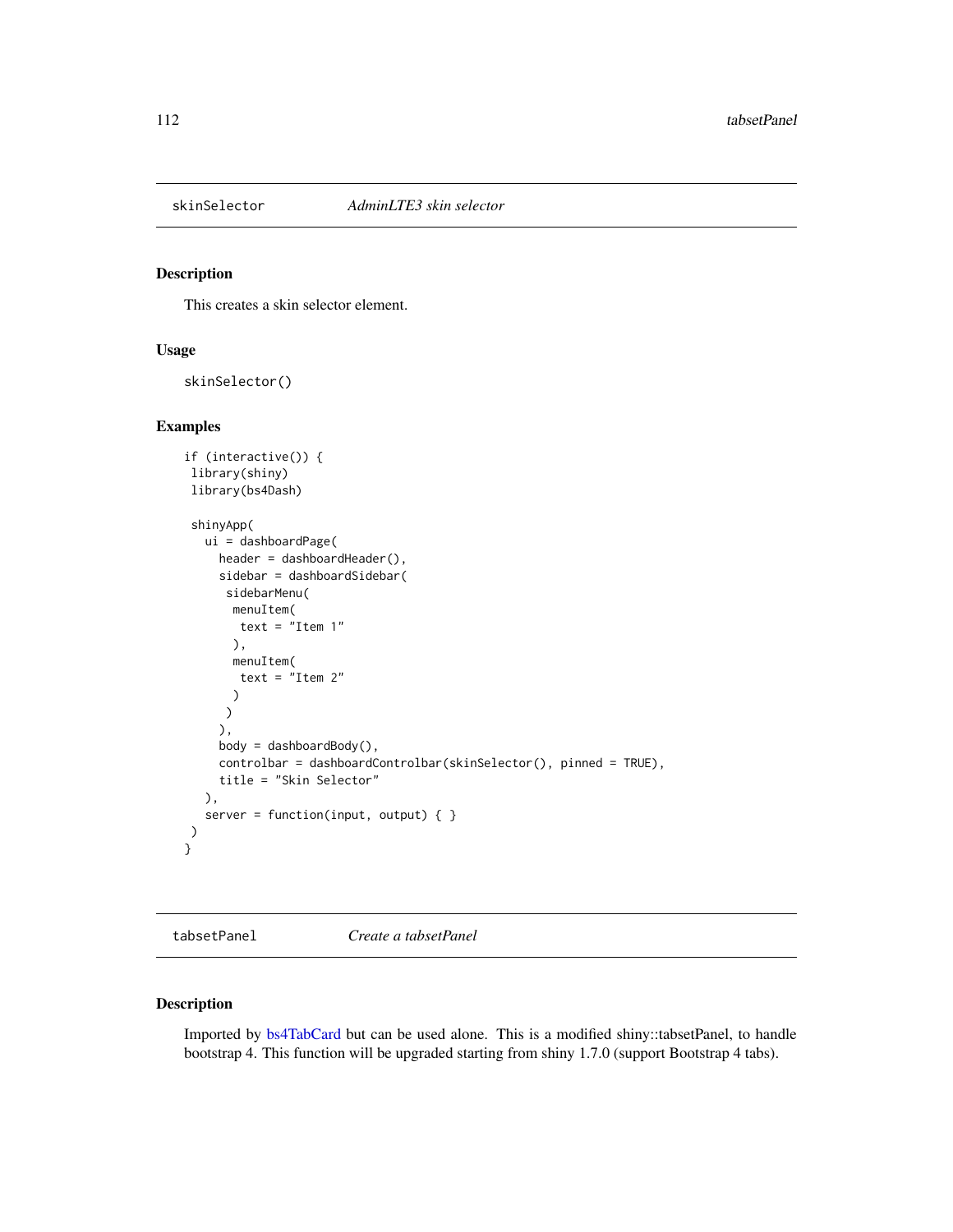## <span id="page-112-0"></span>tabsetPanel 113

# Usage

```
tabsetPanel(
  ...,
 id = NULL,selected = NULL,
 type = c("tabs", "pills", "hidden"),
 vertical = FALSE,
 side = "left",
  .list = NULL
\lambda
```
# Arguments

| $\cdots$ | tabPanel() elements to include in the tabset                                                                                                                                                  |
|----------|-----------------------------------------------------------------------------------------------------------------------------------------------------------------------------------------------|
| id       | If provided, you can use inputs id in your server logic to determine which of the<br>current tabs is active. The value will correspond to the value argument that is<br>passed to tabPanel(). |
| selected | The value (or, if none was supplied, the title) of the tab that should be selected<br>by default. If NULL, the first tab will be selected.                                                    |
| type     | "tabs" Standard tab look<br>""pills" Selected tabs use the background fill color                                                                                                              |
| vertical | Whether to displays tabs vertically. Default to FALSE.                                                                                                                                        |
| side     | Tabs side: "left" or "right".                                                                                                                                                                 |
| .list    | In case of programmatically generated items. See example.                                                                                                                                     |

# Author(s)

David Granjon, <dgranjon@ymail.com>

```
if(interactive()){
library(shiny)
library(bs4Dash)
shinyApp(
  ui = dashboardPage(
   header = dashboardHeader(),
   sidebar = dashboardSidebar(),
   controlbar = dashboardControlbar(),
   footer = dashboardFooter(),
   title = "Bootstrap 4 tabsetPanel",
   body = dashboardBody(
    # manually inserted panels
    tabsetPanel(
     id = "tabcard",
     tabPanel(
      title = "Tab 1",
```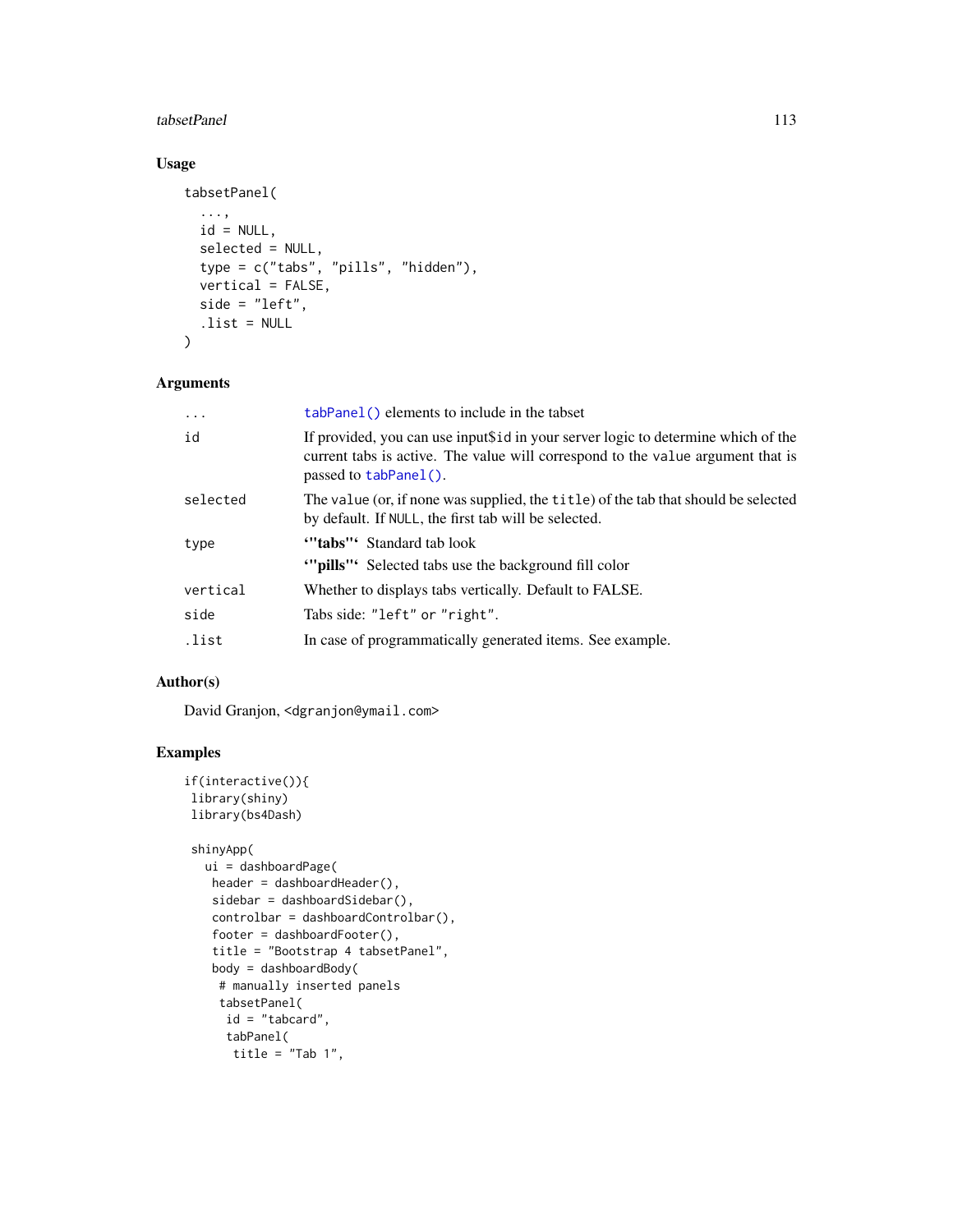```
"Content 1"
     ),
     tabPanel(
     title = "Tab 2","Content 2"
     ),
     tabPanel(
     title = "Tab 3",
     "Content 3"
    \lambda),
    br(), br(),
    # programmatically inserted panels
    tabsetPanel(
     id = "tabset",
     .list = lapply(1:3, function(i) {
       tabPanel(
         title = paste0("Tab", i),
          active = FALSE,
         paste("Content", i)
       \lambda})
    )
  \lambda),
  server = function(input, output) \{\})
# update tabsetPanel
shinyApp(
ui = dashboardPage(
 title = "updateTabsetPanel",
 header = dashboardHeader(),
  body = dashboardBody(
   tabsetPanel(
     id = "tabset1",selected = "Tab 2",
      tabPanel(
        title = "Tab 1",numericInput("val", "Value:", 10, min = 1, max = 100),
        verbatimTextOutput("value")
      ),
      tabPanel(
        title = "Tab 2","Content 2"
      ),
      tabPanel(
        title = "Tab 3",checkboxGroupInput(
         inline = TRUE,
          "variable", "Variables to show:",
          c("Cylinders" = "cyl",
```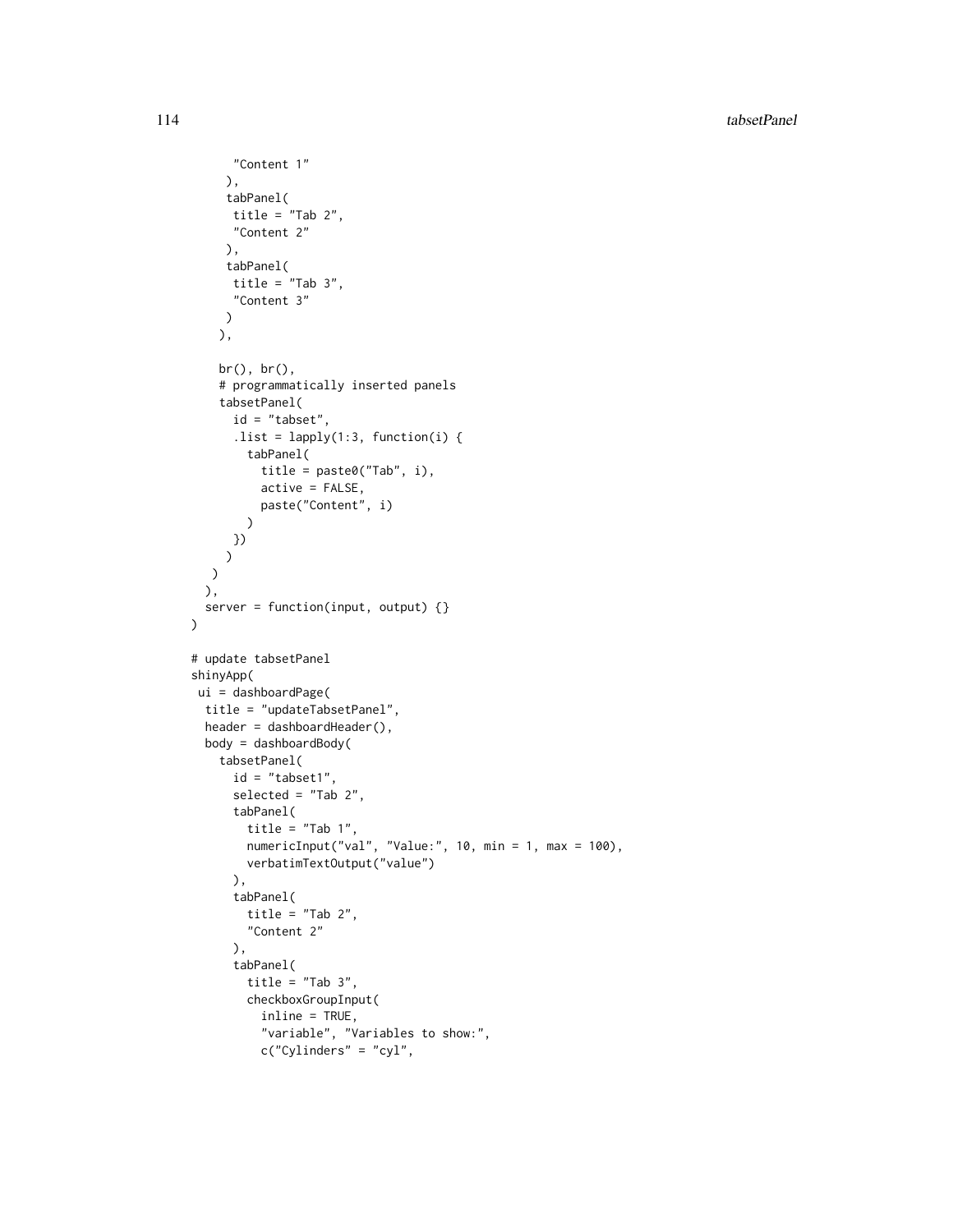```
"Transmission" = "am",
            "Gears" = "gear")
       ),
       tableOutput("data")
     \lambda),
   uiOutput("tabSetPanel2")
 ),
  sidebar = dashboardSidebar(
    skin = "light",
    sliderInput(
     inputId = "controller",
      label = "Update the first tabset",
     min = 1,
     max = 3,
     value = 2
   ),
   br(),
    sliderInput(
     inputId = "controller2",
     label = "Update the second tabset",
     min = 1,
     max = 3,
      value = 3
   )
 ),
  controlbar = dashboardControlbar(collapsed = FALSE),
 footer = dashboardFooter()
),
server = function(input, output, session) {
 output$tabSetPanel2 <- renderUI({
  tabsetPanel(
    id = "tabset2",
     tabPanel(
      title = "Tab 1",p("Tab 1 ")
     ),
     tabPanel(
      title = "Tab 2",p("Tab 2")
    ),
     tabPanel(
      title = "Tab 3",
      p("Tab 3")
    )
  )
  })
  # update tabset1
  observeEvent(input$controller, {
   updateTabsetPanel(
     session,
```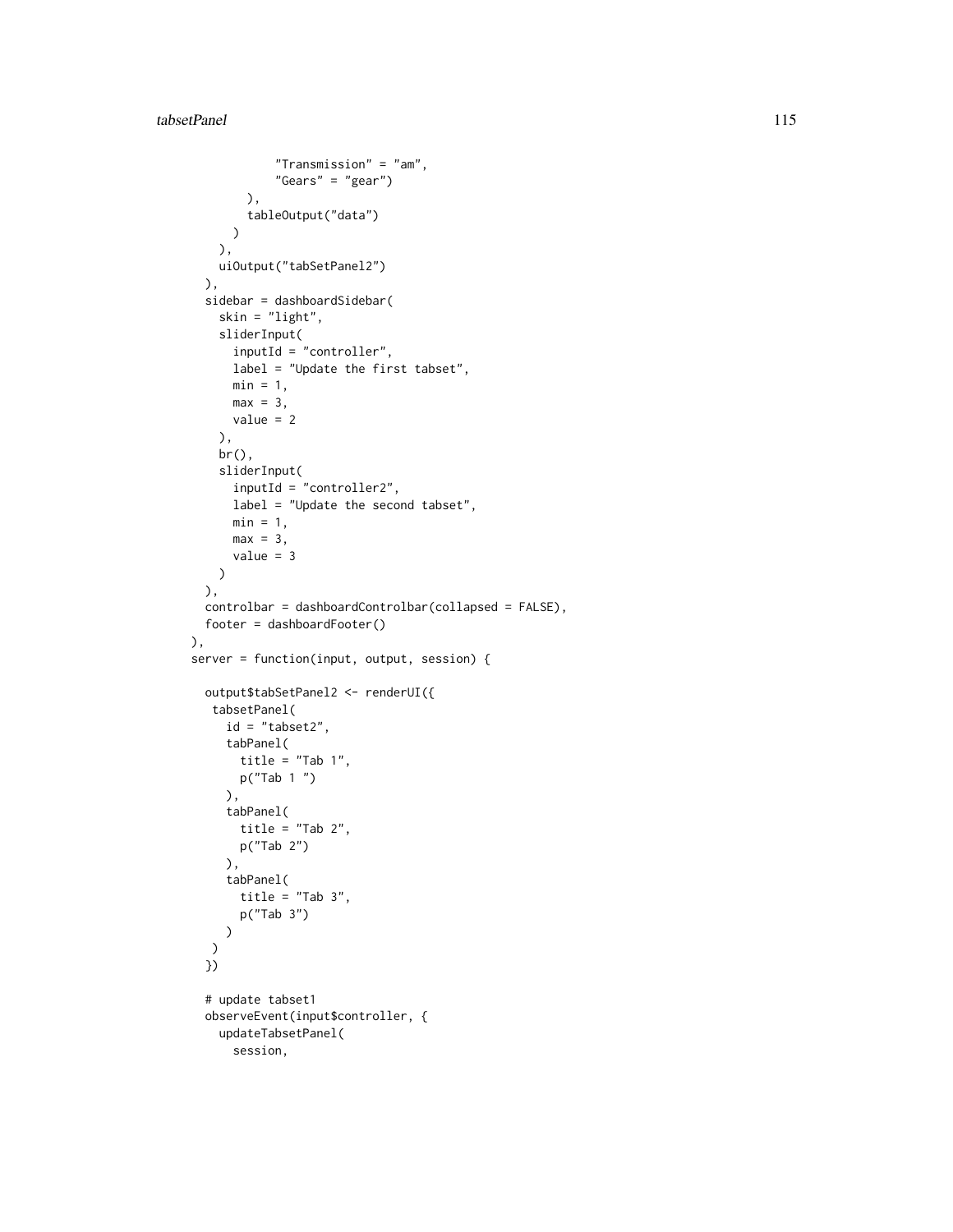```
inputId = "tabset1",
       selected = paste("Tab", input$controller)
    )
  }, ignoreInit = TRUE)
  # update tabset 2
  observeEvent(input$controller2, {
    updateTabsetPanel(
      session,
      inputId = "tabset2",
       selected = paste("Tab", input$controller2)
     \mathcal{L}}, ignoreInit = TRUE)
  output$distPlot <- renderPlot({
    hist(rnorm(input$obs))
  })
  output$data <- renderTable({
    mtcars[, c("mpg", input$variable), drop = FALSE]
  }, rownames = TRUE)
  output$txt <- renderText({
    paste("You chose", input$rb)
  })
  output$value <- renderText({ input$val })
 }
)
}
```
toast *Create an adminLTE toast*

# Description

Builtin AdminLTE3 toasts

#### Usage

```
toast(
  title,
  body = NULL,subtitle = NULL,
  options = NULL,
  session = shiny::getDefaultReactiveDomain()
\mathcal{L}
```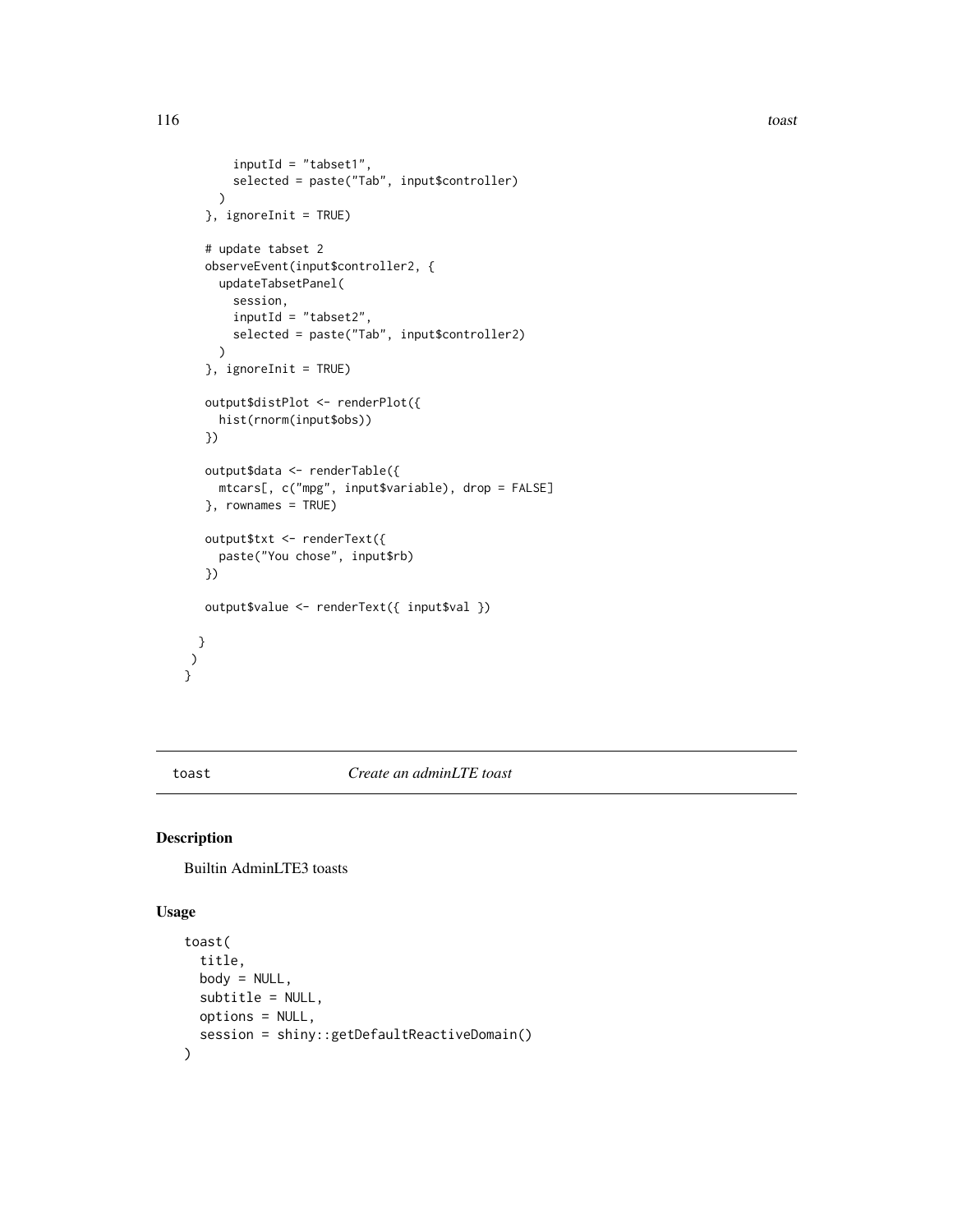#### <span id="page-116-2"></span>tooltip tool and the set of the set of the set of the set of the set of the set of the set of the set of the set of the set of the set of the set of the set of the set of the set of the set of the set of the set of the set

# Arguments

| title    | Toast title.                                                                         |
|----------|--------------------------------------------------------------------------------------|
| body     | Body content.                                                                        |
| subtitle | Toast subtitle.                                                                      |
| options  | Toasts options: a list. See https://adminlte.io/docs/3.0/javascript/<br>toasts.html. |
| session  | Shiny session object.                                                                |

# Examples

```
if (interactive()) {
 library(shiny)
 library(bs4Dash)
 shinyApp(
   ui = dashboardPage(
     header = dashboardHeader(),
     sidebar = dashboardSidebar(),
     body = dashboardBody(
       actionButton("sendToast", "Send Toast")
     ),
     controlbar = dashboardControlbar(),
     title = "Toasts"
   ),
    server = function(input, output) {
     observeEvent(input$sendToast, {
       toast(
          title = "My Toast",
         body = h4("I am a toast!"),options = list(
            autohide = TRUE,
            icon = "fas fa-home",
            close = FALSE
         )
       )
     })
   }
 )
}
```
<span id="page-116-1"></span>tooltip *Create a Bootstrap 4 Tooltip from the UI side*

# <span id="page-116-0"></span>Description

This replaces the shinyBS tooltip feature that is not compatible with Bootstrap 4 [addTooltip](#page-116-0) adds a tooltip to the given target. [removeTooltip](#page-116-0) destroys the current targeted tooltip.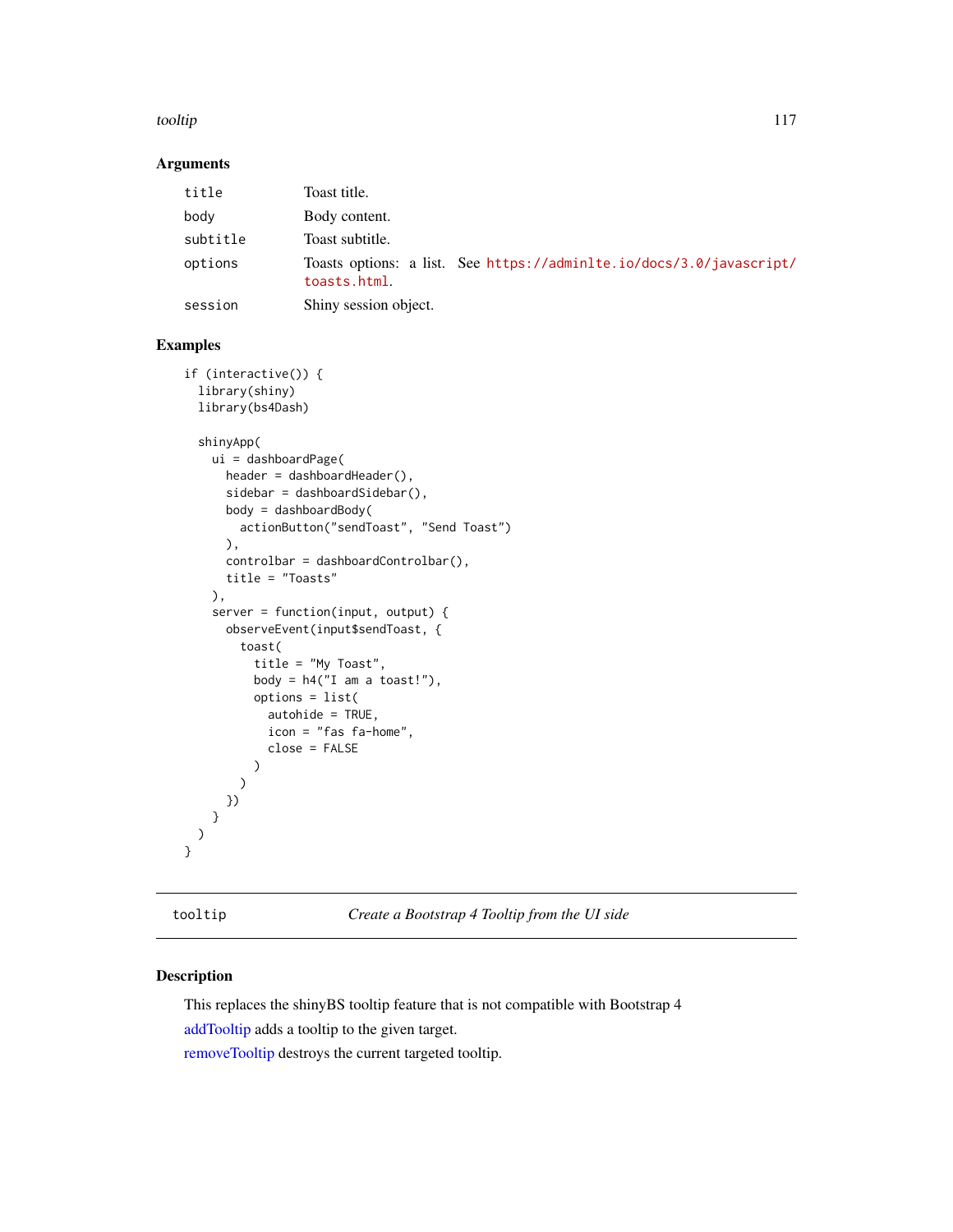# Usage

```
tooltip(tag, title, placement = c("top", "bottom", "left", "right"))
addTooltip(
  id = NULL,selector = NULL,
 options,
  session = shiny::getDefaultReactiveDomain()
\lambda
```

```
removeTooltip(id, session = shiny::getDefaultReactiveDomain())
```
# Arguments

| tag       | Tooltip target.                                                                                         |
|-----------|---------------------------------------------------------------------------------------------------------|
| title     | Tooltip title.                                                                                          |
| placement | Tooltip placement: "top", "bottom", "left" or "right".                                                  |
| id        | Tooltip target id.                                                                                      |
| selector  | <i>i</i> Query selector. Allow more customization for the target (nested tags).                         |
| options   | List of options to pass to the tooltip. See https://getbootstrap.com/docs/<br>4.0/components/tooltips/. |
| session   | Shiny session object.                                                                                   |

## Note

[tooltip](#page-116-1) does not automatically handles tooltip removal and must be seperately implemented. If the [dashboardHeader](#page-25-0) help parameter is TRUE, all tooltips may be enabled or disabled depending on the switch value, which may solve this problem. This allows to toggle tooltips whenever required.

This replaces the shinyBS tooltip feature that is not compatible with Bootstrap 4

```
if (interactive()) {
 library(shiny)
 library(bs4Dash)
 shinyApp(
   ui = dashboardPage(
     header = dashboardHeader(),
     sidebar = dashboardSidebar(),
     controlbar = dashboardControlbar(),
     footer = dashboardFooter(),
     title = "Tooltip UI",
     body = dashboardBody(
        tooltip(
          actionButton("goButton", "Hover to see the tooltip"),
         title = "My tooltip",
         placement = "top"
```
<span id="page-117-0"></span>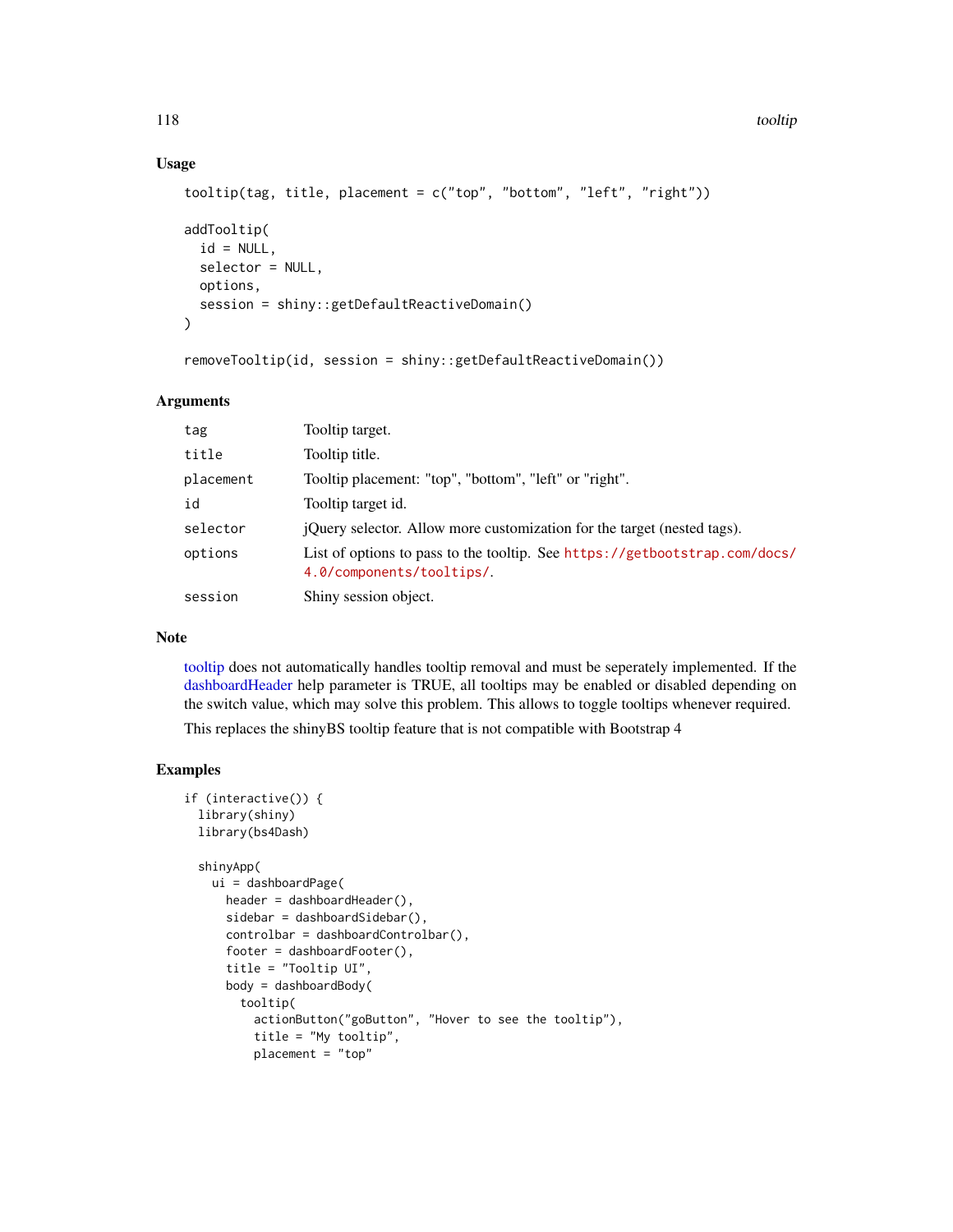```
)
     )
   ),
   server = function(input, output) \{\})
}
if (interactive()) {
  library(shiny)
  library(bs4Dash)
  shinyApp(
   ui = dashboardPage(
      header = dashboardHeader(),
      sidebar = dashboardSidebar(),
      controlbar = dashboardControlbar(),
      footer = dashboardFooter(),
      title = "Tooltip server",
      body = dashboardBody(
        sliderInput("obs", "Number of observations:",
          min = 0, max = 1000, value = 500
        ),
        plotOutput("distPlot")
      )
    ),
    server = function(input, output, session) {
      output$distPlot <- renderPlot({
       hist(rnorm(input$obs))
      })
      observeEvent(input$obs, {
        if (input$obs > 500) {
          addTooltip(
            id = "distPlot",
            options = list(
              title = "Server tooltip",
              placement = "bottom"
            \lambda\mathcal{L}} else {
          removeTooltip(id = "distPlot")
        }
     })
   }
 )
}
```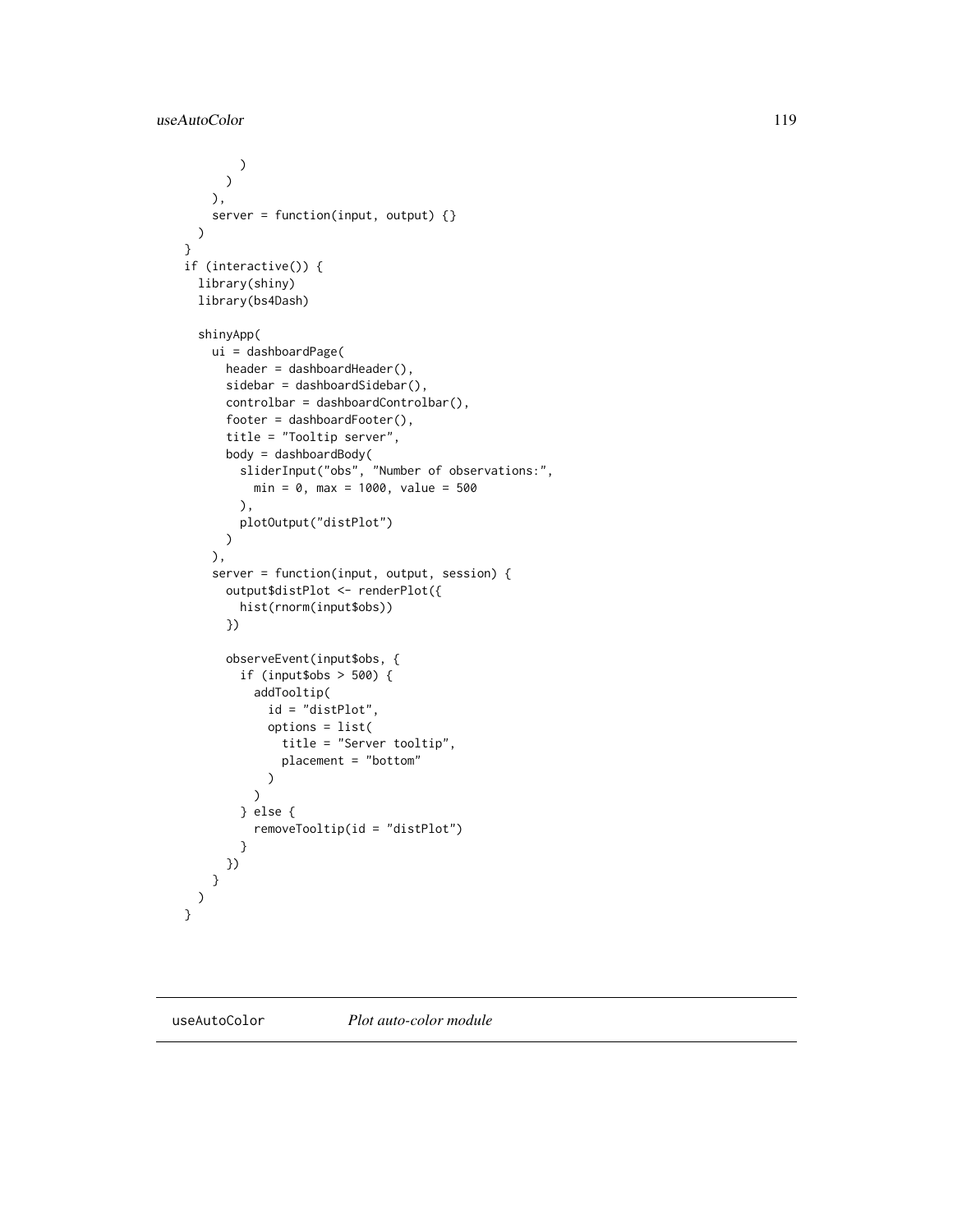#### Description

This piece of code is necessary so that plots get the good background color, automatically. It requires the use of the thematic package and shiny dev.

#### Usage

```
useAutoColor(input, output, session = shiny::getDefaultReactiveDomain())
```
#### Arguments

| input   | Shiny input object.   |
|---------|-----------------------|
| output  | Shiny output object.  |
| session | Shiny session object. |

# Value

An observer telling Shiny to update the current theme. It has to be inserted at the top of the main server function.

```
if (interactive()) {
 library(shiny)
 library(bs4Dash)
 library(thematic)
 thematic_shiny()
 shinyApp(
   ui = dashboardPage(
     header = dashboardHeader(
       title = bs4DashBrand(
         title = "My dashboard",
         color = "primary",
         href = "https://adminlte.io/themes/v3",
          image = "https://adminlte.io/themes/v3/dist/img/AdminLTELogo.png"
       )
     ),
     sidebar = dashboardSidebar(),
     body = dashboardBody(
        sliderInput("obs", "Number of observations:",
         min = 0, max = 1000, value = 500
       ),
       plotOutput("distPlot")
     ),
     controlbar = dashboardControlbar(),
     title = "DashboardPage"
   ),
    server = function(input, output, session) {
     useAutoColor()
     output$distPlot <- renderPlot({
       hist(rnorm(input$obs))
```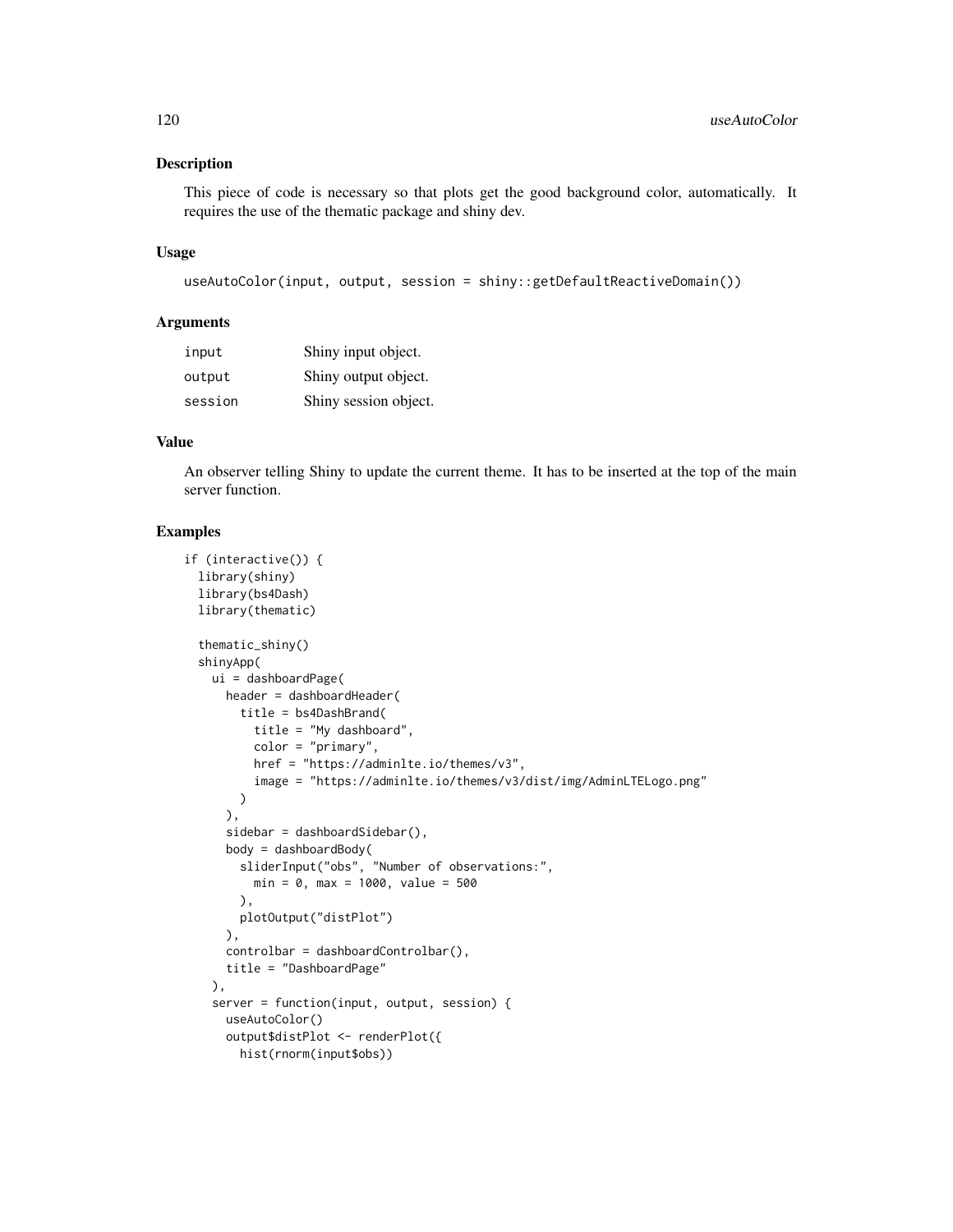#### <span id="page-120-2"></span>userList 121

} ) }

})

<span id="page-120-0"></span>userList *AdminLTE3 user list container*

# <span id="page-120-1"></span>Description

[userList](#page-120-0) creates a user list container to be inserted in a [box.](#page-82-0) [userListItem](#page-120-1) creates a user list item.

# Usage

userList(...)

userListItem(image, title, subtitle = NULL)

# Arguments

|          | slot for userListItem. |
|----------|------------------------|
| image    | image url or path.     |
| title    | Item title.            |
| subtitle | Item subtitle.         |

# Author(s)

David Granjon, <dgranjon@ymail.com>

```
if (interactive()) {
library(shiny)
library(bs4Dash)
shinyApp(
 ui = dashboardPage(
   dashboardHeader(),
   dashboardSidebar(),
   dashboardBody(
    box(
     title = "User List example",
     status = "success",
     userList(
       userListItem(
         image = "https://adminlte.io/themes/v3/dist/img/user1-128x128.jpg",
         title = "Shiny",
```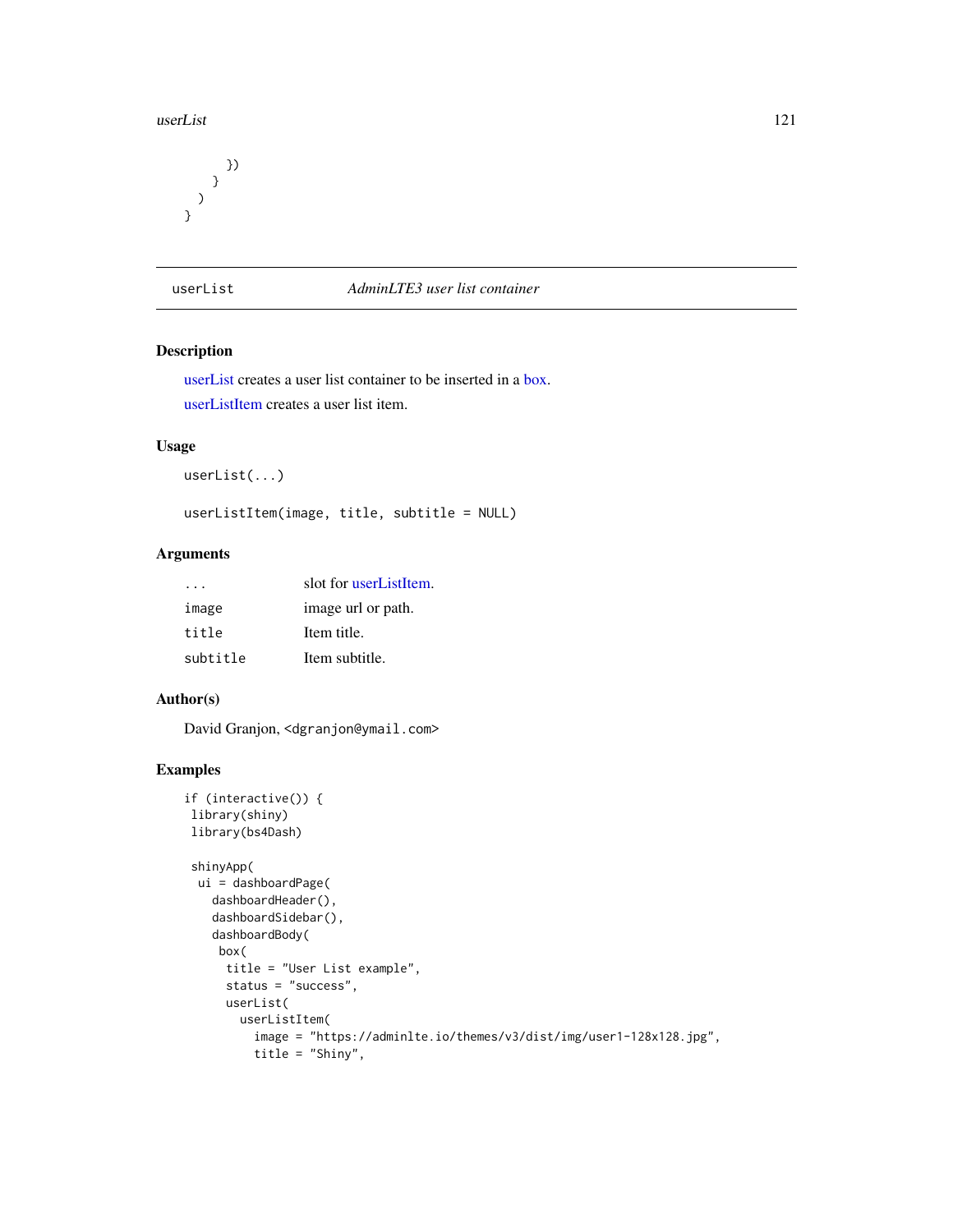```
subtitle = "Package 1"
       ),
        userListItem(
         image = "https://adminlte.io/themes/v3/dist/img/user8-128x128.jpg",
         title = "Tidyverse",
         subtitle = "Package 2"
       ),
        userListItem(
         image = "https://adminlte.io/themes/v3/dist/img/user7-128x128.jpg",
         title = "tidyr",
         subtitle = "Package 3"
       )
     )
    )
   ),
   title = "User List"
 ),
 server = function(input, output) { }
)
}
```
<span id="page-121-0"></span>userMessages *AdminLTE3 user message container*

# <span id="page-121-1"></span>Description

[userMessages](#page-121-0) creates a user message container. Maybe inserted in a [box.](#page-82-0)

[userMessage](#page-121-1) creates a user message html element.

[updateUserMessages](#page-121-1) allows to interact with a [userMessages](#page-121-0) container, such as sending, removing or editing messages.

#### Usage

```
userMessages(..., id = NULL, status, width = 4, height = NULL)
userMessage(
  ...,
 author = NULL,date = NULL,
  image = NULL,
  type = c("sent", "received")
\lambdaupdateUserMessages(
  id,
  action = c("add", "remove", "update"),
  index = NULL,
```
<span id="page-121-2"></span>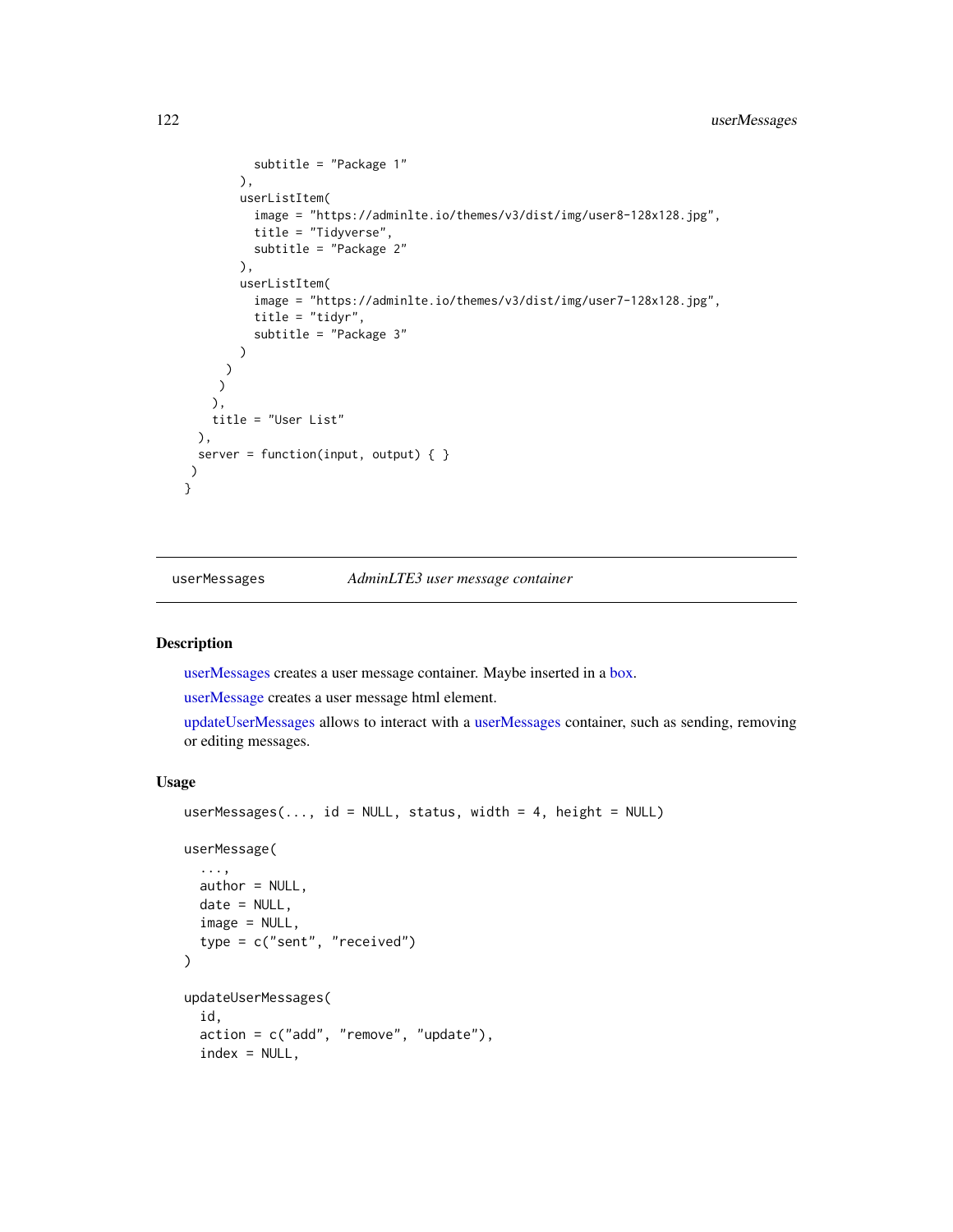# <span id="page-122-0"></span>userMessages 123

```
content = NULL,
 session = shiny::getDefaultReactiveDomain()
)
```
# Arguments

| .       | Message text.                                                                          |
|---------|----------------------------------------------------------------------------------------|
| id      | userMessages to target.                                                                |
| status  | Messages status. Valid colors are defined as follows:                                  |
|         | • primary: $\#007$ bff.                                                                |
|         | · secondary: #6c757d.                                                                  |
|         | $\cdot$ info: #17a2b8.                                                                 |
|         | • success: #28a745.                                                                    |
|         | • warning: #ffc107.                                                                    |
|         | $\bullet$ danger: #dc3545.                                                             |
|         | $\bullet$ gray-dark: #343a40.                                                          |
|         | • gray: #adb5bd.                                                                       |
|         | $\bullet$ white: #fff.                                                                 |
|         | $\cdot$ indigo: #6610f2.                                                               |
|         | • lightblue: #3c8dbc.                                                                  |
|         | • navy: #001f3f.                                                                       |
|         | • purple: #605ca8.                                                                     |
|         | • fuchsia: $\text{\#f012be}.$                                                          |
|         | • pink: #e83e8c.                                                                       |
|         | $\bullet$ maroon: #d81b60.<br>• orange: #ff851b.                                       |
|         | • lime: $\#01ff70$ .                                                                   |
|         | $\cdot$ teal: #39 $cccc.$                                                              |
|         | • olive: #3d9970.                                                                      |
| width   | Container width: between 1 and 12.                                                     |
| height  | Container height.                                                                      |
| author  | Message author.                                                                        |
| date    | Message date.                                                                          |
| image   | Message author image path or url.                                                      |
| type    | Message type: c("sent", "received").                                                   |
| action  | Action to perform: add, remove or update.                                              |
| index   | Index of item to update or remove.                                                     |
| content | New message content in a list. For actions like add and update only! See exam-<br>ple. |
| session | Shiny session object.                                                                  |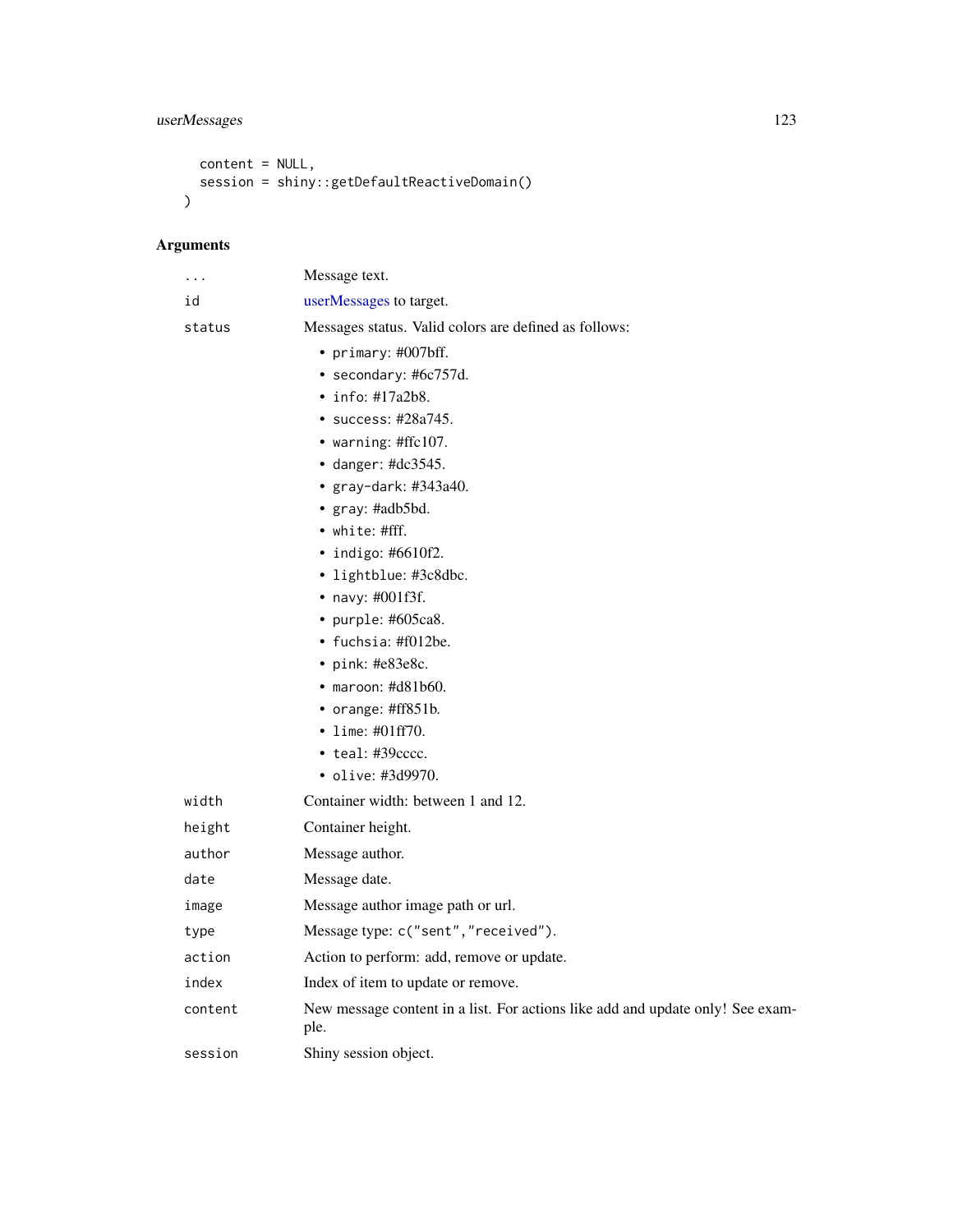# Author(s)

David Granjon, <dgranjon@ymail.com>

```
if (interactive()) {
library(shiny)
library(bs4Dash)
shinyApp(
 ui = dashboardPage(
   dashboardHeader(),
    dashboardSidebar(),
   dashboardBody(
    box(
     title = "Box with messages",
     solidHeader = TRUE,
     status = "warning",
     userMessages(
      width = 12,
      status = "teal",
      userMessage(
        author = "Alexander Pierce",
        date = "20 Jan 2:00 pm",
        image = "https://adminlte.io/themes/AdminLTE/dist/img/user1-128x128.jpg",
        type = "sent",
        "Is this template really for free? That's unbelievable!"
      ),
      userMessage(
        author = "Sarah Bullock",
        date = "23 Jan 2:05 pm",
        image = "https://adminlte.io/themes/AdminLTE/dist/img/user3-128x128.jpg",
         type = "received",
         "You better believe it!"
      )
     \lambda),
    userMessages(
      width = 6,
      status = "danger",
       userMessage(
        author = "Alexander Pierce",
        date = "20 Jan 2:00 pm",
        image = "https://adminlte.io/themes/AdminLTE/dist/img/user1-128x128.jpg",
        type = "received",
         "Is this template really for free? That's unbelievable!"
      ),
      userMessage(
        author = "Sarah Bullock",
        date = "23 Jan 2:05 pm",
        image = "https://adminlte.io/themes/AdminLTE/dist/img/user3-128x128.jpg",
         type = "sent",
```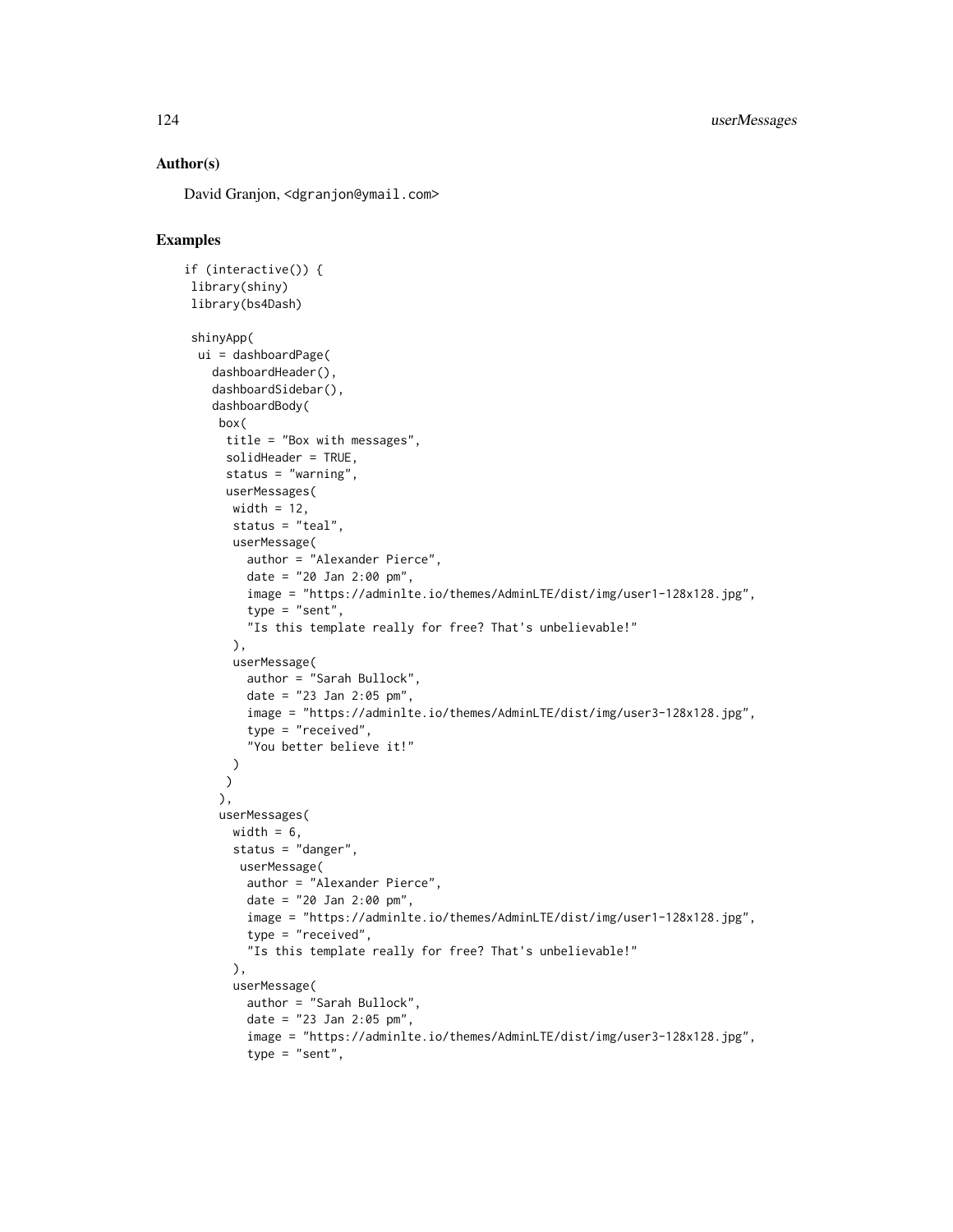```
"You better believe it!"
      )
     )
   ),
   title = "user Message"
 ),
 server = function(input, output) \{ \})
}
if (interactive()) {
library(shiny)
library(bs4Dash)
shinyApp(
 ui = dashboardPage(
    dashboardHeader(),
    dashboardSidebar(),
   dashboardBody(
      fluidRow(
        actionButton("remove", "Remove message"),
        actionButton("add", "Add message"),
       actionButton("update", "Update message")
      ),
      numericInput("index", "Message index:", 1, min = 1, max = 3),
      br(),
      br(),
      userMessages(
       width = 6,
       status = "danger",
       id = "message",
       userMessage(
         author = "Alexander Pierce",
         date = "20 Jan 2:00 pm",
         image = "https://adminlte.io/themes/AdminLTE/dist/img/user1-128x128.jpg",
          type = "received",
          "Is this template really for free? That's unbelievable!"
        ),
        userMessage(
          author = "Sarah Bullock",
          date = "23 Jan 2:05 pm",
         image = "https://adminlte.io/themes/AdminLTE/dist/img/user3-128x128.jpg",
         type = "sent",
          "You better believe it!"
       )
      \mathcal{L}),
   title = "user Message"
 ),
 server = function(input, output, session) {
   observeEvent(input$remove, {
      updateUserMessages("message", action = "remove", index = input$index)
    })
```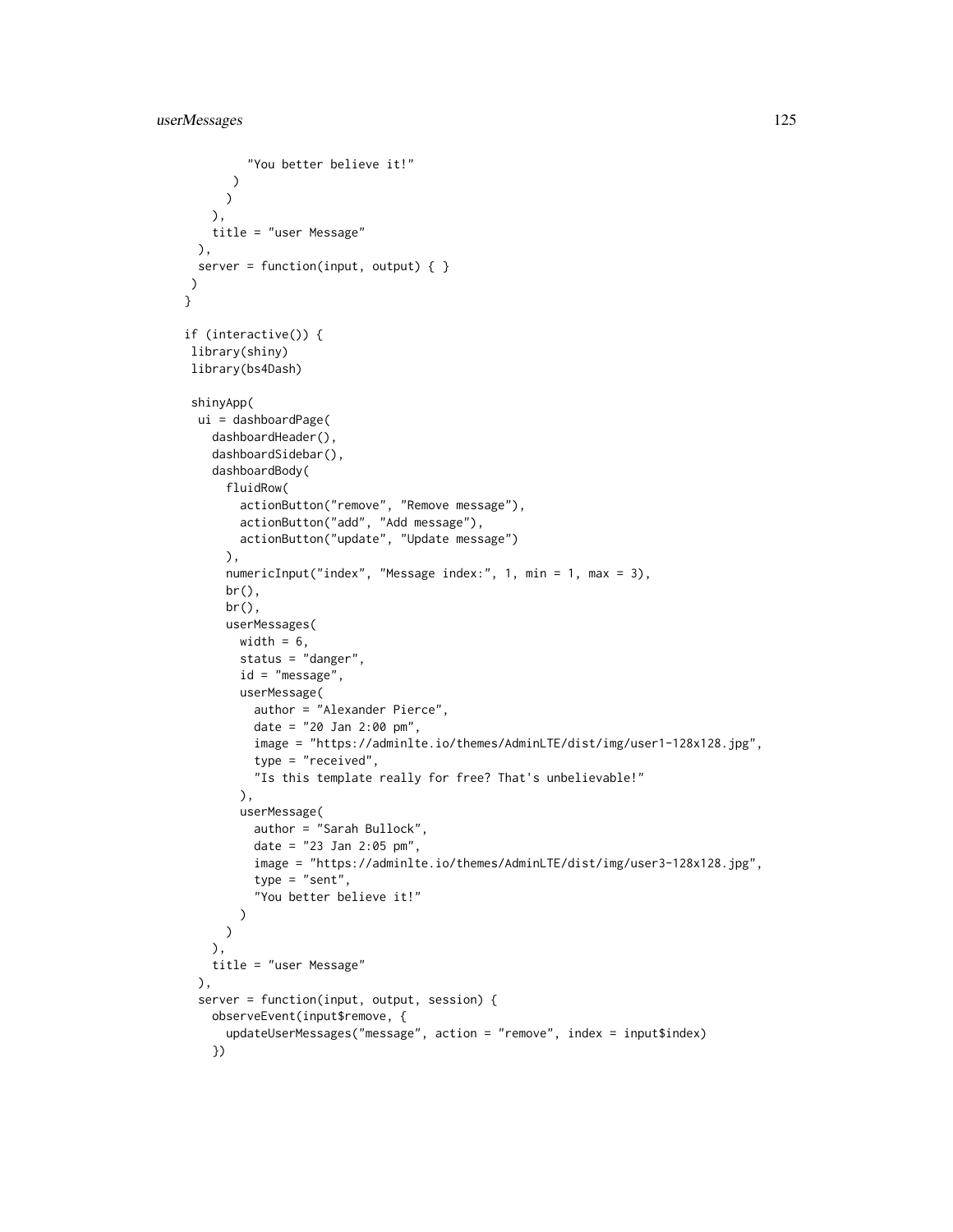```
observeEvent(input$add, {
      updateUserMessages(
        "message",
       action = "add",
       content = list(
          author = "David",
          date = "Now",image = "https://i.pinimg.com/originals/f1/15/df/f115dfc9cab063597b1221d015996b39.jpg",
          type = "received",
          text = tagList(sliderInput(
            "obs",
            "Number of observations:",
            min = 0,
           max = 1000,
           value = 500
           ),
          plotOutput("distPlot")
         )
       )
     )
    })
    output$distPlot <- renderPlot({
    hist(rnorm(input$obs))
    })
    observeEvent(input$update, {
      updateUserMessages(
        "message",
       action = "update",
       index = input$index,
       content = list(
        text = tagList(
         appButton(
          inputId = "reload",
          label = "Click me!",
          icon = icon("sync"),
           dashboardBadge(1, color = "primary")
          )
         )
       )
     )
    })
    observeEvent(input$reload, {
    showNotification("Yeah!", duration = 1, type = "default")
   })
 }
\lambda}
```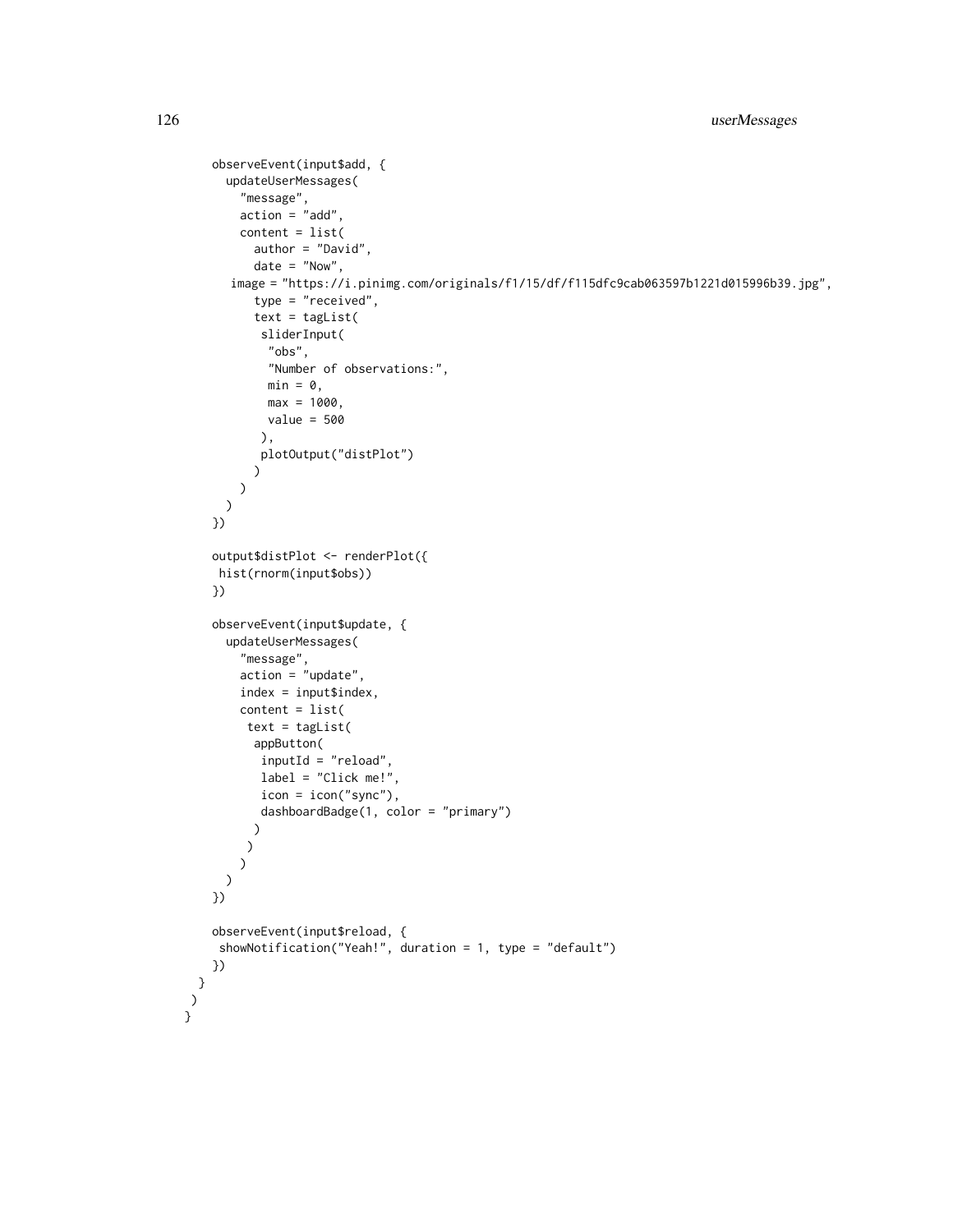<span id="page-126-2"></span><span id="page-126-1"></span>

# <span id="page-126-0"></span>Description

Creates a user post. This content may be inserted in a [box.](#page-82-0) [userPostTagItems](#page-126-0) creates a container to host [userPostTagItem.](#page-126-0) [userPostTagItem](#page-126-0) creates a user post tool item

# Usage

```
userPost(
  ...,
  id = NULL,image,
  author,
  description = NULL,
  collapsible = TRUE,
  collapsed = FALSE
\mathcal{L}userPostTagItems(...)
```
# userPostTagItem(...)

# Arguments

| $\ddots$    | Tool content such as label, button,                                                           |
|-------------|-----------------------------------------------------------------------------------------------|
| id          | Unique id of the post.                                                                        |
| image       | Profile image, if any.                                                                        |
| author      | Post author.                                                                                  |
| description | Post description.                                                                             |
| collapsible | If TRUE, display a button in the upper right that allows the user to collapse the<br>comment. |
| collapsed   | Whether the comment is collapsed when the application starts, FALSE by de-<br>fault.          |

#### Author(s)

David Granjon, <dgranjon@ymail.com>

#### See Also

```
Other boxWidgets: attachmentBlock(), bs4CardLabel(), bs4CardSidebar(), bs4Carousel(),
bs4SocialCard(), bs4Timeline(), cardDropdown(), cardProfile(), descriptionBlock()
```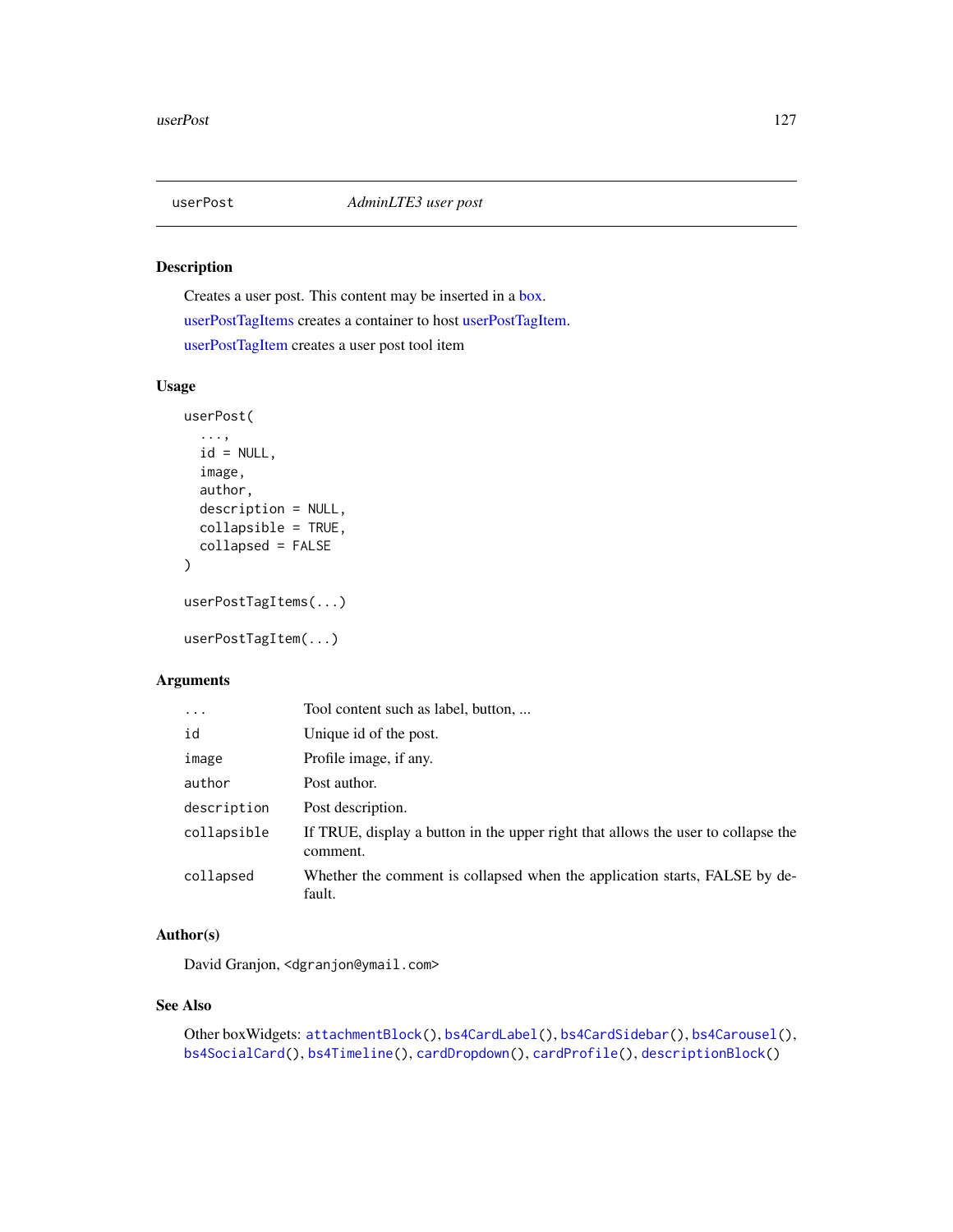```
if (interactive()) {
library(shiny)
library(bs4Dash)
shinyApp(
 ui = dashboardPage(
   dashboardHeader(),
    dashboardSidebar(),
    dashboardBody(
    box(
     title = "Box with user comment",
     status = "primary",
     userPost(
      id = 1,
       image = "https://adminlte.io/themes/AdminLTE/dist/img/user1-128x128.jpg",
       author = "Jonathan Burke Jr.",
       description = "Shared publicly - 7:30 PM today",
       "Lorem ipsum represents a long-held tradition for designers,
       typographers and the like. Some people hate it and argue for
       its demise, but others ignore the hate as they create awesome
       tools to help create filler text for everyone from bacon
       lovers to Charlie Sheen fans.",
       collapsible = FALSE,
       userPostTagItems(
       userPostTagItem(dashboardBadge("item 1", color = "info")),
       userPostTagItem(dashboardBadge("item 2", color = "danger"), side = "right")
       )
     ),
     userPost(
       id = 2,
       image = "https://adminlte.io/themes/AdminLTE/dist/img/user6-128x128.jpg",
       author = "Adam Jones",
       userPostMedia(image = "https://adminlte.io/themes/AdminLTE/dist/img/photo2.png"),
       userPostTagItems(
        userPostTagItem(dashboardBadge("item 1", color = "success")),
        userPostTagItem(dashboardBadge("item 2", color = "danger"), side = "right")
      )
     )
    )
   ),
   title = "userPost"
 ),
 server = function(input, output) { }
\lambda}
```
<span id="page-127-0"></span>

<span id="page-127-1"></span>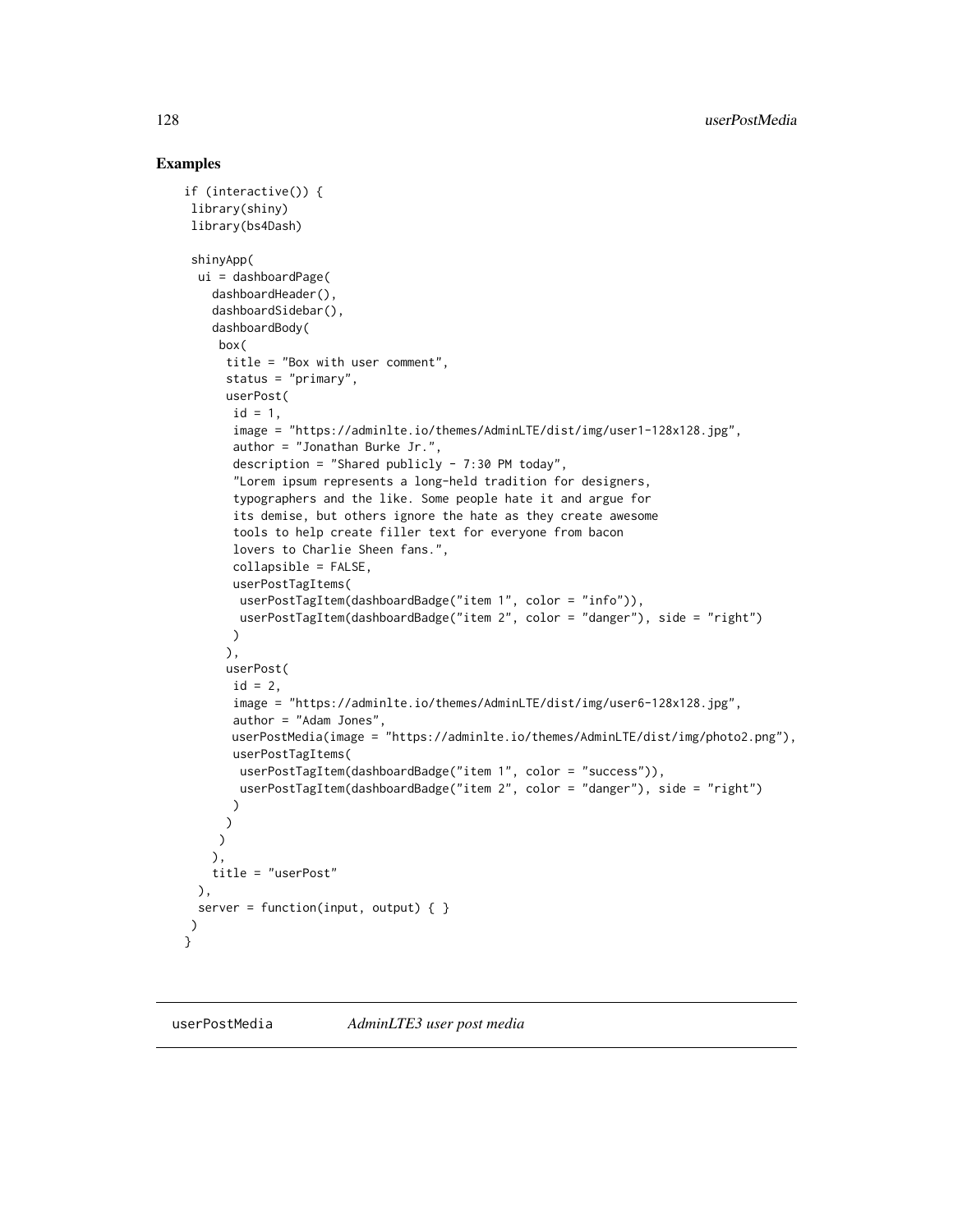# <span id="page-128-0"></span>userPostMedia 129

# Description

[userPostMedia](#page-127-0) creates a container to include an image in [userPost.](#page-126-1)

# Usage

userPostMedia(image, height = NULL, width = NULL)

# Arguments

| image  | Image path or url       |
|--------|-------------------------|
| height | Media height in pixels. |
| width  | Media width in pixels.  |

# Author(s)

David Granjon, <dgranjon@ymail.com>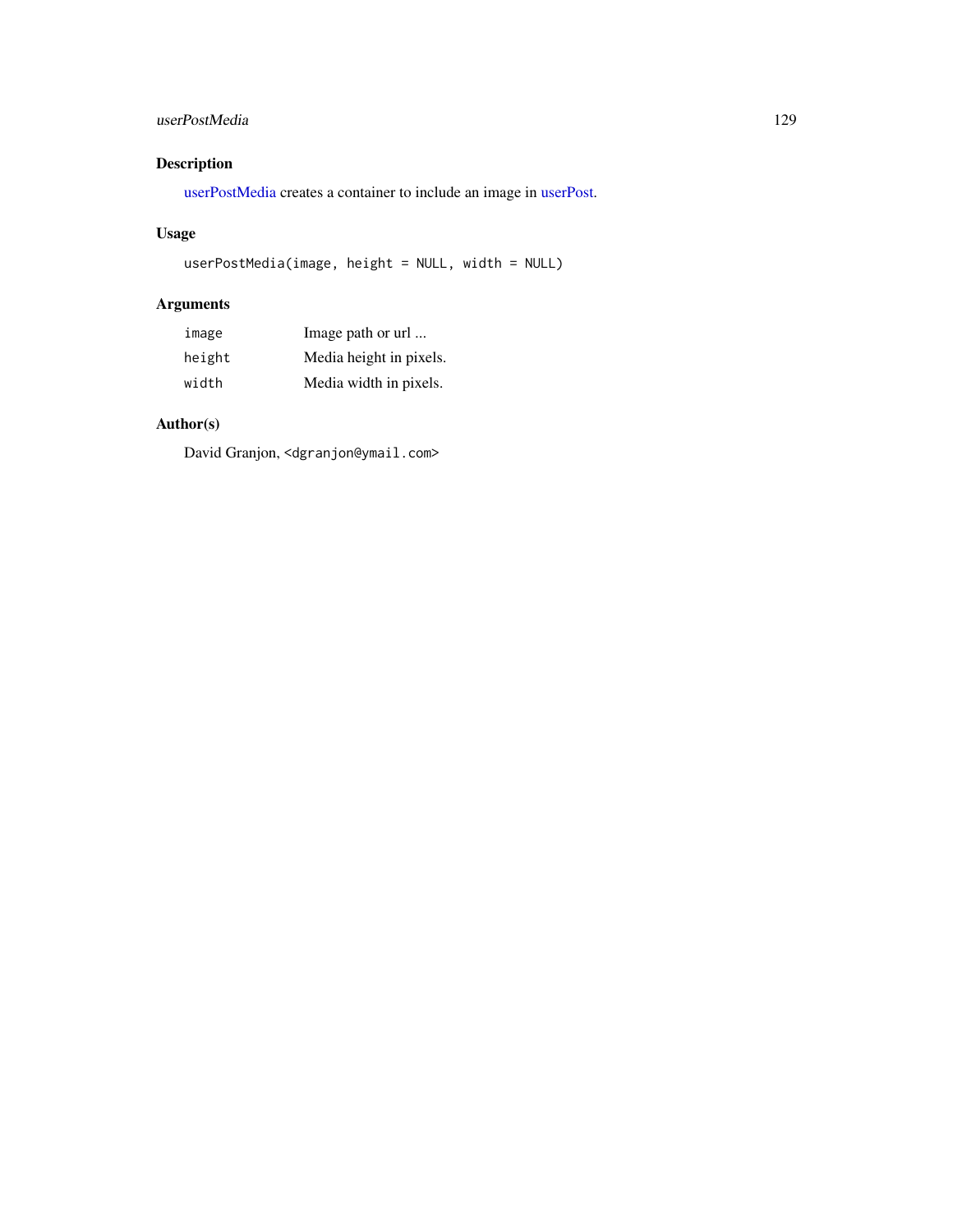# **Index**

∗ boxWidgets attachmentBlock, [7](#page-6-1) bs4CardLabel, [15](#page-14-1) bs4CardSidebar, [17](#page-16-1) bs4Carousel, [20](#page-19-1) bs4SocialCard, [56](#page-55-1) bs4Timeline, [67](#page-66-1) cardDropdown, [77](#page-76-1) cardProfile, [78](#page-77-1) descriptionBlock, [83](#page-82-2) userPost, [127](#page-126-2) ∗ cards bs4CardLayout, [15](#page-14-1) bs4SocialCard, [56](#page-55-1) bs4TabCard, [62](#page-61-1) bs4UserCard, [70](#page-69-0) descriptionBlock, [83](#page-82-2) renderbs4InfoBox, [102](#page-101-0) renderbs4ValueBox, [105](#page-104-0) ∗ input elements actionButton, [3](#page-2-0) ∗ menu items bs4DropdownMenu, [40](#page-39-0) ∗ menu outputs dropdownMenuOutput, [94](#page-93-1) menuItemOutput, [97](#page-96-1) menuOutput, [98](#page-97-1) renderMenu, [109](#page-108-1) sidebarMenuOutput, [111](#page-110-1) ∗ user outputs bs4UserMenu, [75](#page-74-0) accordion, *[9](#page-8-0)* accordion *(*bs4Accordion*)*, [9](#page-8-0) accordionItem, *[9,](#page-8-0) [10](#page-9-0)* accordionItem *(*bs4Accordion*)*, [9](#page-8-0) actionButton, [3,](#page-2-0) *[12](#page-11-0)*, *[43](#page-42-0)* addPopover, *[98](#page-97-1)* addPopover *(*popover*)*, [98](#page-97-1)

addTooltip, *[117](#page-116-2)*

addTooltip *(*tooltip*)*, [117](#page-116-2) appButton, [6](#page-5-0) attachmentBlock, *[7](#page-6-1)*, [7,](#page-6-1) *[15](#page-14-1)*, *[19,](#page-18-0) [20](#page-19-1)*, *[58](#page-57-0)*, *[69](#page-68-0)*, *[78,](#page-77-1) [79](#page-78-0)*, *[88](#page-87-0)*, *[127](#page-126-2)*

blockQuote *(*bs4Quote*)*, [53](#page-52-0) box, *[7](#page-6-1)*, *[18](#page-17-0)*, *[60](#page-59-0)*, *[67](#page-66-1)*, *[78](#page-77-1)*, *[83](#page-82-2)*, *[100](#page-99-0)*, *[121,](#page-120-2) [122](#page-121-2)*, *[127](#page-126-2)* box *(*descriptionBlock*)*, [83](#page-82-2) boxComment *(*bs4SocialCard*)*, [56](#page-55-1) boxDropdown, *[58](#page-57-0)*, *[65](#page-64-0)*, *[73](#page-72-0)*, *[77](#page-76-1)*, *[88](#page-87-0)* boxDropdown *(*cardDropdown*)*, [77](#page-76-1) boxDropdownItem *(*cardDropdown*)*, [77](#page-76-1) boxLabel, *[58](#page-57-0)*, *[65](#page-64-0)*, *[73](#page-72-0)*, *[88](#page-87-0)* boxLabel *(*bs4CardLabel*)*, [15](#page-14-1) boxLayout *(*bs4CardLayout*)*, [15](#page-14-1) boxPad, *[83](#page-82-2)*, *[86](#page-85-0)* boxPad *(*descriptionBlock*)*, [83](#page-82-2) boxProfile, *[78](#page-77-1)* boxProfile *(*cardProfile*)*, [78](#page-77-1) boxProfileItem, *[79](#page-78-0)* boxProfileItem *(*cardProfile*)*, [78](#page-77-1) boxSidebar, *[58](#page-57-0)*, *[65](#page-64-0)*, *[73](#page-72-0)*, *[88](#page-87-0)* boxSidebar *(*bs4CardSidebar*)*, [17](#page-16-1) bs4Accordion, [9](#page-8-0) bs4AccordionItem *(*bs4Accordion*)*, [9](#page-8-0) bs4Badge, [12](#page-11-0) bs4Callout, [13](#page-12-0) bs4Card *(*descriptionBlock*)*, [83](#page-82-2) bs4CardLabel, *[8](#page-7-0)*, *[15](#page-14-1)*, [15,](#page-14-1) *[19,](#page-18-0) [20](#page-19-1)*, *[58](#page-57-0)*, *[69](#page-68-0)*, *[78,](#page-77-1) [79](#page-78-0)*, *[88](#page-87-0)*, *[127](#page-126-2)* bs4CardLayout, *[15](#page-14-1)*, [15,](#page-14-1) *[58](#page-57-0)*, *[65](#page-64-0)*, *[74](#page-73-0)*, *[88](#page-87-0)*, *[104](#page-103-0)*, *[107](#page-106-0)* bs4CardSidebar, *[8](#page-7-0)*, *[15](#page-14-1)*, [17,](#page-16-1) *[20](#page-19-1)*, *[58](#page-57-0)*, *[69](#page-68-0)*, *[78,](#page-77-1) [79](#page-78-0)*, *[88](#page-87-0)*, *[127](#page-126-2)* bs4Carousel, *[8](#page-7-0)*, *[15](#page-14-1)*, *[19](#page-18-0)*, [20,](#page-19-1) *[58](#page-57-0)*, *[69](#page-68-0)*, *[78,](#page-77-1) [79](#page-78-0)*, *[88](#page-87-0)*, *[127](#page-126-2)* bs4CarouselItem *(*bs4Carousel*)*, [20](#page-19-1) bs4DashBody, [21,](#page-20-0) *[29](#page-28-0)* bs4DashBrand, *[22](#page-21-0)*, [22](#page-21-0) bs4DashControlbar, [23,](#page-22-0) *[29](#page-28-0)*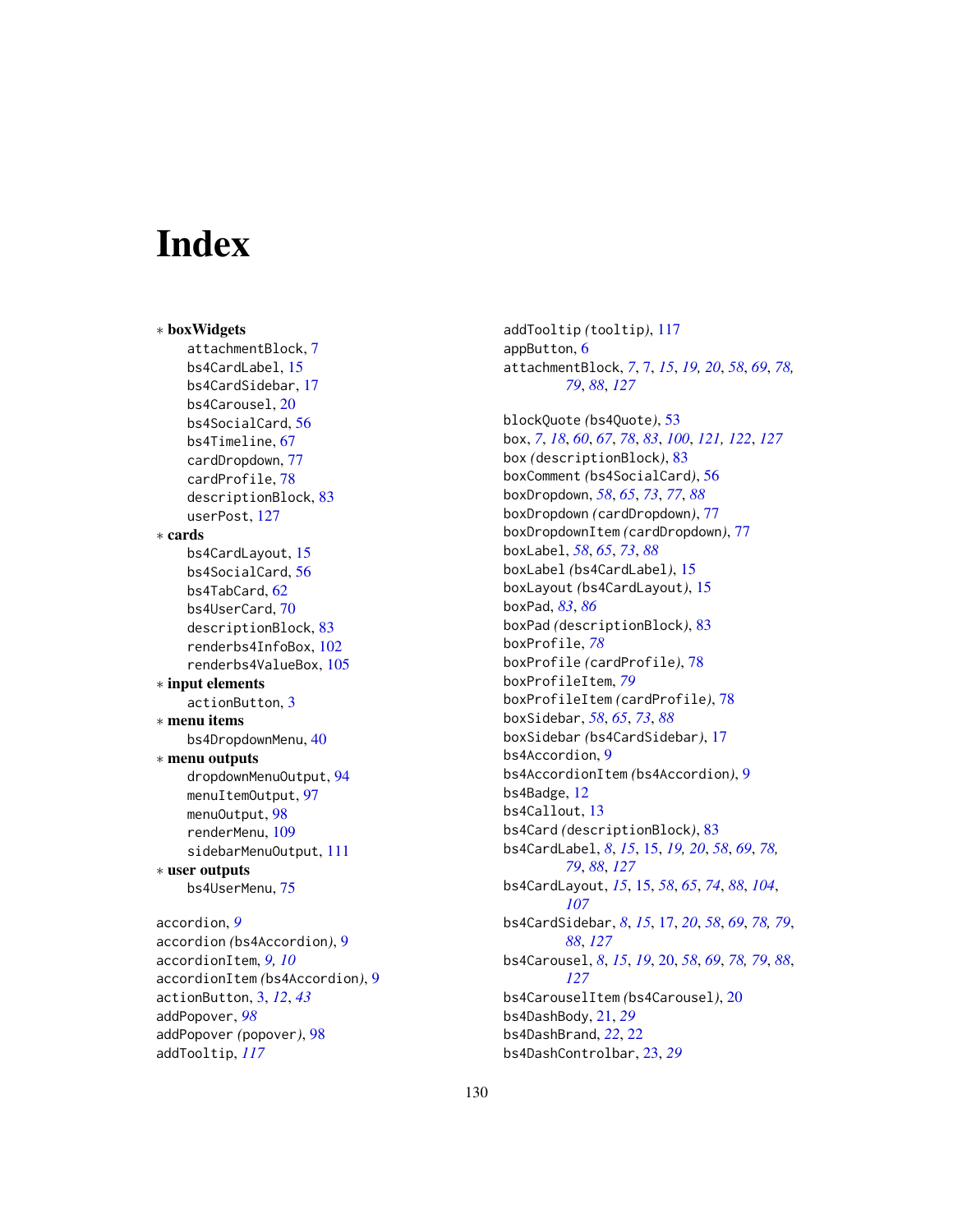### $I<sub>31</sub>$  is a set of  $I<sub>31</sub>$  is a set of  $I<sub>31</sub>$  is a set of  $I<sub>31</sub>$  is a set of  $I<sub>31</sub>$  is a set of  $I<sub>31</sub>$  is a set of  $I<sub>31</sub>$  is a set of  $I<sub>31</sub>$  is a set of  $I<sub>31</sub>$  is a set of  $I$

bs4DashFooter, [25,](#page-24-0) *[29](#page-28-0)* bs4DashGallery, [26](#page-25-1) bs4DashNavbar, *[23](#page-22-0)*, [26,](#page-25-1) *[29](#page-28-0)* bs4DashPage, [28](#page-27-0) bs4DashSidebar, *[29](#page-28-0)*, [31](#page-30-1) bs4DropdownMenu, [40](#page-39-0) bs4InfoBox *(*renderbs4InfoBox*)*, [102](#page-101-0) bs4InfoBoxOutput *(*renderbs4InfoBox*)*, [102](#page-101-0) bs4Jumbotron, [45](#page-44-0) bs4ListGroup, [46](#page-45-0) bs4ListGroupItem *(*bs4ListGroup*)*, [46](#page-45-0) bs4Loading, [49](#page-48-0) bs4MultiProgressBar *(*bs4ProgressBar*)*, [50](#page-49-0) bs4ProgressBar, [50](#page-49-0) bs4Quote, [53](#page-52-0) bs4Ribbon, *[55](#page-54-0)*, [55](#page-54-0) bs4SidebarHeader *(*bs4DashSidebar*)*, [31](#page-30-1) bs4SidebarMenu *(*bs4DashSidebar*)*, [31](#page-30-1) bs4SidebarMenuItem *(*bs4DashSidebar*)*, [31](#page-30-1) bs4SidebarMenuSubItem *(*bs4DashSidebar*)*, [31](#page-30-1) bs4SidebarUserPanel *(*bs4DashSidebar*)*, [31](#page-30-1) bs4SocialCard, *[8](#page-7-0)*, *[15,](#page-14-1) [16](#page-15-0)*, *[19,](#page-18-0) [20](#page-19-1)*, [56,](#page-55-1) *[65](#page-64-0)*, *[69](#page-68-0)*, *[74](#page-73-0)*, *[78,](#page-77-1) [79](#page-78-0)*, *[88](#page-87-0)*, *[104](#page-103-0)*, *[107](#page-106-0)*, *[127](#page-126-2)* bs4Sortable, [59](#page-58-0) bs4Stars, [61](#page-60-0) bs4TabCard, *[16](#page-15-0)*, *[58](#page-57-0)*, [62,](#page-61-1) *[74](#page-73-0)*, *[88](#page-87-0)*, *[104](#page-103-0)*, *[107](#page-106-0)*, *[112](#page-111-0)* bs4TabItem *(*bs4DashBody*)*, [21](#page-20-0) bs4TabItems *(*bs4DashBody*)*, [21](#page-20-0) bs4Timeline, *[8](#page-7-0)*, *[15](#page-14-1)*, *[19,](#page-18-0) [20](#page-19-1)*, *[58](#page-57-0)*, [67,](#page-66-1) *[78,](#page-77-1) [79](#page-78-0)*, *[88](#page-87-0)*, *[127](#page-126-2)* bs4TimelineEnd *(*bs4Timeline*)*, [67](#page-66-1) bs4TimelineItem *(*bs4Timeline*)*, [67](#page-66-1) bs4TimelineItemMedia *(*bs4Timeline*)*, [67](#page-66-1) bs4TimelineLabel *(*bs4Timeline*)*, [67](#page-66-1) bs4TimelineStart *(*bs4Timeline*)*, [67](#page-66-1) bs4UserCard, *[16](#page-15-0)*, *[58](#page-57-0)*, *[65](#page-64-0)*, [70,](#page-69-0) *[88](#page-87-0)*, *[104](#page-103-0)*, *[107](#page-106-0)* bs4UserDescription *(*bs4UserCard*)*, [70](#page-69-0) bs4UserMenu, [75](#page-74-0) bs4ValueBox, *[105](#page-104-0)* bs4ValueBox *(*renderbs4ValueBox*)*, [105](#page-104-0) bs4ValueBoxOutput, *[107](#page-106-0)* bs4ValueBoxOutput *(*renderbs4ValueBox*)*, [105](#page-104-0) callout *(*bs4Callout*)*, [13](#page-12-0) cardComment *(*bs4SocialCard*)*, [56](#page-55-1)

cardDropdown, *[8](#page-7-0)*, *[15](#page-14-1)*, *[19,](#page-18-0) [20](#page-19-1)*, *[58](#page-57-0)*, *[69](#page-68-0)*, [77,](#page-76-1) *[79](#page-78-0)*, *[88](#page-87-0)*, *[127](#page-126-2)*

cardDropdownItem *(*cardDropdown*)*, [77](#page-76-1) cardLabel *(*bs4CardLabel*)*, [15](#page-14-1) cardPad *(*descriptionBlock*)*, [83](#page-82-2) cardProfile, *[8](#page-7-0)*, *[15](#page-14-1)*, *[19,](#page-18-0) [20](#page-19-1)*, *[58](#page-57-0)*, *[69](#page-68-0)*, *[78](#page-77-1)*, [78,](#page-77-1) *[88](#page-87-0)*, *[127](#page-126-2)* cardProfileItem *(*cardProfile*)*, [78](#page-77-1) cardSidebar *(*bs4CardSidebar*)*, [17](#page-16-1) carousel, *[20](#page-19-1)* carousel *(*bs4Carousel*)*, [20](#page-19-1) carouselItem, *[20](#page-19-1)* carouselItem *(*bs4Carousel*)*, [20](#page-19-1) closeAlert, *[81](#page-80-0)* closeAlert *(*createAlert*)*, [81](#page-80-0) column, [80](#page-79-0) conditionalPanel, *[36](#page-35-0)* controlbarItem *(*bs4DashControlbar*)*, [23](#page-22-0) controlbarMenu *(*bs4DashControlbar*)*, [23](#page-22-0) createAlert, *[81](#page-80-0)*, [81](#page-80-0) dashboardBadge, *[12](#page-11-0)* dashboardBadge *(*bs4Badge*)*, [12](#page-11-0) dashboardBody, *[21](#page-20-0)*, *[36](#page-35-0)* dashboardBody *(*bs4DashBody*)*, [21](#page-20-0) dashboardBrand, *[27](#page-26-0)* dashboardBrand *(*bs4DashBrand*)*, [22](#page-21-0) dashboardControlbar *(*bs4DashControlbar*)*, [23](#page-22-0) dashboardFooter *(*bs4DashFooter*)*, [25](#page-24-0) dashboardHeader, *[26](#page-25-1)*, *[30](#page-29-0)*, *[40](#page-39-0)*, *[43](#page-42-0)*, *[75](#page-74-0)*, *[99](#page-98-0)*, *[118](#page-117-0)* dashboardHeader *(*bs4DashNavbar*)*, [26](#page-25-1) dashboardPage, *[21](#page-20-0)*, *[25,](#page-24-0) [26](#page-25-1)*, *[31](#page-30-1)* dashboardPage *(*bs4DashPage*)*, [28](#page-27-0) dashboardSidebar, *[12](#page-11-0)*, *[22](#page-21-0)*, *[31](#page-30-1)* dashboardSidebar *(*bs4DashSidebar*)*, [31](#page-30-1) dashboardUser, *[75](#page-74-0)* dashboardUser *(*bs4UserMenu*)*, [75](#page-74-0) dashboardUserItem, *[76](#page-75-0)* dashboardUserItem *(*bs4UserMenu*)*, [75](#page-74-0) descriptionBlock, *[8](#page-7-0)*, *[15,](#page-14-1) [16](#page-15-0)*, *[19,](#page-18-0) [20](#page-19-1)*, *[58](#page-57-0)*, *[65](#page-64-0)*, *[69](#page-68-0)*, *[74](#page-73-0)*, *[78,](#page-77-1) [79](#page-78-0)*, *[83](#page-82-2)*, [83,](#page-82-2) *[104](#page-103-0)*, *[107](#page-106-0)*, *[127](#page-126-2)* dropdownDivider, [93](#page-92-0)

dropdownMenu, *[27,](#page-26-0) [28](#page-27-0)*, *[40](#page-39-0)*, *[94](#page-93-1)*, *[98](#page-97-1)* dropdownMenu *(*bs4DropdownMenu*)*, [40](#page-39-0) dropdownMenuOutput, [94,](#page-93-1) *[97,](#page-96-1) [98](#page-97-1)*, *[110,](#page-109-0) [111](#page-110-1)* getAdminLTEColors, *[15](#page-14-1)*, [94](#page-93-1)

HTML(), *[76](#page-75-0)*, *[103](#page-102-0)*, *[106](#page-105-0)*, *[109](#page-108-1)*

```
icon, 19, 35, 42, 65, 78, 86, 88, 103, 107
```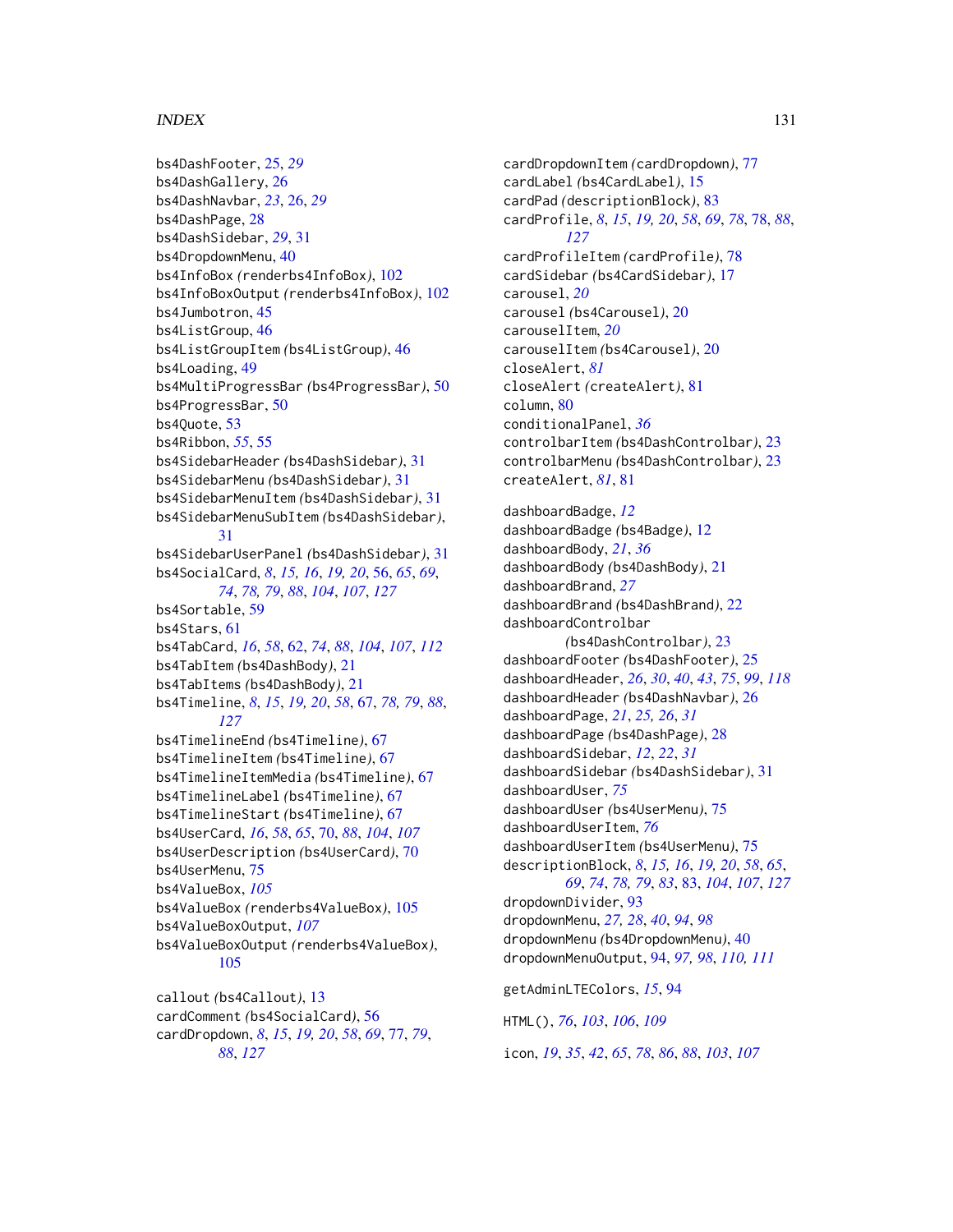# 132 INDEX

icon(), *[6](#page-5-0)* infoBox, *[104](#page-103-0)* infoBox *(*renderbs4InfoBox*)*, [102](#page-101-0) infoBoxOutput *(*renderbs4InfoBox*)*, [102](#page-101-0) insertTab, [95](#page-94-0) ionicon, [96](#page-95-0)

jumbotron *(*bs4Jumbotron*)*, [45](#page-44-0)

lapply, *[20](#page-19-1)* listGroup *(*bs4ListGroup*)*, [46](#page-45-0) listGroupItem *(*bs4ListGroup*)*, [46](#page-45-0) loadingState *(*bs4Loading*)*, [49](#page-48-0)

menuItem, *[21](#page-20-0)*, *[31](#page-30-1)*, *[35,](#page-34-0) [36](#page-35-0)*, *[97,](#page-96-1) [98](#page-97-1)*, *[104](#page-103-0)* menuItem *(*bs4DashSidebar*)*, [31](#page-30-1) menuItemOutput, *[94](#page-93-1)*, [97,](#page-96-1) *[98](#page-97-1)*, *[110,](#page-109-0) [111](#page-110-1)* menuOutput, *[94](#page-93-1)*, *[97](#page-96-1)*, [98,](#page-97-1) *[110,](#page-109-0) [111](#page-110-1)* menuSubItem, *[31](#page-30-1)*, *[34](#page-33-0)* menuSubItem *(*bs4DashSidebar*)*, [31](#page-30-1) messageItem, *[40,](#page-39-0) [41](#page-40-0)*, *[98](#page-97-1)* messageItem *(*bs4DropdownMenu*)*, [40](#page-39-0) multiProgressBar *(*bs4ProgressBar*)*, [50](#page-49-0)

navbarPage(), *[24](#page-23-0)* notificationItem, *[41](#page-40-0)*, *[98](#page-97-1)* notificationItem *(*bs4DropdownMenu*)*, [40](#page-39-0)

popover, *[30](#page-29-0)*, [98,](#page-97-1) *[99](#page-98-0)* productList, *[100](#page-99-0)*, [100](#page-99-0) productListItem, *[100](#page-99-0)* productListItem *(*productList*)*, [100](#page-99-0) progressBar *(*bs4ProgressBar*)*, [50](#page-49-0)

quote(), *[76](#page-75-0)*, *[103](#page-102-0)*, *[106](#page-105-0)*, *[109](#page-108-1)*

removePopover, *[98](#page-97-1)* removePopover *(*popover*)*, [98](#page-97-1) removeTooltip, *[117](#page-116-2)* removeTooltip *(*tooltip*)*, [117](#page-116-2) renderbs4InfoBox, *[16](#page-15-0)*, *[58](#page-57-0)*, *[65](#page-64-0)*, *[74](#page-73-0)*, *[88](#page-87-0)*, [102,](#page-101-0) *[107](#page-106-0)* renderbs4ValueBox, *[16](#page-15-0)*, *[58](#page-57-0)*, *[65](#page-64-0)*, *[74](#page-73-0)*, *[88](#page-87-0)*, *[104](#page-103-0)*, [105,](#page-104-0) *[107](#page-106-0)* renderInfoBox *(*renderbs4InfoBox*)*, [102](#page-101-0) renderMenu, *[94](#page-93-1)*, *[97,](#page-96-1) [98](#page-97-1)*, [109,](#page-108-1) *[111](#page-110-1)* renderUser, *[77](#page-76-1)* renderUser *(*bs4UserMenu*)*, [75](#page-74-0) renderValueBox *(*renderbs4ValueBox*)*, [105](#page-104-0) ribbon *(*bs4Ribbon*)*, [55](#page-54-0)

sidebarHeader, *[31](#page-30-1)* sidebarHeader *(*bs4DashSidebar*)*, [31](#page-30-1) sidebarMenu, *[31](#page-30-1)*, *[35](#page-34-0)*, *[98](#page-97-1)*, *[111](#page-110-1)* sidebarMenu *(*bs4DashSidebar*)*, [31](#page-30-1) sidebarMenuOutput, *[94](#page-93-1)*, *[97,](#page-96-1) [98](#page-97-1)*, *[110](#page-109-0)*, [111](#page-110-1) sidebarUserPanel, *[31](#page-30-1)* sidebarUserPanel *(*bs4DashSidebar*)*, [31](#page-30-1) skinSelector, *[29](#page-28-0)*, [112](#page-111-0) socialBox, *[57](#page-56-0)* socialBox *(*bs4SocialCard*)*, [56](#page-55-1) sortable *(*bs4Sortable*)*, [59](#page-58-0) starBlock *(*bs4Stars*)*, [61](#page-60-0)

tabBox, *[65](#page-64-0)* tabBox *(*bs4TabCard*)*, [62](#page-61-1) tabItem, *[21](#page-20-0)*, *[35](#page-34-0)*, *[104](#page-103-0)* tabItem *(*bs4DashBody*)*, [21](#page-20-0) tabItems, *[21](#page-20-0)*, *[31](#page-30-1)* tabItems *(*bs4DashBody*)*, [21](#page-20-0) tabPanel, *[64](#page-63-0)*, *[95](#page-94-0)* tabPanel(), *[113](#page-112-0)* tabsetPanel, *[95](#page-94-0)*, [112](#page-111-0) taskItem, *[40,](#page-39-0) [41](#page-40-0)*, *[98](#page-97-1)* taskItem *(*bs4DropdownMenu*)*, [40](#page-39-0) timelineBlock, *[67](#page-66-1)* timelineBlock *(*bs4Timeline*)*, [67](#page-66-1) timelineEnd, *[67](#page-66-1)* timelineEnd *(*bs4Timeline*)*, [67](#page-66-1) timelineItem, *[67](#page-66-1)* timelineItem *(*bs4Timeline*)*, [67](#page-66-1) timelineItemMedia, *[67,](#page-66-1) [68](#page-67-0)* timelineItemMedia *(*bs4Timeline*)*, [67](#page-66-1) timelineLabel, *[67](#page-66-1)* timelineLabel *(*bs4Timeline*)*, [67](#page-66-1) timelineStart, *[67](#page-66-1)* timelineStart *(*bs4Timeline*)*, [67](#page-66-1) toast, [116](#page-115-0) tooltip, *[30](#page-29-0)*, [117,](#page-116-2) *[118](#page-117-0)*

uiOutput(), *[76](#page-75-0)*, *[109](#page-108-1)* updateAccordion, *[9](#page-8-0)* updateAccordion *(*bs4Accordion*)*, [9](#page-8-0) updateBox, *[65](#page-64-0)* updateBox *(*descriptionBlock*)*, [83](#page-82-2) updateBoxSidebar *(*bs4CardSidebar*)*, [17](#page-16-1) updatebs4Card *(*descriptionBlock*)*, [83](#page-82-2) updatebs4CardSidebar *(*bs4CardSidebar*)*, [17](#page-16-1) updatebs4Sidebar *(*bs4DashSidebar*)*, [31](#page-30-1)